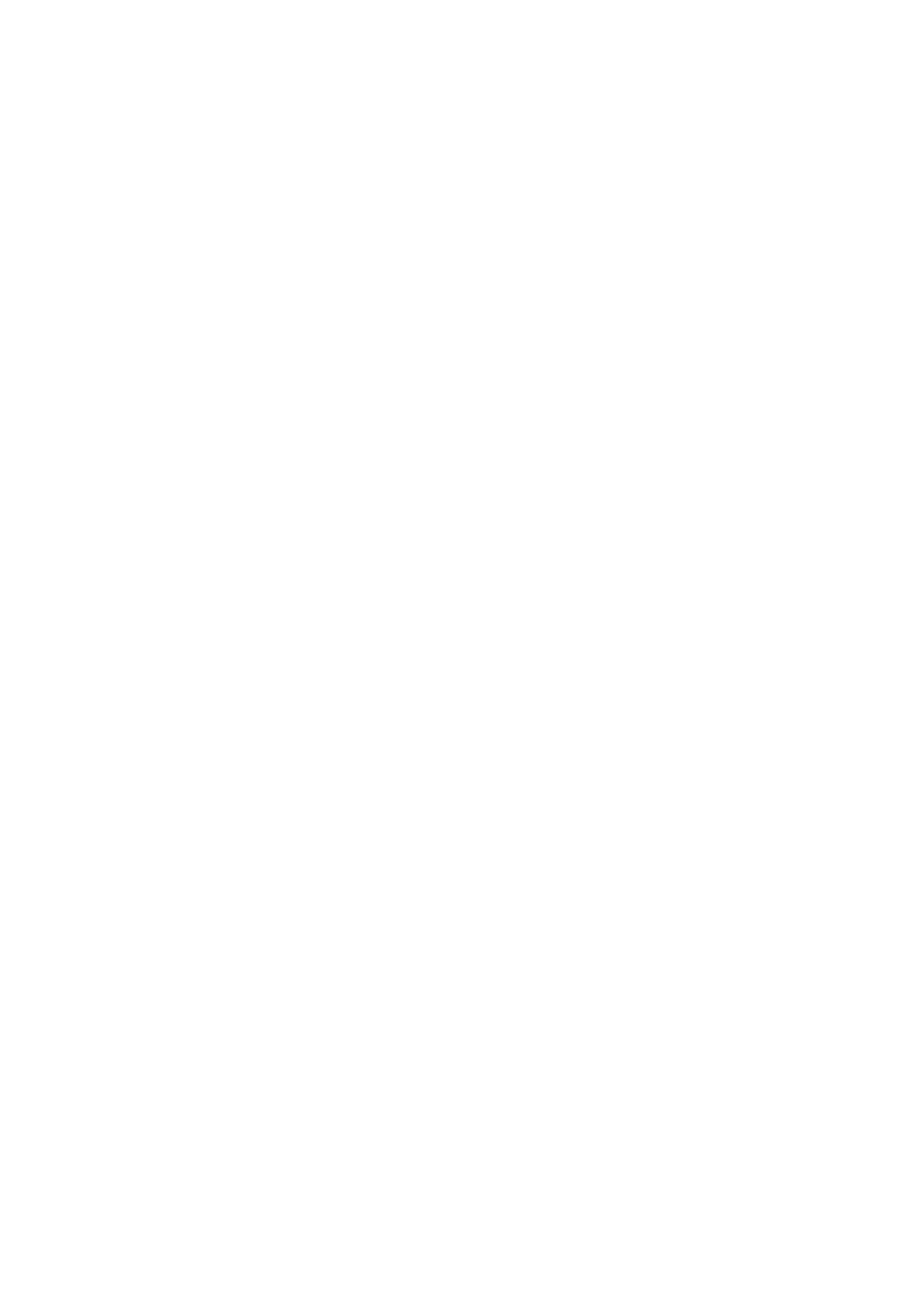|                                                                          |                                                                                                                                                      | Issues and Response Form - Joint Minerals Plan Document Question A & B                                                                                                                                                                           |                                                                                                                                   |                                                                                       |                                                                                                                                                       |                  |  |
|--------------------------------------------------------------------------|------------------------------------------------------------------------------------------------------------------------------------------------------|--------------------------------------------------------------------------------------------------------------------------------------------------------------------------------------------------------------------------------------------------|-----------------------------------------------------------------------------------------------------------------------------------|---------------------------------------------------------------------------------------|-------------------------------------------------------------------------------------------------------------------------------------------------------|------------------|--|
|                                                                          | <b>Strategic</b><br><b>Objectives</b>                                                                                                                |                                                                                                                                                                                                                                                  |                                                                                                                                   | <b>Minerals Policy</b>                                                                |                                                                                                                                                       |                  |  |
|                                                                          | Question A - Do<br>you agree that the<br>suggested<br>objectives are<br>appropriate for<br>the Joint Minerals<br>Development<br><b>Plan Document</b> | Comment                                                                                                                                                                                                                                          | Response                                                                                                                          | Question B - Do<br>you agree with<br>the suggested<br><b>Minerals Core</b><br>Policy? | Comment                                                                                                                                               | Response         |  |
| Respondent 1 -<br>(Humberside<br>Aggregates &<br>Excavations<br>limited) | Yes                                                                                                                                                  |                                                                                                                                                                                                                                                  |                                                                                                                                   | Yes                                                                                   |                                                                                                                                                       |                  |  |
| Respondent 2 -<br>H B Heaton                                             | No                                                                                                                                                   | The second point refers<br>to 'steady supply'<br>implies a steady<br>demand. This is<br>factually a false<br>concept. The process is<br>demand led and varies<br>very widely. Suggest<br>delete 'steady' here and<br>elsewhere. Otherwise<br>ok. | The objective in<br>line with MPS 1<br>which is<br>Government<br>Guidance that sets<br>out National<br>Objectives for<br>mineral. | <b>No</b>                                                                             | Hull has no Minerals:<br>suggest delete 'and<br>Hull' in line 1. The<br>second point is<br>meaning less as far<br>Council can<br>affected/control it. | Comment<br>noted |  |
| Respondent 3 -<br>Cory Brothers                                          | <b>No</b>                                                                                                                                            | Needs to have<br>objective to safeguard<br>ports and railheads                                                                                                                                                                                   | Comment noted<br>the issue is<br>considered in                                                                                    | Yes                                                                                   |                                                                                                                                                       |                  |  |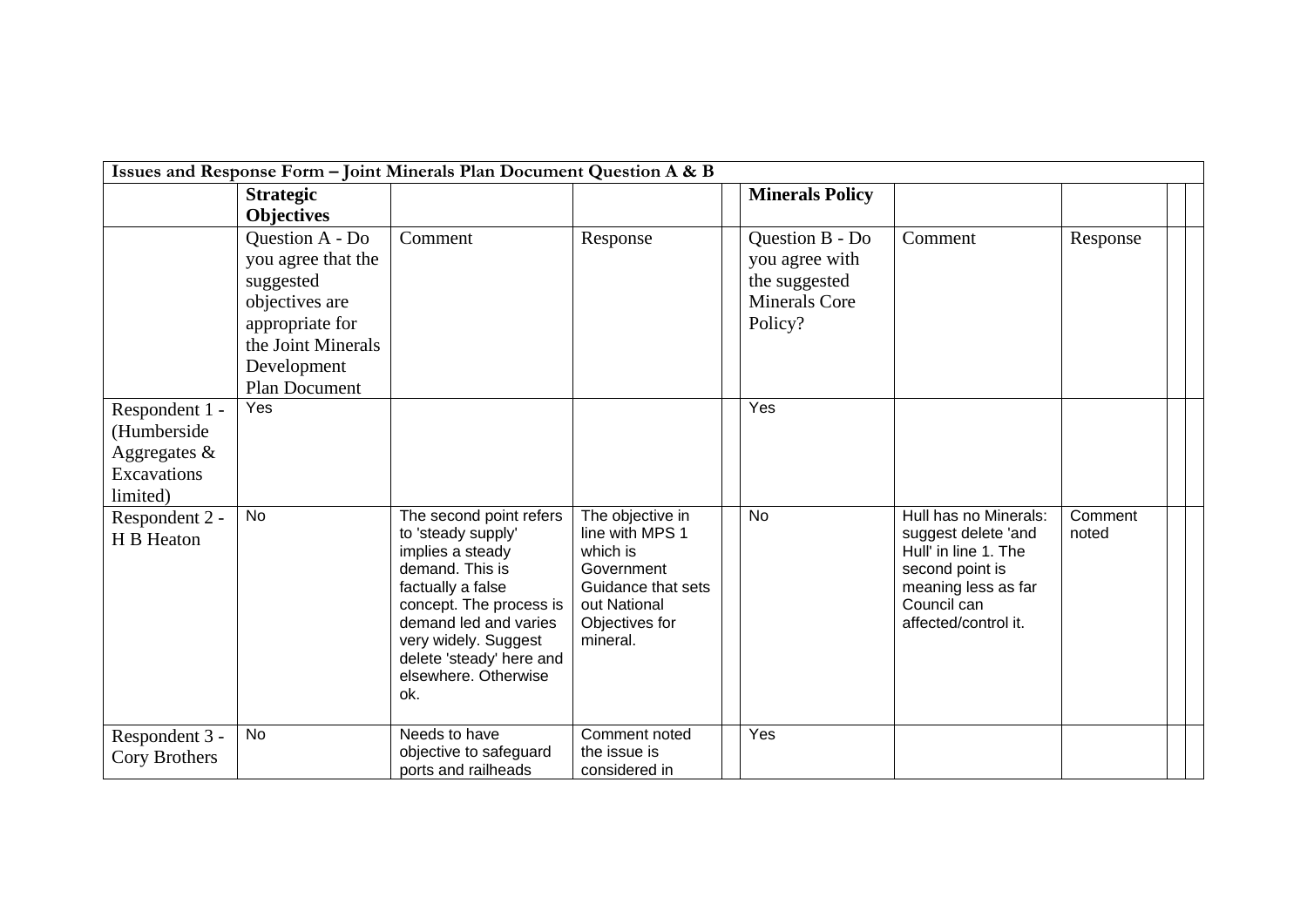|                                                           |                                                             | used for import to the<br>area.                                                                                                                                           | Question 1.5 and<br>will be consider at<br>the next stage                                                 |                                                          |                                                                                                                                                   |                                                                                                                                                                                                                   |  |
|-----------------------------------------------------------|-------------------------------------------------------------|---------------------------------------------------------------------------------------------------------------------------------------------------------------------------|-----------------------------------------------------------------------------------------------------------|----------------------------------------------------------|---------------------------------------------------------------------------------------------------------------------------------------------------|-------------------------------------------------------------------------------------------------------------------------------------------------------------------------------------------------------------------|--|
| Respondent 4 -<br>(Richard Hunt,<br>Turley<br>Associates) | Yes                                                         | However, who<br>determines<br>'appropriate' use? EA<br>can comment on<br>recycling. Penultimate<br>bullet point not<br>understood RE-<br>presumption against<br>landfill. | Comments noted,<br>the objectives<br>have been drafted<br>to promote the<br>efficient use of<br>resources | <b>No</b>                                                | Second bullet point<br>appeal contrary to the<br>long-term availability<br>for future<br>generations. Greater<br>emphasis on<br>recycling needed. | The second<br>bullet point<br>seeks to<br>ensure an<br>adequate<br>and steady<br>supply of<br>primary and<br>secondary<br>minerals in<br>order to<br>meet the<br>need of<br>current and<br>future<br>generations. |  |
| Respondent 5 -<br>un-id                                   | Yes                                                         |                                                                                                                                                                           |                                                                                                           | Yes                                                      |                                                                                                                                                   |                                                                                                                                                                                                                   |  |
| Respondent 6 -<br>(Yorkshire<br>Forward)                  | YF have no<br>comments                                      |                                                                                                                                                                           |                                                                                                           |                                                          |                                                                                                                                                   |                                                                                                                                                                                                                   |  |
| Respondent 7 -<br>(Gary Staddon<br>Imerys)                | Yes                                                         |                                                                                                                                                                           |                                                                                                           | Yes                                                      |                                                                                                                                                   |                                                                                                                                                                                                                   |  |
| Respondent 8 -<br>(English<br>Heritage)                   | <b>Minerals</b><br>development does<br>not take place in it |                                                                                                                                                                           | Minerals can only<br>be worked where<br>they occur, The                                                   | The final bullet<br>point of the<br><b>Minerals Core</b> |                                                                                                                                                   | Comment<br>noted                                                                                                                                                                                                  |  |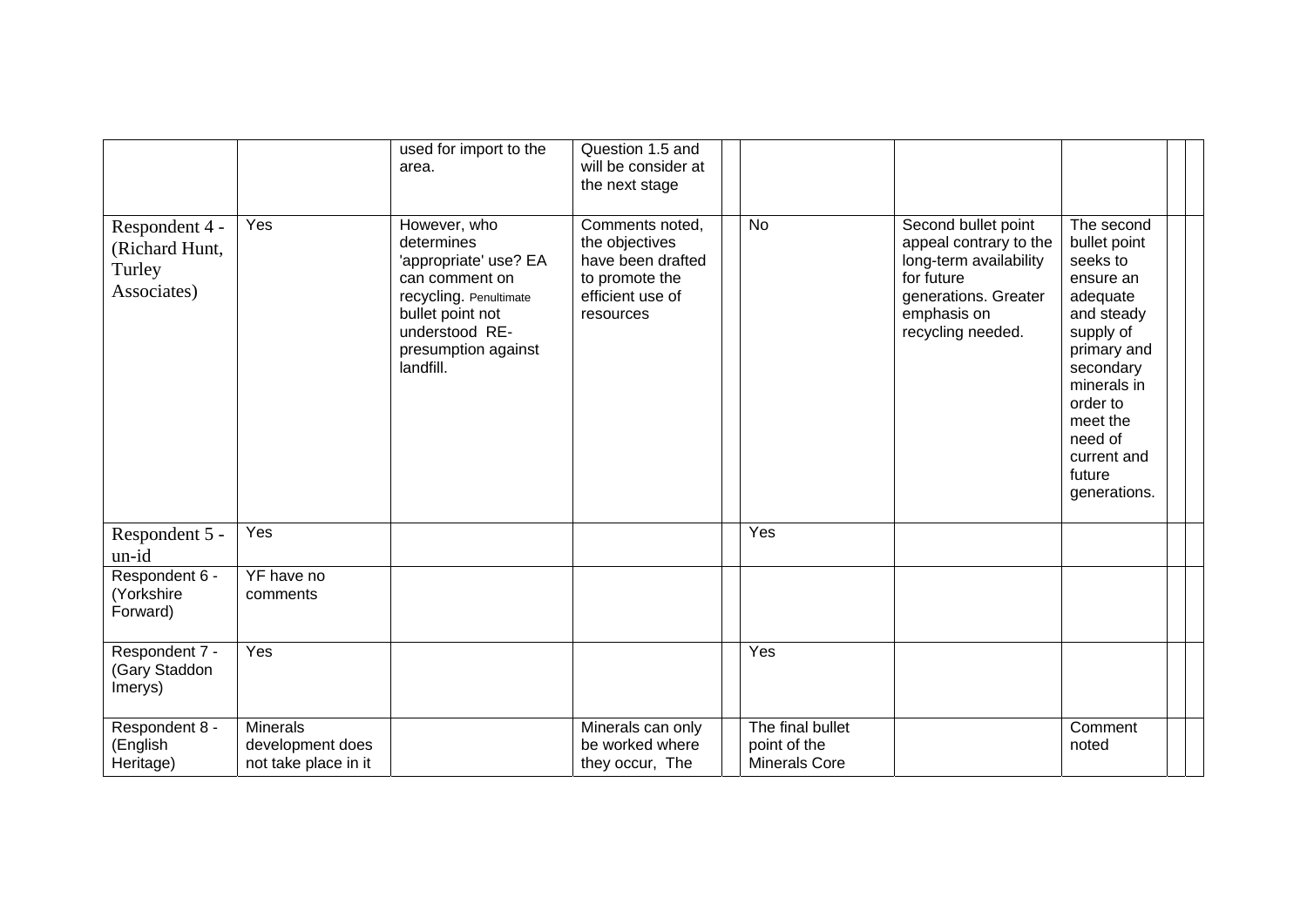|                                          | would cause<br>irreparable harm to<br>irreplaceable<br>environmental<br>assets. Direct<br>minerals<br>developments<br>away from those<br>areas of<br>environmental<br>importance. |                                                                                                                                                                                                                                  | spatial planning<br>system seek to<br>identify the most<br>sustainable<br>locations for<br>mineral extraction<br>through an<br>iterative process<br>utilising<br>Sustainability<br>Appraisals and<br>Appropriate<br>Assessments.                                                                                                | Policy should be<br>amended to<br>read"ensuri<br>ng that the needs<br>for minerals is met<br>in a manner which<br>safeguards the<br>distinctive natural<br>and historic assets<br>of ERY and H and<br>the quality of life of<br>its communities". |                                                                                      |                  |  |
|------------------------------------------|-----------------------------------------------------------------------------------------------------------------------------------------------------------------------------------|----------------------------------------------------------------------------------------------------------------------------------------------------------------------------------------------------------------------------------|---------------------------------------------------------------------------------------------------------------------------------------------------------------------------------------------------------------------------------------------------------------------------------------------------------------------------------|---------------------------------------------------------------------------------------------------------------------------------------------------------------------------------------------------------------------------------------------------|--------------------------------------------------------------------------------------|------------------|--|
| Respondent 9 -<br>(Natural<br>England)   | <b>No</b>                                                                                                                                                                         | We do not agree that<br>the objectives are<br>appropriate for Joint<br>Minerals DPD. The<br>objectives do not<br>include protection of<br>other natural resource<br>relating to best and<br>most versatile<br>agricultural land. | The fourth bullet<br>point seek to<br>protect the<br>environment and<br>local communities<br>from the effect of<br>mineral operations.<br>The aim of the<br>LDF is to avoid<br>repeating National<br>Policy, which<br>affords protection<br>of heritage and<br>countryside<br>including the best<br>and most versatile<br>land. | <b>Additional bullet</b><br>should be added<br>relating to directing<br>mineral<br>development to<br>areas where least<br>harm and minimum<br>impact on the<br>environmental and<br>communities whilst<br>protecting<br>sites/species             |                                                                                      | Comment<br>noted |  |
| Respondent 10 -<br>(Mr. Graham<br>Hulme) | Yes                                                                                                                                                                               |                                                                                                                                                                                                                                  |                                                                                                                                                                                                                                                                                                                                 | Yes                                                                                                                                                                                                                                               | No other questions<br>answered, Comment<br>made:- If Goole is to<br>have 36000 extra | Comment<br>noted |  |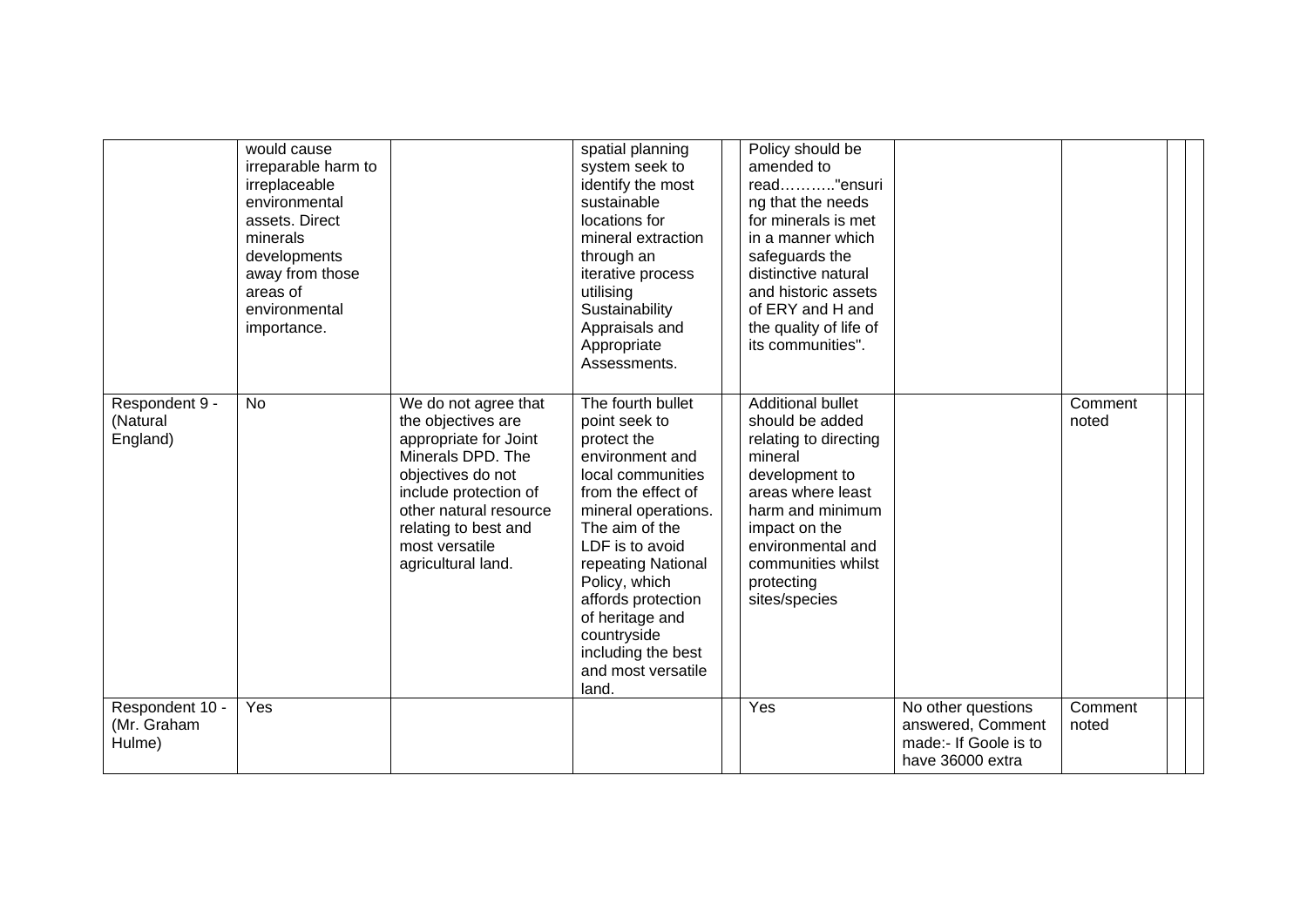|                                                                              |                                                                                                                                                                                                |                                                                                          |                                                         | dwellings (2000 each<br>year over 18 years)<br>and more<br>employment<br>opportunities there be<br>a need to improve<br>local passenger rail<br>services, e.g. and<br>Goole to Leeds line<br>for both work and<br>leisure opportunities<br>to minimise the need<br>for road traffic. |                  |  |
|------------------------------------------------------------------------------|------------------------------------------------------------------------------------------------------------------------------------------------------------------------------------------------|------------------------------------------------------------------------------------------|---------------------------------------------------------|--------------------------------------------------------------------------------------------------------------------------------------------------------------------------------------------------------------------------------------------------------------------------------------|------------------|--|
| Respondent 11-<br>(East Yorkshire<br>RIGS Group)                             | They have not<br>answered the<br>questionnaire,<br>however there is a<br>detailed comments<br>on the Plan<br>document. They<br>state that they are<br>in general<br>agreement with the<br>plan |                                                                                          | State they are in<br>general agreement<br>with the plan |                                                                                                                                                                                                                                                                                      | Comment<br>noted |  |
| Respondent 12 -<br>(CB Richard Ellis<br>on behalf of<br>Composite<br>Energy) | Did not answer<br>questionnaire but<br>attached<br>'consultation<br>response' outlining<br>objections, and a<br>plan indicating<br><b>Potential Coal Bed</b><br>Methane                        | The comment are<br>noted and will be<br>consider at the<br>next stage of the<br>document | They are general<br>disagreement with<br>the plan       |                                                                                                                                                                                                                                                                                      | Comment<br>noted |  |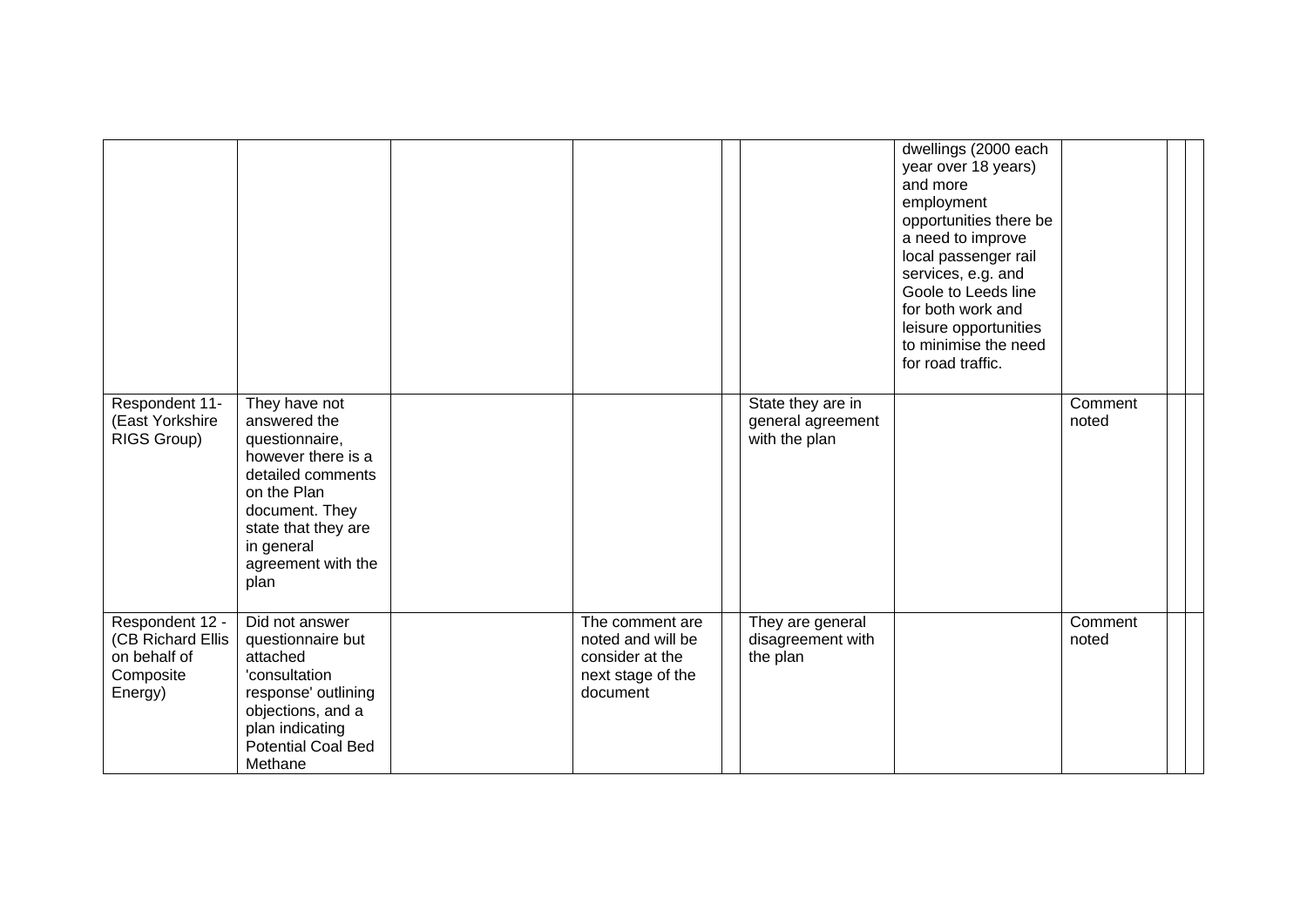|                       | Opportunity areas.                                                                                                                                                                                                                                                                                                                                                                                                                                                                                                                                               |                                                                                          |  |  |  |
|-----------------------|------------------------------------------------------------------------------------------------------------------------------------------------------------------------------------------------------------------------------------------------------------------------------------------------------------------------------------------------------------------------------------------------------------------------------------------------------------------------------------------------------------------------------------------------------------------|------------------------------------------------------------------------------------------|--|--|--|
| Respondent 13-<br>QPA | bullet point should<br>be split to address<br>each point<br>separately firstly to<br>define mineral<br>safeguard areas to<br>prevent needless<br>sterilisation of<br>mineral resources<br>and secondly to<br>safeguard rail<br>heads, wharfage<br>and assoc. storage<br>handling and<br>processing<br>facilities. there is no<br>mention of making<br>provision to meet<br>sub regional<br>apportionment. the<br>bullet should be<br>reworded to say' to<br>maintain an<br>adequate and<br>steady supply of<br>minerals to meet<br>sub-regional<br>apportionment | The comment are<br>noted and will be<br>consider at the<br>next stage of the<br>document |  |  |  |
|                       | allocated to East<br>Riding and the<br>required landbank<br>during and at the                                                                                                                                                                                                                                                                                                                                                                                                                                                                                    |                                                                                          |  |  |  |
|                       | end of the plan                                                                                                                                                                                                                                                                                                                                                                                                                                                                                                                                                  |                                                                                          |  |  |  |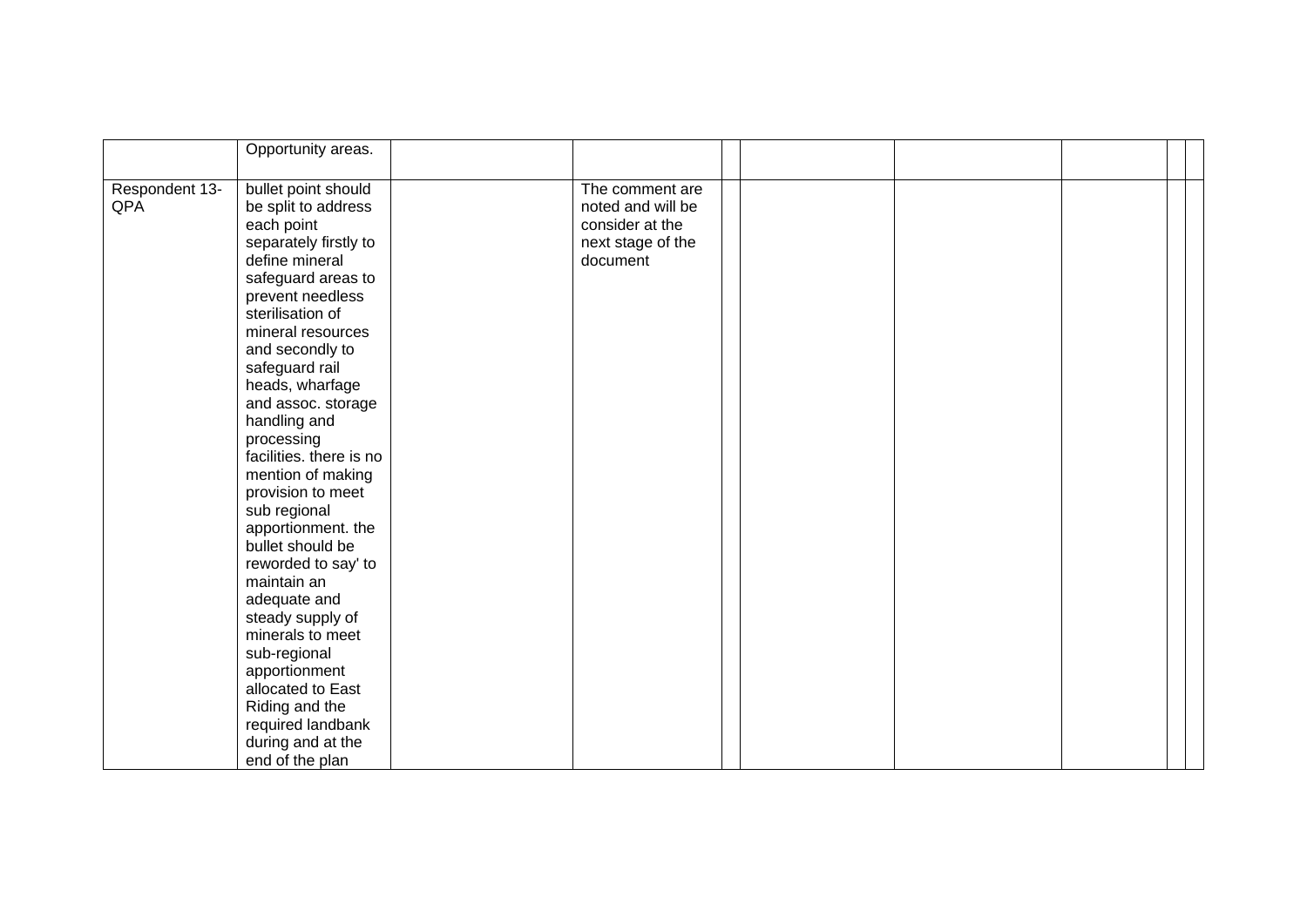|                                                     | period in<br>accordance with<br>national policy; |                                                                                                                                                                                                                                                                                                                                                                                                                           |                                                                                                                                                                        |  |  |  |
|-----------------------------------------------------|--------------------------------------------------|---------------------------------------------------------------------------------------------------------------------------------------------------------------------------------------------------------------------------------------------------------------------------------------------------------------------------------------------------------------------------------------------------------------------------|------------------------------------------------------------------------------------------------------------------------------------------------------------------------|--|--|--|
| Respondent 14<br><b>RSPB</b>                        | No                                               | The last objective<br>should be amended to<br>state "using strategic<br>planning of nature as<br>an after use"                                                                                                                                                                                                                                                                                                            | Comment noted                                                                                                                                                          |  |  |  |
| Respondent 15<br>Coal Authority                     | N/C                                              |                                                                                                                                                                                                                                                                                                                                                                                                                           |                                                                                                                                                                        |  |  |  |
| Respond 16 -<br>Yorkshire and<br>Humber<br>Assembly | <b>GENERAL</b><br><b>COMMENTS</b>                |                                                                                                                                                                                                                                                                                                                                                                                                                           |                                                                                                                                                                        |  |  |  |
| Response 17-<br>Yorkshire<br><b>Wildlife Trust</b>  | <b>No</b>                                        | Page 16 BP starting<br>to ensure that mineral<br>sites are restored<br>This core strategy<br>should require<br>restoration to a<br>biodiversity after use. It<br>is important that in the<br>original planning app.<br>The restoration of the<br>site is considered. This<br>should be seen in a<br>landscape context<br>rather than a individual<br>site. the offshore<br>dredging bullet should<br>include reference to | Comment noted if<br>biodiversity is to be<br>made a priority<br>then national<br>policy suggests<br>this should be<br>achieved through<br>the appropriate<br>policies. |  |  |  |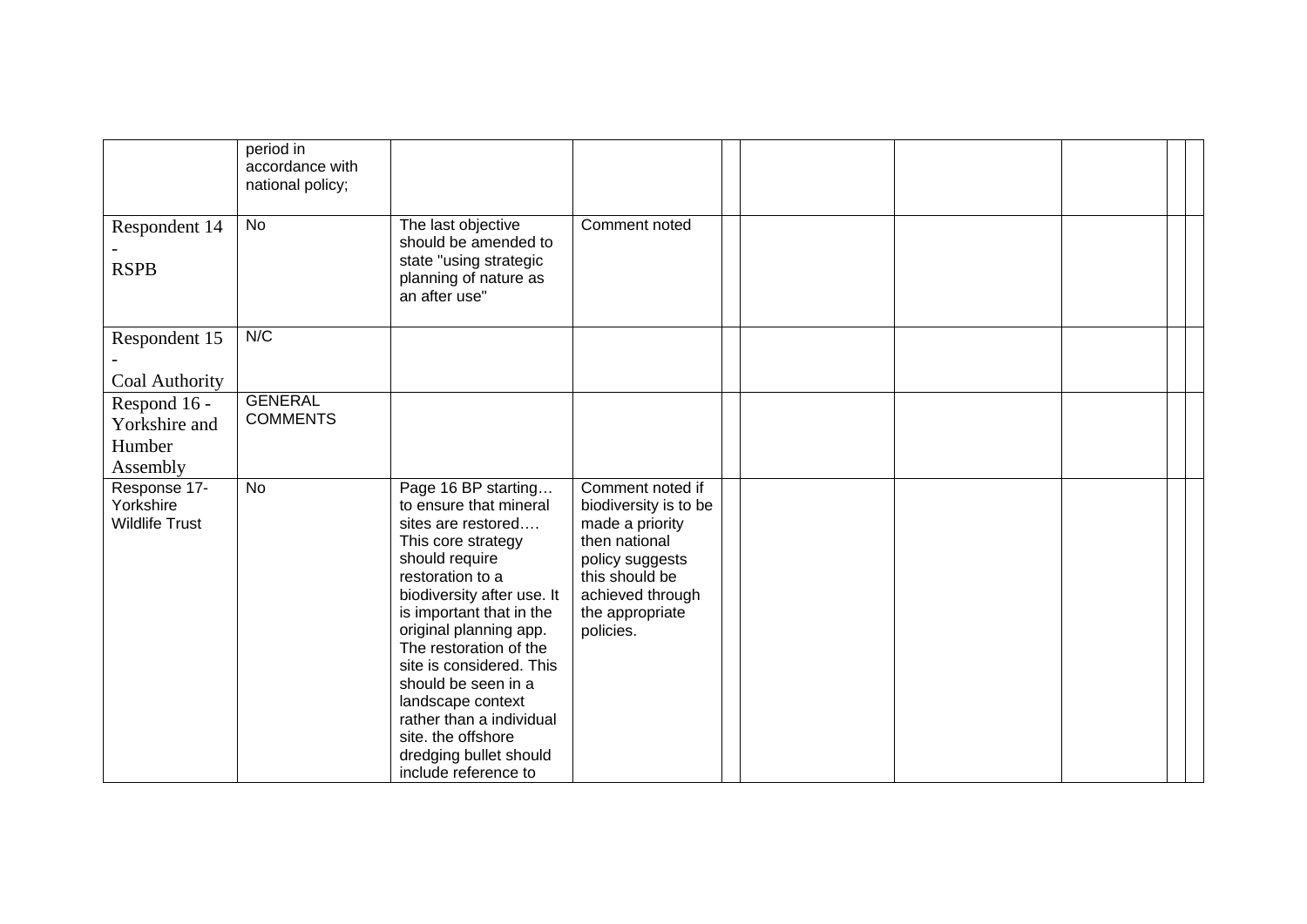|                                                |           | protection of the marine<br>environment.                                                                                                                                                                                                                                                                                                                                                                                                                                                                                                                                                                                                                                                |                                                  |  |  |  |
|------------------------------------------------|-----------|-----------------------------------------------------------------------------------------------------------------------------------------------------------------------------------------------------------------------------------------------------------------------------------------------------------------------------------------------------------------------------------------------------------------------------------------------------------------------------------------------------------------------------------------------------------------------------------------------------------------------------------------------------------------------------------------|--------------------------------------------------|--|--|--|
| Respondent 18 -<br><b>PCT</b>                  |           |                                                                                                                                                                                                                                                                                                                                                                                                                                                                                                                                                                                                                                                                                         |                                                  |  |  |  |
| Respondent 19 -<br>Fenstone<br><b>Minerals</b> | <b>No</b> | agree with most of the<br>principle objectives, but<br>would propose a further<br>objective stating that<br>promote good<br>husbandry of<br>environmental<br>resources during the<br>development' with<br>regard to the 6th<br>principle the wording is<br>not clear and wholly<br>unsustainable. many<br>mineral sites are reliant<br>on the importation of<br>selected materials to<br>achieve restoration<br>scheme of beneficial<br>use. and outright<br>presumption against<br>landfilling would<br>compromise many<br>restoration schemes<br>effecting the<br>sustainable use of the<br>resultant landform in<br>the future propose<br>modified wording to<br>ensure that mineral | Comment noted<br>with regards bullet<br>point 6. |  |  |  |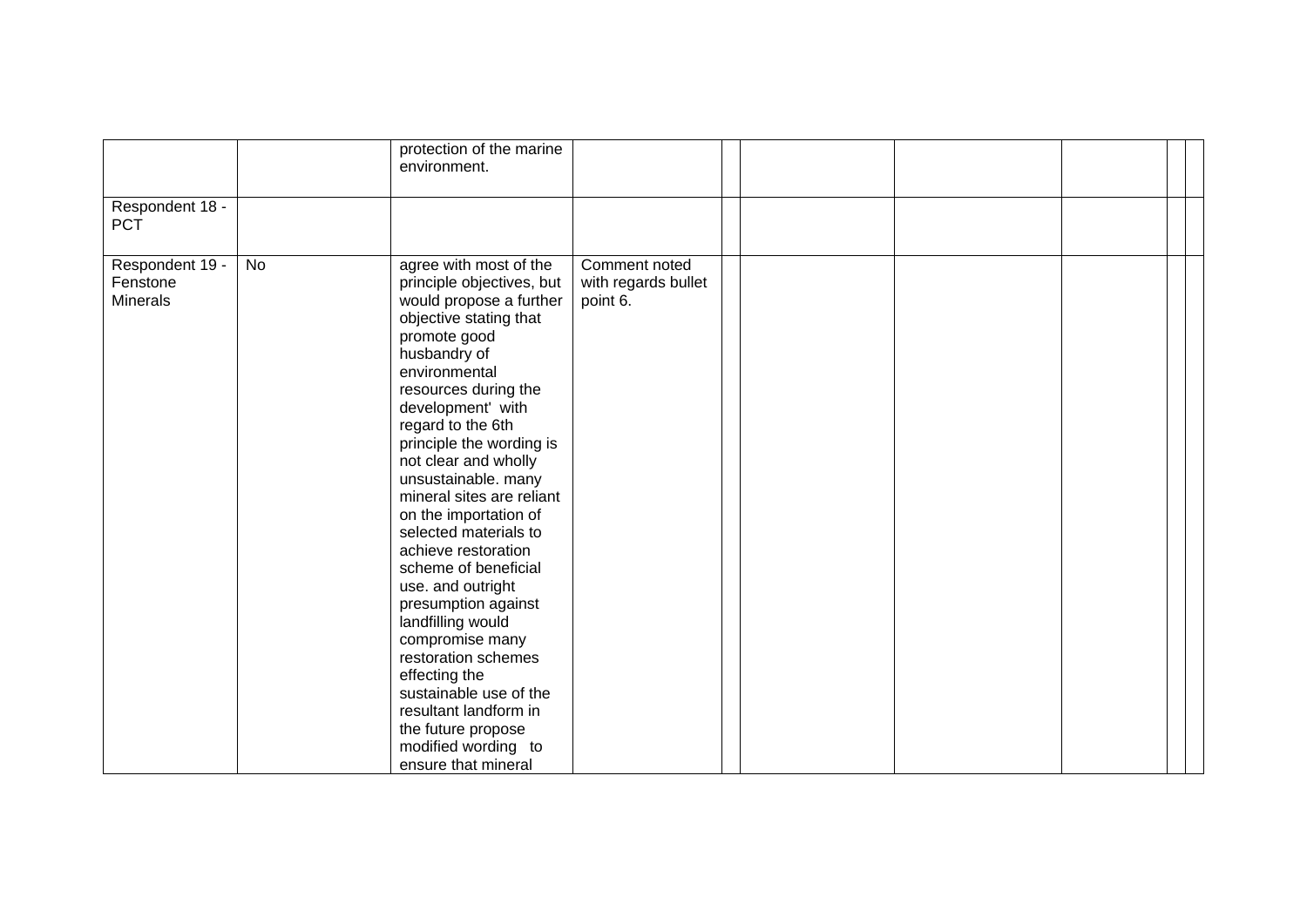|                                                        |                | sites are restored to the<br>highest standard of<br>beneficial after use.                                                                                                                                                                                   |                                                                 |  |  |  |
|--------------------------------------------------------|----------------|-------------------------------------------------------------------------------------------------------------------------------------------------------------------------------------------------------------------------------------------------------------|-----------------------------------------------------------------|--|--|--|
| Respondent 20<br>Environment<br>Agency                 |                |                                                                                                                                                                                                                                                             |                                                                 |  |  |  |
| Respondent 21-<br>South Cave<br>Parish Council         |                |                                                                                                                                                                                                                                                             |                                                                 |  |  |  |
| Respondent 22 -<br><b>British</b><br>Waterways         | See AOB sheet. |                                                                                                                                                                                                                                                             |                                                                 |  |  |  |
| Respondent 23 -<br><b>GOYH</b>                         |                |                                                                                                                                                                                                                                                             |                                                                 |  |  |  |
| Respondent 24 -<br><b>EON</b>                          | <b>No</b>      | The principal objectives<br>should reflect more<br>closely the national<br>objectives for mineral<br>planning. Taking into<br>account the<br>governments energy<br>policy and incorporating<br>the development of<br>underground storage of<br>natural gas. | The comments<br>have been noted<br>and will be taken<br>forward |  |  |  |
| Respondent 25 -<br>Sandsfield<br><b>Gravel Company</b> | <b>No</b>      | Too many subjective<br>comments e.g.<br>'environmental aims'.                                                                                                                                                                                               | The Minerals DPD<br>provide the<br>framework for                |  |  |  |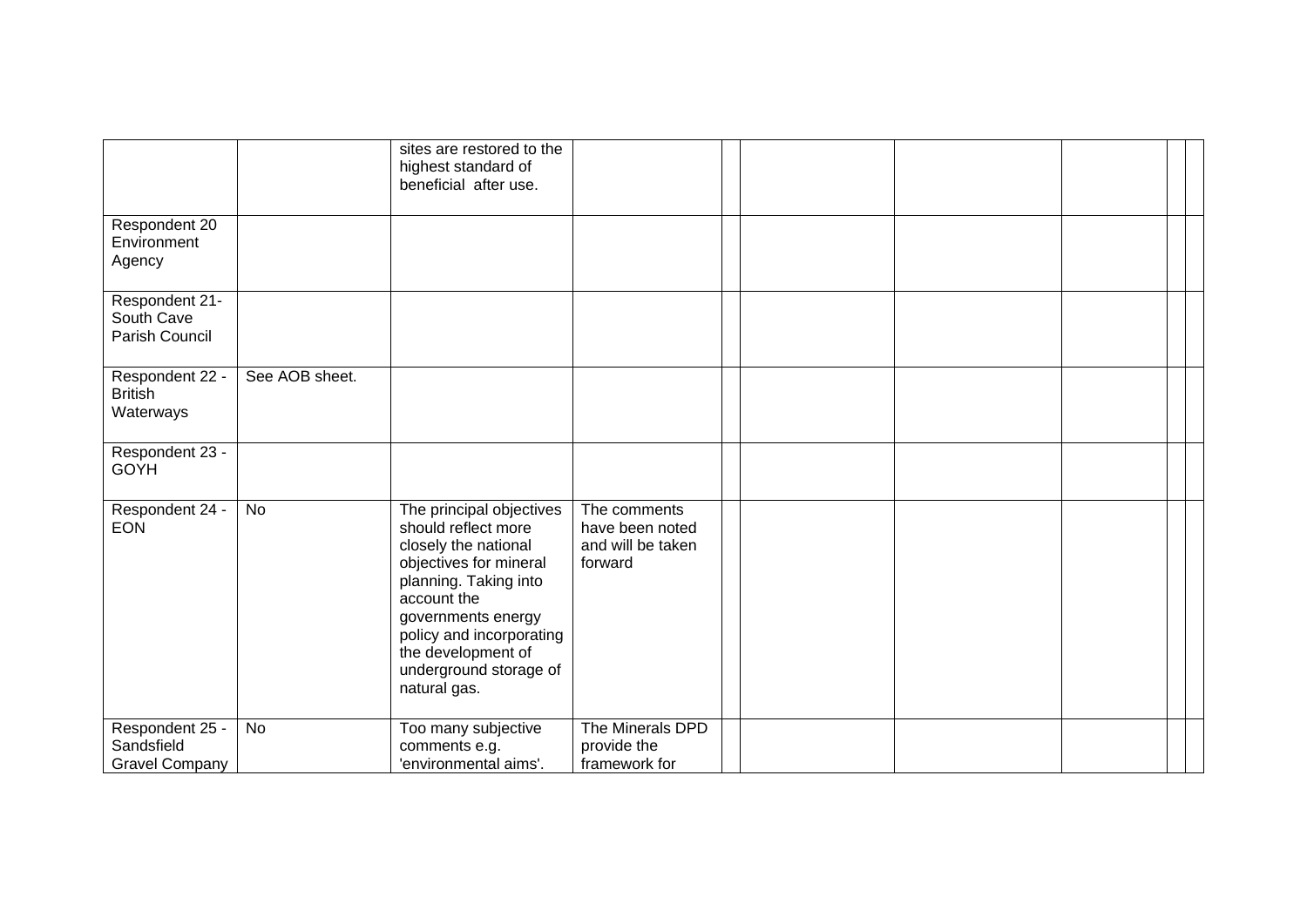|                                    | The objectives should<br>be the supply of<br>aggregates and needs. | mineral planning in<br>the plan area. In<br>line will national<br>guidance the<br>objective seek to<br>provide a clear<br>statement on all<br>issue which extend<br>beyond supply<br>issues and include<br>environmental<br>protection and<br>sustainability, |  |  |  |
|------------------------------------|--------------------------------------------------------------------|---------------------------------------------------------------------------------------------------------------------------------------------------------------------------------------------------------------------------------------------------------------|--|--|--|
| Respondent 26 -<br>Yorkshire Water |                                                                    |                                                                                                                                                                                                                                                               |  |  |  |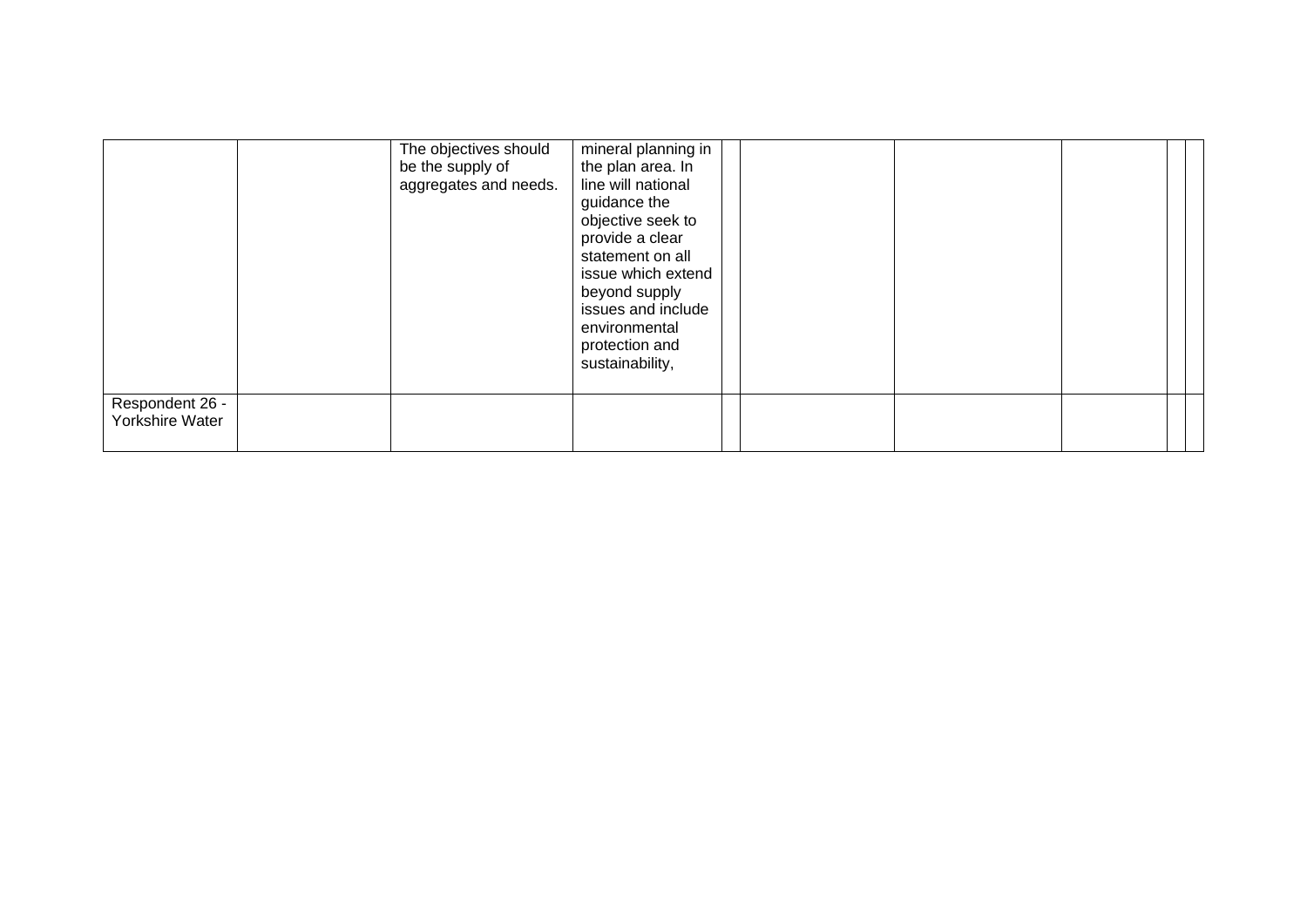| Issue 1 Questions 1.1 to 1.6                                             |                                                                                                                 |                                                                                                                                                                                                                                                                                                                                                                    |                   |                                                                                                                   |                                                                                                 |                 |  |  |  |  |  |  |
|--------------------------------------------------------------------------|-----------------------------------------------------------------------------------------------------------------|--------------------------------------------------------------------------------------------------------------------------------------------------------------------------------------------------------------------------------------------------------------------------------------------------------------------------------------------------------------------|-------------------|-------------------------------------------------------------------------------------------------------------------|-------------------------------------------------------------------------------------------------|-----------------|--|--|--|--|--|--|
|                                                                          |                                                                                                                 |                                                                                                                                                                                                                                                                                                                                                                    |                   |                                                                                                                   |                                                                                                 |                 |  |  |  |  |  |  |
|                                                                          | 1.1 Are there any<br>specific mineral<br>resources which<br>you consider<br>warrant<br>safeguarding and<br>why? | <b>Comment</b>                                                                                                                                                                                                                                                                                                                                                     | <b>Response</b>   | 1.2 What Approach<br>should be taken to<br>safeguarding of<br><b>Mineral Resources?</b><br>(Options A,B,C,D or E) | <b>Comment</b>                                                                                  | <b>Response</b> |  |  |  |  |  |  |
| Respondent 1 -<br>(Humberside<br>Aggregates &<br>Excavations<br>limited) | Yes                                                                                                             | Sand and<br>Gravel<br>reserves in and<br>around the<br>North Cave<br>area. This is an<br>important<br>resource which<br>has supplied<br>this and<br>adjoining areas<br>for over 30yrs.<br>Oolitic<br>limestone<br>reserves<br>bunded by the<br>Wolds<br>escarpment to<br>East. This is a<br>largely<br>untapped<br>resource which<br>might fill the<br>gap between | Comments<br>noted | D                                                                                                                 | E, Safe guarding<br>policy would need<br>to be tailored to a<br>particular mineral<br>resource. | Comments noted  |  |  |  |  |  |  |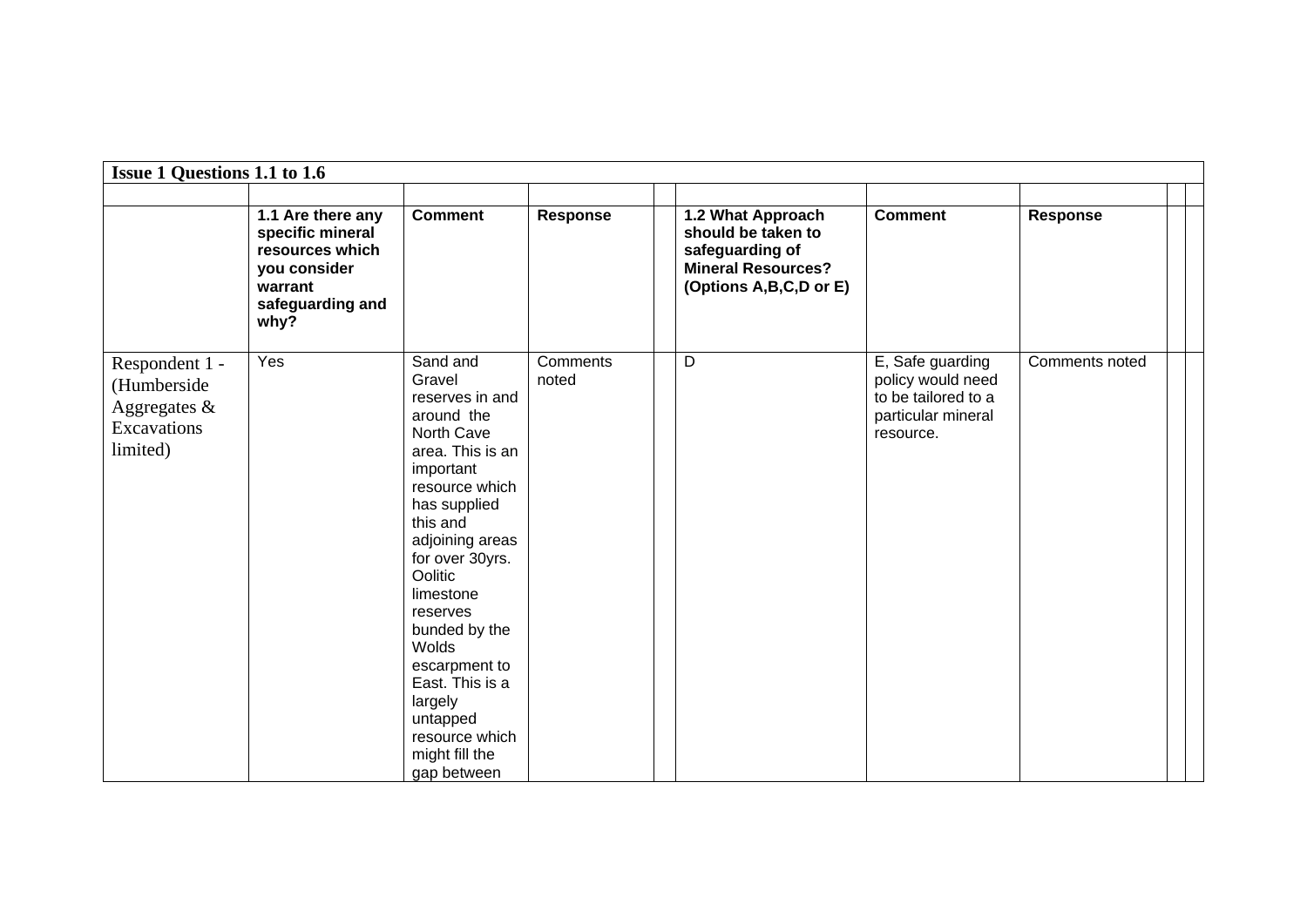|                                  |     | high quality<br>limestones<br>imported from<br>West and North<br>Yorkshire and<br>the relatively<br>soft local chalk.<br>Clay - certain<br>areas produce<br>clay with<br>specialist<br>applications. |                                                                                                                                                                                                                                            |                |                              |                |  |
|----------------------------------|-----|------------------------------------------------------------------------------------------------------------------------------------------------------------------------------------------------------|--------------------------------------------------------------------------------------------------------------------------------------------------------------------------------------------------------------------------------------------|----------------|------------------------------|----------------|--|
| Respondent 2 -<br>H B Heaton     | Yes | Chalk aquifer is<br>very important<br>and must be<br>protected.                                                                                                                                      | European and<br>National<br>Legislation<br>provides<br>overarching<br>protection to<br>aquifers. The<br><b>DPD</b> includes<br>objective and<br>development<br>control policy<br>which are<br>formulated to<br>protect the<br>environment. | $\overline{D}$ |                              |                |  |
| Respondent 3 -<br>Cory Brothers  | Yes | Imports<br>through ABP<br>Hull (Deep<br>Water) and<br>through rail<br>heads                                                                                                                          | Comments<br>noted                                                                                                                                                                                                                          |                | See comment for<br>$1.1$     | Comments noted |  |
| Respondent 4 -<br>(Richard Hunt, | Yes | High grade<br>chalk and silica                                                                                                                                                                       | Comments<br>noted                                                                                                                                                                                                                          | $\overline{C}$ | C with the<br>presumption in | Comments noted |  |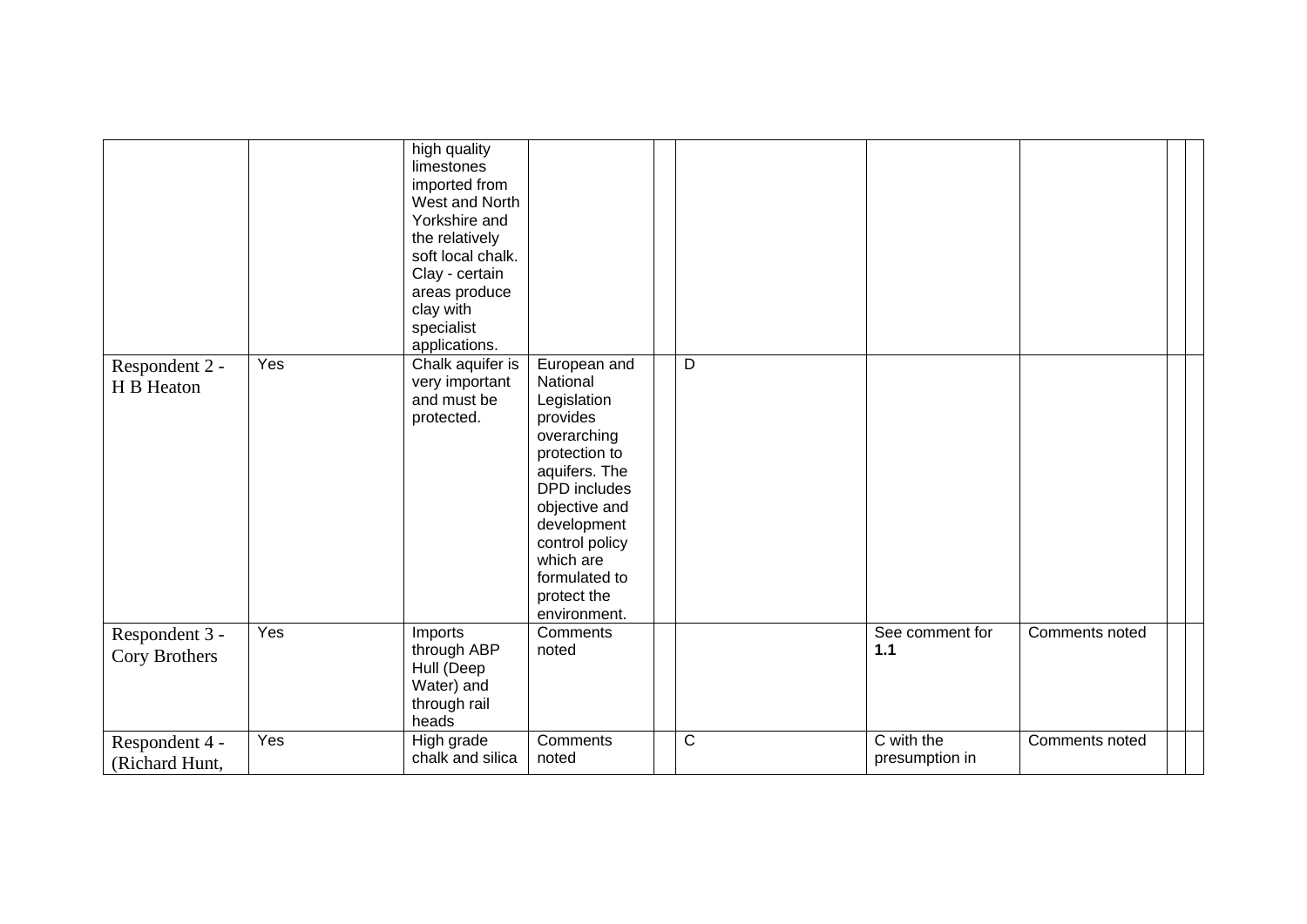| Turley<br>Associates)                      |     | sand should be<br>safeguarded<br>from<br>development<br>that will prevent<br>future<br>extraction. Both<br>are imported to<br>greater extent<br>then should<br>occur.                                      |                   |   | favour of all sand<br>products as well as<br>existing permitted<br>reserves. Geology<br>will be the deciding<br>factor. |  |  |
|--------------------------------------------|-----|------------------------------------------------------------------------------------------------------------------------------------------------------------------------------------------------------------|-------------------|---|-------------------------------------------------------------------------------------------------------------------------|--|--|
| Respondent 5 -<br>un-id                    | Yes | All minerals<br>need<br>safeguarding,<br>but where<br>recycled<br>aggregate can<br>be used, it<br>should be.<br>Local<br>authorities<br>should be<br>specifying<br>recycled<br>products where<br>possible. | Comments<br>noted | D |                                                                                                                         |  |  |
| Respondent 6 -<br>(Yorkshire<br>Forward)   |     |                                                                                                                                                                                                            |                   |   |                                                                                                                         |  |  |
| Respondent 7 -<br>(Gary Staddon<br>Imerys) | Yes | Safeguard high<br>grade chalk<br>deposits in the<br>vicinity of<br>queen case                                                                                                                              | Comments<br>noted | D |                                                                                                                         |  |  |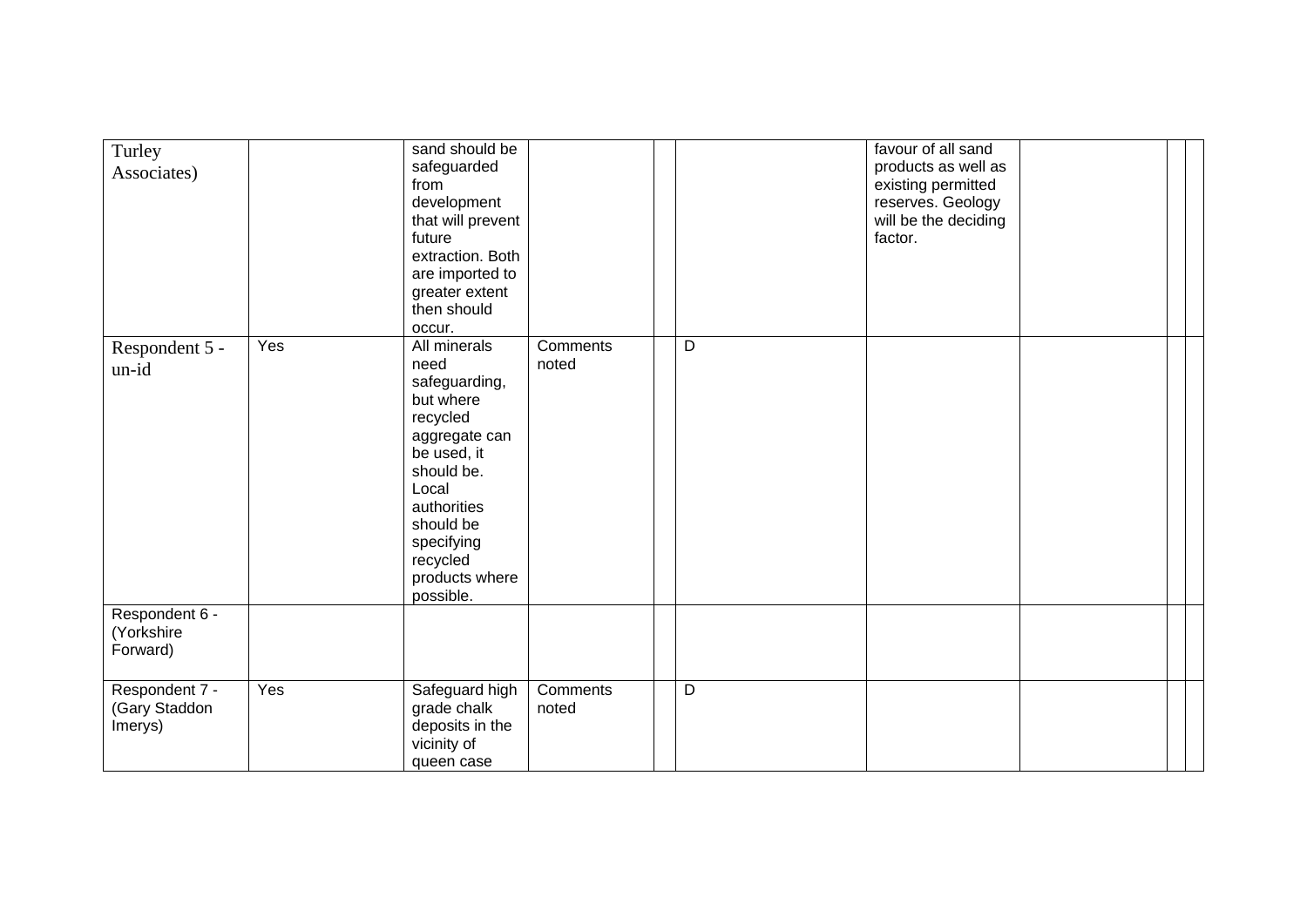|                                                  |                                                                                                                                                                                                                                                         | quarry,<br>Beverley. Also,<br>consider<br>safeguarding<br>any other,<br>known high<br>grade chalk<br>deposits within<br>the plan area. |                   |                                                                                                                                                                                                         |                |  |
|--------------------------------------------------|---------------------------------------------------------------------------------------------------------------------------------------------------------------------------------------------------------------------------------------------------------|----------------------------------------------------------------------------------------------------------------------------------------|-------------------|---------------------------------------------------------------------------------------------------------------------------------------------------------------------------------------------------------|----------------|--|
| Respondent 8 -<br>(English Heritage)             | Safeguard quarries<br>which are<br>considered to have<br>potential to provide<br>material for the<br>repair of historic<br>buildings. English<br>heritage have<br>commissioned<br>research of such<br>locations that will<br>be available next<br>year. |                                                                                                                                        | Comments<br>noted | Option D would appear<br>to be most appropriate.<br>However there needs to<br>be some refinement in<br>order to exclude areas<br>which are never likely to<br>come forward for<br>minerals development. | Comments noted |  |
| Respondent 9 -<br>(Natural England)              | <b>No</b>                                                                                                                                                                                                                                               |                                                                                                                                        |                   | $\mathsf{C}$                                                                                                                                                                                            |                |  |
| Respondent 10 -<br>(Mr. Graham<br>Hulme)         |                                                                                                                                                                                                                                                         |                                                                                                                                        |                   |                                                                                                                                                                                                         |                |  |
| Respondent 11-<br>(East Yorkshire<br>RIGS Group) |                                                                                                                                                                                                                                                         |                                                                                                                                        |                   |                                                                                                                                                                                                         |                |  |
| Respondent 12 -<br>(CB Richard Ellis             |                                                                                                                                                                                                                                                         |                                                                                                                                        |                   |                                                                                                                                                                                                         |                |  |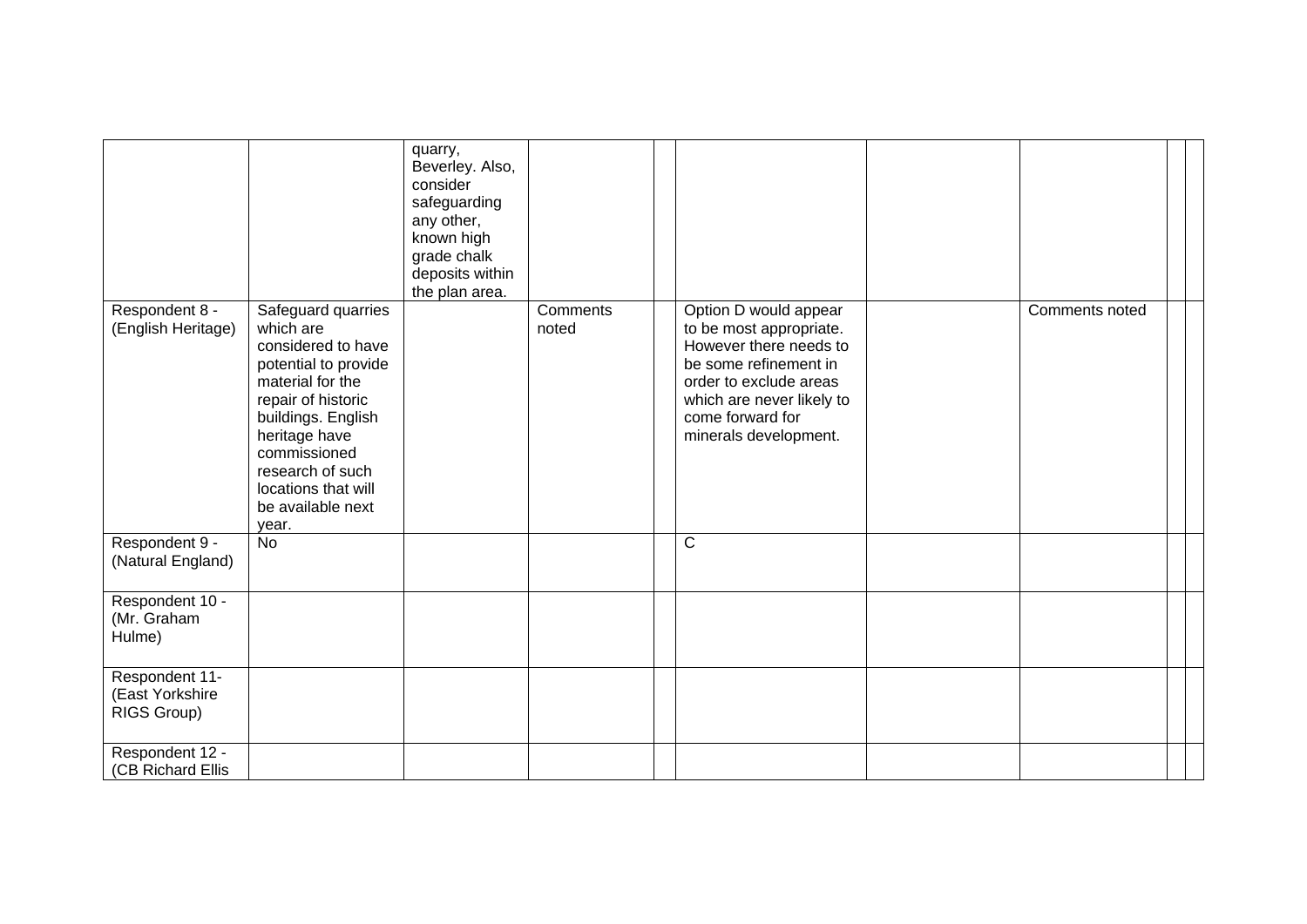| on behalf of<br>Composite<br>Energy) |            |                                                                                                                                                                                                                                    |                   |                |                                                                                                                                                                                                                                                                                                                                                                                       |                |  |
|--------------------------------------|------------|------------------------------------------------------------------------------------------------------------------------------------------------------------------------------------------------------------------------------------|-------------------|----------------|---------------------------------------------------------------------------------------------------------------------------------------------------------------------------------------------------------------------------------------------------------------------------------------------------------------------------------------------------------------------------------------|----------------|--|
| Respondent 13-<br>QPA                | No comment |                                                                                                                                                                                                                                    |                   | D              |                                                                                                                                                                                                                                                                                                                                                                                       |                |  |
| Respondent 14 -<br><b>RSPB</b>       | Yes        | Safeguarding<br>minerals can<br>serve a dual<br>purpose of<br>safeguarding<br>the resource<br>for future use<br>and enabling<br>long term<br>planning for the<br>delivery of<br>biodiversity<br>through nature<br>as an after use. | Comments<br>noted | $\overline{C}$ | If safeguarding<br>zones are also<br>used as a means of<br>long term planning<br>of nature as an<br>after use, then clay<br>extraction on the<br>areas around<br><b>Broomfleet brick</b><br>clay pits creates<br>potential to deliver<br>reedbed habitats.<br>More reedbeds are<br>needed to support<br>the long-term<br>viability of bitterns<br>(one of the SPA<br>listed species). |                |  |
| Respondent 15 -<br>Coal Authority    | Yes        | Coal is an<br>important<br>energy mineral<br>which should<br>be included in<br>the DPD.<br>MPS1 states<br>that there<br>should be the<br>"aim to                                                                                   | Comments<br>noted | $\overline{E}$ | Safeguard all<br>mineral resources<br>that have the<br>potential to be of<br>economic value in<br>the future, which<br>would allow the<br>opportunity to<br>prevent<br>unnecessary                                                                                                                                                                                                    | Comments noted |  |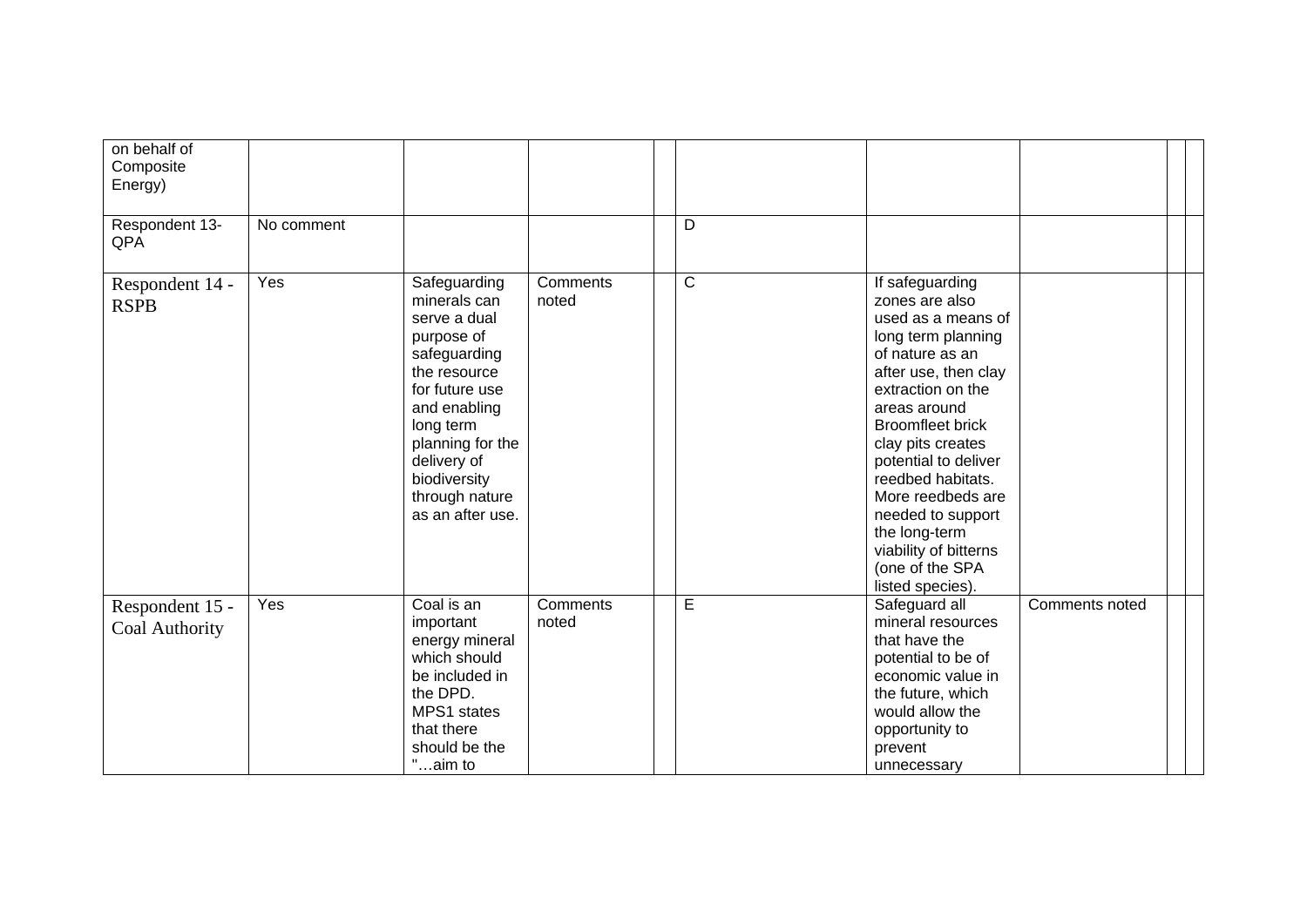|                    | source mineral   |                | sterilisation of coal |  |
|--------------------|------------------|----------------|-----------------------|--|
|                    | supplies         |                | resources in          |  |
|                    | indigenously, to |                | particular.           |  |
|                    | avoid exporting  |                |                       |  |
|                    | potential        |                |                       |  |
|                    | environmental    |                |                       |  |
|                    | damage, whilst   |                |                       |  |
|                    | recognising the  |                |                       |  |
|                    | primary role     |                |                       |  |
|                    | that market      |                |                       |  |
|                    | conditions play; |                |                       |  |
|                    | " Energy         |                |                       |  |
|                    | White paper      |                |                       |  |
|                    | "Government      |                |                       |  |
|                    | believes that    |                |                       |  |
|                    | these factors    |                |                       |  |
|                    | reflect a value  |                |                       |  |
|                    | in maintaining   |                |                       |  |
|                    | access to        |                |                       |  |
|                    | economically     |                |                       |  |
|                    | recoverable      |                |                       |  |
|                    | reserves of      |                |                       |  |
|                    | coal"            |                |                       |  |
| Respond 16 -       |                  |                |                       |  |
|                    |                  |                |                       |  |
| Yorkshire and      |                  |                |                       |  |
| Humber             |                  |                |                       |  |
| Assembly           |                  |                |                       |  |
| Response 17-       |                  | $\overline{E}$ | Page 21 Para 4.19     |  |
| Yorkshire Wildlife |                  |                | there is no relevant  |  |
| <b>Trust</b>       |                  |                | question relating to  |  |
|                    |                  |                | this paragraph our    |  |
|                    |                  |                | comment would be      |  |
|                    |                  |                | we would not          |  |
|                    |                  |                |                       |  |
|                    |                  |                | support the           |  |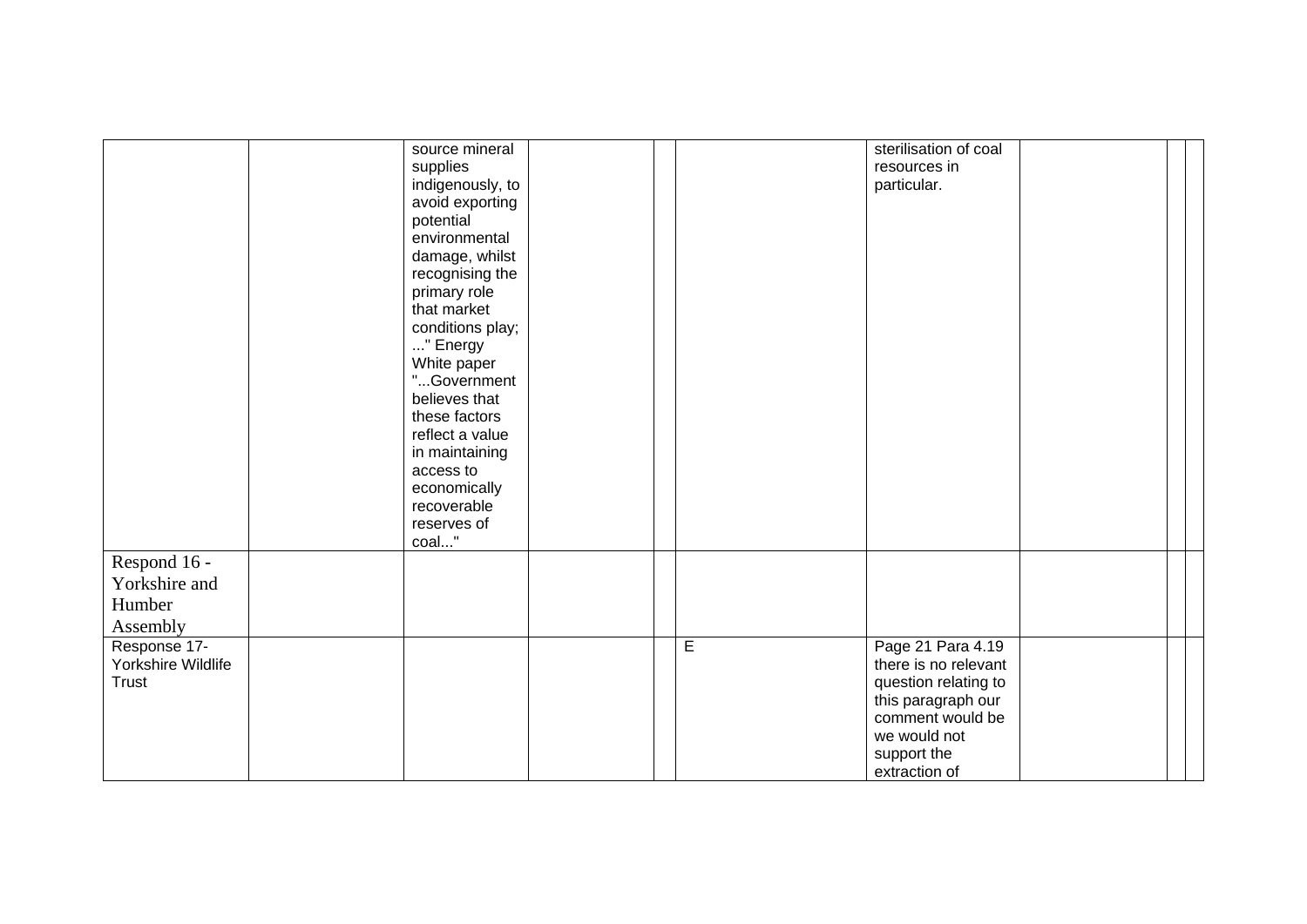|                                                |                         |                                                                                                   |                   |   | increased levels of<br>marine aggregate<br>in order to reduce<br>extraction on land<br>as such extraction<br>can have very<br>serious but less<br>obvious effects on<br>the marine<br>environment |  |  |
|------------------------------------------------|-------------------------|---------------------------------------------------------------------------------------------------|-------------------|---|---------------------------------------------------------------------------------------------------------------------------------------------------------------------------------------------------|--|--|
| Respondent 18 -<br><b>PCT</b>                  |                         |                                                                                                   |                   |   |                                                                                                                                                                                                   |  |  |
| Respondent 19 -<br><b>Fenstone Minerals</b>    | Yes, No comment<br>made |                                                                                                   |                   | D |                                                                                                                                                                                                   |  |  |
| Respondent 20<br>Environment<br>Agency         |                         |                                                                                                   |                   |   |                                                                                                                                                                                                   |  |  |
| Respondent 21-<br>South Cave<br>Parish Council |                         |                                                                                                   |                   |   |                                                                                                                                                                                                   |  |  |
| Respondent 22 -<br><b>British Waterways</b>    |                         |                                                                                                   |                   |   |                                                                                                                                                                                                   |  |  |
| Respondent 23 -<br>GOYH                        | D                       | RSS policy<br>ENV4A<br>identifies -Sand<br>Gravel chalk,<br>Clay and Peat<br>to be<br>safeguarded | Comments<br>noted | D |                                                                                                                                                                                                   |  |  |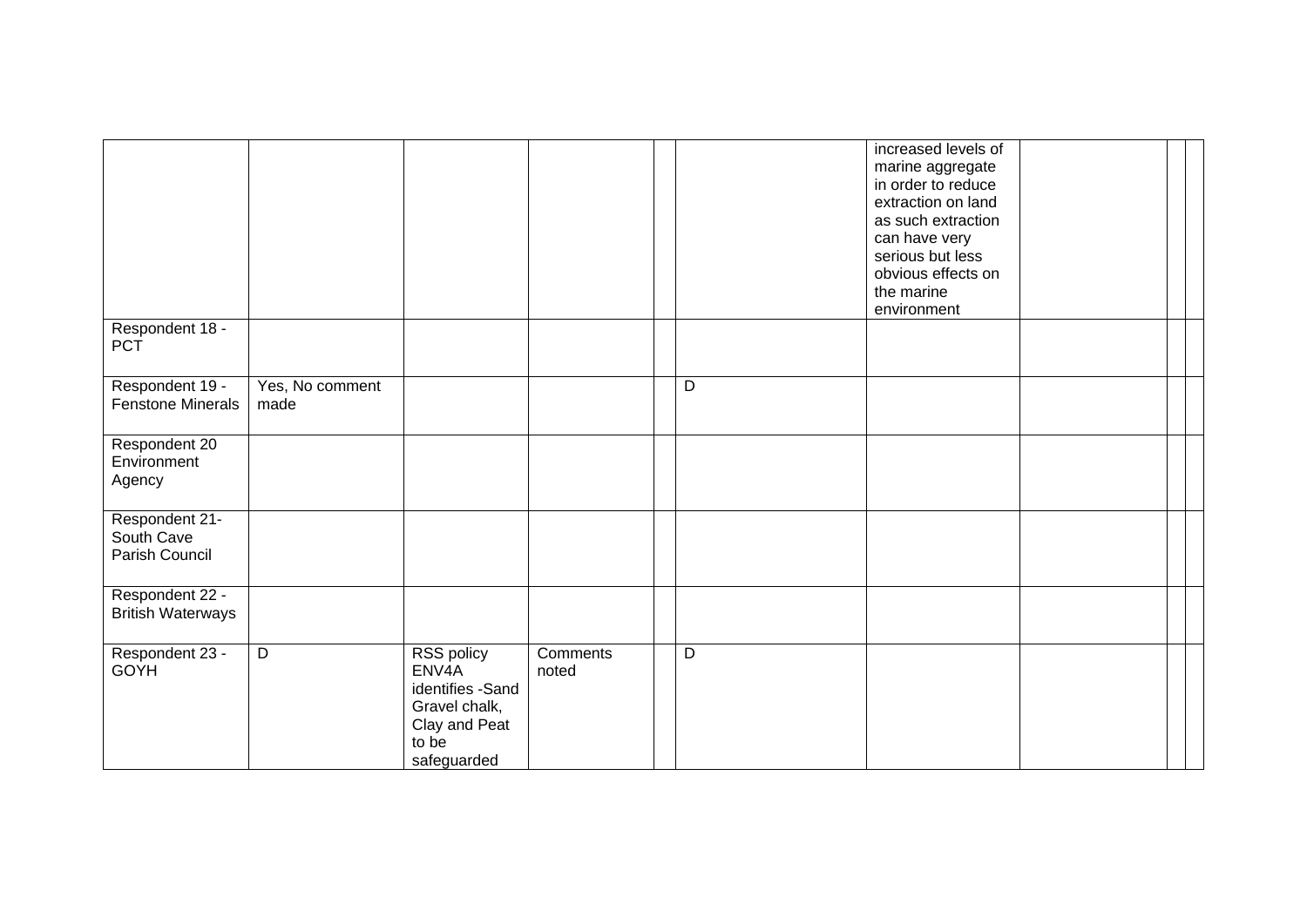|                                                 |     | with<br>appropriate<br>landbanks.                                      |                   |   |  |  |
|-------------------------------------------------|-----|------------------------------------------------------------------------|-------------------|---|--|--|
| Respondent 24 -<br><b>EON</b>                   |     |                                                                        |                   |   |  |  |
| Respondent 25 -<br>Sandsfield Gravel<br>Company | Yes | Minerals that<br>make the EY<br>and Hull<br>market self<br>sufficient. | Comments<br>noted | D |  |  |
| Respondent 26 -<br>Yorkshire Water              |     |                                                                        |                   |   |  |  |

| <b>Issue 1 Questions 1.1 to 1.6</b>                                          |                                                                                                                                                                                                                                                                                                                       |                 |                                                                                                                                                                                                                                                 |                 |  |
|------------------------------------------------------------------------------|-----------------------------------------------------------------------------------------------------------------------------------------------------------------------------------------------------------------------------------------------------------------------------------------------------------------------|-----------------|-------------------------------------------------------------------------------------------------------------------------------------------------------------------------------------------------------------------------------------------------|-----------------|--|
|                                                                              | 1.3 Should resources be<br>safeguarded where they fall<br>within areas which are covered<br>by the national and<br>international landscape and<br>nature conservation<br>designations?                                                                                                                                | <b>Response</b> | 1.4 In addition to a mineral<br>resource being safeguarded,<br>should an additional 'buffer<br>zone' be identified to prevent<br>development which may<br>constrain the working of a<br>resource? If so, how far<br>should buffer zones extend? | <b>Response</b> |  |
| Respondent 1 -<br>(Humberside)<br>Aggregates $\&$<br>Excavations<br>limited) | Yes, if limited resource falls within<br>these areas, its value in future<br>may compromise the value of the<br>area it lies within. In other areas<br>there may be the same resource<br>abundantly available in less<br>sensitive areas. Each resource in<br>sensitive area needs to be judged<br>on its own merits. | Comments noted  | Yes, say 0.5km. Individual<br>examples need to be judges on<br>their own merits.                                                                                                                                                                | Comment noted   |  |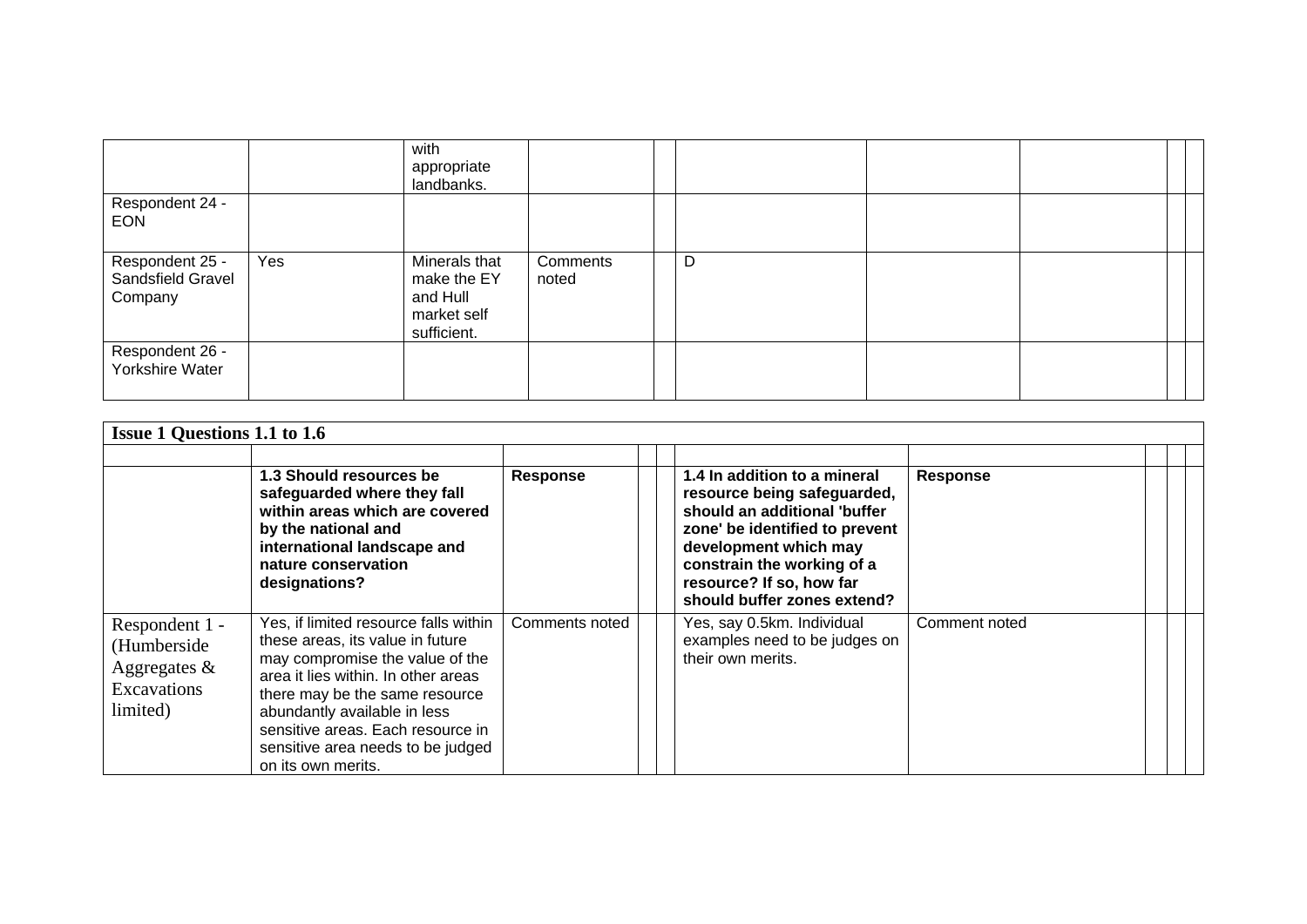| Respondent 2 -<br>H B Heaton                              | Is it safeguard the resource<br>despite conservation designation,<br>or conserve the site against<br>mineral working? It should be the<br>latter.                                                          | Comments noted | No buffer zone needed. In any<br>case it is unlikely in E.<br>Yorkshire, other development<br>pressures will control use of<br>buffer zones. | Comment noted  |  |  |
|-----------------------------------------------------------|------------------------------------------------------------------------------------------------------------------------------------------------------------------------------------------------------------|----------------|----------------------------------------------------------------------------------------------------------------------------------------------|----------------|--|--|
| Respondent 3 -<br>Cory Brothers                           | <b>No</b>                                                                                                                                                                                                  |                | Yes, 1 mile                                                                                                                                  | Comment noted  |  |  |
| Respondent 4 -<br>(Richard Hunt,<br>Turley<br>Associates) | Only if they are high grade sand<br>and chalk.                                                                                                                                                             | Comments noted | Welsh consultation is looking<br>at 500m for open cast coal.<br>HSE is looking at 150m for<br>hazardous installations.                       | Comments noted |  |  |
| Respondent 5 -<br>un-id                                   | These areas can often benefit<br>from mineral workings as long as<br>they are designed from the out<br>set and restored to high<br>standards.                                                              | Comments noted | To allow the operation to be<br>sustainable.                                                                                                 | Comments noted |  |  |
| Respondent 6 -<br>(Yorkshire<br>Forward)                  |                                                                                                                                                                                                            |                |                                                                                                                                              |                |  |  |
| Respondent 7 -<br>(Gary Staddon<br>Imerys)                | Yes, Geology will not vary but<br>boundaries and policies<br>associated with national/<br>international designations may<br>change within out with the plan.                                               | Comments noted | Yes. The extent of a buffer<br>zone should be considered on<br>a site by the site basis (but,<br>could consider 100m as rule of<br>thumb)    | Comments noted |  |  |
| Respondent 8 -<br>(English Heritage)                      |                                                                                                                                                                                                            |                |                                                                                                                                              |                |  |  |
| Respondent 9 -<br>(Natural England)                       | No resources should not be<br>safeguarded where they fall<br>within national, and international<br>designations. MPS 1 Para 9 and<br>14 PPS9 buffer zones should also<br>be set around these designations. | Comments noted | N/C                                                                                                                                          |                |  |  |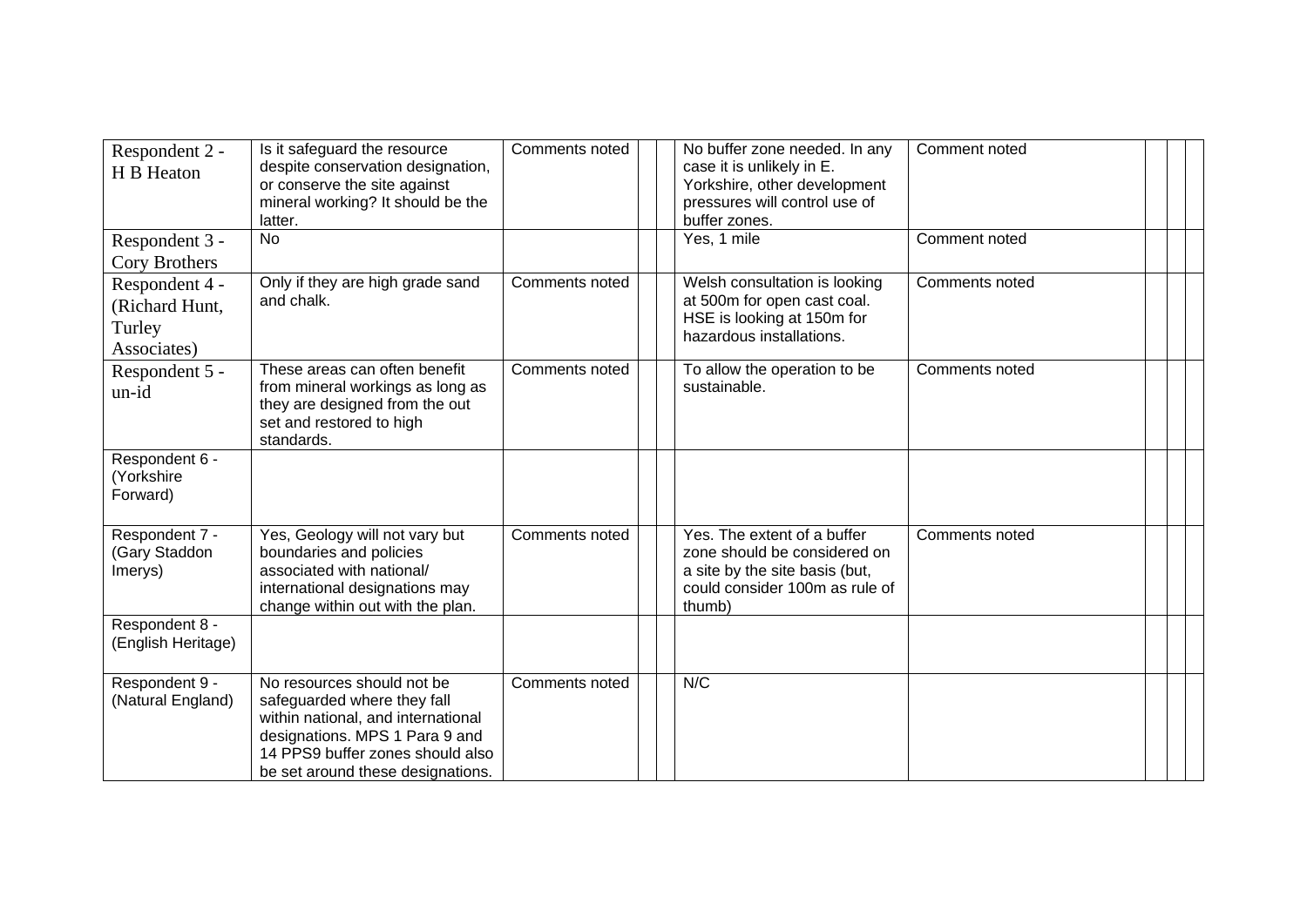| Respondent 10 -<br>(Mr. Graham<br>Hulme)                                     |                                                                                                                                                                                                                                                                                                                                                                               |                                                                                                                         |                                                                                                                                    |                |  |  |
|------------------------------------------------------------------------------|-------------------------------------------------------------------------------------------------------------------------------------------------------------------------------------------------------------------------------------------------------------------------------------------------------------------------------------------------------------------------------|-------------------------------------------------------------------------------------------------------------------------|------------------------------------------------------------------------------------------------------------------------------------|----------------|--|--|
| Respondent 11-<br>(East Yorkshire<br>RIGS Group)                             |                                                                                                                                                                                                                                                                                                                                                                               |                                                                                                                         |                                                                                                                                    |                |  |  |
| Respondent 12 -<br>(CB Richard Ellis<br>on behalf of<br>Composite<br>Energy) |                                                                                                                                                                                                                                                                                                                                                                               |                                                                                                                         |                                                                                                                                    |                |  |  |
| Respondent 13-<br>QPA                                                        | MSA's should be defined in<br>national and international<br>designations even if there is a<br>presumption against major<br>mineral development does not<br>mean that under appropriate<br>conditions development should<br>not be permitted. Reference<br>should be made to MPS1<br>paragraph 14                                                                             | Comments noted                                                                                                          | Yes a buffer zone should be<br>identified around MSA however<br>the width of the buffer zone is<br>dependent on individual site.   | Comments noted |  |  |
| Respondent 14 -<br><b>RSPB</b>                                               | no resources should be<br>safeguarded within areas of<br>nature conservation designation<br>unless there is a national need<br>that cannot be satisfied through<br>other sites which are less<br>damaging. From the perspective<br>of long term planning of nature as<br>an after use in safeguarding<br>zones account should be taken of<br>the requirements for species and | MSA prevent the<br>unnecessary<br>sterilisation of<br>mineral, they are<br>not a<br>presumption for<br>mineral working. | It is difficult to set a buffer that<br>would be applicable for all<br>types of resource it is better<br>dealt with at site level. | Comments noted |  |  |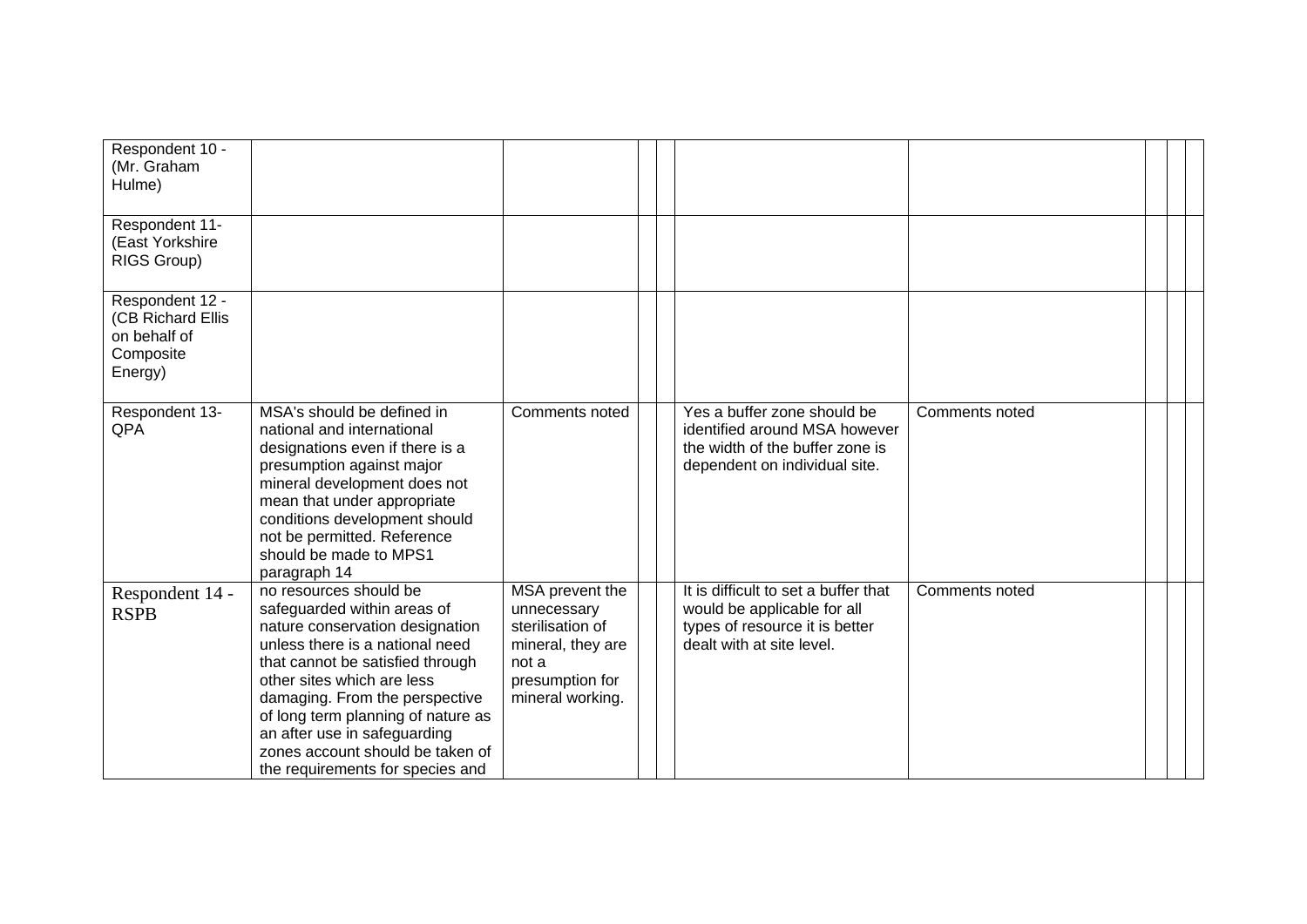|                                             | habitats within designated sites.                                                                                                                                                                                                                                                                       |                |                                                                                                                                                                                                                                                      |                |  |  |
|---------------------------------------------|---------------------------------------------------------------------------------------------------------------------------------------------------------------------------------------------------------------------------------------------------------------------------------------------------------|----------------|------------------------------------------------------------------------------------------------------------------------------------------------------------------------------------------------------------------------------------------------------|----------------|--|--|
| Respondent 15 -<br>Coal Authority           |                                                                                                                                                                                                                                                                                                         |                | Buffer zones would ensure that<br>economically viable coal is<br>worked in the most efficient<br>way                                                                                                                                                 | Comments noted |  |  |
| Respond 16 -                                |                                                                                                                                                                                                                                                                                                         |                |                                                                                                                                                                                                                                                      |                |  |  |
| Yorkshire and                               |                                                                                                                                                                                                                                                                                                         |                |                                                                                                                                                                                                                                                      |                |  |  |
| Humber                                      |                                                                                                                                                                                                                                                                                                         |                |                                                                                                                                                                                                                                                      |                |  |  |
| Assembly                                    |                                                                                                                                                                                                                                                                                                         |                |                                                                                                                                                                                                                                                      |                |  |  |
| Response 17-<br>Yorkshire Wildlife<br>Trust | Strongly object to extraction of<br>mineral resources where this<br>would have a -negative impact on<br>areas covered by national and<br>international designations. The<br>plan needs to id priority habitat<br>suggest identifying local wildlife<br>sites and opportunities for<br>buffering/linking | Comments noted |                                                                                                                                                                                                                                                      |                |  |  |
| Respondent 18 -<br><b>PCT</b>               |                                                                                                                                                                                                                                                                                                         |                |                                                                                                                                                                                                                                                      |                |  |  |
| Respondent 19 -<br><b>Fenstone Minerals</b> | For landscape designations yes,<br>as extraction is a temp activity, for<br>ecological resources no, for SAC,<br>SPA's etc however proposals<br>near SSSI should not necessarily<br>be discounted due to ever<br>evolving translocation strategies.                                                     | Comments noted | With regard to the buffer zone<br>this should be applicable to all<br>forms of mineral development<br>as it will lead to the least<br>impact on local residents in<br>particular. Especially hard rock<br>working defined on a site by<br>site basis | Comments noted |  |  |
| Respondent 20                               |                                                                                                                                                                                                                                                                                                         |                |                                                                                                                                                                                                                                                      |                |  |  |
| Environment<br>Agency                       |                                                                                                                                                                                                                                                                                                         |                |                                                                                                                                                                                                                                                      |                |  |  |
| Respondent 21-                              |                                                                                                                                                                                                                                                                                                         |                |                                                                                                                                                                                                                                                      |                |  |  |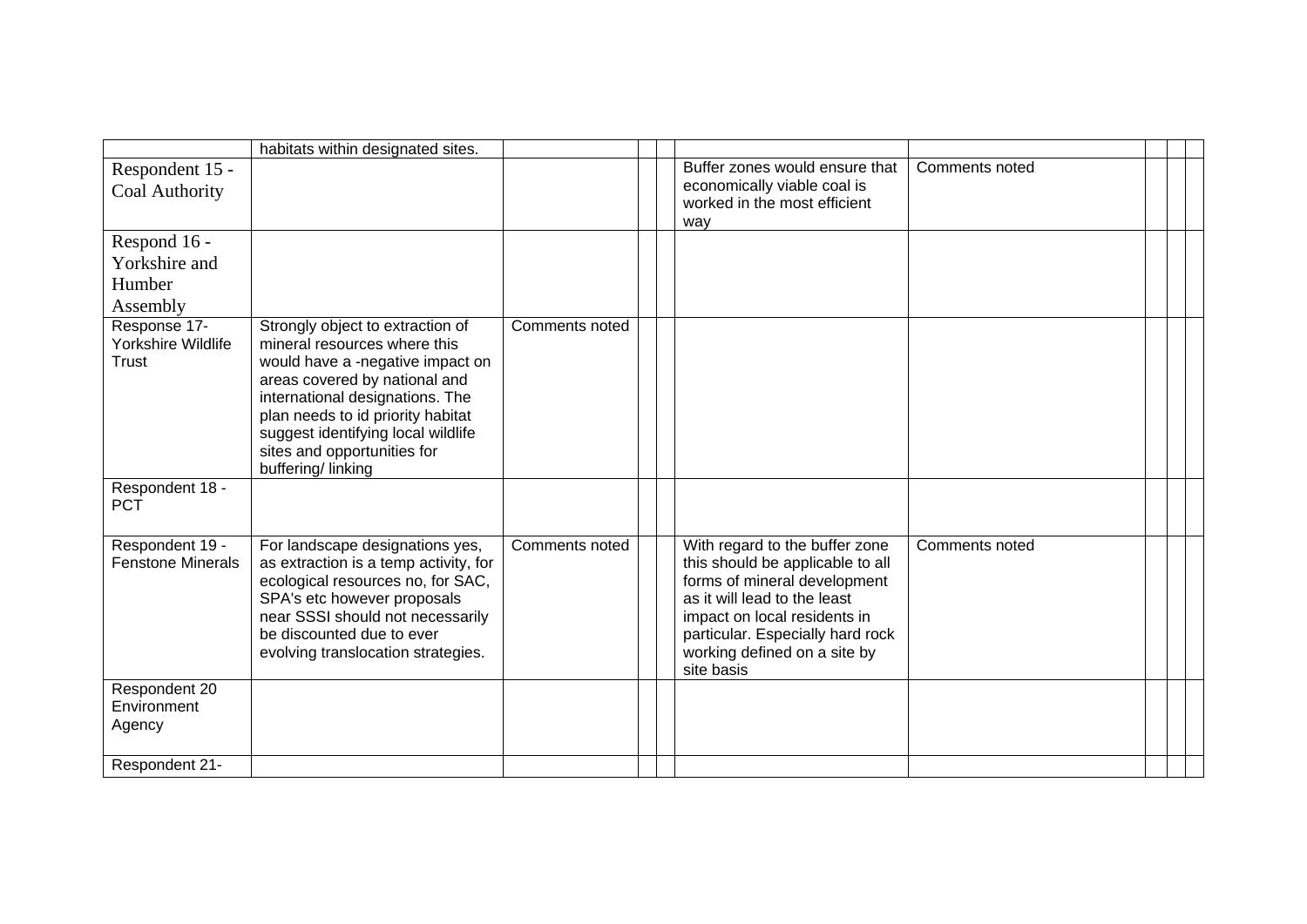| South Cave Parish<br>Council                    |                                                                                                          |                |                                                                                        |                |  |  |
|-------------------------------------------------|----------------------------------------------------------------------------------------------------------|----------------|----------------------------------------------------------------------------------------|----------------|--|--|
| Respondent 22 -<br><b>British Waterways</b>     |                                                                                                          |                |                                                                                        |                |  |  |
| Respondent 23 -<br><b>GOYH</b>                  | We expect government policy to<br>be met                                                                 | Comment noted  | We would not support the<br>generic use of local buffer<br>zones under govt policy.    | Comments noted |  |  |
| Respondent 24 -<br><b>EON</b>                   |                                                                                                          |                |                                                                                        |                |  |  |
| Respondent 25 -<br>Sandsfield Gravel<br>Company | Minerals by nature usually fall into<br>areas of 'conservation' therefore<br>this should not be a issue. | Comments noted | Of this exercise is remains<br>about mineral buffer zones<br>should not be introduced. | Comments noted |  |  |
| Respondent 26 -<br>Yorkshire Water              |                                                                                                          |                |                                                                                        |                |  |  |

|                                                  | <b>Issue 1 Questions 1.1 to 1.6</b>                                                                                                                        |                 |  |                                                                                                                                                                                  |          |  |  |  |  |  |  |  |
|--------------------------------------------------|------------------------------------------------------------------------------------------------------------------------------------------------------------|-----------------|--|----------------------------------------------------------------------------------------------------------------------------------------------------------------------------------|----------|--|--|--|--|--|--|--|
|                                                  | 1.5 What approach should be<br>taken to the safeguarding of<br>facilities for the transportation<br>of minerals by rail and water?<br>(Options A,B.C or D) | <b>Response</b> |  | 1.6 What approach should<br>be taken to the<br>safeguarding of facilities<br>for the processing of<br>minerals and manufacture<br>of mineral based products?<br>(Options A or B) | Response |  |  |  |  |  |  |  |
| Respondent 1 -<br>(Humberside<br>Aggregates $\&$ | B (It must be desirable to take<br>some mineral transportation off<br>the roads)                                                                           | Comment noted   |  | B                                                                                                                                                                                |          |  |  |  |  |  |  |  |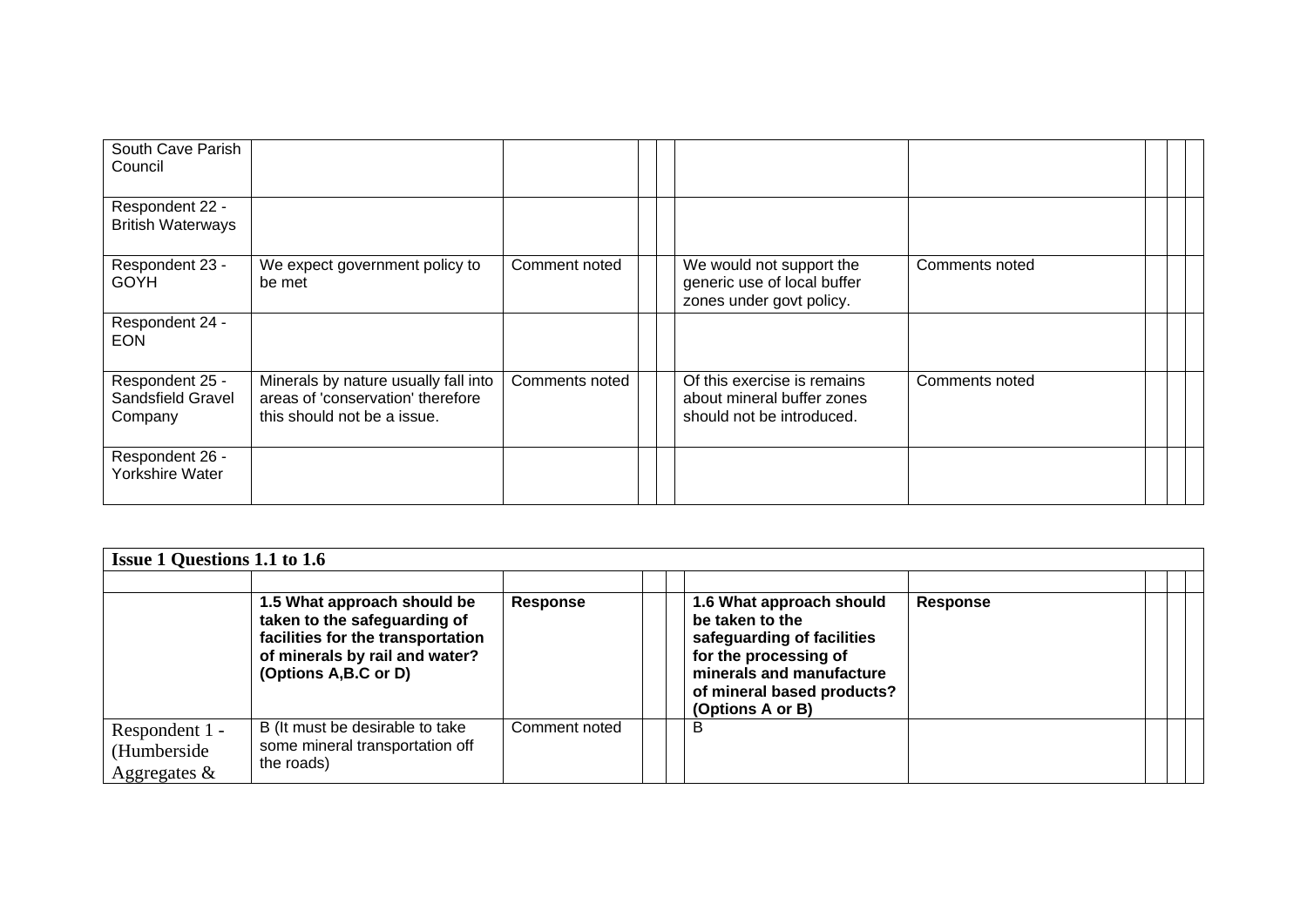| Excavations<br>limited)                                   |                                                                                                         |               |                                                                                                                                                                                                                                                                                                                                                                                               |                |  |  |
|-----------------------------------------------------------|---------------------------------------------------------------------------------------------------------|---------------|-----------------------------------------------------------------------------------------------------------------------------------------------------------------------------------------------------------------------------------------------------------------------------------------------------------------------------------------------------------------------------------------------|----------------|--|--|
| Respondent 2 -<br>H B Heaton                              | B                                                                                                       |               | B                                                                                                                                                                                                                                                                                                                                                                                             |                |  |  |
| Respondent 3 -<br>Cory Brothers                           | Should only be needed to<br>safeguard facilities currently in<br>use.                                   | Comment noted | B                                                                                                                                                                                                                                                                                                                                                                                             |                |  |  |
| Respondent 4 -<br>(Richard Hunt,<br>Turley<br>Associates) | C, Maintain the ability, where<br>economically viable, for such<br>facilities to carry minerals.        | Comment noted | B                                                                                                                                                                                                                                                                                                                                                                                             |                |  |  |
| Respondent 5 -<br>un-id                                   | $\mathsf C$                                                                                             |               | B                                                                                                                                                                                                                                                                                                                                                                                             |                |  |  |
| Respondent 6 -<br>(Yorkshire<br>Forward)                  |                                                                                                         |               |                                                                                                                                                                                                                                                                                                                                                                                               |                |  |  |
| Respondent 7 -<br>(Gary Staddon<br>Imerys)                | Safe guard those facilities which<br>may have a proven economic<br>viability in the foreseeable future. | Comment noted | Not all associated facilities for<br>processing minerals need to<br>be safeguarded - some<br>facilities may become<br>economically unviable and if<br>safeguarded may prove to be<br>detrimental to certain<br>landscapes; become isolated<br>and safety liabilities i.e.<br>impact on ecosystems, etc.<br>therefore, safeguard those<br>which have economic future<br>in foreseeable future. | Comments noted |  |  |
| Respondent 8 -<br>(English Heritage)                      |                                                                                                         |               |                                                                                                                                                                                                                                                                                                                                                                                               |                |  |  |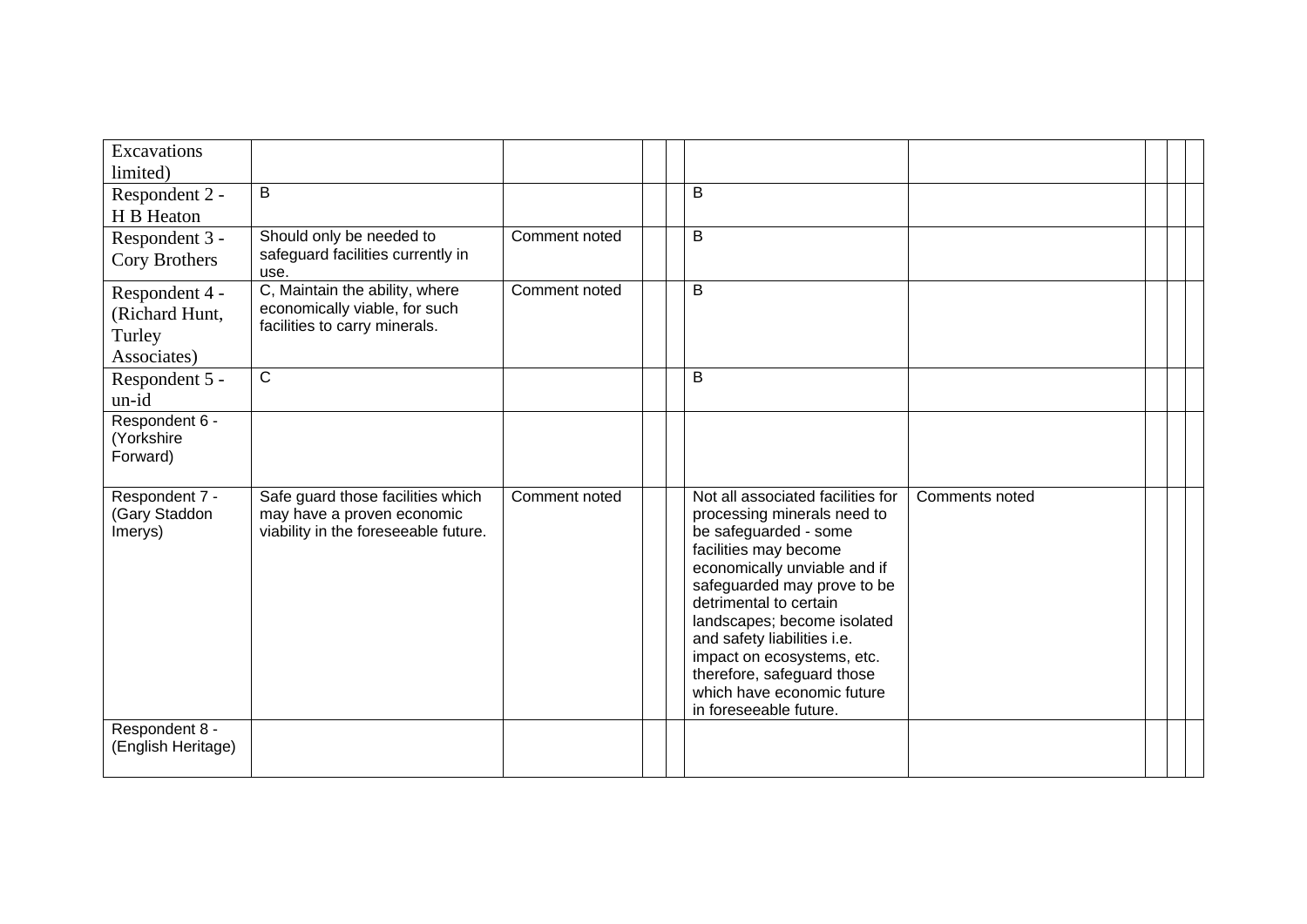| Respondent 9 -<br>(Natural England)                                          | C help reduce material movement<br>by road reduce CO2 emissions                                                                                                                               | Comment noted | A. minimum disruption |  |  |
|------------------------------------------------------------------------------|-----------------------------------------------------------------------------------------------------------------------------------------------------------------------------------------------|---------------|-----------------------|--|--|
| Respondent 10 -<br>(Mr. Graham<br>Hulme)                                     |                                                                                                                                                                                               |               |                       |  |  |
| Respondent 11-<br>(East Yorkshire<br>RIGS Group)                             |                                                                                                                                                                                               |               |                       |  |  |
| Respondent 12 -<br>(CB Richard Ellis<br>on behalf of<br>Composite<br>Energy) |                                                                                                                                                                                               |               |                       |  |  |
| Respondent 13-<br>QPA                                                        | $\overline{C}$                                                                                                                                                                                |               | B                     |  |  |
| Respondent 14 -<br><b>RSPB</b>                                               | C. Plan should look at<br>safeguarding potential future<br>routes for minerals transportation<br>that seek to reduce carbon<br>emissions as part of the Region's<br>climate change mitigation |               | N/A                   |  |  |
| Respondent 15 -<br>Coal Authority                                            |                                                                                                                                                                                               |               |                       |  |  |
| Respond 16 -<br>Yorkshire and<br>Humber<br>Assembly                          |                                                                                                                                                                                               |               |                       |  |  |
| Response 17-                                                                 |                                                                                                                                                                                               |               | B                     |  |  |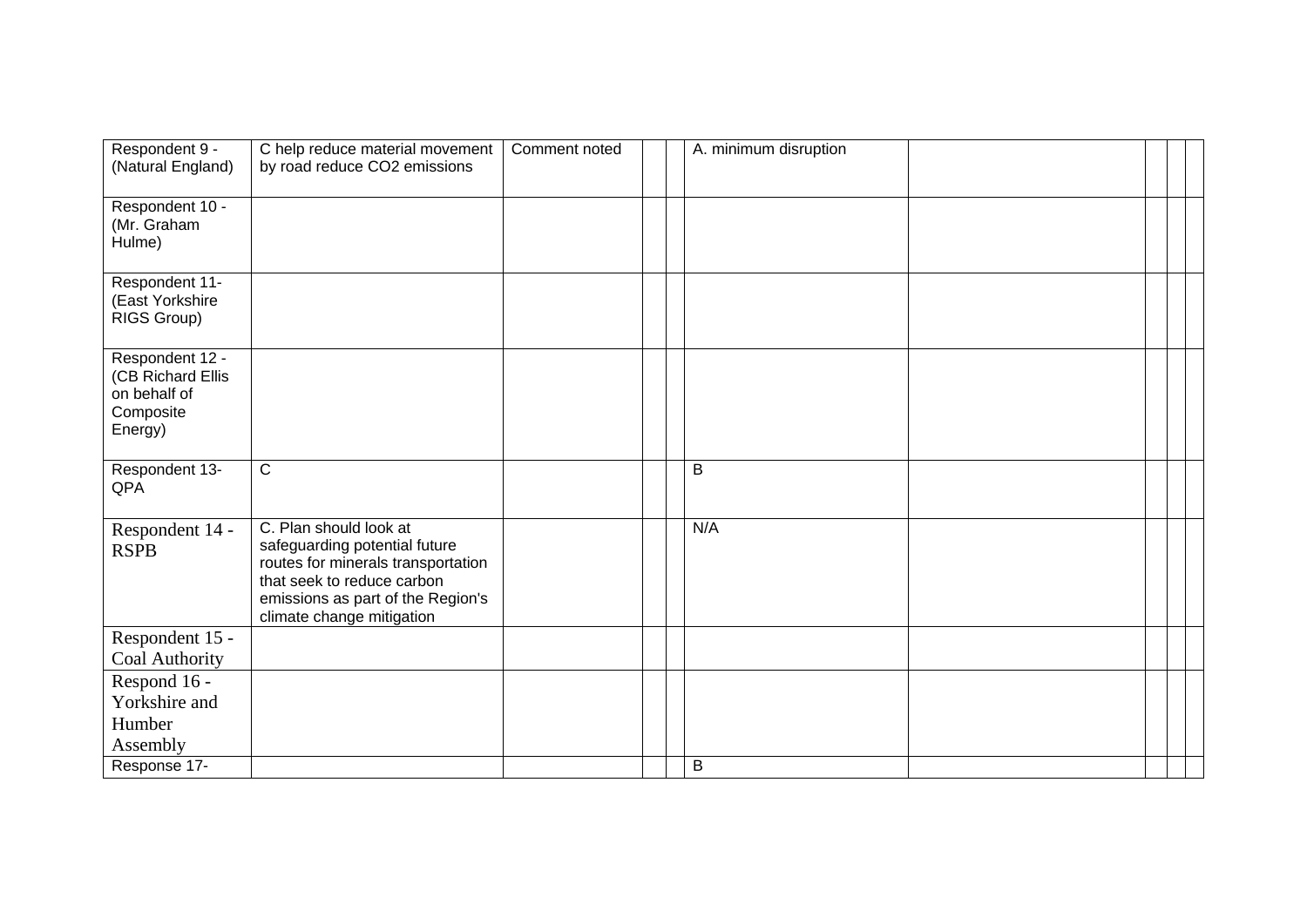| Yorkshire Wildlife<br><b>Trust</b>              |                                                                                                                                                                                                                               |                |  |                                                                                                                                                |                |  |  |
|-------------------------------------------------|-------------------------------------------------------------------------------------------------------------------------------------------------------------------------------------------------------------------------------|----------------|--|------------------------------------------------------------------------------------------------------------------------------------------------|----------------|--|--|
| Respondent 18 -<br><b>PCT</b>                   |                                                                                                                                                                                                                               |                |  |                                                                                                                                                |                |  |  |
| Respondent 19 -<br><b>Fenstone Minerals</b>     |                                                                                                                                                                                                                               |                |  | B                                                                                                                                              |                |  |  |
| Respondent 20<br>Environment<br>Agency          |                                                                                                                                                                                                                               |                |  |                                                                                                                                                |                |  |  |
| Respondent 21-<br>South Cave Parish<br>Council  |                                                                                                                                                                                                                               |                |  |                                                                                                                                                |                |  |  |
| Respondent 22 -<br><b>British Waterways</b>     | C The government are actively<br>encouraging greater use of inland<br>waterways for the movement of<br>aggregates                                                                                                             | Comment noted  |  |                                                                                                                                                |                |  |  |
| Respondent 23 -<br><b>GOYH</b>                  | all possible facilities for transport<br>of minerals by rail and water<br>should be safeguarded to<br>minimise the transport impact.<br>Safeguarding does not establish<br>a presumption for granting<br>planning permission. | Comments noted |  | B - Govt policy for waste and<br>minerals endorses increased<br>plan support for<br>identifying/safeguarding<br>suitable processing facilities |                |  |  |
| Respondent 24 -<br><b>EON</b>                   |                                                                                                                                                                                                                               |                |  |                                                                                                                                                |                |  |  |
| Respondent 25 -<br>Sandsfield Gravel<br>Company | The proximity principle should be<br>a prime consideration.                                                                                                                                                                   | Comments noted |  | C, processing should be done<br>where most convenient.                                                                                         | Comments noted |  |  |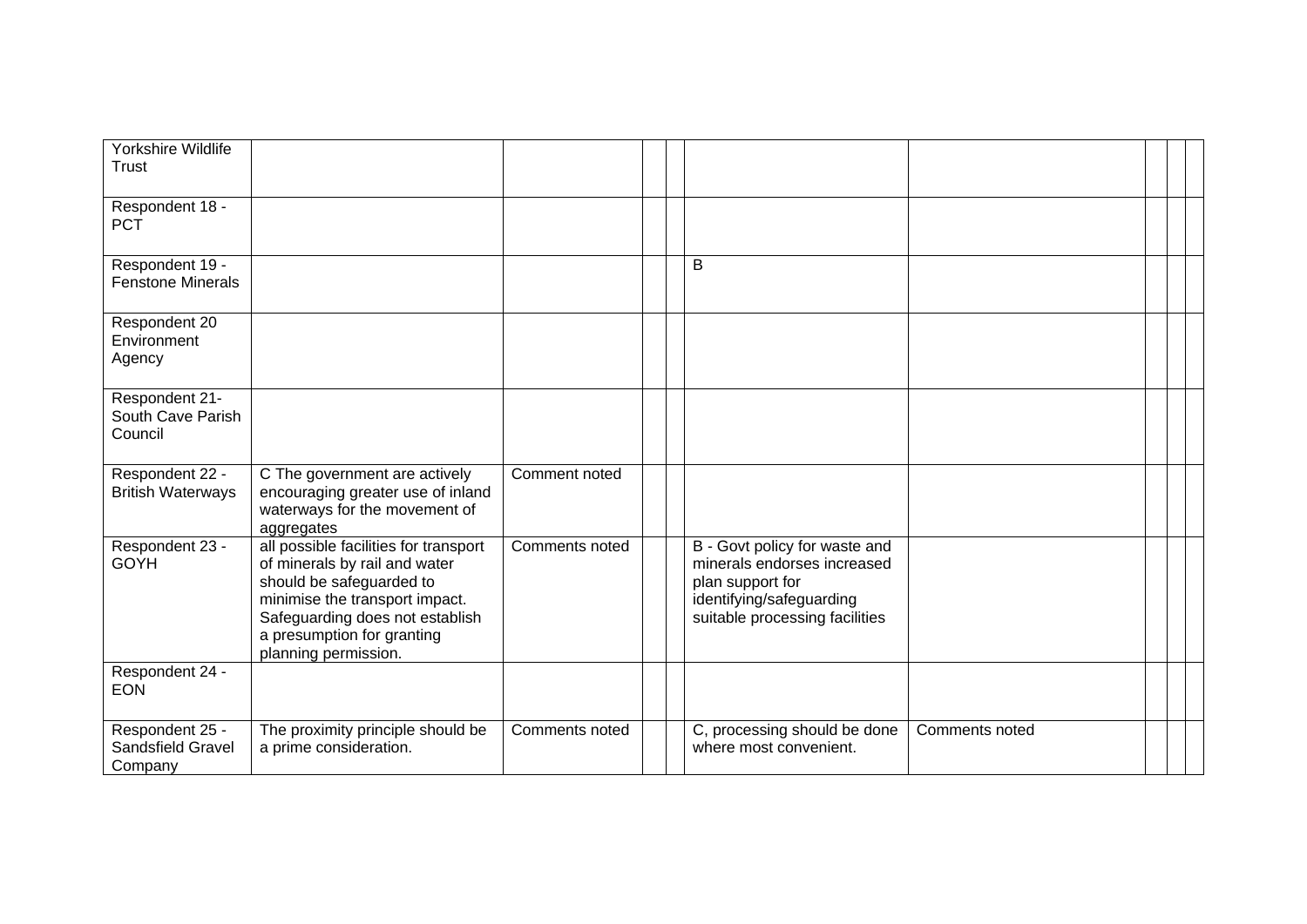| Respondent 26 -<br>Yorkshire Water |  |  |  |  |  |
|------------------------------------|--|--|--|--|--|
|                                    |  |  |  |  |  |

|                                                                          | <b>Issue 2 – Efficient Use of Mineral Resources</b>                                                               |                                                                                                                                                                                                                                     |                 |                                                                                                                                       |                 |  |
|--------------------------------------------------------------------------|-------------------------------------------------------------------------------------------------------------------|-------------------------------------------------------------------------------------------------------------------------------------------------------------------------------------------------------------------------------------|-----------------|---------------------------------------------------------------------------------------------------------------------------------------|-----------------|--|
| Question 2.1 to 2.2                                                      |                                                                                                                   |                                                                                                                                                                                                                                     |                 |                                                                                                                                       |                 |  |
|                                                                          |                                                                                                                   |                                                                                                                                                                                                                                     |                 |                                                                                                                                       |                 |  |
|                                                                          | 2.1 How should the<br>efficient use of mineral<br>resources be promoted in<br>the JMDPD? (options A,B<br>or $C$ ) | <b>Comment</b>                                                                                                                                                                                                                      | <b>Response</b> | 2.2 Can you suggest<br>other measures for<br>increasing the<br>efficiency of mineral<br>working?                                      | <b>Response</b> |  |
| Respondent 1<br>- (Humberside<br>Aggregates &<br>Excavations<br>limited) | B                                                                                                                 | Construction<br>industry guilty of<br>over specification<br>creating<br>consumption of<br>high quality<br>aggregates<br>unnecessarily.                                                                                              | Comments noted  | Avoid over<br>specification. Avoid<br>importation. With large<br>developments<br>encourage use of<br>locally available<br>aggregates. | Comments noted  |  |
| Respondent 2<br>H B Heaton                                               | A                                                                                                                 | Option B, is ideal<br>but doubtful there is<br>a real method of<br>implantation. Also<br>Option B relates<br>back to 4.30 on<br>viability of supplies/<br>suppliers. The<br>relationship of<br>Planners to<br>supplier viability is | Comments noted  | Use minerals for their<br>most advantageous use<br>e.g. by strict<br>specification/control in<br>use at the design stage.             | Comments noted  |  |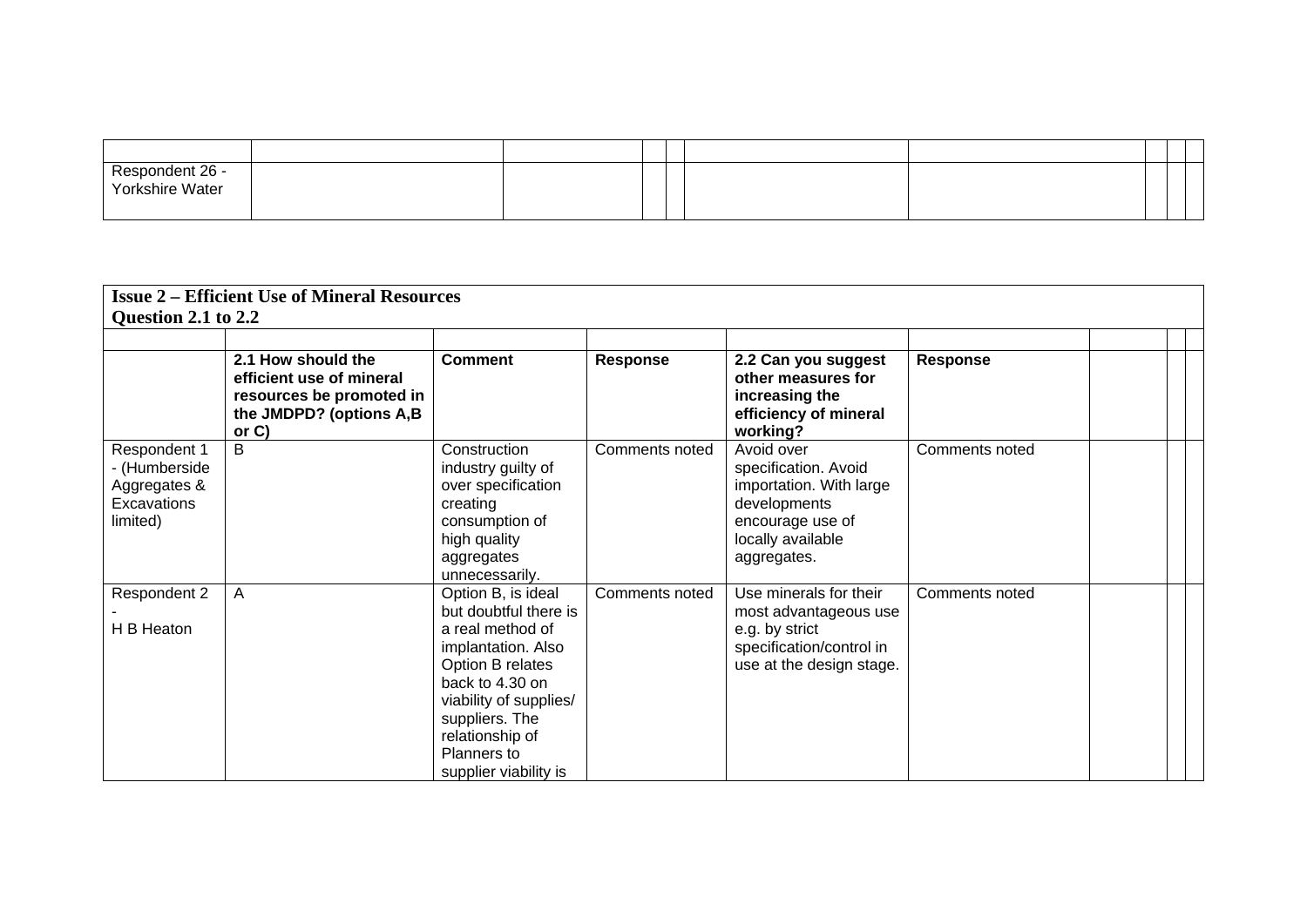|                                                           |                | dangerous.                                                                                                                                                                                                                                                     |                |                                                                                              |                |  |
|-----------------------------------------------------------|----------------|----------------------------------------------------------------------------------------------------------------------------------------------------------------------------------------------------------------------------------------------------------------|----------------|----------------------------------------------------------------------------------------------|----------------|--|
| Respondent 3                                              | $\mathsf{A}$   |                                                                                                                                                                                                                                                                |                |                                                                                              |                |  |
| Cory Brothers                                             |                |                                                                                                                                                                                                                                                                |                |                                                                                              |                |  |
| Respondent 4<br>- (Richard<br>Hunt, Turley<br>Associates) | $\overline{B}$ | What is<br>appropriate? Who<br>determines it?                                                                                                                                                                                                                  | Comments noted |                                                                                              |                |  |
| Respondent 5<br>- un-id                                   | B              |                                                                                                                                                                                                                                                                |                |                                                                                              |                |  |
| Respondent 6<br>- (Yorkshire<br>Forward)                  |                |                                                                                                                                                                                                                                                                |                |                                                                                              |                |  |
| Respondent 7<br>- (Gary<br>Staddon<br>Imerys)             | $\overline{B}$ |                                                                                                                                                                                                                                                                |                | Through monitoring and<br>enforcement of pursed<br>development<br>schemes/plans by<br>MPA's. | Comments noted |  |
| Respondent 8<br>- (English<br>Heritage)                   | B              | <b>High quality</b><br>minerals should not<br>be wasted on<br>activities that do<br>not require them.<br>They should not be<br>wasted in supplying<br>needs that can be<br>adequately met<br>using low grade<br>minerals.<br>Consequently<br>support option B. | Comments noted |                                                                                              |                |  |
| Respondent 9<br>- (Natural<br>England)                    | $\overline{B}$ |                                                                                                                                                                                                                                                                |                |                                                                                              |                |  |
| Respondent 10                                             |                |                                                                                                                                                                                                                                                                |                |                                                                                              |                |  |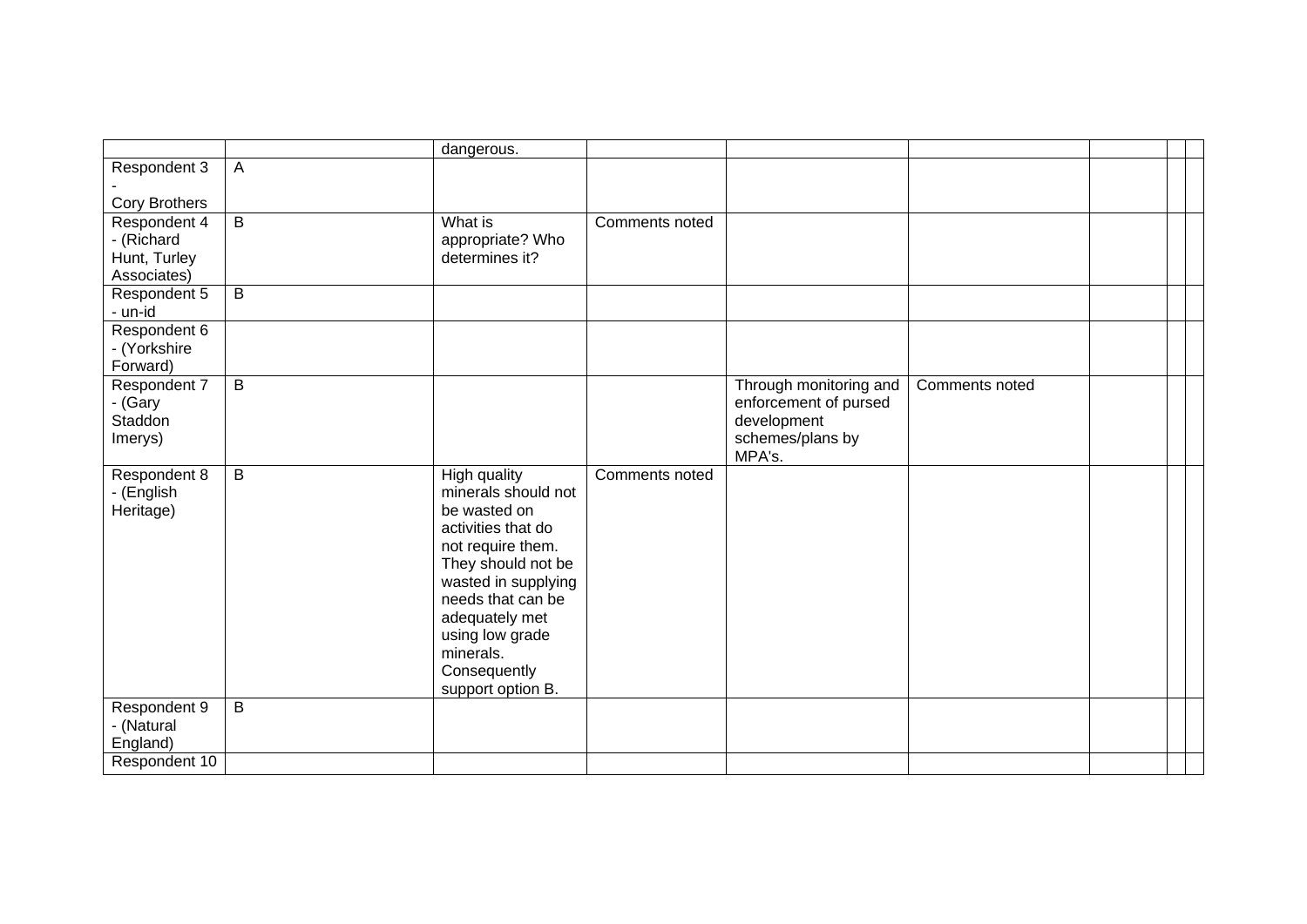| (Mr. Graham           |                |  |     |  |  |
|-----------------------|----------------|--|-----|--|--|
| Hulme)                |                |  |     |  |  |
| Respondent            |                |  |     |  |  |
| $11 -$<br>(East       |                |  |     |  |  |
| Yorkshire             |                |  |     |  |  |
| RIGS Group)           |                |  |     |  |  |
| Respondent 12         |                |  |     |  |  |
|                       |                |  |     |  |  |
| (CB Richard           |                |  |     |  |  |
| Ellis on behalf       |                |  |     |  |  |
| of Composite          |                |  |     |  |  |
| Energy)               |                |  |     |  |  |
| Respondent            | $\overline{B}$ |  | N/C |  |  |
| $13-$<br>QPA          |                |  |     |  |  |
| Respondent 14         | $\overline{B}$ |  | N/C |  |  |
|                       |                |  |     |  |  |
| <b>RSPB</b>           |                |  |     |  |  |
| Respondent 15         |                |  |     |  |  |
|                       |                |  |     |  |  |
| Coal Authority        |                |  |     |  |  |
| Respond 16 -          |                |  |     |  |  |
| Yorkshire and         |                |  |     |  |  |
| Humber<br>Assembly    |                |  |     |  |  |
| Response 17-          | $\overline{B}$ |  |     |  |  |
| Yorkshire             |                |  |     |  |  |
| <b>Wildlife Trust</b> |                |  |     |  |  |
| Respondent 18         |                |  |     |  |  |
|                       |                |  |     |  |  |
| PCT                   |                |  |     |  |  |
| Respondent 19         | $\overline{A}$ |  |     |  |  |
|                       |                |  |     |  |  |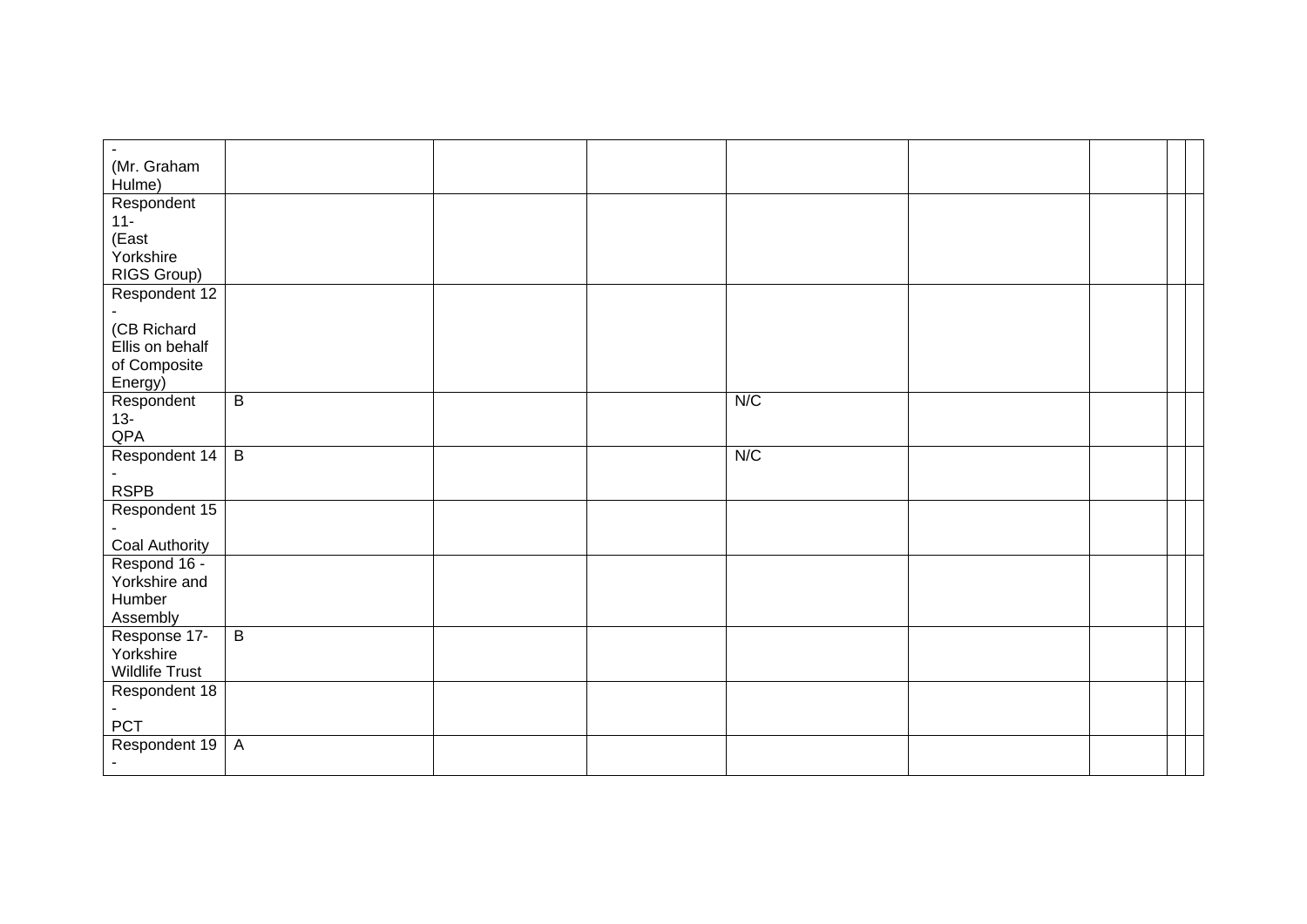| Fenstone<br><b>Minerals</b>                          |                |                                                                                                                                                                       |                                                                                             |                |  |  |
|------------------------------------------------------|----------------|-----------------------------------------------------------------------------------------------------------------------------------------------------------------------|---------------------------------------------------------------------------------------------|----------------|--|--|
| Respondent 20<br>Environment<br>Agency               |                |                                                                                                                                                                       |                                                                                             |                |  |  |
| Respondent<br>$21 -$<br>South Cave<br>Parish Council |                |                                                                                                                                                                       |                                                                                             |                |  |  |
| Respondent 22<br><b>British</b><br><b>Waterways</b>  |                |                                                                                                                                                                       |                                                                                             |                |  |  |
| Respondent 23<br>GOYH                                | $\mathsf B$    | There is a strong<br>support through<br>MPS1 for<br>promoting more<br>efficient use of<br>minerals as part of<br>delivering<br>Sustainable<br>Development<br>strategy |                                                                                             |                |  |  |
| Respondent 24<br><b>EON</b>                          |                |                                                                                                                                                                       |                                                                                             |                |  |  |
| Respondent 25<br>- Sandsfield<br>Gravel<br>Company   | $\overline{A}$ |                                                                                                                                                                       | When considering land<br>banks the sub-division<br>of course and fine<br>should be included | Comments noted |  |  |
| Respondent 26<br>- Yorkshire<br>Water                |                |                                                                                                                                                                       |                                                                                             |                |  |  |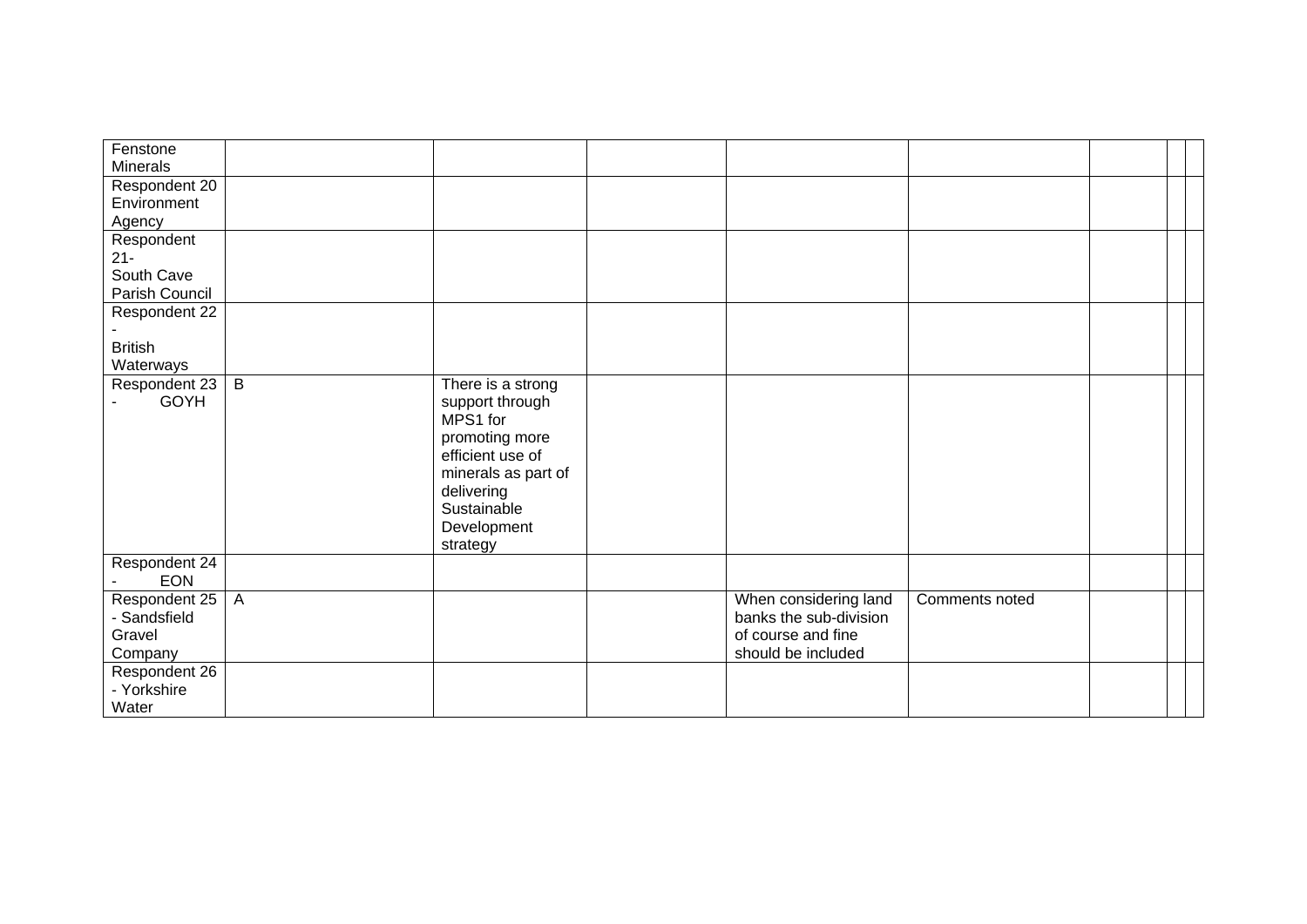| <b>Issue 3 – Supply of Aggregates</b><br><b>Question 3.1</b>          |                                                                                                                                            |                                                                                                                                                                                                       |                                                                                                                                                                                                                                                                                                                                                                                                                                                                   |  |
|-----------------------------------------------------------------------|--------------------------------------------------------------------------------------------------------------------------------------------|-------------------------------------------------------------------------------------------------------------------------------------------------------------------------------------------------------|-------------------------------------------------------------------------------------------------------------------------------------------------------------------------------------------------------------------------------------------------------------------------------------------------------------------------------------------------------------------------------------------------------------------------------------------------------------------|--|
|                                                                       | 3.1 What level of aggregate sand and<br>gravel supply should the Minerals DPD<br>aim to achieve for the plan period?<br>(Options A,B or C) | <b>Comment</b>                                                                                                                                                                                        | <b>Response</b>                                                                                                                                                                                                                                                                                                                                                                                                                                                   |  |
| Respondent 1 -<br>(Humberside<br>Aggregates &<br>Excavations limited) | A                                                                                                                                          | These are government<br>indicators and are difficult<br>for mineral operators to<br>judge. Its tempting to<br>suggest land bank<br>reduction to enable more<br>easily gained planning<br>permissions. | A reduction in landbank below the<br>calculated levels will encourage<br>secondary and recyclable<br>aggregates to meet the shortfall<br>this will generate in terms of<br>supply. However, this will be<br>dependant on appropriate policy<br>to promote recyclable aggregates.<br>On the other hand, a reduction in<br>landbank below the calculated<br>levels will fall below the calculated<br>annual apportionment based on<br>National and Regional policy. |  |
| Respondent 2 -<br>H B Heaton                                          | B                                                                                                                                          | Simple target try for 50%<br>of present. To prevent<br>reckless use and<br>encourage re-cycling.                                                                                                      | Calculated annual apportionment<br>in Table 3 are slightly below the<br>reported sales figures for 2001-<br>2006, but in line with national and<br>regional policy. This trend aims to<br>encourage and support recycling                                                                                                                                                                                                                                         |  |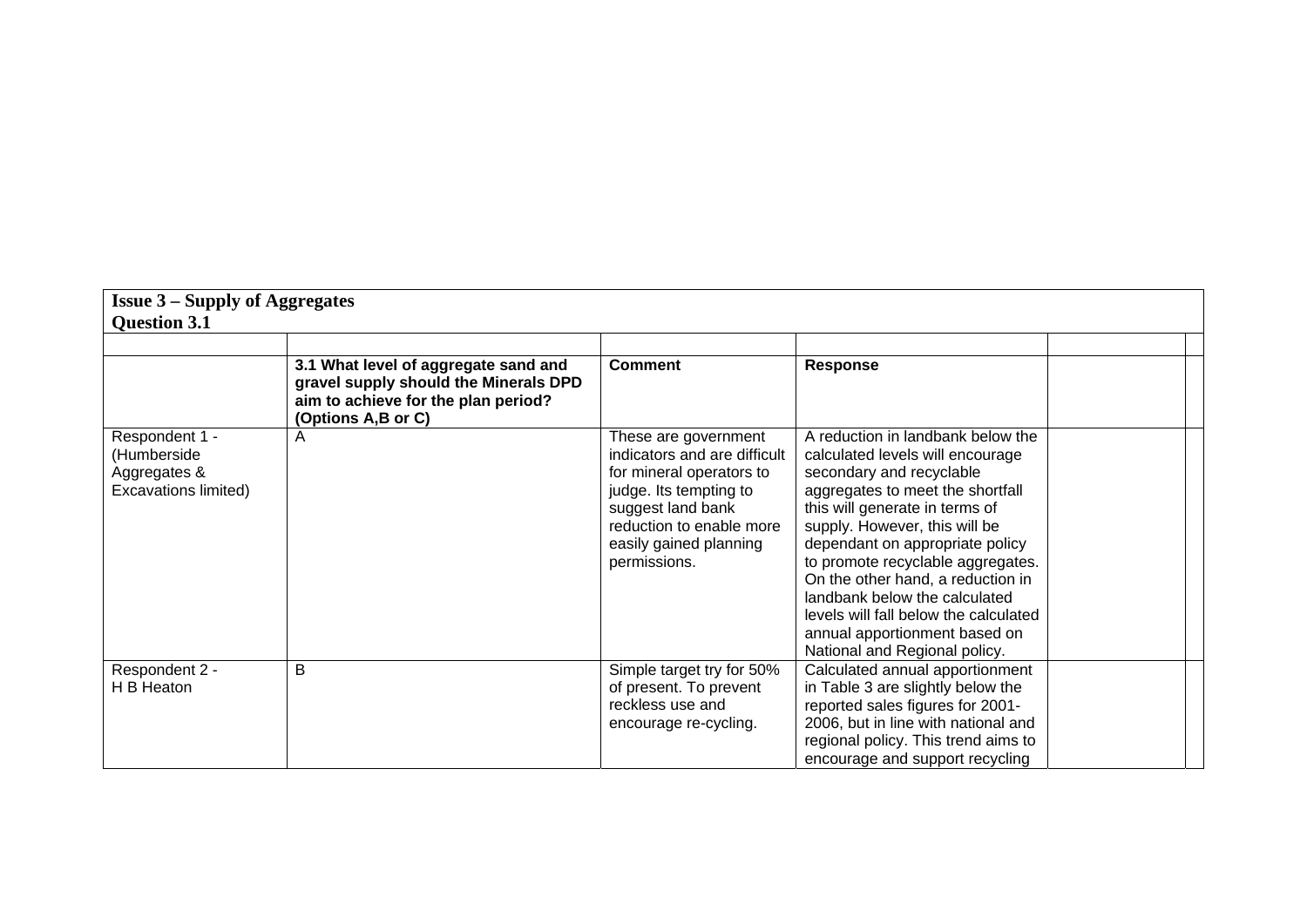|                                                        |                                                                                                                                                                                                                                                                                                                                                                                           |                                                                                                | which can be used to meet<br>shortfall in terms of demand and<br>supply. By lowering the level<br>proposed by the sub-regional<br>apportionments to a level lower<br>than 50%, with increasing<br>demand and annual sales, there<br>will need to be a proportional<br>increase in other areas to enable<br>resources meet higher demand<br>needs for increasing trend. |  |
|--------------------------------------------------------|-------------------------------------------------------------------------------------------------------------------------------------------------------------------------------------------------------------------------------------------------------------------------------------------------------------------------------------------------------------------------------------------|------------------------------------------------------------------------------------------------|------------------------------------------------------------------------------------------------------------------------------------------------------------------------------------------------------------------------------------------------------------------------------------------------------------------------------------------------------------------------|--|
| Respondent 3 -<br><b>Cory Brothers</b>                 | $\mathsf{C}$                                                                                                                                                                                                                                                                                                                                                                              | The policy needs to<br>include for imports as this<br>is currently taking place.               | Comment noted.                                                                                                                                                                                                                                                                                                                                                         |  |
| Respondent 4 -<br>(Richard Hunt, Turley<br>Associates) | $\overline{A}$                                                                                                                                                                                                                                                                                                                                                                            | N/A                                                                                            | N/A                                                                                                                                                                                                                                                                                                                                                                    |  |
| Respondent 5 - un-id                                   | Α                                                                                                                                                                                                                                                                                                                                                                                         | N/A                                                                                            | N/A                                                                                                                                                                                                                                                                                                                                                                    |  |
| Respondent 6 -<br>(Yorkshire Forward)                  | A                                                                                                                                                                                                                                                                                                                                                                                         |                                                                                                |                                                                                                                                                                                                                                                                                                                                                                        |  |
| Respondent 7 - (Gary<br>Staddon Imerys)                |                                                                                                                                                                                                                                                                                                                                                                                           |                                                                                                |                                                                                                                                                                                                                                                                                                                                                                        |  |
| Respondent 8 - (English<br>Heritage)                   | The 2004 RAWP Report noted a urgent<br>need for a study to assess the likely<br>environmental impacts of additional sand<br>and gravel extraction. This was also noted<br>in the RSS for the region, current work<br>investigating environmental constraints<br>may well indicate that the figures are<br>undeliverable without causing significant<br>damage to the East riding of Hull. |                                                                                                | Comment noted. Study proposed<br>to assess environmental impacts.<br>Outcome of study will influence<br>policy to be adopted.                                                                                                                                                                                                                                          |  |
| Respondent 9 - (Natural<br>England)                    | A                                                                                                                                                                                                                                                                                                                                                                                         | Each sub region needs to<br>be self sufficient in<br>supplying aggregates to<br>meet their own | Comment noted                                                                                                                                                                                                                                                                                                                                                          |  |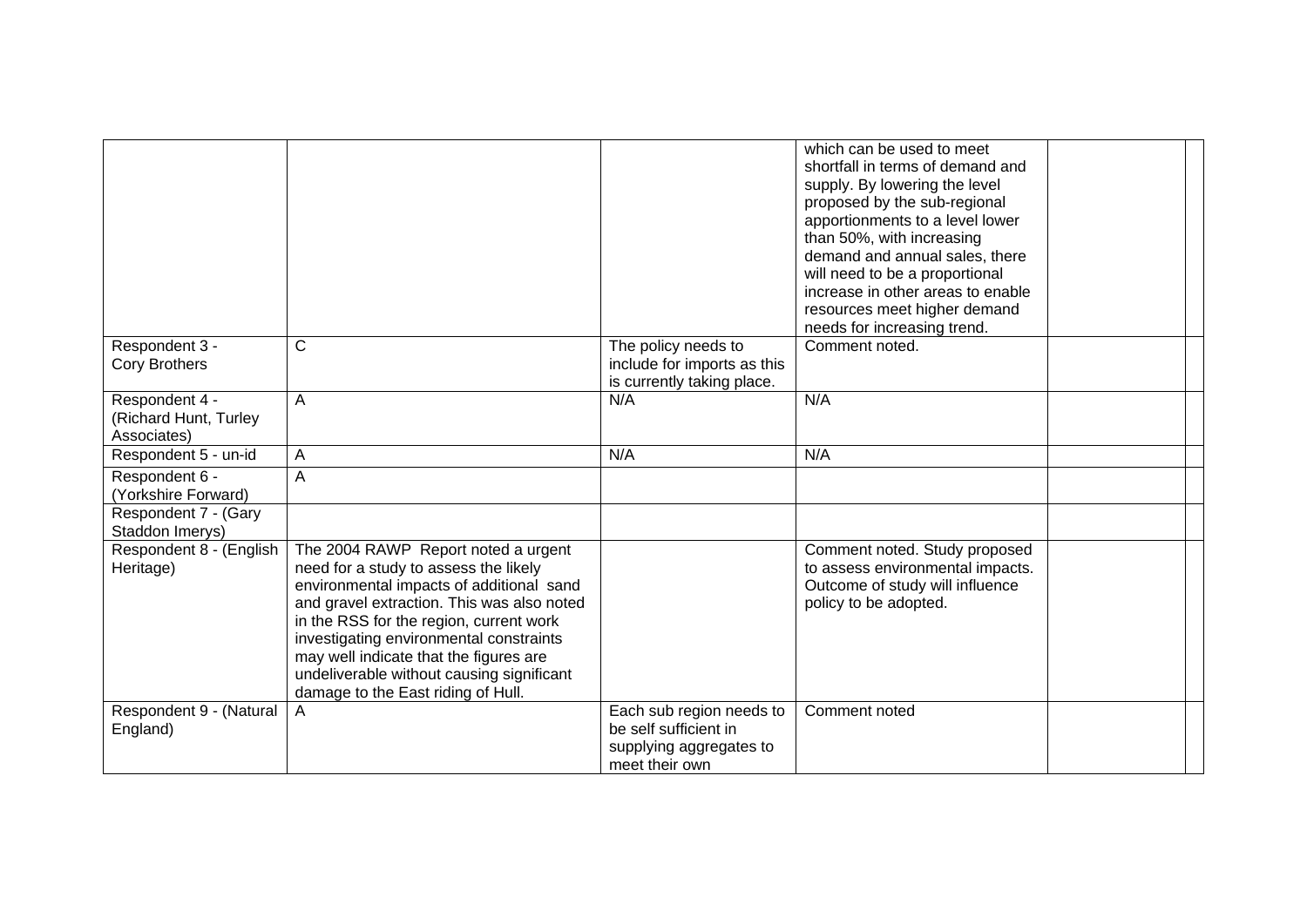|                                                                           |              | requirements hence<br>reducing the need to<br>transport materials over<br>long distances outside<br>the sub region.                                                                                                                                                                                                                                    |                                                                                                                                                                                            |  |
|---------------------------------------------------------------------------|--------------|--------------------------------------------------------------------------------------------------------------------------------------------------------------------------------------------------------------------------------------------------------------------------------------------------------------------------------------------------------|--------------------------------------------------------------------------------------------------------------------------------------------------------------------------------------------|--|
| Respondent 10 -<br>(Mr. Graham Hulme)                                     |              |                                                                                                                                                                                                                                                                                                                                                        |                                                                                                                                                                                            |  |
| Respondent 11-<br>(East Yorkshire RIGS<br>Group)                          |              |                                                                                                                                                                                                                                                                                                                                                        |                                                                                                                                                                                            |  |
| Respondent 12 -<br>(CB Richard Ellis on<br>behalf of Composite<br>Energy) |              |                                                                                                                                                                                                                                                                                                                                                        |                                                                                                                                                                                            |  |
| Respondent 13-<br>QPA                                                     | $\mathsf{C}$ | This question needs to<br>address shortfall in<br>landbank for crushed rock<br>paragraph 4.46 should be<br>re-worded approaching<br>the minimum landbank of<br>7 years and further<br>permissions are required<br>in order to maintain<br>supplies, and the<br>landbank for crushed rock<br>is already well below the<br>minimum level of 10<br>vears. | MPS1 states: "Landbank<br>indicators are at least 7 years for<br>sand and gravel and at least 10<br>years for crushed rock". Para<br>4.46 is stated in accordance with<br>government MPS1. |  |
| Respondent 14 -<br><b>RSPB</b>                                            | N/C          |                                                                                                                                                                                                                                                                                                                                                        |                                                                                                                                                                                            |  |
| Respondent 15 -<br><b>Coal Authority</b>                                  |              |                                                                                                                                                                                                                                                                                                                                                        |                                                                                                                                                                                            |  |
| Respond 16 -<br>Yorkshire and Humber<br>Assembly                          |              |                                                                                                                                                                                                                                                                                                                                                        |                                                                                                                                                                                            |  |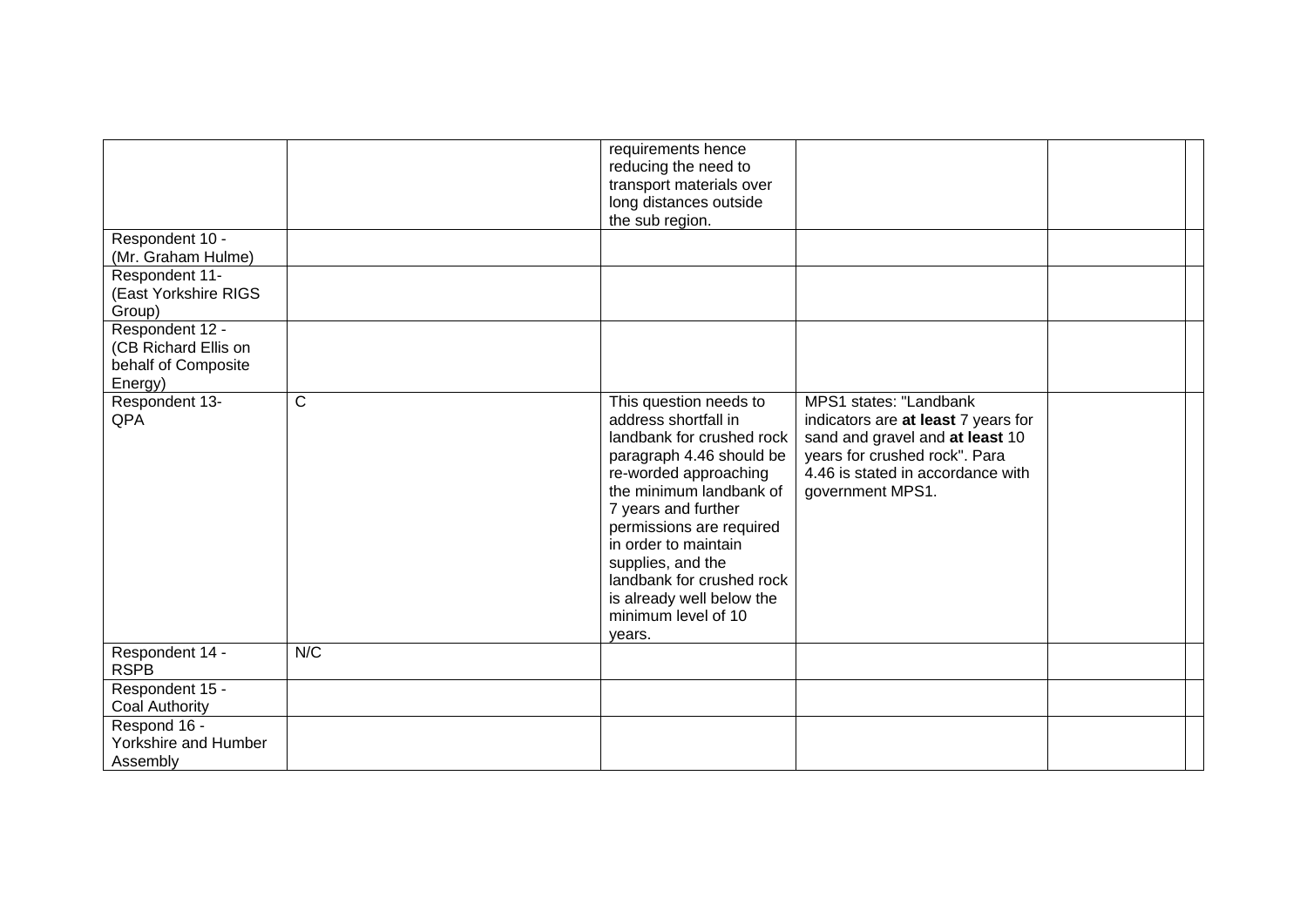| Response 17-                                    | B |                                                                                                                                                             |  |
|-------------------------------------------------|---|-------------------------------------------------------------------------------------------------------------------------------------------------------------|--|
| Yorkshire Wildlife Trust                        |   |                                                                                                                                                             |  |
| Respondent 18 -                                 |   |                                                                                                                                                             |  |
| <b>PCT</b>                                      |   |                                                                                                                                                             |  |
| Respondent 19 -                                 | Α |                                                                                                                                                             |  |
| <b>Fenstone Minerals</b>                        |   |                                                                                                                                                             |  |
| Respondent 20                                   |   |                                                                                                                                                             |  |
| <b>Environment Agency</b>                       |   |                                                                                                                                                             |  |
| Respondent 21-                                  |   |                                                                                                                                                             |  |
| South Cave Parish                               |   |                                                                                                                                                             |  |
| Council                                         |   |                                                                                                                                                             |  |
| Respondent 22 -                                 |   |                                                                                                                                                             |  |
| <b>British Waterways</b>                        |   |                                                                                                                                                             |  |
| Respondent 23 -<br><b>GOYH</b>                  | A | Reflects RSS, meets<br>MPS1 and PMS6, has the<br>right sub regional<br>apportionment figures<br>and clearly identifies the<br>need to increase<br>landbanks |  |
| Respondent 24 -<br><b>EON</b>                   |   |                                                                                                                                                             |  |
| Respondent 25 -<br>Sandsfield Gravel<br>Company | A |                                                                                                                                                             |  |
| Respondent 26 -<br>Yorkshire Water              |   |                                                                                                                                                             |  |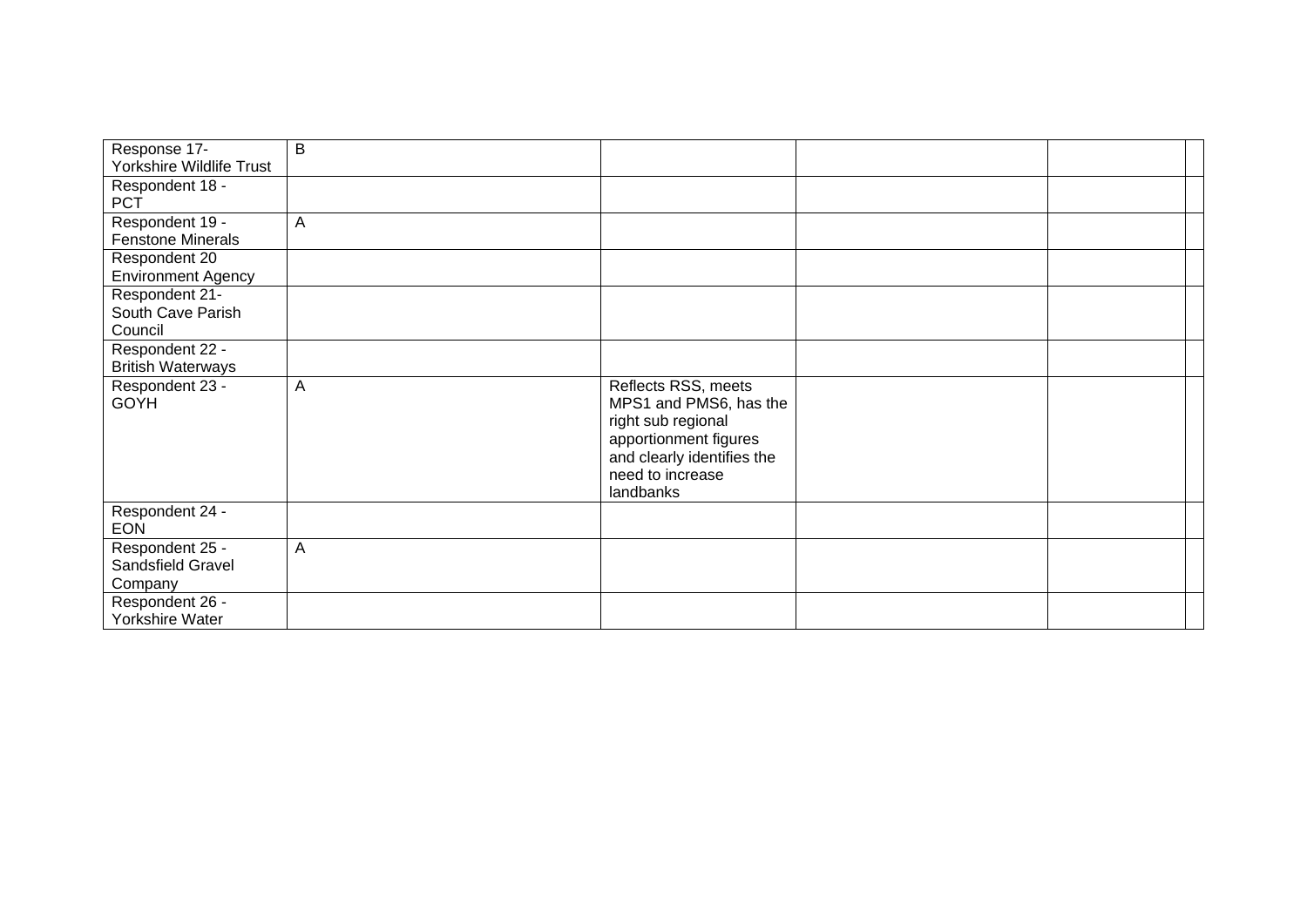|                                                                          | <b>Issue 4 - Identifying Locations for Mineral Extraction</b><br>Questions 4.1 to 4.6<br>4.2 Are there any other<br>4.1 Do you agree with<br><b>Comment</b><br><b>Response</b><br><b>Response</b><br>considerations that you think<br>the approach to<br>identifying Preferred<br>should be taken into<br>Areas that was used in<br>account?<br>the JMLP?<br>Yes<br>Operators are<br>Comments noted<br>able to identify<br>mineral<br>resources of<br>economic |                                                                                                             |                                                                                                                          |                                                                                        |                |  |  |  |  |  |  |
|--------------------------------------------------------------------------|----------------------------------------------------------------------------------------------------------------------------------------------------------------------------------------------------------------------------------------------------------------------------------------------------------------------------------------------------------------------------------------------------------------------------------------------------------------|-------------------------------------------------------------------------------------------------------------|--------------------------------------------------------------------------------------------------------------------------|----------------------------------------------------------------------------------------|----------------|--|--|--|--|--|--|
|                                                                          |                                                                                                                                                                                                                                                                                                                                                                                                                                                                |                                                                                                             |                                                                                                                          |                                                                                        |                |  |  |  |  |  |  |
|                                                                          |                                                                                                                                                                                                                                                                                                                                                                                                                                                                |                                                                                                             |                                                                                                                          |                                                                                        |                |  |  |  |  |  |  |
| Respondent 1<br>- (Humberside<br>Aggregates &<br>Excavations<br>limited) |                                                                                                                                                                                                                                                                                                                                                                                                                                                                | viability. They<br>usually<br>continuously<br>prospect to<br>ensure their own<br>business<br>sustainability |                                                                                                                          |                                                                                        |                |  |  |  |  |  |  |
| Respondent 2<br>H B Heaton                                               | $\overline{Y}$ es                                                                                                                                                                                                                                                                                                                                                                                                                                              | Proliferation of<br>sites and<br>associated<br>nuisance from<br>quarries is<br>undesirable.                 | The identification of<br>site/ preferred<br>areas give greater<br>certainty of future<br>sustainable mineral<br>working. | Preferred areas enable<br>community planning and give<br>hope of end to nuisance.      | Comment noted  |  |  |  |  |  |  |
| Respondent 3<br><b>Cory Brothers</b>                                     | Yes                                                                                                                                                                                                                                                                                                                                                                                                                                                            |                                                                                                             |                                                                                                                          | Proximity to roads, houses,<br>access (not to pass sensitive<br>areas such as schools) | Comments noted |  |  |  |  |  |  |
| Respondent 4<br>- (Richard<br>Hunt, Turley<br>Associates)                | Yes                                                                                                                                                                                                                                                                                                                                                                                                                                                            | Adds some<br>certainty to both<br>operates and the<br>public.                                               | Comment noted                                                                                                            |                                                                                        |                |  |  |  |  |  |  |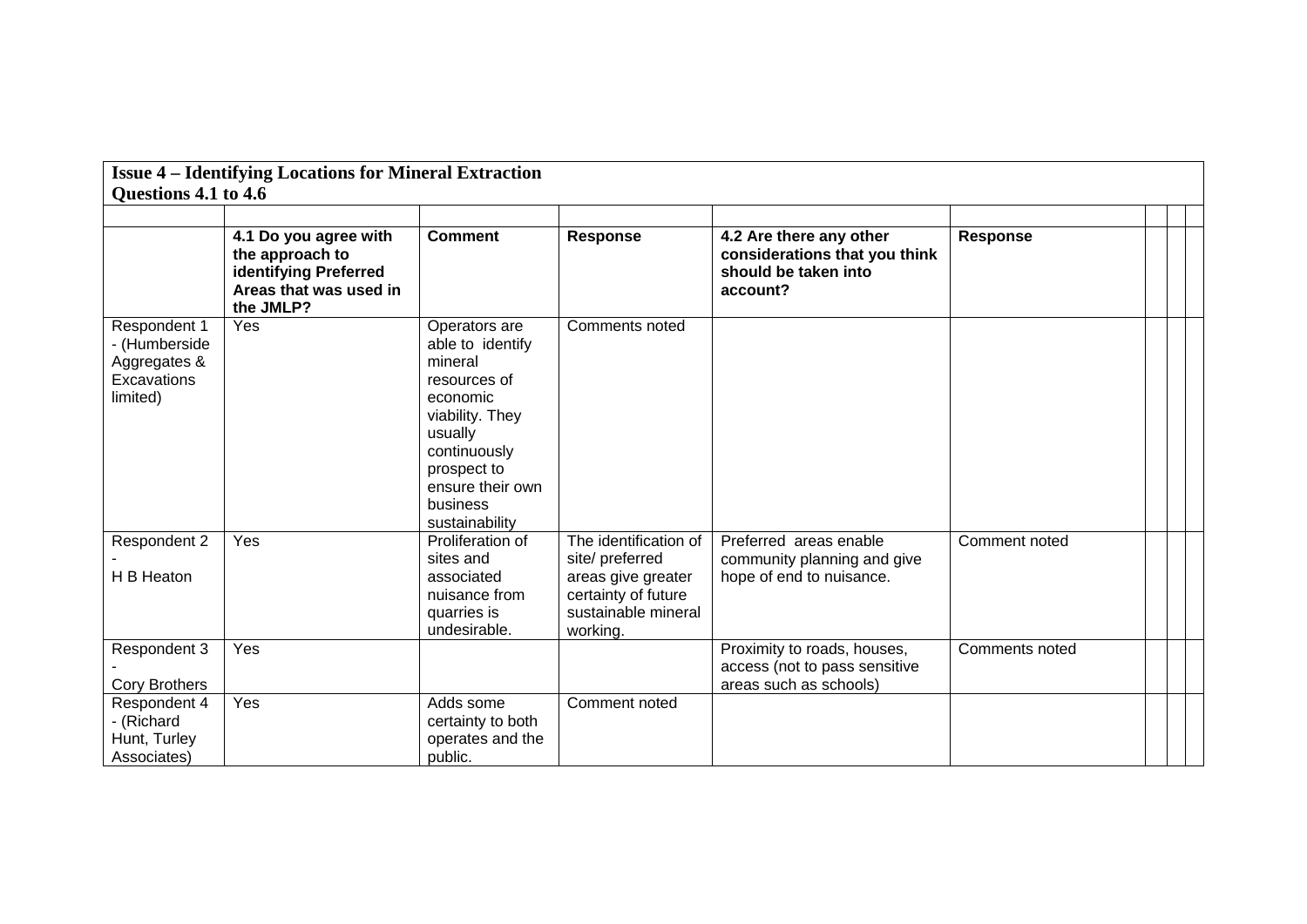| Respondent 5<br>- un-id                                   | Yes                                                                                                                                                                             | N/A | N/A                                                                                                                                                                                                                                                                                                                                                                       |                |  |
|-----------------------------------------------------------|---------------------------------------------------------------------------------------------------------------------------------------------------------------------------------|-----|---------------------------------------------------------------------------------------------------------------------------------------------------------------------------------------------------------------------------------------------------------------------------------------------------------------------------------------------------------------------------|----------------|--|
| Respondent 6<br>- (Yorkshire<br>Forward)                  |                                                                                                                                                                                 |     |                                                                                                                                                                                                                                                                                                                                                                           |                |  |
| Respondent 7<br>- (Gary<br>Staddon<br>Imerys)             | Yes                                                                                                                                                                             |     |                                                                                                                                                                                                                                                                                                                                                                           |                |  |
| Respondent 8<br>- (English<br>Heritage)                   | Subject to the additional<br>considerations detailed<br>below, we would broadly<br>support an approach<br>along the lines used in<br>the JMLP to identified<br>Preferred areas. |     | Along with the national policy<br>guidance the process used in<br>the JMLP should also consider<br>the following:- 1. affects of<br>mineral extraction on historic<br>assets of area. 2. Impact<br>development may have on<br>views of registered parks and<br>gardens. 3. Impact on register<br>battlefields. 4.Impact on<br>landscape and historic areas<br>identified. | Comments noted |  |
| Respondent 9<br>- (Natural<br>England)                    | N/c                                                                                                                                                                             |     | N/C                                                                                                                                                                                                                                                                                                                                                                       |                |  |
| Respondent<br>$10 -$<br>(Mr. Graham<br>Hulme)             |                                                                                                                                                                                 |     |                                                                                                                                                                                                                                                                                                                                                                           |                |  |
| Respondent<br>$11 -$<br>(East<br>Yorkshire<br>RIGS Group) |                                                                                                                                                                                 |     |                                                                                                                                                                                                                                                                                                                                                                           |                |  |
| Respondent<br>$12 -$                                      |                                                                                                                                                                                 |     |                                                                                                                                                                                                                                                                                                                                                                           |                |  |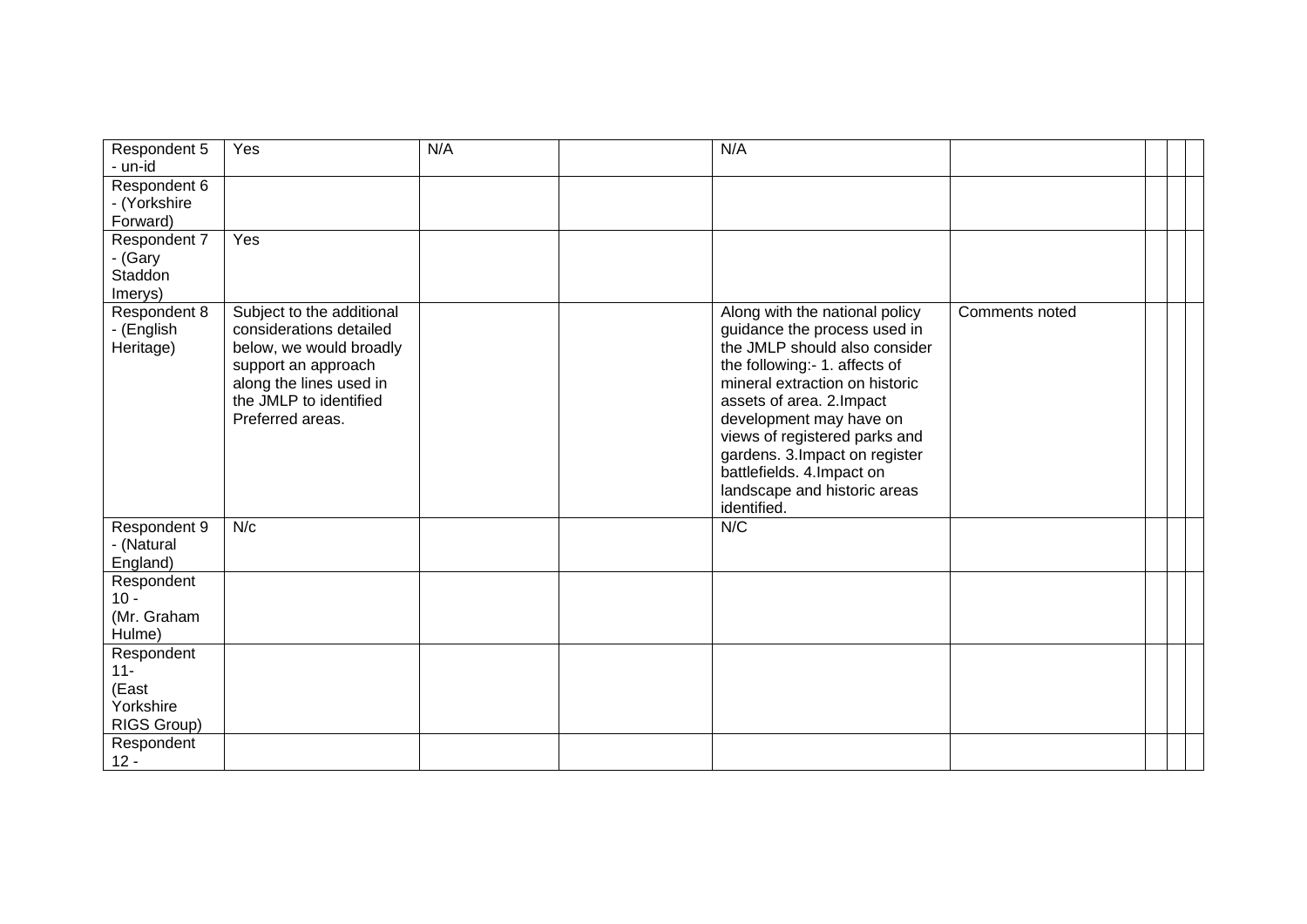| (CB Richard<br>Ellis on behalf<br>of Composite |           |                                                                                                                                                                                                                                                                                                                                                                              |               |                                                                                                                                                                                                                                                           |                                                                                                                                    |  |  |
|------------------------------------------------|-----------|------------------------------------------------------------------------------------------------------------------------------------------------------------------------------------------------------------------------------------------------------------------------------------------------------------------------------------------------------------------------------|---------------|-----------------------------------------------------------------------------------------------------------------------------------------------------------------------------------------------------------------------------------------------------------|------------------------------------------------------------------------------------------------------------------------------------|--|--|
| Energy)                                        |           |                                                                                                                                                                                                                                                                                                                                                                              |               |                                                                                                                                                                                                                                                           |                                                                                                                                    |  |  |
| Respondent<br>$13 -$<br>QPA                    | N/C       |                                                                                                                                                                                                                                                                                                                                                                              |               | N/C                                                                                                                                                                                                                                                       |                                                                                                                                    |  |  |
| Respondent<br>$14 -$<br><b>RSPB</b>            | <b>No</b> | Recommend the<br>inclusion of SAC<br>and SINC as a<br>local designation.<br>Best and most<br>versatile<br>agricultural land<br>should not be<br>excluded in use<br>for minerals in<br>areas where<br>there is potential<br>to deliver nature<br>as an after use.<br>This type of<br>habitat creation<br>enables long<br>term<br>management for<br>SPA designated<br>species. | Comment noted | These areas should have<br>consideration for the potential<br>to adversely affect designated<br>sites even outside the<br>boundary. The areas should<br>consider the potential to link up<br>existing areas of habitat<br>through nature as an after use. | The Appropriate<br>Assessment will consider<br>the suitability of site/<br>areas with respect to<br>International<br>Designations. |  |  |
| Respondent                                     |           |                                                                                                                                                                                                                                                                                                                                                                              |               |                                                                                                                                                                                                                                                           |                                                                                                                                    |  |  |
| $15 -$                                         |           |                                                                                                                                                                                                                                                                                                                                                                              |               |                                                                                                                                                                                                                                                           |                                                                                                                                    |  |  |
| Coal Authority                                 |           |                                                                                                                                                                                                                                                                                                                                                                              |               |                                                                                                                                                                                                                                                           |                                                                                                                                    |  |  |
| Respond 16 -<br>Yorkshire and<br>Humber        |           |                                                                                                                                                                                                                                                                                                                                                                              |               |                                                                                                                                                                                                                                                           |                                                                                                                                    |  |  |
| Assembly                                       |           |                                                                                                                                                                                                                                                                                                                                                                              |               |                                                                                                                                                                                                                                                           |                                                                                                                                    |  |  |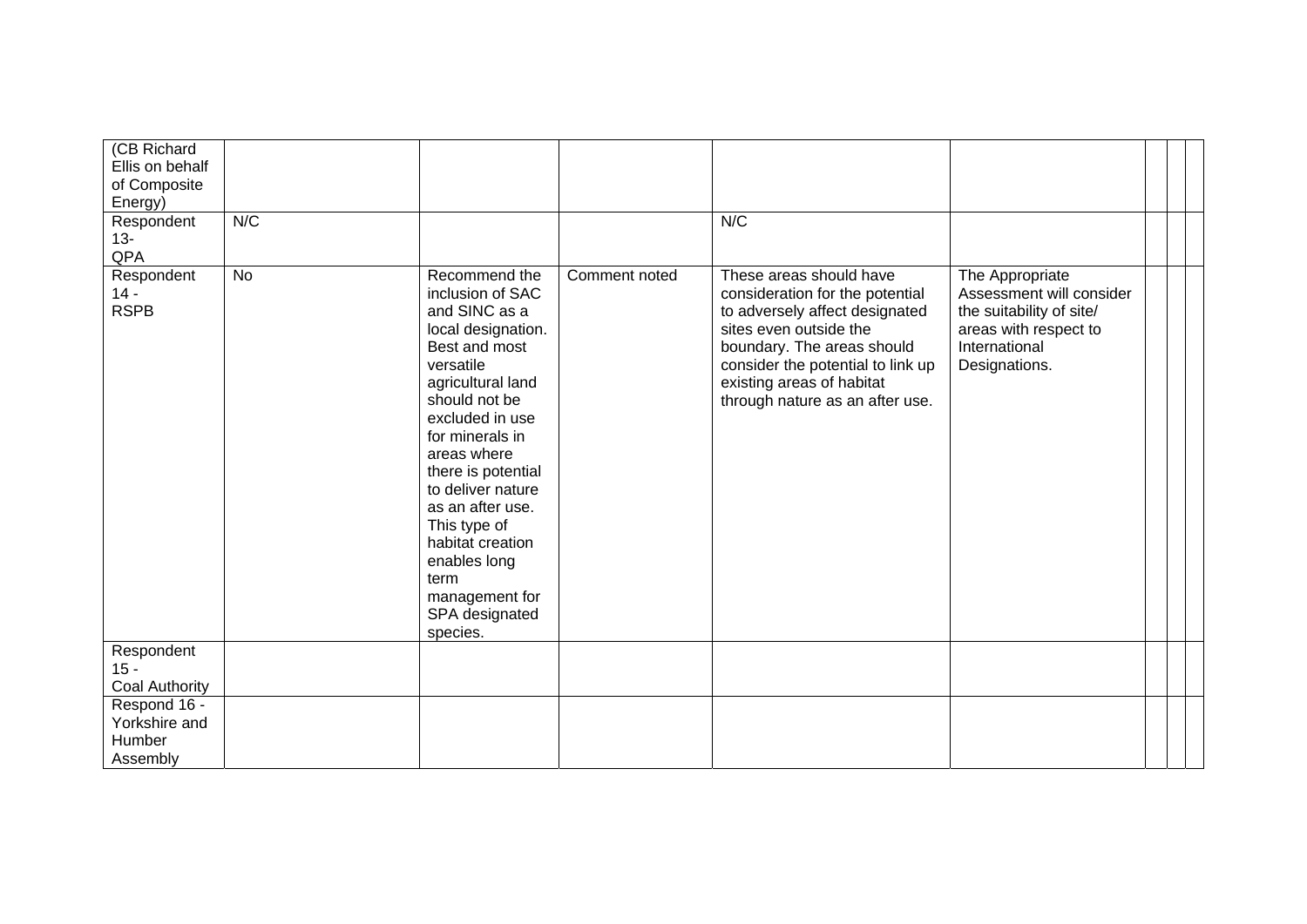| Response 17-<br>Yorkshire<br><b>Wildlife Trust</b> | <b>No</b>        | Environmental<br>constraints<br>should be<br>extended to<br>including local<br>wildlife sites<br>mineral extraction<br>in these areas<br>could be very<br>damaging. | Comment noted | Buffer zones will be required<br>around designated sites to<br>avoid disturbance this would<br>need to be determined at<br>planning permission stage. | Comment noted |  |  |
|----------------------------------------------------|------------------|---------------------------------------------------------------------------------------------------------------------------------------------------------------------|---------------|-------------------------------------------------------------------------------------------------------------------------------------------------------|---------------|--|--|
| Respondent                                         |                  |                                                                                                                                                                     |               |                                                                                                                                                       |               |  |  |
| $18 -$<br>PCT                                      |                  |                                                                                                                                                                     |               |                                                                                                                                                       |               |  |  |
| Respondent                                         | Yes              |                                                                                                                                                                     |               |                                                                                                                                                       |               |  |  |
| $19 -$                                             |                  |                                                                                                                                                                     |               |                                                                                                                                                       |               |  |  |
| Fenstone<br><b>Minerals</b>                        |                  |                                                                                                                                                                     |               |                                                                                                                                                       |               |  |  |
| Respondent                                         |                  |                                                                                                                                                                     |               |                                                                                                                                                       |               |  |  |
| 20                                                 |                  |                                                                                                                                                                     |               |                                                                                                                                                       |               |  |  |
| Environment                                        |                  |                                                                                                                                                                     |               |                                                                                                                                                       |               |  |  |
| Agency                                             |                  |                                                                                                                                                                     |               |                                                                                                                                                       |               |  |  |
| Respondent<br>$21 -$                               |                  |                                                                                                                                                                     |               |                                                                                                                                                       |               |  |  |
| South Cave                                         |                  |                                                                                                                                                                     |               |                                                                                                                                                       |               |  |  |
| Parish Council                                     |                  |                                                                                                                                                                     |               |                                                                                                                                                       |               |  |  |
| Respondent                                         |                  |                                                                                                                                                                     |               |                                                                                                                                                       |               |  |  |
| $22 -$                                             |                  |                                                                                                                                                                     |               |                                                                                                                                                       |               |  |  |
| <b>British</b><br>Waterways                        |                  |                                                                                                                                                                     |               |                                                                                                                                                       |               |  |  |
| Respondent                                         |                  |                                                                                                                                                                     |               |                                                                                                                                                       |               |  |  |
| $23 -$                                             |                  |                                                                                                                                                                     |               |                                                                                                                                                       |               |  |  |
| <b>GOYH</b>                                        |                  |                                                                                                                                                                     |               |                                                                                                                                                       |               |  |  |
| Respondent                                         |                  |                                                                                                                                                                     |               |                                                                                                                                                       |               |  |  |
| <b>EON</b><br>$24 -$                               |                  |                                                                                                                                                                     |               |                                                                                                                                                       |               |  |  |
| Respondent                                         | $\overline{Yes}$ |                                                                                                                                                                     |               | employment in the countryside                                                                                                                         | Comment noted |  |  |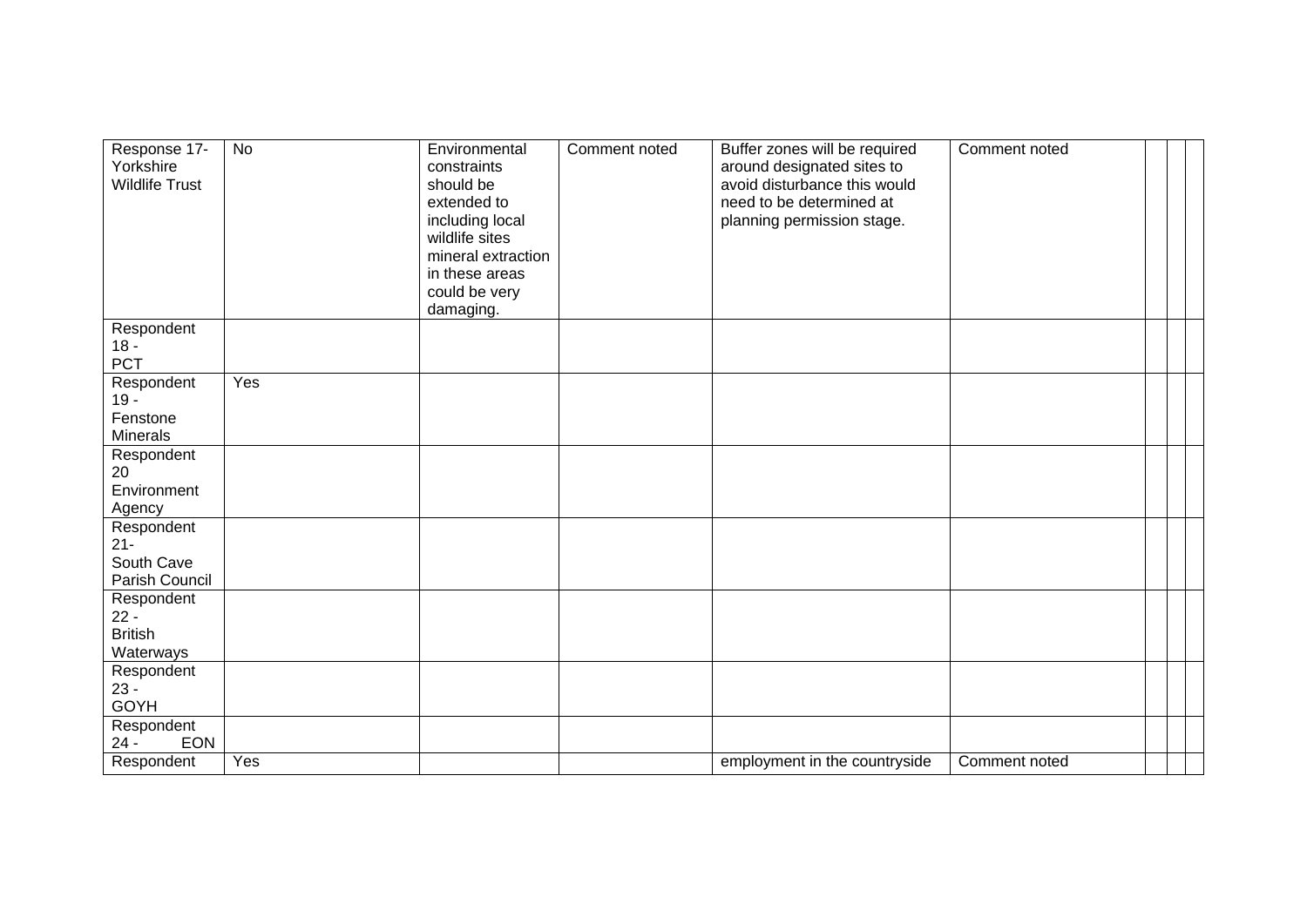| 25 - Sandsfield<br>Gravel             |  |  |  |  |
|---------------------------------------|--|--|--|--|
| Company                               |  |  |  |  |
| Respondent<br>26 - Yorkshire<br>Water |  |  |  |  |
|                                       |  |  |  |  |

|                                                                          | <b>Issue 4 – Identifying Locations for Mineral Extraction</b><br>Questions 4.1 to 4.6                    |                                                                                    |                 |                                                                                              |                 |  |  |  |  |
|--------------------------------------------------------------------------|----------------------------------------------------------------------------------------------------------|------------------------------------------------------------------------------------|-----------------|----------------------------------------------------------------------------------------------|-----------------|--|--|--|--|
|                                                                          |                                                                                                          |                                                                                    |                 |                                                                                              |                 |  |  |  |  |
|                                                                          | 4.3 Do you agree with<br>the approach to<br>identifying Areas of<br>Search that was used<br>in the JMLP? | <b>Comment</b>                                                                     | <b>Response</b> | 4.4 Are there any other<br>considerations that you<br>think should be taken into<br>account? | <b>Response</b> |  |  |  |  |
| Respondent 1 -<br>(Humberside<br>Aggregates &<br>Excavations<br>limited) | Yes                                                                                                      | Again operators<br>information is key.                                             | Comment noted   |                                                                                              |                 |  |  |  |  |
| Respondent 2 -<br>H B Heaton                                             | Yes                                                                                                      | 'areas of research'<br>should be included in<br>this plan to minimise<br>vagaries. | Comment noted   |                                                                                              |                 |  |  |  |  |
| Respondent 3 -<br>Cory Brothers                                          | Yes                                                                                                      |                                                                                    |                 |                                                                                              |                 |  |  |  |  |
| Respondent 4 -<br>(Richard Hunt,<br>Turley<br>Associates)                | No                                                                                                       | Doesn't add much to<br>certainty of the DPD                                        | Comment noted   |                                                                                              |                 |  |  |  |  |
| Respondent 5 -<br>un-id<br>Respondent 6 -                                | Yes                                                                                                      |                                                                                    |                 |                                                                                              |                 |  |  |  |  |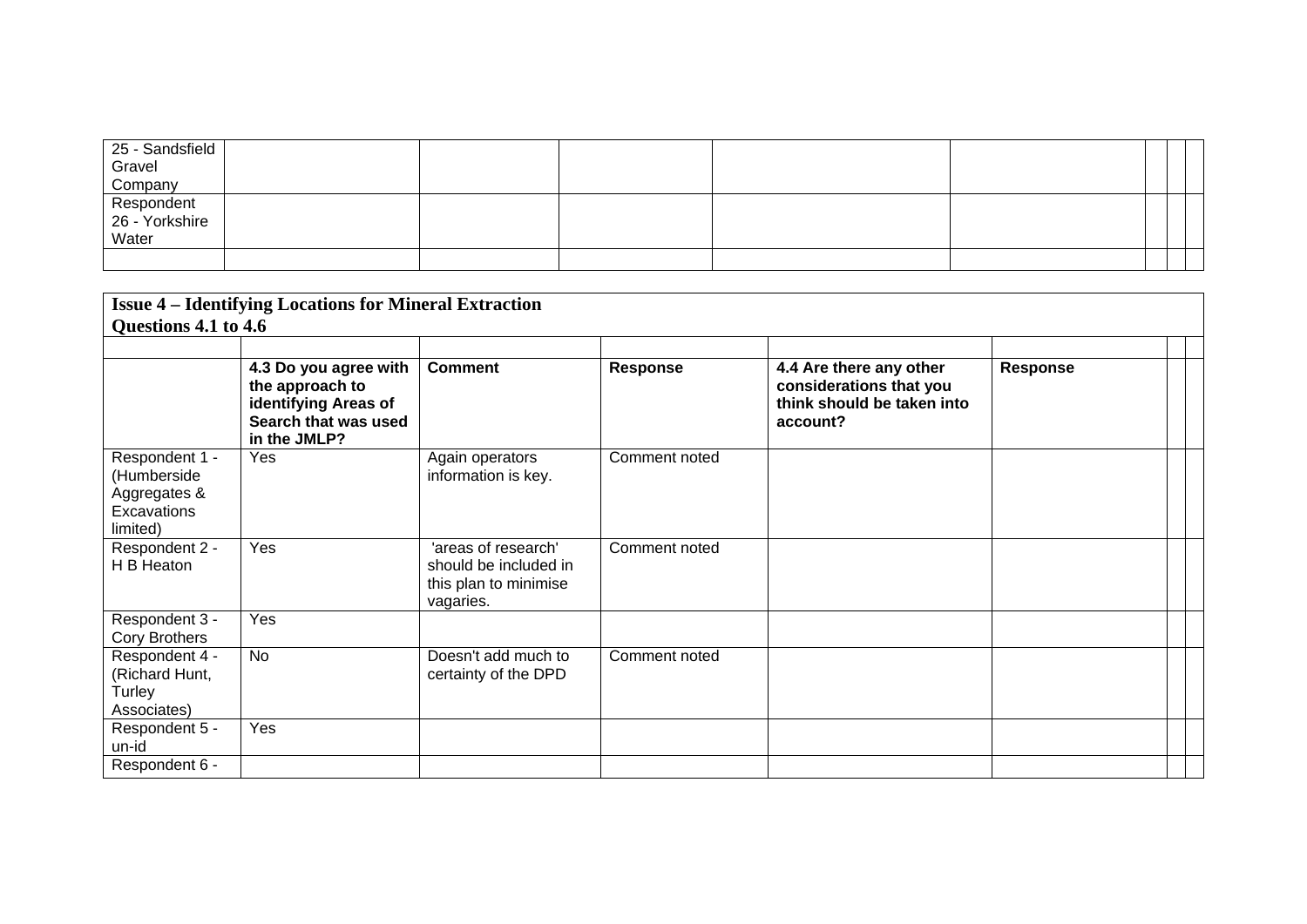| (Yorkshire<br>Forward)                               |     |                                                                                                                                                                              |               |                                                                                                                                                                                                                                                                                                                                                                                                                     |               |  |
|------------------------------------------------------|-----|------------------------------------------------------------------------------------------------------------------------------------------------------------------------------|---------------|---------------------------------------------------------------------------------------------------------------------------------------------------------------------------------------------------------------------------------------------------------------------------------------------------------------------------------------------------------------------------------------------------------------------|---------------|--|
| Respondent 7 -<br>(Gary Staddon<br>Imerys)           | Yes | New safeguarding<br>areas will need to be<br>considered when<br>identifying new areas of<br>search for mineral site<br>replacement within/ out<br>with the plan period.      | Comment noted |                                                                                                                                                                                                                                                                                                                                                                                                                     |               |  |
| Respondent 8 -<br>(English<br>Heritage)              |     | Subject to additional<br>considerations detailed<br>below, we would<br>broadly support an<br>approach along the<br>lines used in the JMLP<br>to identify Areas of<br>Search. | Comment noted | In line with the advice given in<br>the national policy guidance,<br>the process used in the JMLP<br>should also consider the<br>following:- 1.Affects extraction<br>has on historic assets of an<br>area. 2. Affects<br>developments may have on<br>key views from parks and<br>gardens. 3. Impact on<br>registered battlefields 4.<br>Impact upon the landscapes<br>and historic areas identified in<br>policies. | Comment noted |  |
| Respondent 9 -<br>(Natural<br>England)               | N/C |                                                                                                                                                                              |               | N/C                                                                                                                                                                                                                                                                                                                                                                                                                 |               |  |
| Respondent 10 -<br>(Mr. Graham<br>Hulme)             |     |                                                                                                                                                                              |               |                                                                                                                                                                                                                                                                                                                                                                                                                     |               |  |
| Respondent 11-<br>(East Yorkshire<br>RIGS Group)     |     |                                                                                                                                                                              |               |                                                                                                                                                                                                                                                                                                                                                                                                                     |               |  |
| Respondent 12 -<br>(CB Richard Ellis<br>on behalf of |     |                                                                                                                                                                              |               |                                                                                                                                                                                                                                                                                                                                                                                                                     |               |  |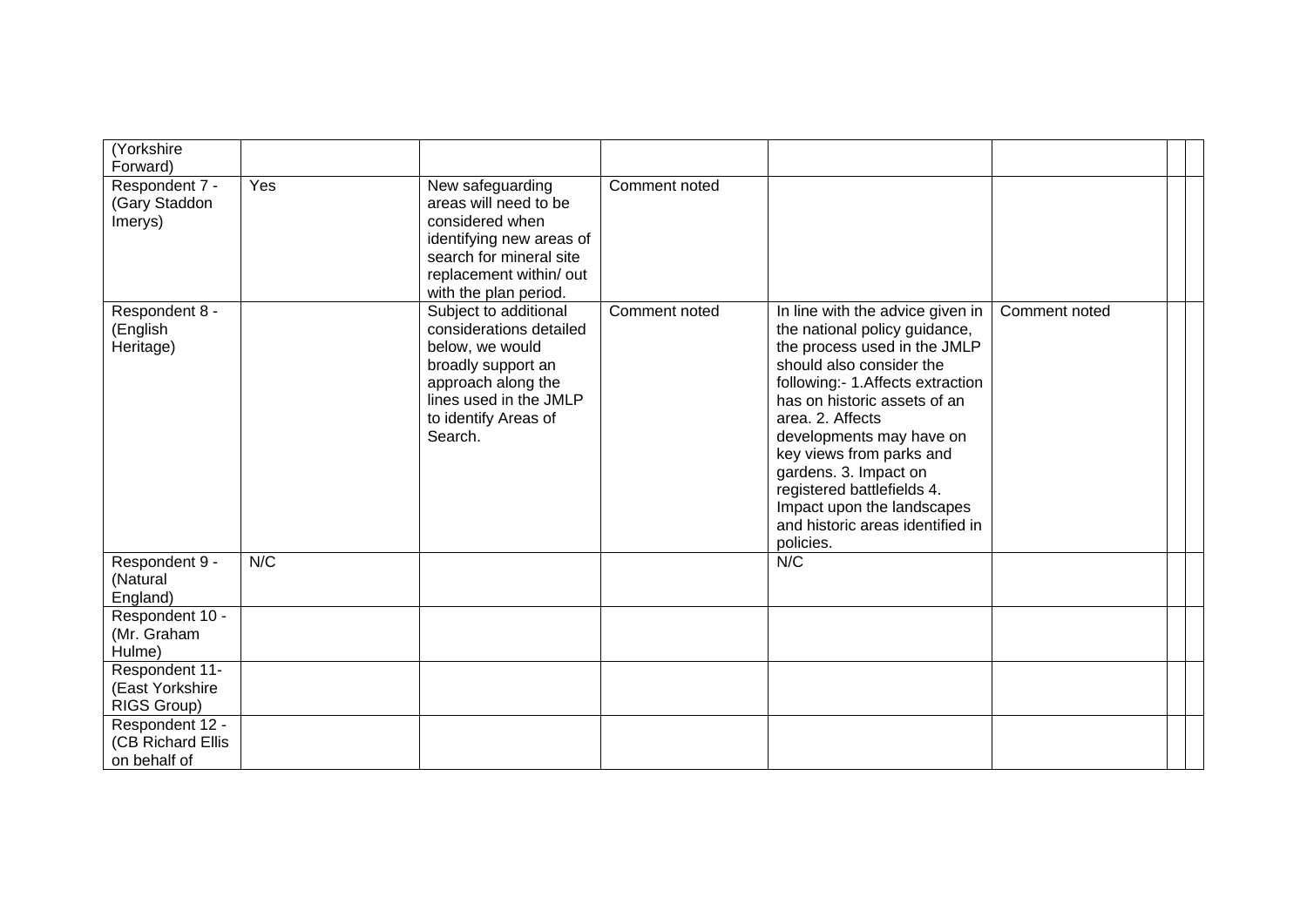| Composite<br>Energy)                                |           |                                                                                                                                                      |               |                                                                                                                                                       |               |  |
|-----------------------------------------------------|-----------|------------------------------------------------------------------------------------------------------------------------------------------------------|---------------|-------------------------------------------------------------------------------------------------------------------------------------------------------|---------------|--|
| Respondent 13-<br>QPA                               | N/C       |                                                                                                                                                      |               | N/C                                                                                                                                                   |               |  |
| Respondent 14 -<br><b>RSPB</b>                      | <b>No</b> | as 4.1                                                                                                                                               | Comment noted | see 4.1                                                                                                                                               | Comment noted |  |
| Respondent 15 -<br><b>Coal Authority</b>            |           |                                                                                                                                                      |               |                                                                                                                                                       |               |  |
| Respond 16 -<br>Yorkshire and<br>Humber<br>Assembly |           |                                                                                                                                                      |               |                                                                                                                                                       |               |  |
| Response 17-<br>Yorkshire Wildlife<br><b>Trust</b>  | <b>No</b> | Environmental<br>constraints should be<br>extended to inc local<br>wildlife sites mineral<br>extraction in these<br>areas could be very<br>damaging. | Comment noted | Buffer zones will be required<br>around designated sites to<br>avoid disturbance this would<br>need to be determined at<br>planning permission stage. | Comment noted |  |
| Respondent 18 -<br><b>PCT</b>                       |           |                                                                                                                                                      |               |                                                                                                                                                       |               |  |
| Respondent 19 -<br>Fenstone<br><b>Minerals</b>      | Yes       |                                                                                                                                                      |               |                                                                                                                                                       |               |  |
| Respondent 20<br>Environment<br>Agency              |           |                                                                                                                                                      |               |                                                                                                                                                       |               |  |
| Respondent 21-<br>South Cave<br>Parish Council      |           |                                                                                                                                                      |               |                                                                                                                                                       |               |  |
| Respondent 22 -<br><b>British</b><br>Waterways      |           |                                                                                                                                                      |               |                                                                                                                                                       |               |  |
| Respondent 23 -<br><b>GOYH</b>                      |           |                                                                                                                                                      |               |                                                                                                                                                       |               |  |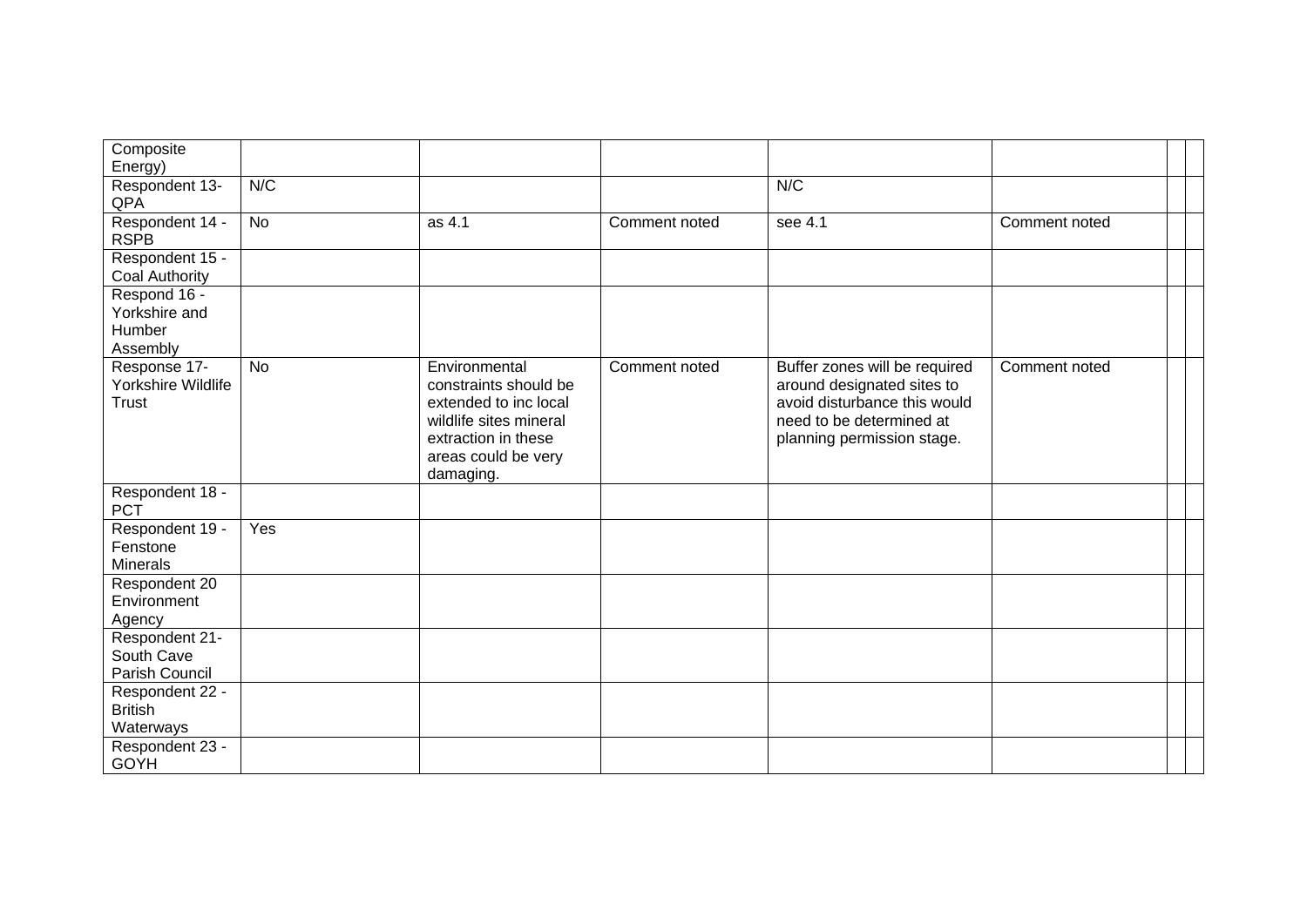| Respondent 24 -<br><b>EON</b>       |     |  |  |  |
|-------------------------------------|-----|--|--|--|
| Respondent 25 -                     | Yes |  |  |  |
| Sandsfield<br><b>Gravel Company</b> |     |  |  |  |
| Respondent 26 -                     |     |  |  |  |
| Yorkshire Water                     |     |  |  |  |

| <b>Issue 4 – Identifying Locations for Mineral Extraction</b><br>Questions 4.1 to 4.6 |                                                                                                                                     |                 |                                                                                                                                                                                                                                                        |                                                                                                                                                                                                                                            |               |  |  |  |
|---------------------------------------------------------------------------------------|-------------------------------------------------------------------------------------------------------------------------------------|-----------------|--------------------------------------------------------------------------------------------------------------------------------------------------------------------------------------------------------------------------------------------------------|--------------------------------------------------------------------------------------------------------------------------------------------------------------------------------------------------------------------------------------------|---------------|--|--|--|
|                                                                                       | 4.5 In identifying<br><b>Preferred Areas and</b><br>Areas of Search, do<br>you think it is<br>appropriate to:<br>(Options A,B or C) | <b>Response</b> | 4.6 What approach should<br>the Minerals DPD follow in<br>relation to environmental<br>and cultural assets when<br>identifying locations for<br>new resources or providing<br>policy guidance from new<br>and existing sites?<br>(Options A,B,C and D) | <b>Comment</b>                                                                                                                                                                                                                             | Response      |  |  |  |
| Respondent 1 -<br>(Humberside<br>Aggregates &<br>Excavations<br>limited)              | A, However new<br>quarries will always be<br>necessary.                                                                             | Comment noted   | C                                                                                                                                                                                                                                                      | Our latest application<br>were for the creation of<br>an existing nature<br>reserves extension by the<br>extraction of sand and<br>gravel. This is preferable<br>to extracting sand and<br>gravel, and trying to find a<br>use afterwards. | Comment noted |  |  |  |
| Respondent 2 -<br>H B Heaton                                                          | Choice between A or B<br>would be most<br>attractive - but not<br>entirely practical.                                               | Comment noted   | B                                                                                                                                                                                                                                                      | D is a good option if fully<br>comprehensive but is<br>open to abuse/ option at<br>local level.                                                                                                                                            | Comment noted |  |  |  |
| Respondent 3 -                                                                        | C, This is the only way                                                                                                             | Comment noted   | $\mathsf{C}$                                                                                                                                                                                                                                           |                                                                                                                                                                                                                                            |               |  |  |  |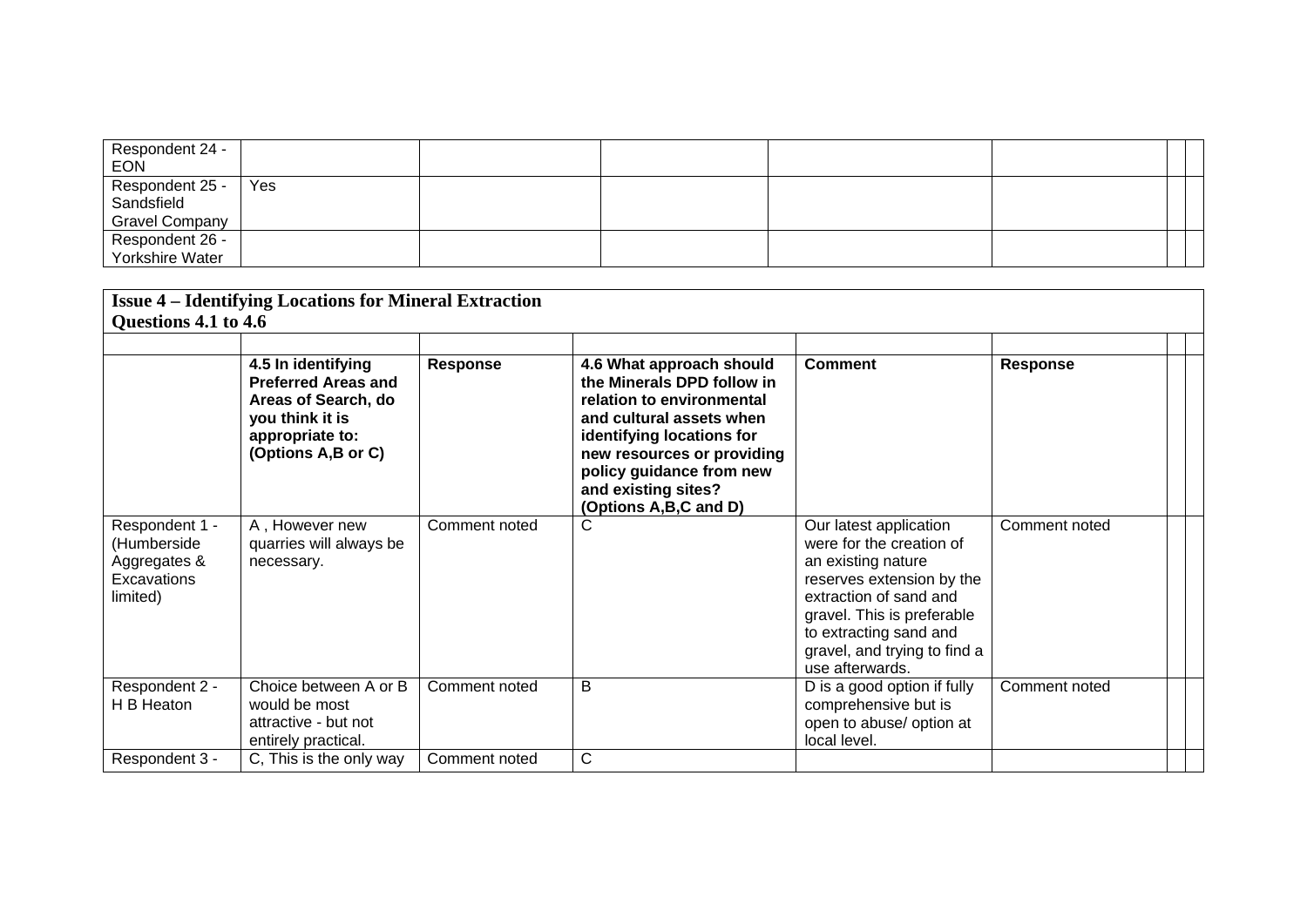| <b>Cory Brothers</b>                                      | to achieve investment<br>in new sites.                                                                                                                                                                          |               |                                                                                                                                                                                                   |                                                                                                                                                                                                                               |               |  |
|-----------------------------------------------------------|-----------------------------------------------------------------------------------------------------------------------------------------------------------------------------------------------------------------|---------------|---------------------------------------------------------------------------------------------------------------------------------------------------------------------------------------------------|-------------------------------------------------------------------------------------------------------------------------------------------------------------------------------------------------------------------------------|---------------|--|
| Respondent 4 -<br>(Richard Hunt,<br>Turley<br>Associates) | C, One extension site<br>may not be better then<br>a new site simply<br>because it is already<br>connected to a an<br>historic quarry.<br>Minerals development<br>is supposed to be a<br>temporary use of land. | Comment noted | A                                                                                                                                                                                                 |                                                                                                                                                                                                                               |               |  |
| Respondent 5 -<br>un-id                                   | A                                                                                                                                                                                                               |               | C                                                                                                                                                                                                 |                                                                                                                                                                                                                               |               |  |
| Respondent 6 -<br>(Yorkshire<br>Forward)                  |                                                                                                                                                                                                                 |               |                                                                                                                                                                                                   |                                                                                                                                                                                                                               |               |  |
| Respondent 7 -<br>(Gary Staddon<br>Imerys)                | C, circumstances<br>change - flexibility is<br>required to ensure that<br>options are available.                                                                                                                | Comment noted | C                                                                                                                                                                                                 | some proposed sites may<br>fail to be identified or<br>noticed forward as a<br>result of potential impacts<br>- all issues should be<br>considered to ensure<br>imposed sites are<br>'deliverable' within the<br>plan period. | Comment noted |  |
| Respondent 8 -<br>(English<br>Heritage)                   | Given the considerable<br>environmental assets<br>of the area, it would be<br>preferable to treat each<br>site on its merits.                                                                                   | Comment noted | It is important that the DPD<br>set out a robust strategy for<br>ensuring that the demand for<br>minerals is met in a manner<br>which safeguards this<br>resource (wealth of historic<br>assets). |                                                                                                                                                                                                                               | Comment noted |  |
| Respondent 9 -<br>(Natural<br>England)                    | C. performs best in SA.<br>The DPD should have<br>clear criteria based                                                                                                                                          | Comment noted | all options have some merit<br>consideration should be given<br>to all 4 in combination.                                                                                                          |                                                                                                                                                                                                                               | Comment noted |  |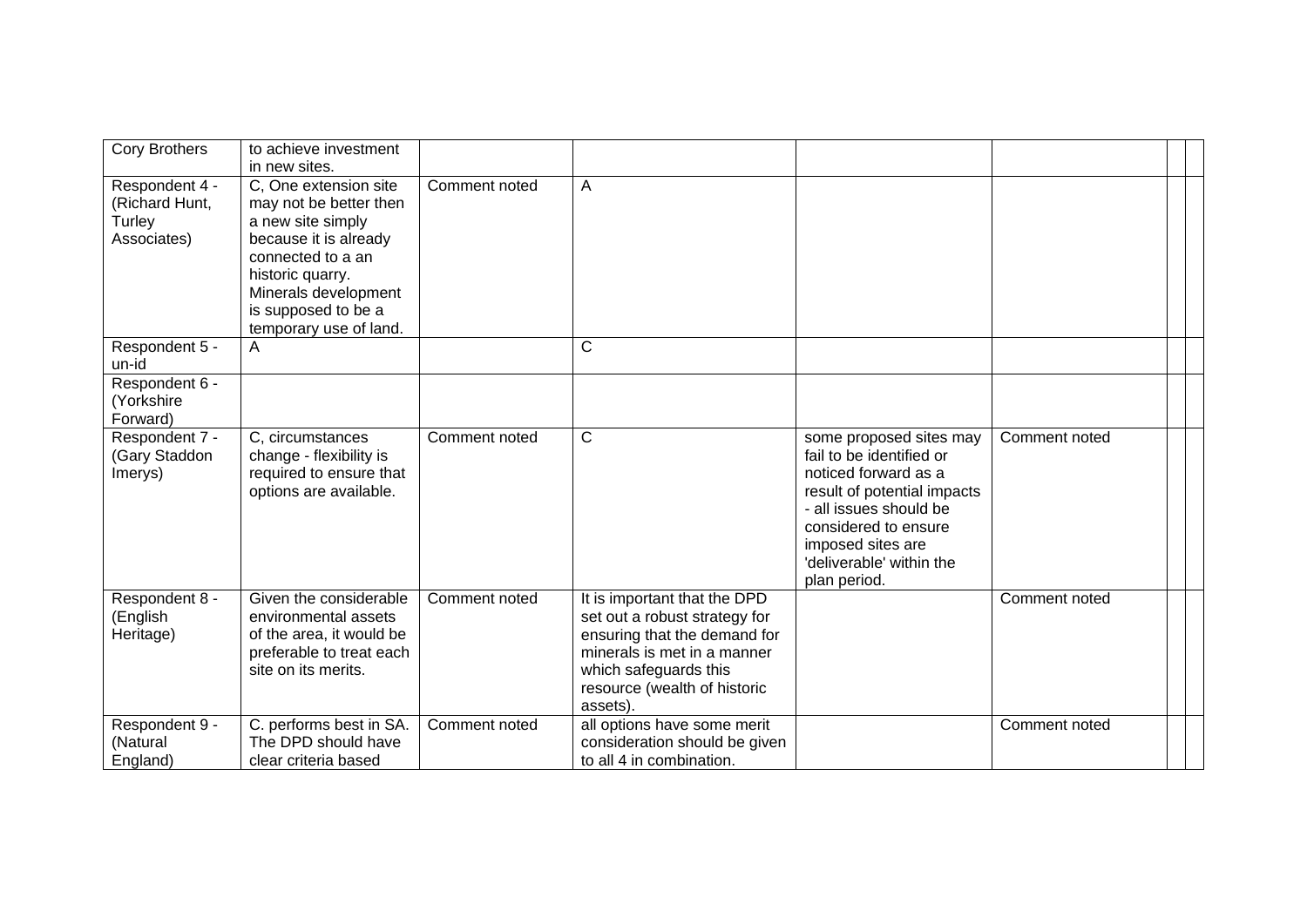|                                                                              | policy to assess the<br>most suitable site<br>location which takes<br>into account<br>Landscape,<br>Biodiversity,<br>International, National<br>and designated sites<br>and species, access to<br>sustainable means of<br>transport, best and<br>more versatile land and<br>access and recreation<br>activities in the area. |               | Alternatively option D<br>appears to be favoured in the<br>SA. |                                                                              |               |  |
|------------------------------------------------------------------------------|------------------------------------------------------------------------------------------------------------------------------------------------------------------------------------------------------------------------------------------------------------------------------------------------------------------------------|---------------|----------------------------------------------------------------|------------------------------------------------------------------------------|---------------|--|
| Respondent 10 -<br>(Mr. Graham<br>Hulme)                                     |                                                                                                                                                                                                                                                                                                                              |               |                                                                |                                                                              |               |  |
| Respondent 11-<br>(East Yorkshire<br>RIGS Group)                             |                                                                                                                                                                                                                                                                                                                              |               |                                                                |                                                                              |               |  |
| Respondent 12 -<br>(CB Richard Ellis<br>on behalf of<br>Composite<br>Energy) |                                                                                                                                                                                                                                                                                                                              |               |                                                                |                                                                              |               |  |
| Respondent 13-<br>QPA                                                        | C no particular<br>priorities should be<br>give to either<br>extensions or new sites<br>each should be<br>assessed on their own<br>merits.                                                                                                                                                                                   | Comment noted | $\mathsf{C}$                                                   |                                                                              |               |  |
| Respondent 14 -<br><b>RSPB</b>                                               | $\mathsf{A}$                                                                                                                                                                                                                                                                                                                 |               | D                                                              | this option enables the<br>planners to take into<br>account areas of habitat | Comment noted |  |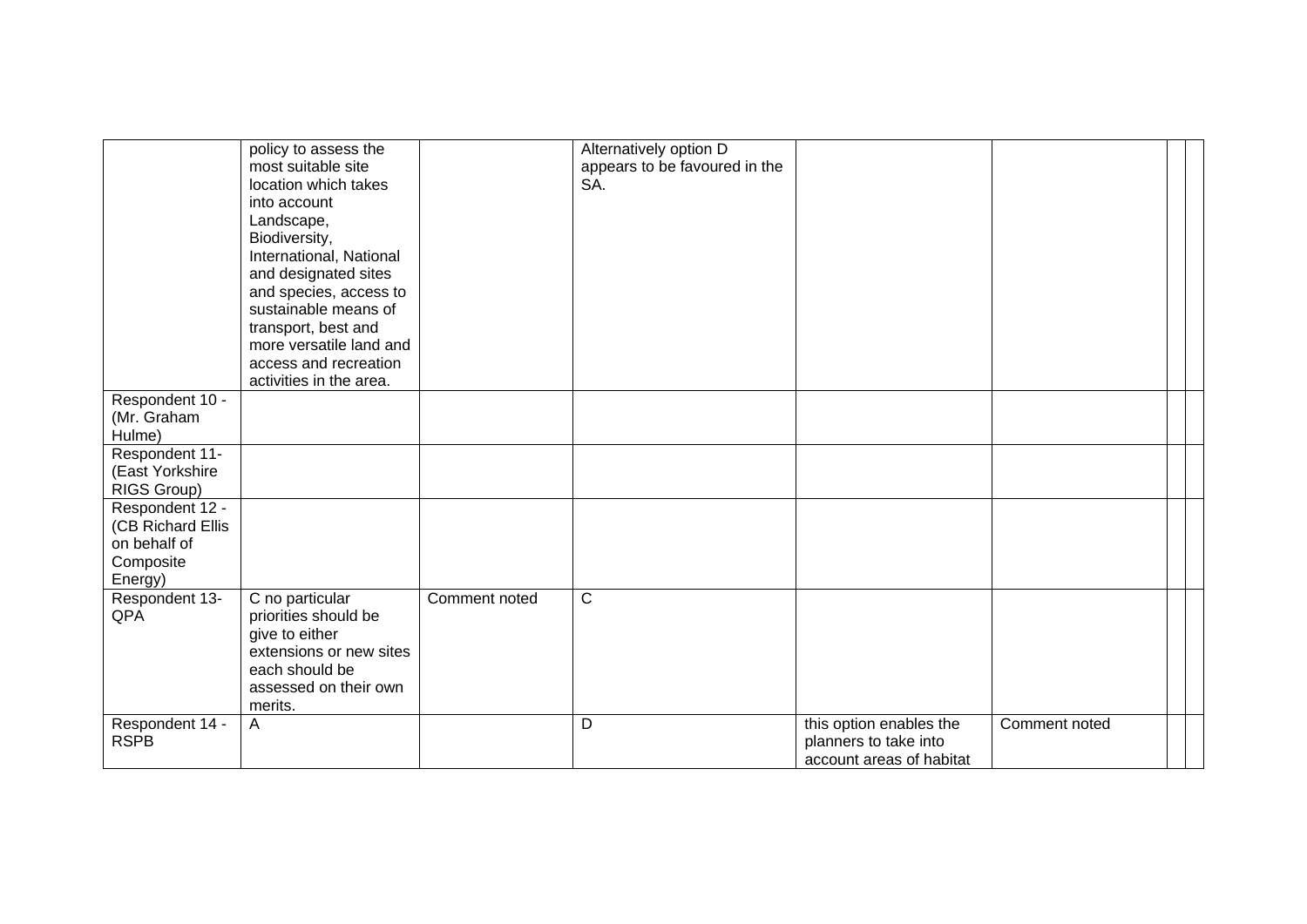|                                                     |                                                                                                                                                                                     |               |   | which may be restored.<br>The goal of achieving a<br>net gain in environmental<br>quality supports the role<br>of the minerals dev plan<br>to strategically plan<br>nature as an after use.                       |               |  |
|-----------------------------------------------------|-------------------------------------------------------------------------------------------------------------------------------------------------------------------------------------|---------------|---|-------------------------------------------------------------------------------------------------------------------------------------------------------------------------------------------------------------------|---------------|--|
| Respondent 15 -<br><b>Coal Authority</b>            |                                                                                                                                                                                     |               |   |                                                                                                                                                                                                                   |               |  |
| Respond 16 -<br>Yorkshire and<br>Humber<br>Assembly |                                                                                                                                                                                     |               |   |                                                                                                                                                                                                                   |               |  |
| Response 17-<br>Yorkshire Wildlife<br>Trust         | Every site will be<br>unique in terms of<br>habitat, species, and<br>proximity to areas<br>important for nature<br>conservation. Each<br>one should be<br>considered separately.    | Comment noted | D | Restoration of mineral<br>extraction sites can<br>frequently provide gains<br>for biodiversity and<br>greatly enhance the area.<br>Environmental gains<br>should be part a vital part<br>of the development plan. | Comment noted |  |
| Respondent 18 -<br><b>PCT</b>                       |                                                                                                                                                                                     |               |   |                                                                                                                                                                                                                   |               |  |
| Respondent 19 -<br>Fenstone<br><b>Minerals</b>      | C assessment should<br>be against<br>sustainability<br>objectives                                                                                                                   | Comment noted | A |                                                                                                                                                                                                                   |               |  |
| Respondent 20<br>Environment<br>Agency              | environmental impacts<br>are usually considered<br>to be lesser for<br>extended existing<br>works rather than<br>starting new sites.<br>However sensitive<br>areas should including | Comment noted |   |                                                                                                                                                                                                                   |               |  |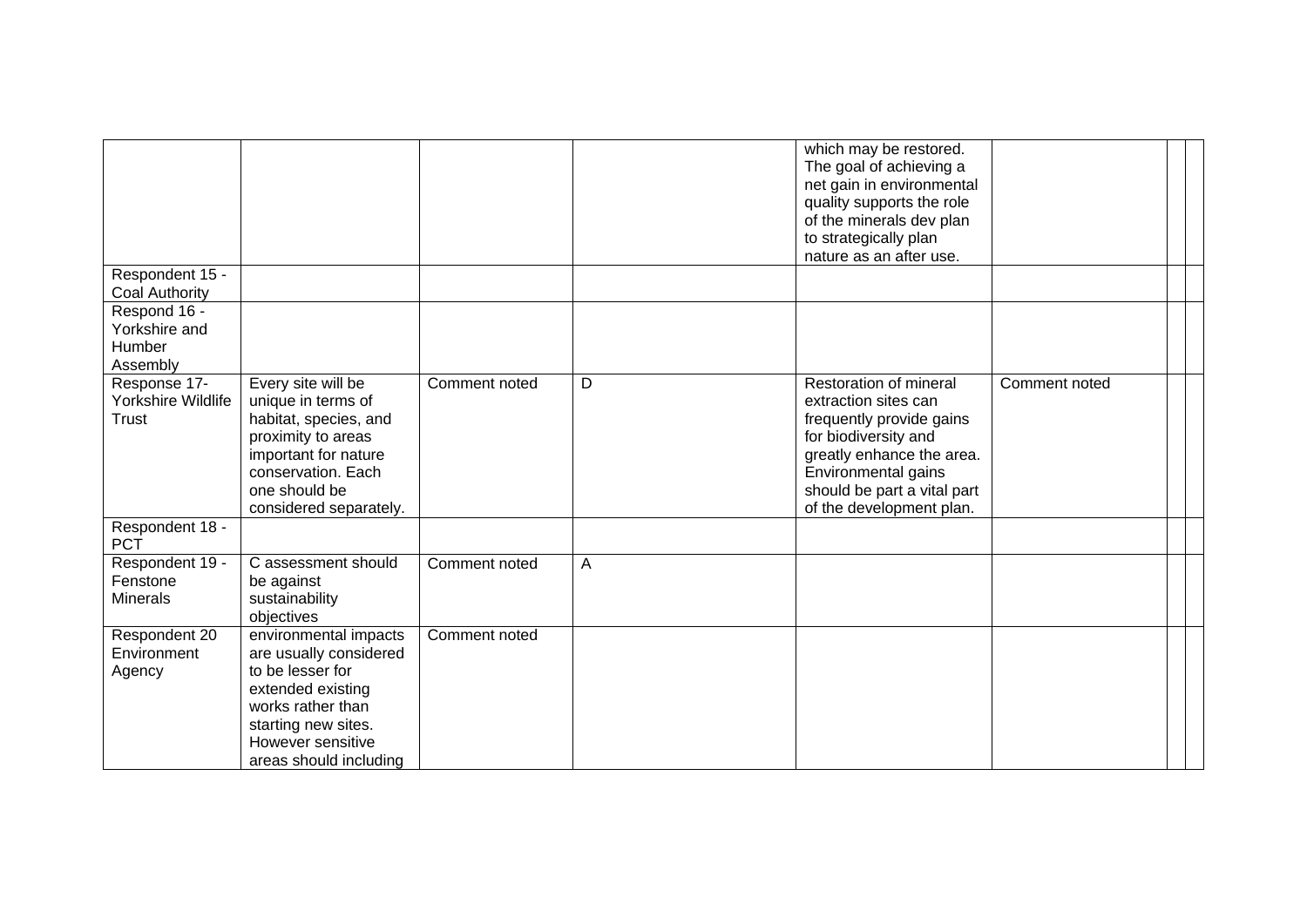|                                                        | source protection<br>zones and would<br>discourage works in<br>such areas as there is<br>a risk to drinking water<br>supplies                                              |               |   |                                                                                                                                     |               |
|--------------------------------------------------------|----------------------------------------------------------------------------------------------------------------------------------------------------------------------------|---------------|---|-------------------------------------------------------------------------------------------------------------------------------------|---------------|
| Respondent 21-<br>South Cave<br>Parish Council         |                                                                                                                                                                            |               |   |                                                                                                                                     |               |
| Respondent 22 -<br><b>British</b><br>Waterways         |                                                                                                                                                                            |               |   |                                                                                                                                     |               |
| Respondent 23 -<br><b>GOYH</b>                         | C. Historically, priority<br>has tended to be given<br>to extending existing<br>quarries to minimise<br>overall impacts. Option<br>C enables a focus on<br>existing sites. |               | A | As it is government policy                                                                                                          | Comment noted |
| Respondent 24 -<br><b>EON</b>                          |                                                                                                                                                                            |               |   |                                                                                                                                     |               |
| Respondent 25 -<br>Sandsfield<br><b>Gravel Company</b> | A and B would hinder<br>this project C must be<br>the only option.                                                                                                         | Comment noted | C | This is too subjective to<br>be a real consideration &<br>only when the<br>development is brought<br>forward can it be<br>addressed | Comment noted |
| Respondent 26 -<br>Yorkshire Water                     |                                                                                                                                                                            |               |   |                                                                                                                                     |               |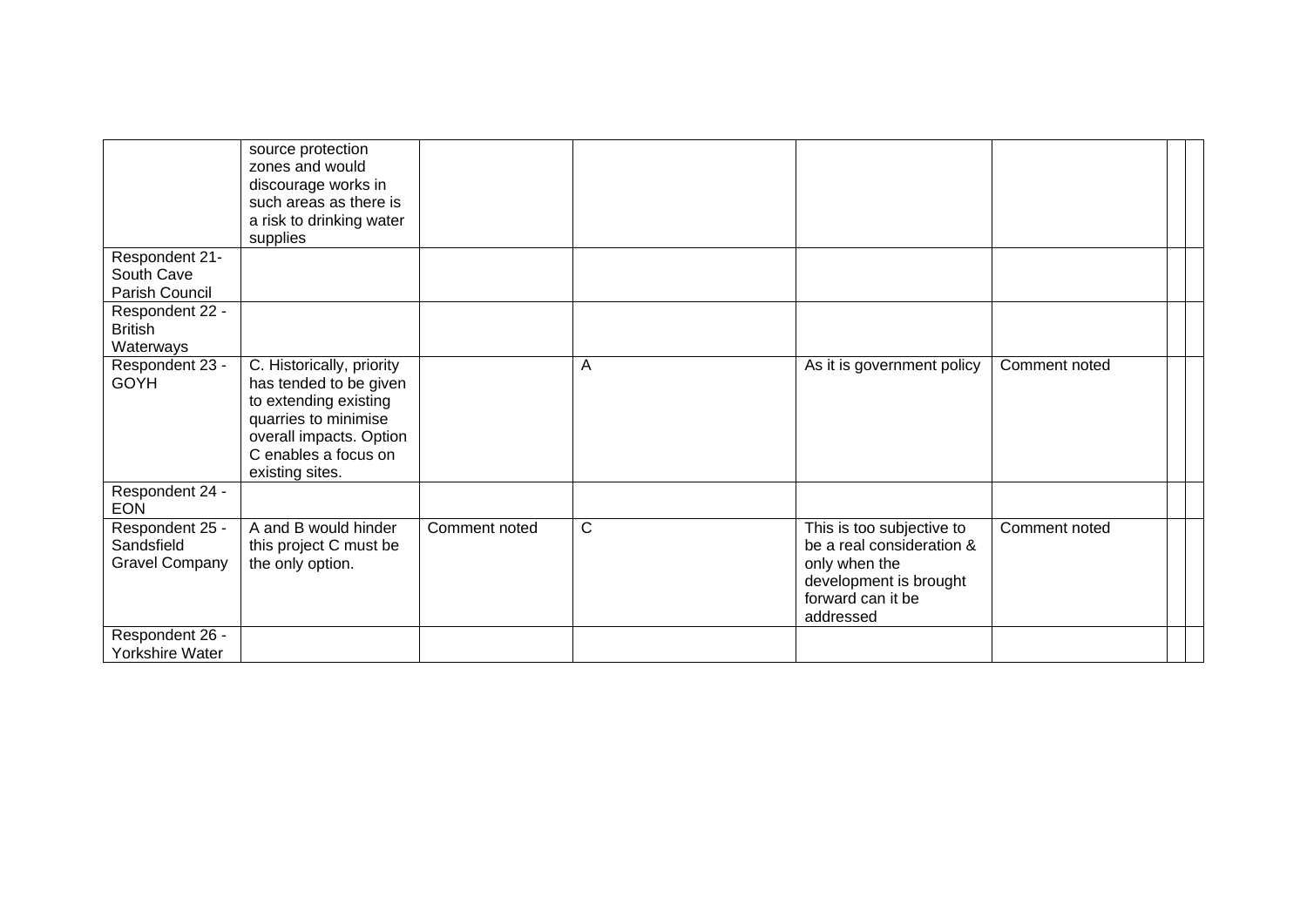| <b>Issue 5 - Imported Aggregates</b>                                     |                                                                                                                                                                                                                     |                                                                                  |                 |                                                                                                                                    |                                           |                 |  |  |  |
|--------------------------------------------------------------------------|---------------------------------------------------------------------------------------------------------------------------------------------------------------------------------------------------------------------|----------------------------------------------------------------------------------|-----------------|------------------------------------------------------------------------------------------------------------------------------------|-------------------------------------------|-----------------|--|--|--|
| Question 5.1 to 5.6                                                      |                                                                                                                                                                                                                     |                                                                                  |                 |                                                                                                                                    |                                           |                 |  |  |  |
|                                                                          | 5.1 Do you think<br>that the present<br>policy for marine<br>aggregates landing<br>and handling<br>development<br>should be reviewed<br>in order to provide<br>more capacity for<br>importing marine<br>aggregates? | <b>Comment</b>                                                                   | <b>Response</b> | 5.2 Should potential<br>sites for marine<br>aggregates landing<br>and handling<br>development be<br>identified and<br>safeguarded? | <b>Comment</b>                            | <b>Response</b> |  |  |  |
| Respondent 1 -<br>(Humberside<br>Aggregates &<br>Excavations<br>limited) | Yes                                                                                                                                                                                                                 | Presumably<br>within Hull Docks<br>which needs<br>regeneration                   | Comment noted   | <b>No</b>                                                                                                                          | Hull Docks must be<br>most suitable site. | Comment noted   |  |  |  |
| Respondent 2 -<br>H B Heaton                                             | No opinion                                                                                                                                                                                                          | Effectively this is<br>with DEFRA/<br>economics of the<br>extraction<br>process. | Comment noted   | <b>No</b>                                                                                                                          | None in E. Yorks.                         | Comment noted   |  |  |  |
| Respondent 3 -<br><b>Cory Brothers</b>                                   | Yes                                                                                                                                                                                                                 | But not limit to<br>marine other<br>aggregate are<br>imported.                   | Comment noted   | Yes                                                                                                                                | Need deep water<br>quay.                  | Comment noted   |  |  |  |
| Respondent 4 -<br>(Richard Hunt,<br>Turley<br>Associates)                | Yes                                                                                                                                                                                                                 | If there is<br>demand and<br>wharf capacity.                                     | Comment noted   | Yes                                                                                                                                |                                           |                 |  |  |  |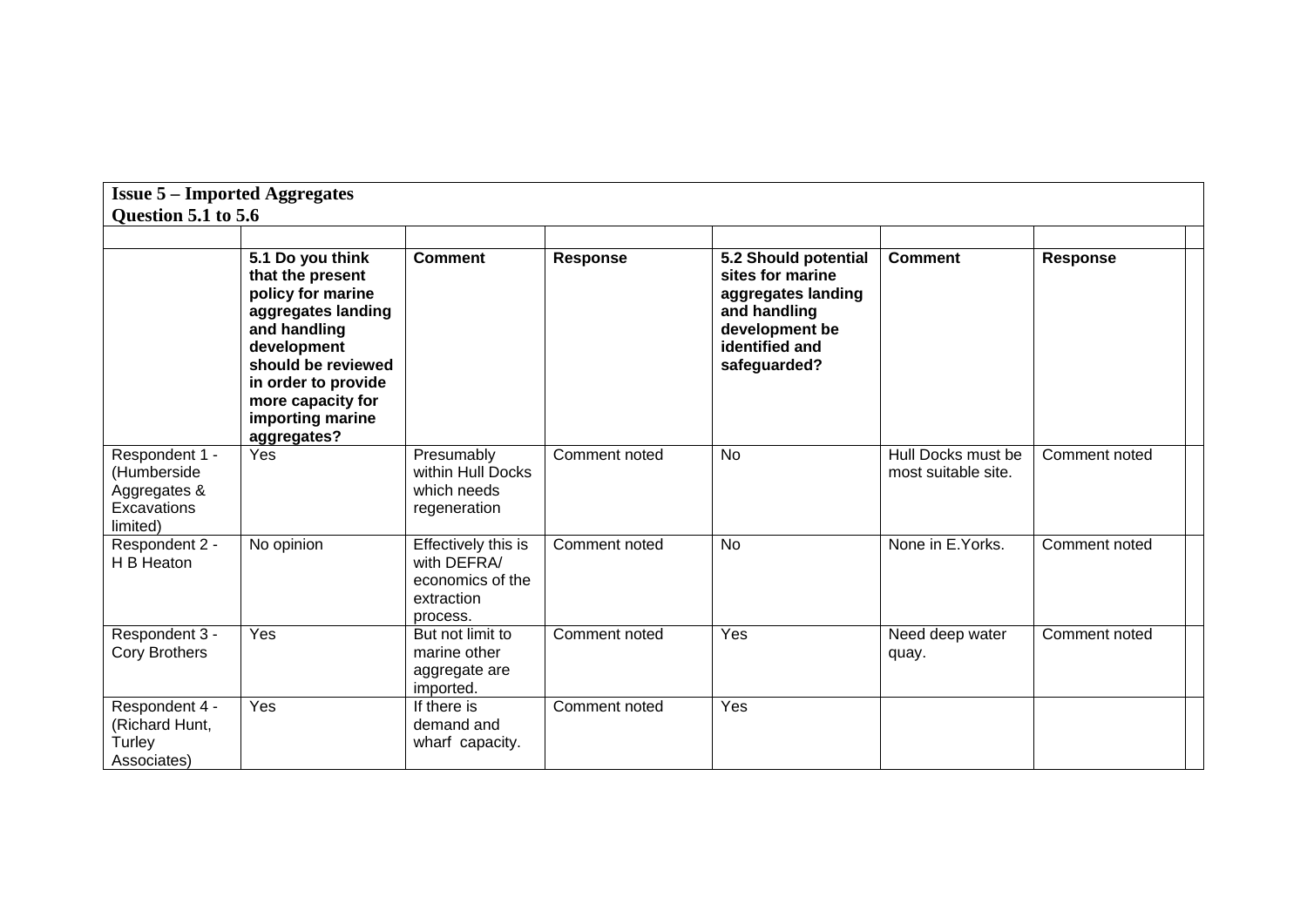| Respondent 5 -<br>un-id                                                      | Yes | Only if we cannot<br>sustain<br>development of<br>our minerals. | Comment noted | Yes | As above.                                                                                        | Comment noted |
|------------------------------------------------------------------------------|-----|-----------------------------------------------------------------|---------------|-----|--------------------------------------------------------------------------------------------------|---------------|
| Respondent 6 -<br>(Yorkshire<br>Forward)                                     |     |                                                                 |               |     |                                                                                                  |               |
| Respondent 7 -<br>(Gary Staddon<br>Imerys)                                   |     |                                                                 |               |     |                                                                                                  |               |
| Respondent 8 -<br>(English<br>Heritage)                                      |     |                                                                 |               |     |                                                                                                  |               |
| Respondent 9 -<br>(Natural<br>England)                                       | N/C |                                                                 |               | N/C |                                                                                                  |               |
| Respondent 10 -<br>(Mr. Graham<br>Hulme)                                     |     |                                                                 |               |     |                                                                                                  |               |
| Respondent 11-<br>(East Yorkshire<br>RIGS Group)                             |     |                                                                 |               |     |                                                                                                  |               |
| Respondent 12 -<br>(CB Richard Ellis<br>on behalf of<br>Composite<br>Energy) |     |                                                                 |               |     |                                                                                                  |               |
| Respondent 13-<br>QPA                                                        | N/C |                                                                 |               |     | potential for marine<br>aggregate landing<br>and handling<br>development<br>should be identified | Comment noted |
| Respondent 14 -<br><b>RSPB</b>                                               | No  | Strategic<br>planning would<br>avoid conflict with              | Comment noted | Yes | as 5.1 priority<br>should be given to<br>retaining existing                                      | Comment noted |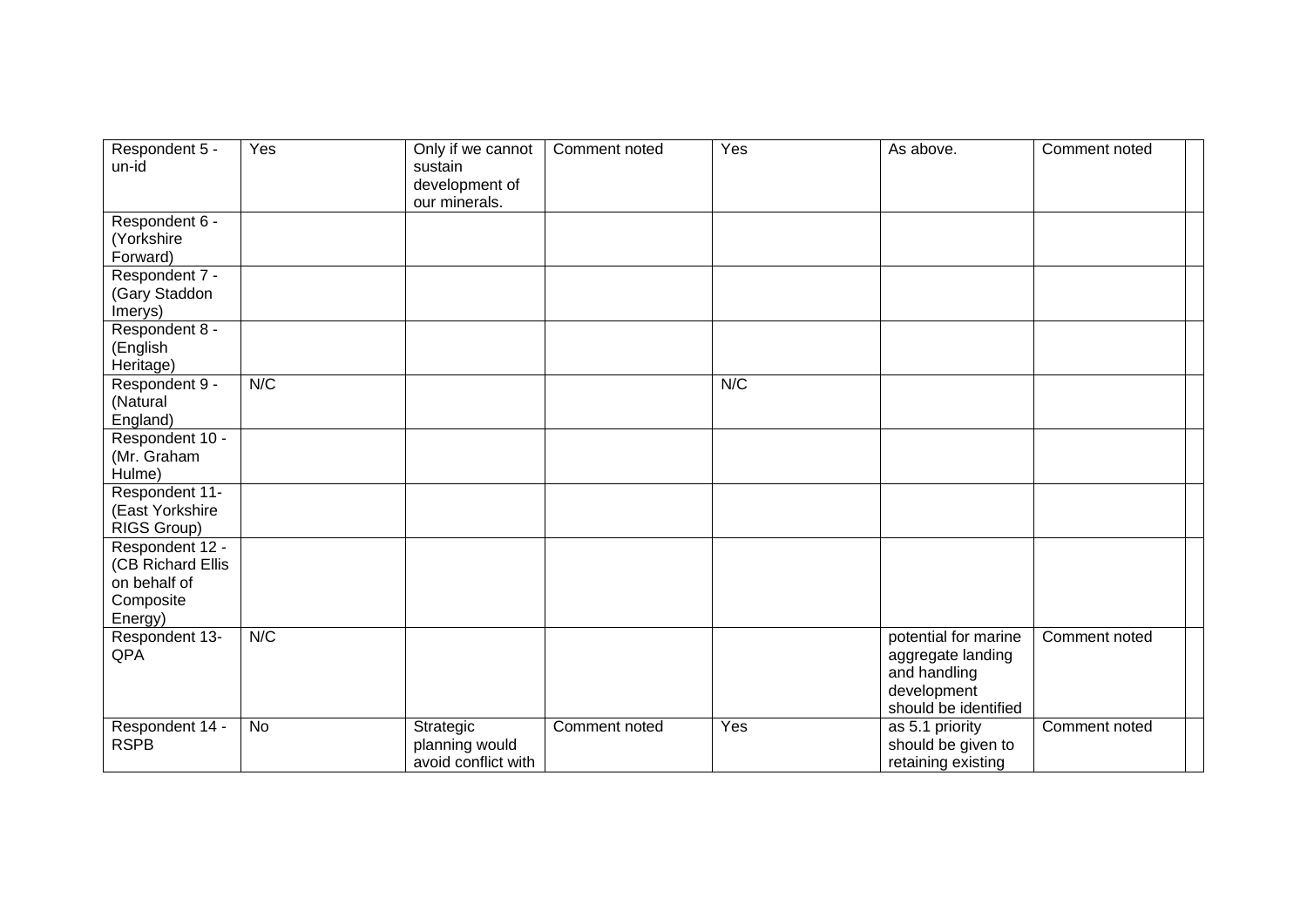|                                                     |           | the Development<br>zone, potential<br>flood risk issues<br>and adverse<br>effects on the<br><b>Humber Estuary</b><br>and would enable<br>adequate<br>transport<br>planning. |                                                                                                                                      |           | port infrastructure<br>rather than creating<br>new infrastructure<br>that could<br>adversely effect the<br>Humber. |               |  |
|-----------------------------------------------------|-----------|-----------------------------------------------------------------------------------------------------------------------------------------------------------------------------|--------------------------------------------------------------------------------------------------------------------------------------|-----------|--------------------------------------------------------------------------------------------------------------------|---------------|--|
| Respondent 15 -<br><b>Coal Authority</b>            |           |                                                                                                                                                                             |                                                                                                                                      |           |                                                                                                                    |               |  |
| Respond 16 -<br>Yorkshire and<br>Humber<br>Assembly |           |                                                                                                                                                                             |                                                                                                                                      |           |                                                                                                                    |               |  |
| Response 17-<br>Yorkshire Wildlife<br><b>Trust</b>  | <b>No</b> | Very damaging to<br>the marine<br>environmental.<br>Effects on local<br>fishing, etc<br>expanding<br>extraction could<br>have detrimental<br>effects                        | The expansion of<br>extraction activities<br>and the assessment<br>on its environmental<br>effects remains in the<br>remit of DEFRA. | <b>No</b> | would not support<br>the expansion of<br>marine extraction.                                                        | Comment noted |  |
| Respondent 18 -<br><b>PCT</b>                       |           |                                                                                                                                                                             |                                                                                                                                      |           |                                                                                                                    |               |  |
| Respondent 19 -<br>Fenstone<br><b>Minerals</b>      | Yes       |                                                                                                                                                                             |                                                                                                                                      | Yes       |                                                                                                                    |               |  |
| Respondent 20<br>Environment<br>Agency              |           |                                                                                                                                                                             |                                                                                                                                      |           |                                                                                                                    |               |  |
| Respondent 21-<br>South Cave                        |           |                                                                                                                                                                             |                                                                                                                                      |           |                                                                                                                    |               |  |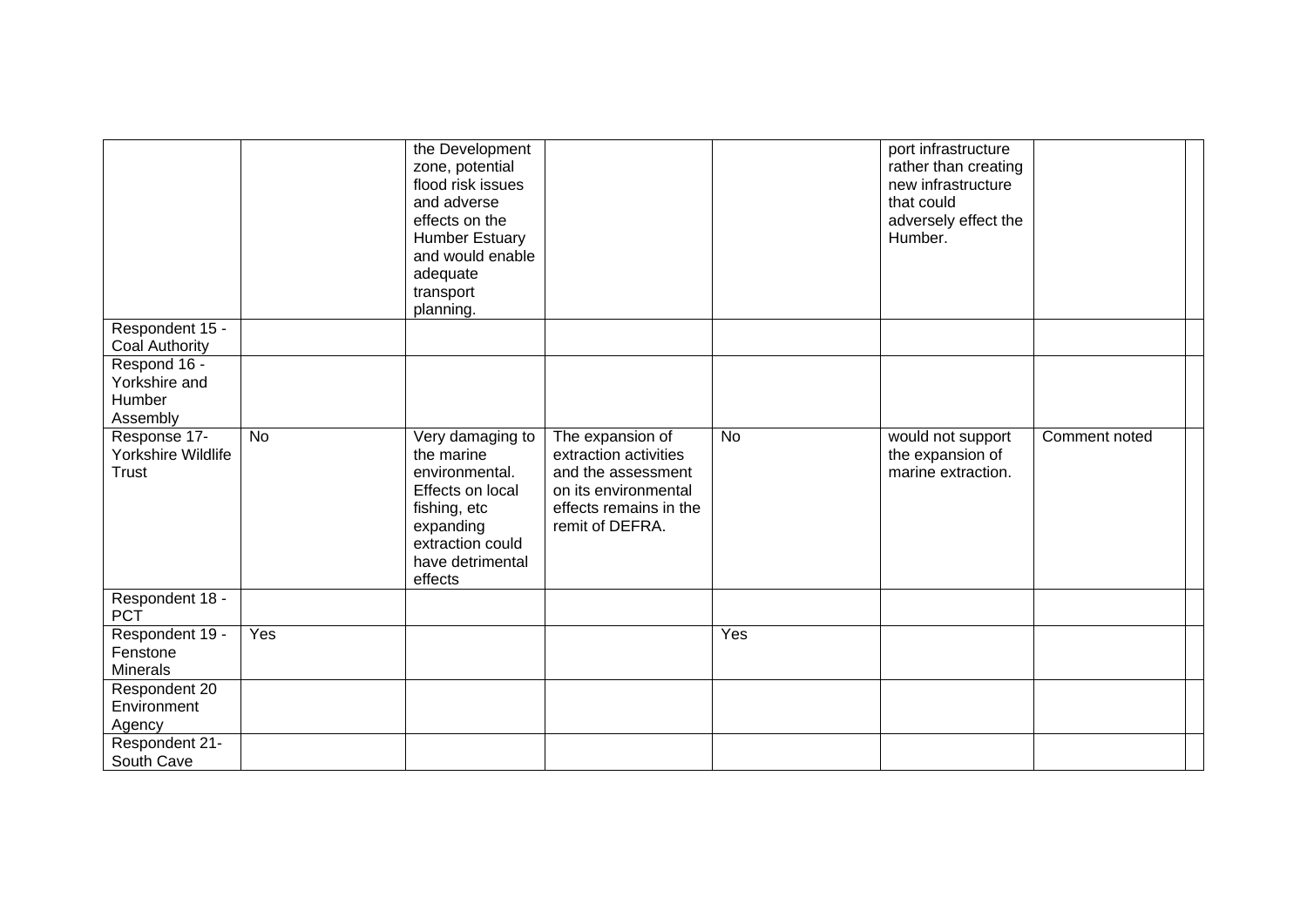| Parish Council        |     |  |     |  |
|-----------------------|-----|--|-----|--|
| Respondent 22 -       |     |  |     |  |
| <b>British</b>        |     |  |     |  |
| Waterways             |     |  |     |  |
| Respondent 23 -       | Yes |  | Yes |  |
| <b>GOYH</b>           |     |  |     |  |
| Respondent 24 -       |     |  |     |  |
| <b>EON</b>            |     |  |     |  |
| Respondent 25 -       | No  |  | No  |  |
| Sandsfield            |     |  |     |  |
| <b>Gravel Company</b> |     |  |     |  |
| Respondent 26 -       |     |  |     |  |
| Yorkshire Water       |     |  |     |  |

| <b>Issue 5 – Imported Aggregates</b><br>Question 5.1 to 5.6  |                                                                                                                                                                                                    |                            |                 |                                                                                                                                                                                               |                                                                    |                 |  |
|--------------------------------------------------------------|----------------------------------------------------------------------------------------------------------------------------------------------------------------------------------------------------|----------------------------|-----------------|-----------------------------------------------------------------------------------------------------------------------------------------------------------------------------------------------|--------------------------------------------------------------------|-----------------|--|
|                                                              | 5.3 Should<br>there be a<br>presumption in<br>favour of<br>safeguarded<br>sites be granted<br>planning<br>permission,<br>subject to<br>meeting defined<br>planning and<br>environment<br>criteria? | <b>Comment</b>             | <b>Response</b> | 5.4 Do you think<br>that the present<br>policy for rail<br>depots suitable<br>for importing<br>aggregates<br>should be<br>reviewed in<br>order to provide<br>positively for<br>more capacity? | <b>Comment</b>                                                     | <b>Response</b> |  |
| Respondent 1 -<br>(Humberside<br>Aggregates &<br>Excavations | <b>Yes</b>                                                                                                                                                                                         | Surely always<br>the case. | Comment noted   | Yes                                                                                                                                                                                           | Given that local<br>deliveries are<br>always by road it<br>must be | Comment noted   |  |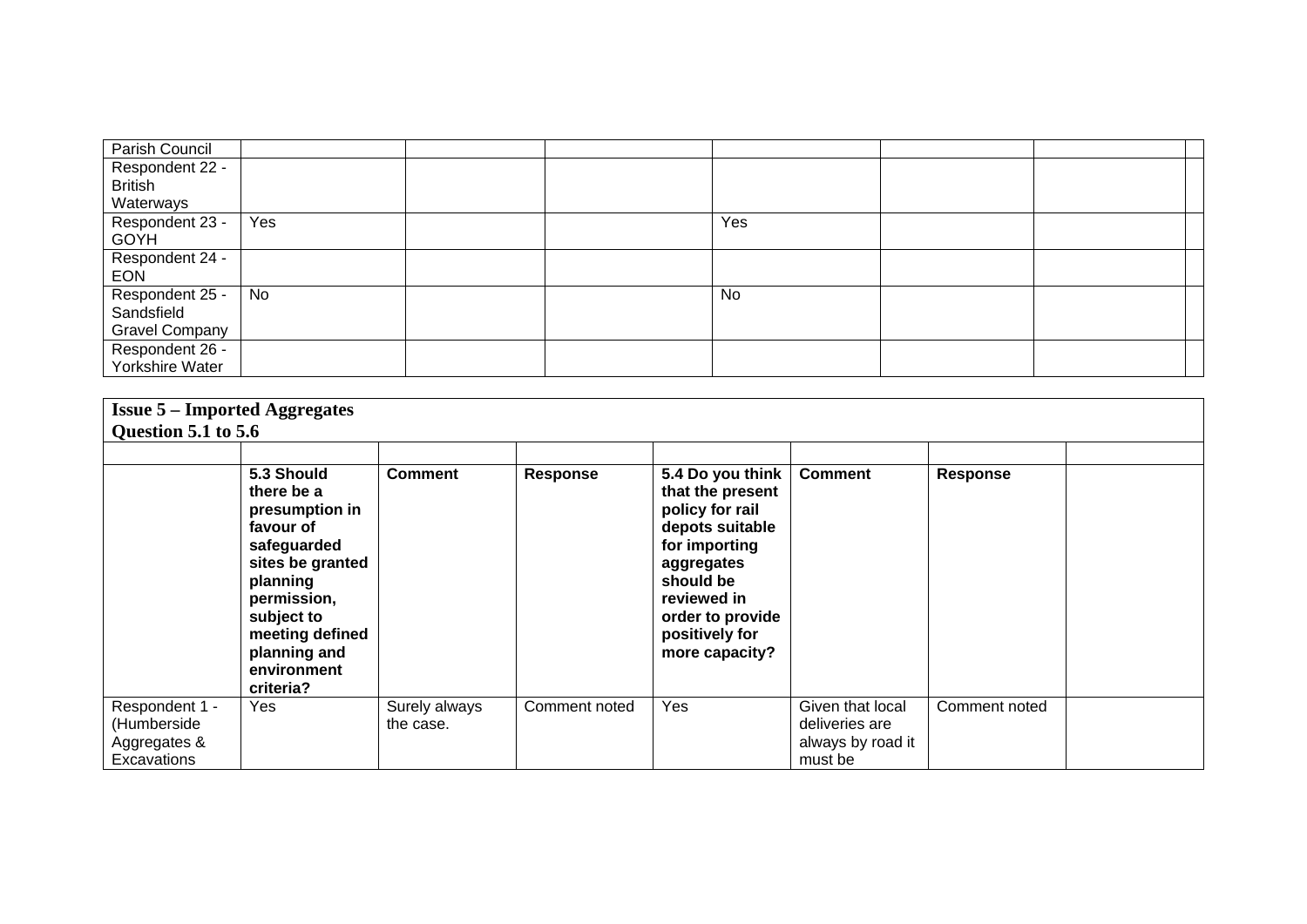| limited)<br>Respondent 2 -<br>H B Heaton                  | No  | Safeguarded<br>sites are mineral<br>sites other than<br>conservation<br>ones |     | desirable to<br>import by other<br>means where<br>possible.                                                                                                                                                     |               |  |
|-----------------------------------------------------------|-----|------------------------------------------------------------------------------|-----|-----------------------------------------------------------------------------------------------------------------------------------------------------------------------------------------------------------------|---------------|--|
| Respondent 3 -<br><b>Cory Brothers</b>                    | Yes |                                                                              | Yes |                                                                                                                                                                                                                 |               |  |
| Respondent 4 -<br>(Richard Hunt,<br>Turley<br>Associates) | Yes |                                                                              | Yes | Greater<br>competition may<br>stimulate the<br>market.                                                                                                                                                          | Comment noted |  |
| Respondent 5 -<br>un-id                                   | Yes |                                                                              | Yes | I have worked<br>with rail depots in<br>the past and<br>what they do is<br>give you large<br>capacity<br>deliveries without<br>having a large<br>impact i.e<br>People noticing<br>large volumes<br>being moved. | Comment noted |  |
| Respondent 6 -<br>(Yorkshire<br>Forward)                  |     |                                                                              |     |                                                                                                                                                                                                                 |               |  |
| Respondent 7 -<br>(Gary Staddon<br>Imerys)                |     |                                                                              |     |                                                                                                                                                                                                                 |               |  |
| Respondent 8 -<br>(English                                |     |                                                                              |     |                                                                                                                                                                                                                 |               |  |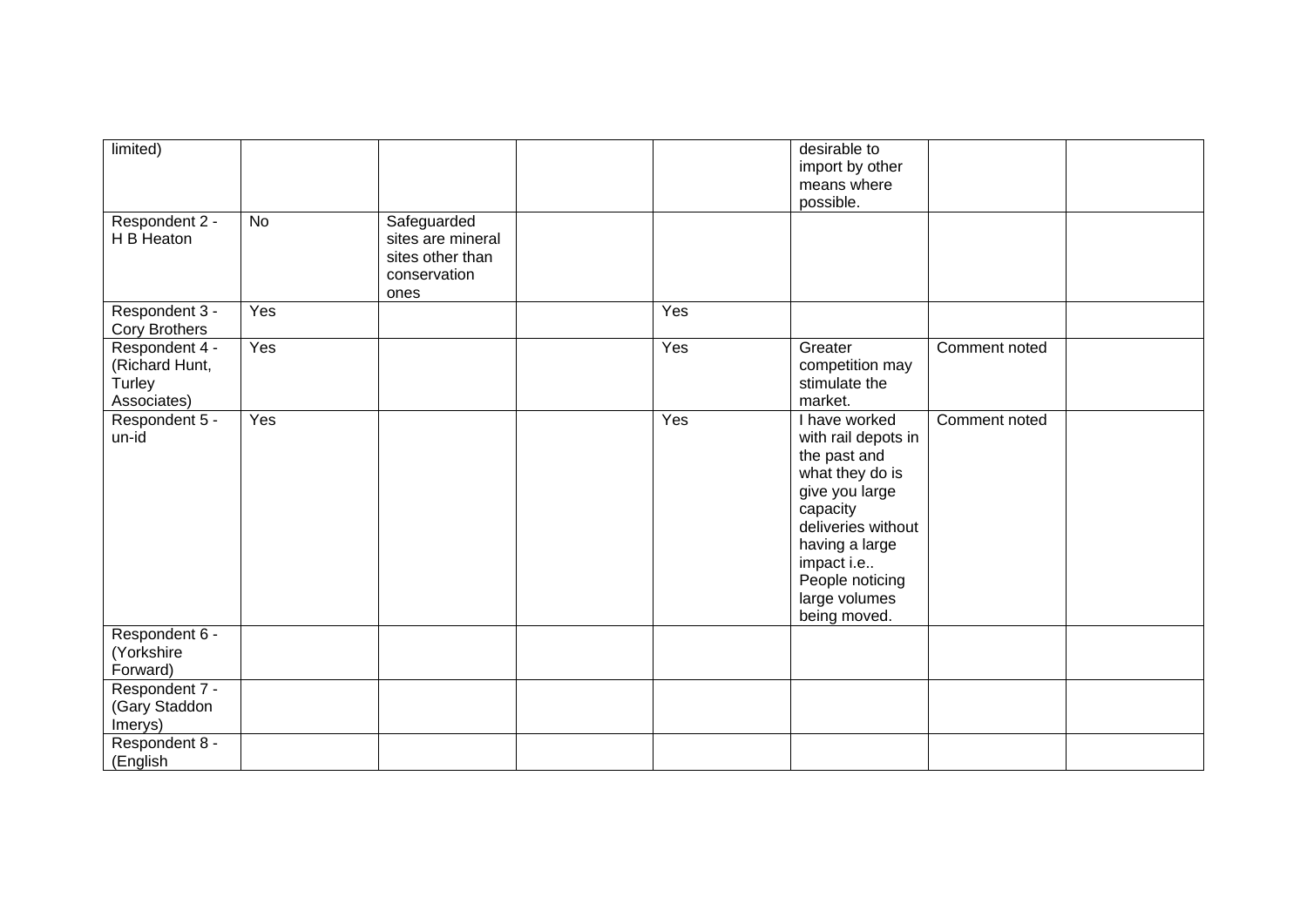| Heritage)                                        |     |                                                                                                                                                                                                            |               |     |                                                                                                                                           |               |  |
|--------------------------------------------------|-----|------------------------------------------------------------------------------------------------------------------------------------------------------------------------------------------------------------|---------------|-----|-------------------------------------------------------------------------------------------------------------------------------------------|---------------|--|
| Respondent 9 -<br>(Natural<br>England)           | Yes |                                                                                                                                                                                                            |               | Yes | The movement<br>of materials by<br>rail should be<br>encouraged to<br>reduce CO <sub>2</sub><br>emission created<br>by road<br>transport. | Comment noted |  |
| Respondent 10 -                                  |     |                                                                                                                                                                                                            |               |     |                                                                                                                                           |               |  |
| (Mr. Graham                                      |     |                                                                                                                                                                                                            |               |     |                                                                                                                                           |               |  |
| Hulme)                                           |     |                                                                                                                                                                                                            |               |     |                                                                                                                                           |               |  |
| Respondent 11-<br>(East Yorkshire<br>RIGS Group) |     |                                                                                                                                                                                                            |               |     |                                                                                                                                           |               |  |
| Respondent 12 -                                  |     |                                                                                                                                                                                                            |               |     |                                                                                                                                           |               |  |
| (CB Richard Ellis                                |     |                                                                                                                                                                                                            |               |     |                                                                                                                                           |               |  |
| on behalf of                                     |     |                                                                                                                                                                                                            |               |     |                                                                                                                                           |               |  |
| Composite                                        |     |                                                                                                                                                                                                            |               |     |                                                                                                                                           |               |  |
| Energy)<br>Respondent 13-                        | N/C |                                                                                                                                                                                                            |               | N/C |                                                                                                                                           |               |  |
| QPA                                              |     |                                                                                                                                                                                                            |               |     |                                                                                                                                           |               |  |
| Respondent 14 -<br><b>RSPB</b>                   | yes | If the site has a<br>significant effect<br>on the Humber<br>Estuary<br>SPA/cSAC, an<br>appropriate<br>assessment will<br>be required<br>under<br>Conservation<br>(Natural<br>Habitats, & c)<br>Regulations | Comment noted | N/C |                                                                                                                                           |               |  |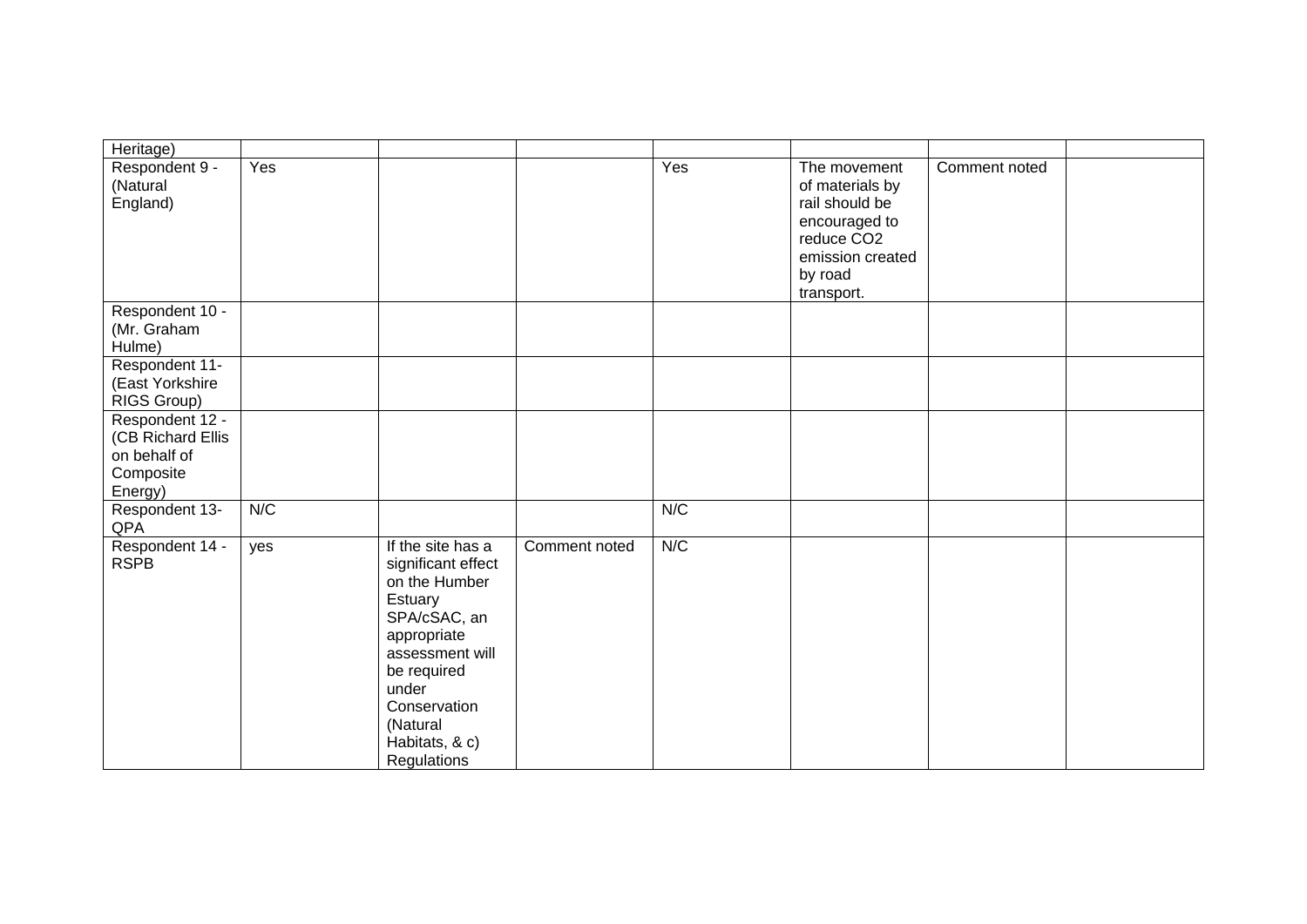|                    |     | 1994               |               |                |  |  |
|--------------------|-----|--------------------|---------------|----------------|--|--|
| Respondent 15 -    |     |                    |               |                |  |  |
| Coal Authority     |     |                    |               |                |  |  |
| Respond 16 -       |     |                    |               |                |  |  |
| Yorkshire and      |     |                    |               |                |  |  |
| <b>Humber</b>      |     |                    |               |                |  |  |
| Assembly           |     |                    |               |                |  |  |
| Response 17-       | No  | Individual sites   | Comment noted | $\blacksquare$ |  |  |
| Yorkshire Wildlife |     | should be looked   |               |                |  |  |
| <b>Trust</b>       |     | at time of         |               |                |  |  |
|                    |     | planning           |               |                |  |  |
|                    |     | application,       |               |                |  |  |
|                    |     | wildlife situation |               |                |  |  |
|                    |     | may change         |               |                |  |  |
|                    |     | overtime           |               |                |  |  |
| Respondent 18 -    |     |                    |               |                |  |  |
| <b>PCT</b>         |     |                    |               |                |  |  |
| Respondent 19 -    | Yes |                    |               | Yes            |  |  |
| Fenstone           |     |                    |               |                |  |  |
| Minerals           |     |                    |               |                |  |  |
| Respondent 20      |     |                    |               |                |  |  |
| Environment        |     |                    |               |                |  |  |
| Agency             |     |                    |               |                |  |  |
| Respondent 21-     |     |                    |               |                |  |  |
| South Cave         |     |                    |               |                |  |  |
| Parish Council     |     |                    |               |                |  |  |
| Respondent 22 -    |     |                    |               |                |  |  |
| <b>British</b>     |     |                    |               |                |  |  |
| Waterways          |     |                    |               |                |  |  |
| Respondent 23 -    | Yes | Option C It        | Comment noted |                |  |  |
| <b>GOYH</b>        |     | seems an           |               |                |  |  |
|                    |     | omission that      |               |                |  |  |
|                    |     | RSS has not        |               |                |  |  |
|                    |     | looked at          |               |                |  |  |
|                    |     | safeguarding       |               |                |  |  |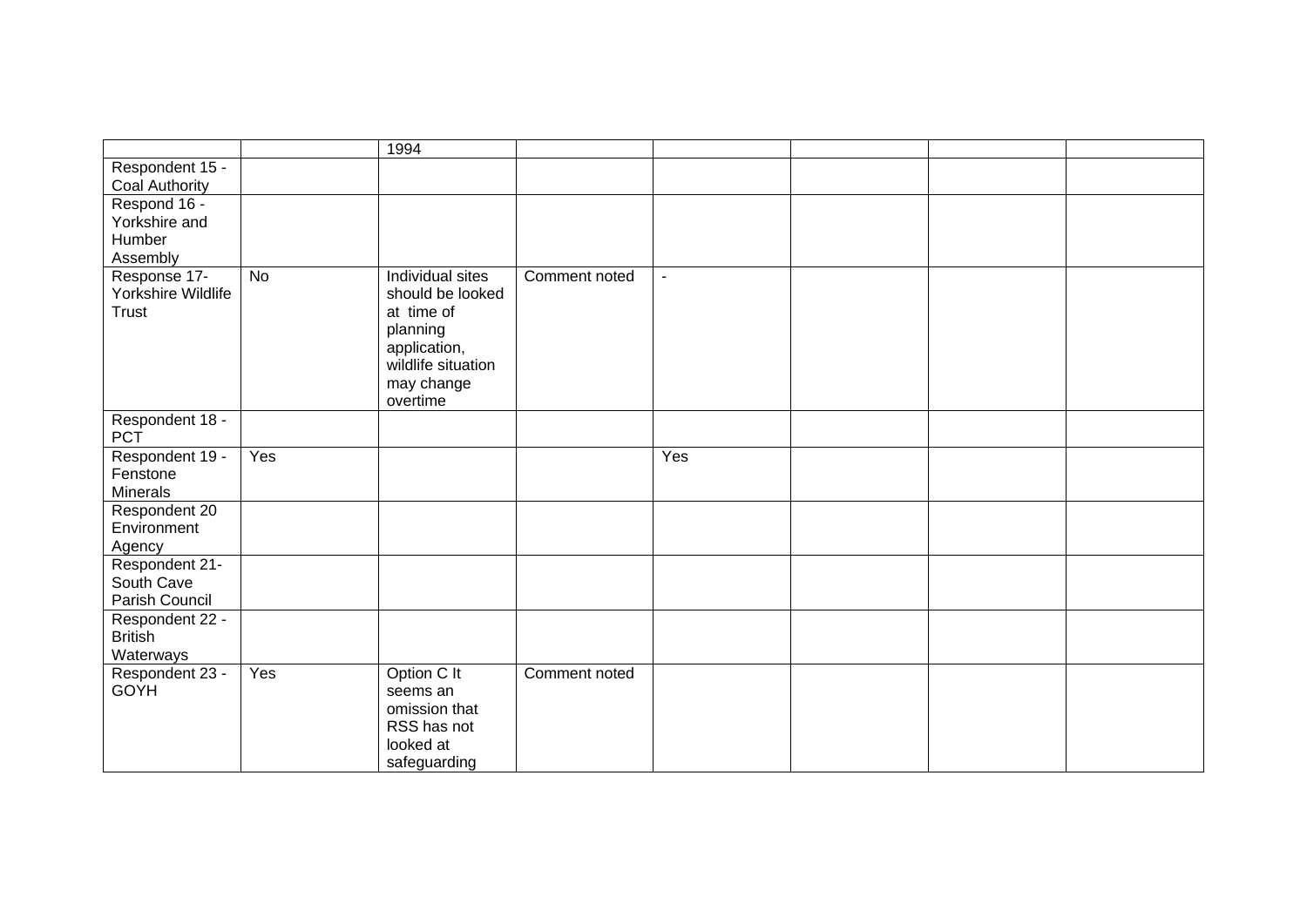|                                                 |     | marine handling<br>facilities and we<br>agree this should<br>be reviewed and<br>sites<br>safeguarded. on<br>presumptions is<br>not acceptable |               |    |  |  |
|-------------------------------------------------|-----|-----------------------------------------------------------------------------------------------------------------------------------------------|---------------|----|--|--|
| Respondent 24 -<br><b>EON</b>                   |     |                                                                                                                                               |               |    |  |  |
| Respondent 25 -<br>Sandsfield<br>Gravel Company | Yes | Common sense<br>says that existing<br>sites are fulfilling<br>a need                                                                          | Comment noted | No |  |  |
| Respondent 26 -<br>Yorkshire Water              |     |                                                                                                                                               |               |    |  |  |

|                                                                          | <b>Issue 5 – Imported Aggregates</b><br>Question 5.1 to 5.6                         |                                                                            |                 |                                                                                                                                                                                                        |                           |                 |  |  |  |  |  |
|--------------------------------------------------------------------------|-------------------------------------------------------------------------------------|----------------------------------------------------------------------------|-----------------|--------------------------------------------------------------------------------------------------------------------------------------------------------------------------------------------------------|---------------------------|-----------------|--|--|--|--|--|
|                                                                          | 5.5 Should potential<br>sites for rail depots<br>be identified and<br>safe guarded? | <b>Comment</b>                                                             | <b>Response</b> | 5.6 should there be a<br>presumption in favour<br>of safeguarded rail<br>depot sites being<br>granted planning<br>permission, subject to<br>meeting defined<br>planning and<br>environmental criteria? | <b>Comment</b>            | <b>Response</b> |  |  |  |  |  |
| Respondent 1 -<br>(Humberside<br>Aggregates &<br>Excavations<br>limited) | Yes                                                                                 | However, this<br>is difficult as<br>most potential<br>sites are<br>already | Comment noted   | Yes                                                                                                                                                                                                    | Surely always the<br>case | Comment noted   |  |  |  |  |  |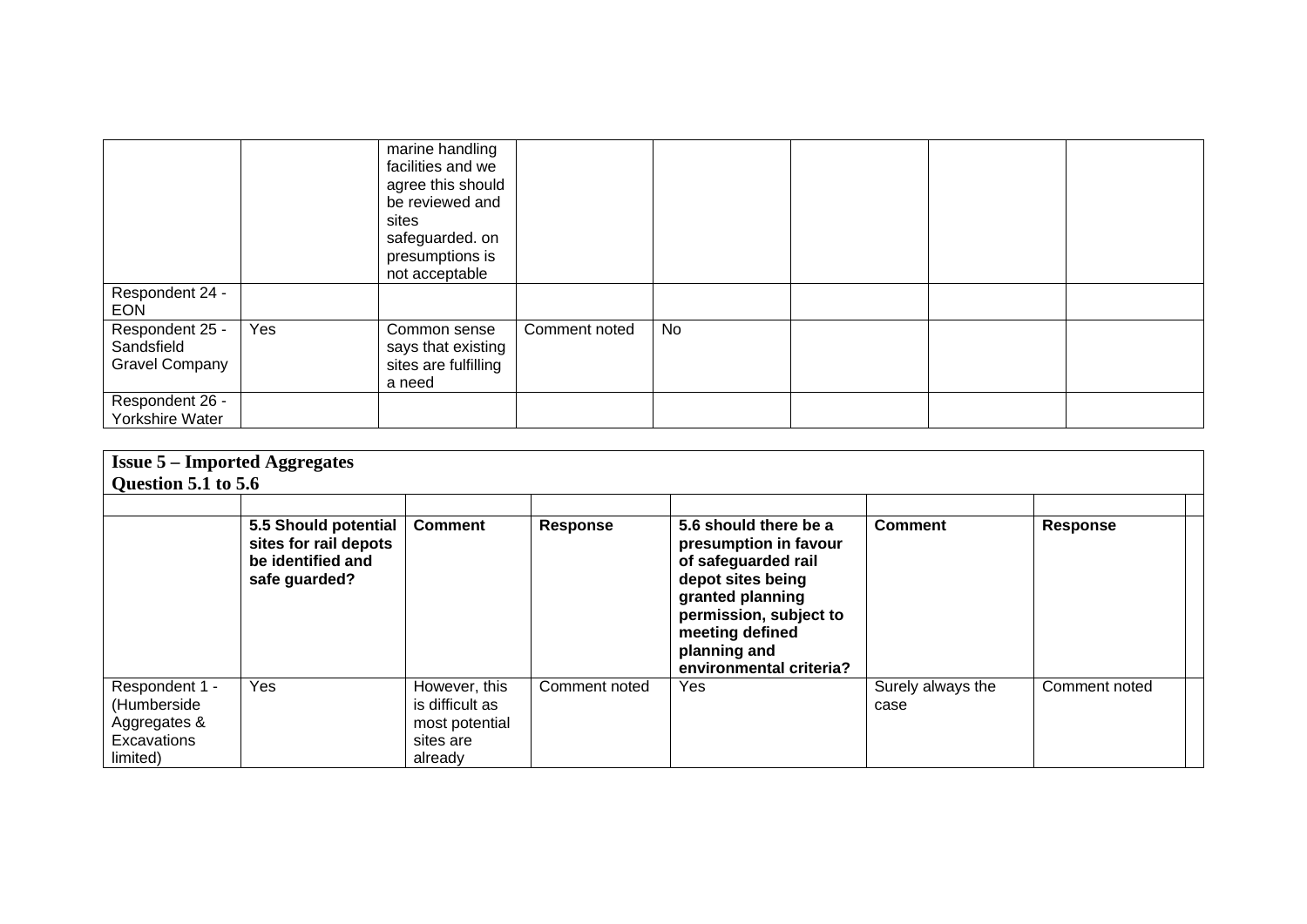|                      |     | exploited. A   |           |  |
|----------------------|-----|----------------|-----------|--|
|                      |     | new rail depot |           |  |
|                      |     | is a rare      |           |  |
|                      |     | occurrence.    |           |  |
| Respondent 2 -       |     |                | <b>No</b> |  |
| H B Heaton           |     |                |           |  |
| Respondent 3 -       | Yes |                | Yes       |  |
| Cory Brothers        |     |                |           |  |
| Respondent 4 -       | Yes |                | Yes       |  |
| (Richard Hunt,       |     |                |           |  |
| Turley               |     |                |           |  |
| Associates)          |     |                |           |  |
| Respondent 5 -       | Yes |                | Yes       |  |
| un-id                |     |                |           |  |
| Respondent 6 -       |     |                |           |  |
| (Yorkshire           |     |                |           |  |
| Forward)             |     |                |           |  |
| Respondent 7 -       |     |                |           |  |
| (Gary Staddon        |     |                |           |  |
| Imerys)              |     |                |           |  |
| Respondent 8 -       |     |                |           |  |
| (English             |     |                |           |  |
| Heritage)            | Yes |                | Yes       |  |
| Respondent 9 -       |     |                |           |  |
| (Natural<br>England) |     |                |           |  |
| Respondent 10 -      |     |                |           |  |
| (Mr. Graham          |     |                |           |  |
| Hulme)               |     |                |           |  |
| Respondent 11-       |     |                |           |  |
| (East Yorkshire      |     |                |           |  |
| RIGS Group)          |     |                |           |  |
| Respondent 12 -      |     |                |           |  |
| (CB Richard Ellis    |     |                |           |  |
| on behalf of         |     |                |           |  |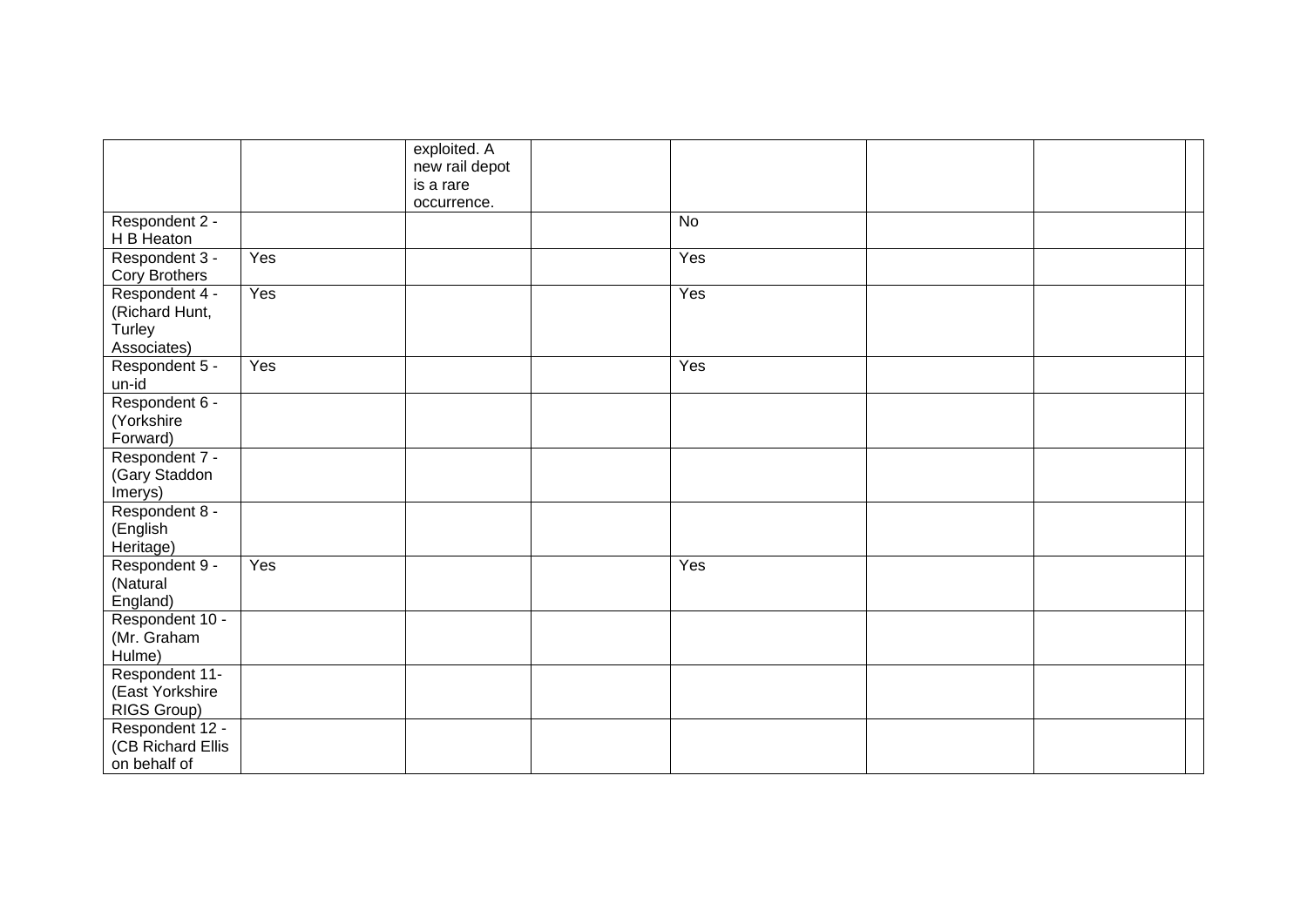| Composite             |                          |  |         |               |
|-----------------------|--------------------------|--|---------|---------------|
| Energy)               |                          |  |         |               |
| Respondent 13-        | Potential sites for rail |  | N/C     |               |
| QPA                   | depots should be         |  |         |               |
|                       | identified and           |  |         |               |
|                       | safeguarded              |  |         |               |
| Respondent 14 -       | N/C                      |  | N/C     |               |
| <b>RSPB</b>           |                          |  |         |               |
| Respondent 15 -       |                          |  |         |               |
| <b>Coal Authority</b> |                          |  |         |               |
| Respond 16 -          |                          |  |         |               |
| Yorkshire and         |                          |  |         |               |
| Humber                |                          |  |         |               |
| Assembly              |                          |  |         |               |
| Response 17-          | $\sim$                   |  | See 5.3 | Comment noted |
| Yorkshire Wildlife    |                          |  |         |               |
| <b>Trust</b>          |                          |  |         |               |
| Respondent 18 -       |                          |  |         |               |
| <b>PCT</b>            |                          |  |         |               |
| Respondent 19 -       | Yes                      |  | Yes     |               |
| Fenstone              |                          |  |         |               |
| <b>Minerals</b>       |                          |  |         |               |
| Respondent 20         |                          |  |         |               |
| Environment           |                          |  |         |               |
| Agency                |                          |  |         |               |
| Respondent 21-        |                          |  |         |               |
| South Cave            |                          |  |         |               |
| Parish Council        |                          |  |         |               |
| Respondent 22 -       |                          |  |         |               |
| <b>British</b>        |                          |  |         |               |
| Waterways             |                          |  |         |               |
| Respondent 23 -       |                          |  |         |               |
| GOYH                  |                          |  |         |               |
| Respondent 24 -       |                          |  |         |               |
| <b>EON</b>            |                          |  |         |               |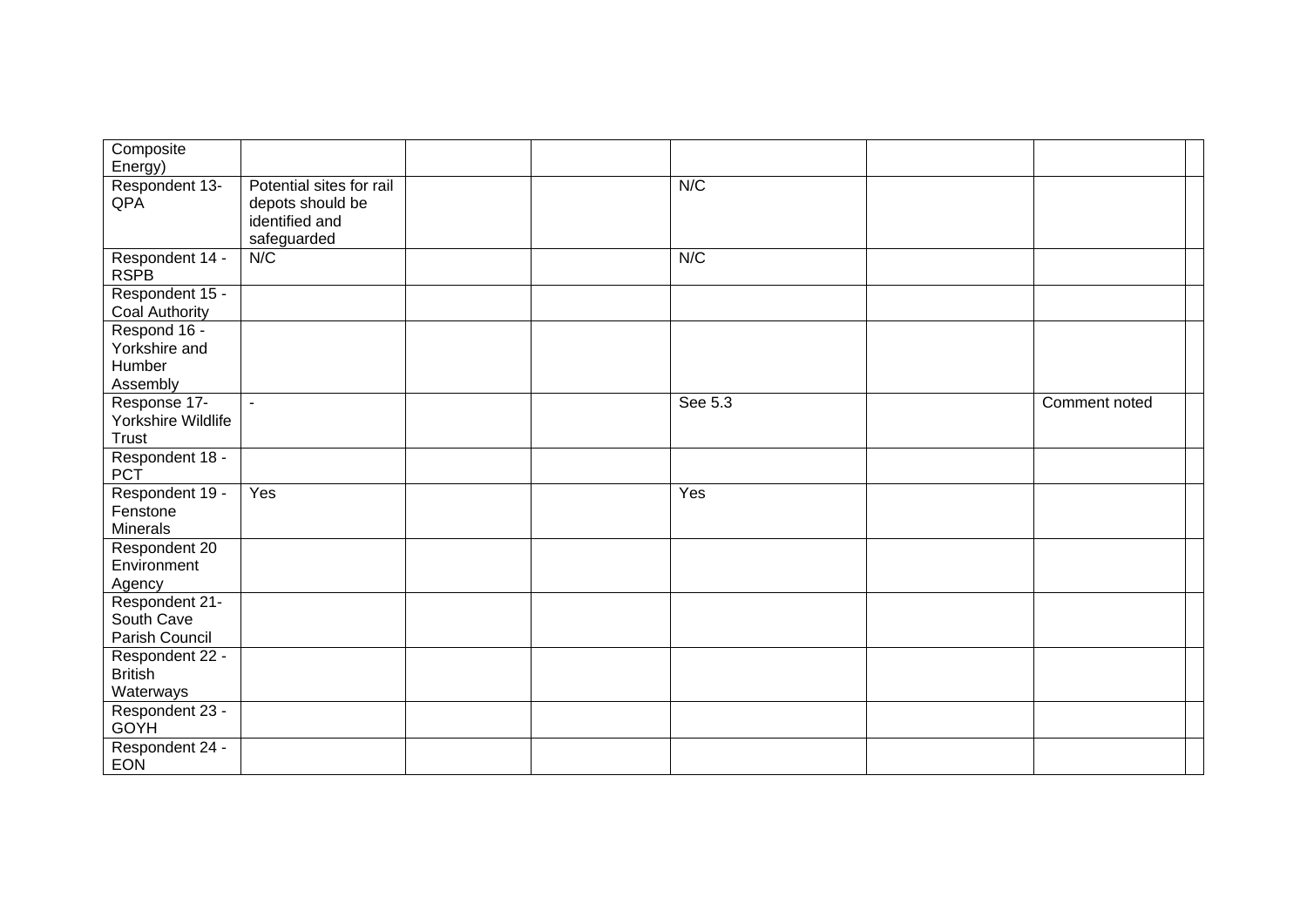| Respondent 25 -       | No |  | No |  |  |
|-----------------------|----|--|----|--|--|
| Sandsfield            |    |  |    |  |  |
| <b>Gravel Company</b> |    |  |    |  |  |
| Respondent 26 -       |    |  |    |  |  |
| Yorkshire Water       |    |  |    |  |  |

| <b>Issue 6 – Non Aggregate Minerals</b>                                  |                                                                                                                                  |                                                                                                                                                             |                                                                                                                                                                                      |                                                                                                              |                      |          |                                                                                                                   |          |  |  |
|--------------------------------------------------------------------------|----------------------------------------------------------------------------------------------------------------------------------|-------------------------------------------------------------------------------------------------------------------------------------------------------------|--------------------------------------------------------------------------------------------------------------------------------------------------------------------------------------|--------------------------------------------------------------------------------------------------------------|----------------------|----------|-------------------------------------------------------------------------------------------------------------------|----------|--|--|
|                                                                          | 6.1 What<br>approach<br>should be<br>taken to the<br>supply of clay<br>for brick and<br>tile making?<br>(Options A,B<br>or $C$ ) | <b>Comment</b>                                                                                                                                              | Response                                                                                                                                                                             | 6.2 What<br>approach<br>should be<br>taken to<br>supply<br><b>industrial</b><br>chalk?<br>(Option A or<br>B) | <b>Comment</b>       | Response | 6.3 What<br>approach<br>should be<br>taken to the<br>future control<br>of peat<br>workings?<br>(Option A or<br>B) | Response |  |  |
| Respondent 1<br>- (Humberside<br>Aggregates &<br>Excavations<br>limited) | B                                                                                                                                | Large<br>investment for<br>factory<br>production is<br>required. Long<br>life by large<br>resources is<br>vital to<br>encourage<br>long term<br>commitment. | Comment<br>noted. National<br>& Regional<br>policies<br>support and<br>encourage<br>policies to<br>encourage<br>Investment<br>decisions and<br>safeguard long<br>term<br>commitment. | A                                                                                                            |                      |          | Α                                                                                                                 |          |  |  |
| Respondent 2<br>H B Heaton                                               | $\mathsf{A}$                                                                                                                     |                                                                                                                                                             |                                                                                                                                                                                      | Α                                                                                                            | See Q 3.3<br>targets |          |                                                                                                                   |          |  |  |
| Respondent 3                                                             | A                                                                                                                                |                                                                                                                                                             |                                                                                                                                                                                      | Α                                                                                                            |                      |          | A                                                                                                                 |          |  |  |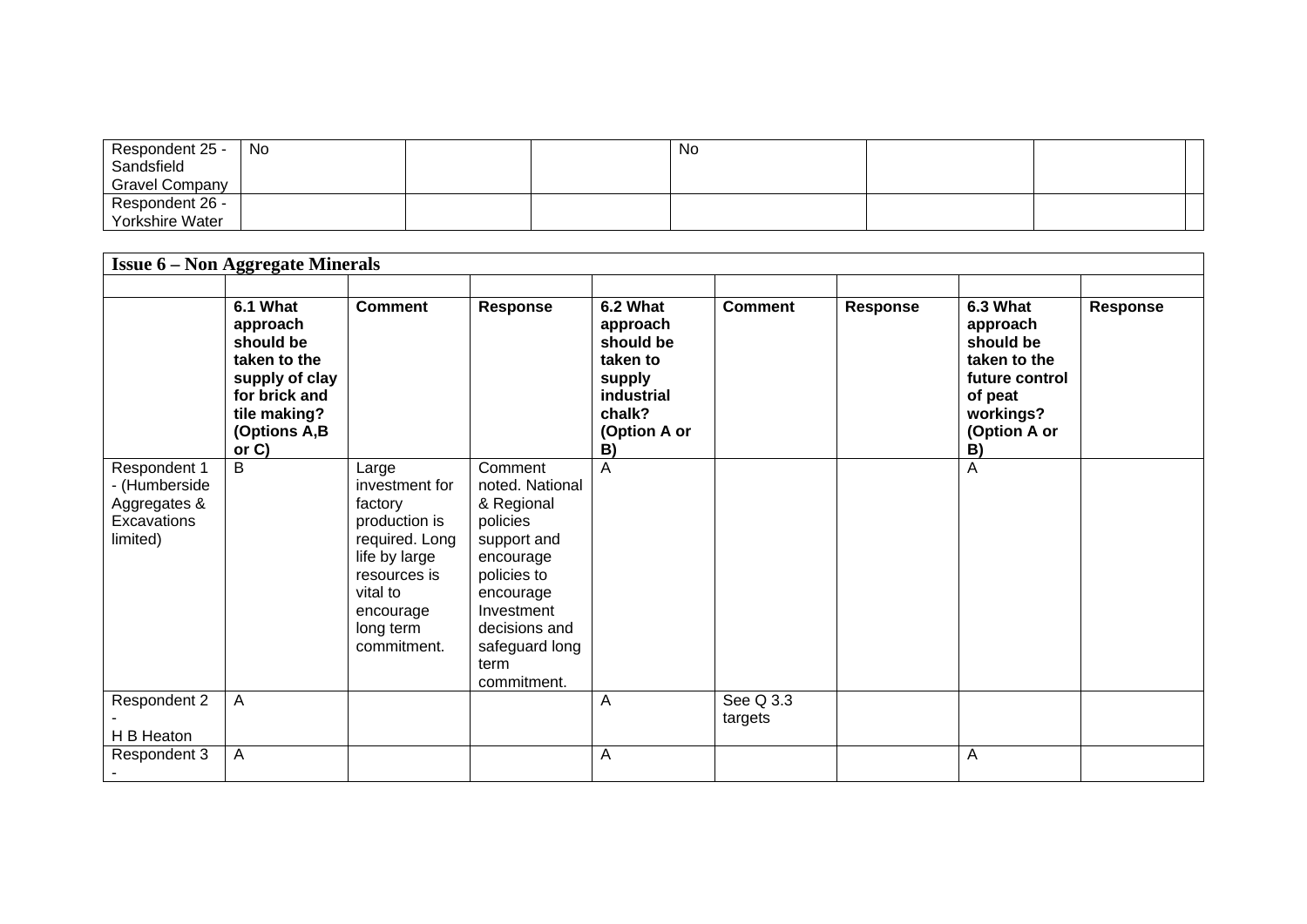| <b>Cory Brothers</b>                                      |                                                                                                                                                                                                             |                                                                                                                                                                                                      |                  |                                                                                                                                                                                                     |                                                                                                         |                                                                                                                                                                                                    |                                                                                                                                                                                                              |
|-----------------------------------------------------------|-------------------------------------------------------------------------------------------------------------------------------------------------------------------------------------------------------------|------------------------------------------------------------------------------------------------------------------------------------------------------------------------------------------------------|------------------|-----------------------------------------------------------------------------------------------------------------------------------------------------------------------------------------------------|---------------------------------------------------------------------------------------------------------|----------------------------------------------------------------------------------------------------------------------------------------------------------------------------------------------------|--------------------------------------------------------------------------------------------------------------------------------------------------------------------------------------------------------------|
| Respondent 4<br>- (Richard<br>Hunt, Turley<br>Associates) | B?                                                                                                                                                                                                          | Option B with a<br>longer life.<br>Investment in<br>the brick works<br>need a longer<br>payback then<br>25 yrs. See<br>Stevens report<br>1976-60 yrs<br>which is the<br>period for<br>review consent | Comment<br>noted | A                                                                                                                                                                                                   |                                                                                                         | <b>Protect Peat</b><br>from any other<br>further<br>working. There<br>is significant<br>composted<br>material form<br>green waste to<br>meet the<br>demands of<br>the peat users.                  | Comment<br>noted                                                                                                                                                                                             |
| Respondent 5<br>- un-id                                   | $\overline{A}$                                                                                                                                                                                              |                                                                                                                                                                                                      |                  | Α                                                                                                                                                                                                   |                                                                                                         | Α                                                                                                                                                                                                  |                                                                                                                                                                                                              |
| Respondent 6<br>- (Yorkshire<br>Forward)                  |                                                                                                                                                                                                             |                                                                                                                                                                                                      |                  |                                                                                                                                                                                                     |                                                                                                         |                                                                                                                                                                                                    |                                                                                                                                                                                                              |
| Respondent 7<br>- (Gary<br>Staddon<br>Imerys)             |                                                                                                                                                                                                             |                                                                                                                                                                                                      |                  | Α                                                                                                                                                                                                   |                                                                                                         |                                                                                                                                                                                                    |                                                                                                                                                                                                              |
| Respondent 8<br>- (English<br>Heritage)                   | Option B may<br>help to provide<br>a degree of<br>certainty both<br>for minerals<br>operators and<br>the local<br>community and<br>would ensure<br>that all the<br>potential<br>options for<br>meetings the |                                                                                                                                                                                                      | Comment<br>noted | It would be<br>helpful for the<br>plan to identify<br>either Areas of<br>Search or<br>Preferred<br>areas for chalk<br>in order to<br>provide a<br>degree of<br>certainty for<br>both the<br>mineral | Comment<br>noted. National<br>and Regional<br>policies<br>support<br>identifying<br>Preferred<br>areas. | As Paragraph<br>4.74 notes, in<br>terms of<br>historic<br>environment,<br>there are<br>considerable<br>archaeological<br>remains within<br>the peat<br>deposits at<br>Goole Moor.<br>Consequently, | Comment<br>noted. National<br>and Regional<br>policies<br>support the<br>permission for<br>archaeological<br>interest in<br>exceptional<br>circumstances,<br>where it can be<br>demonstrated<br>conclusively |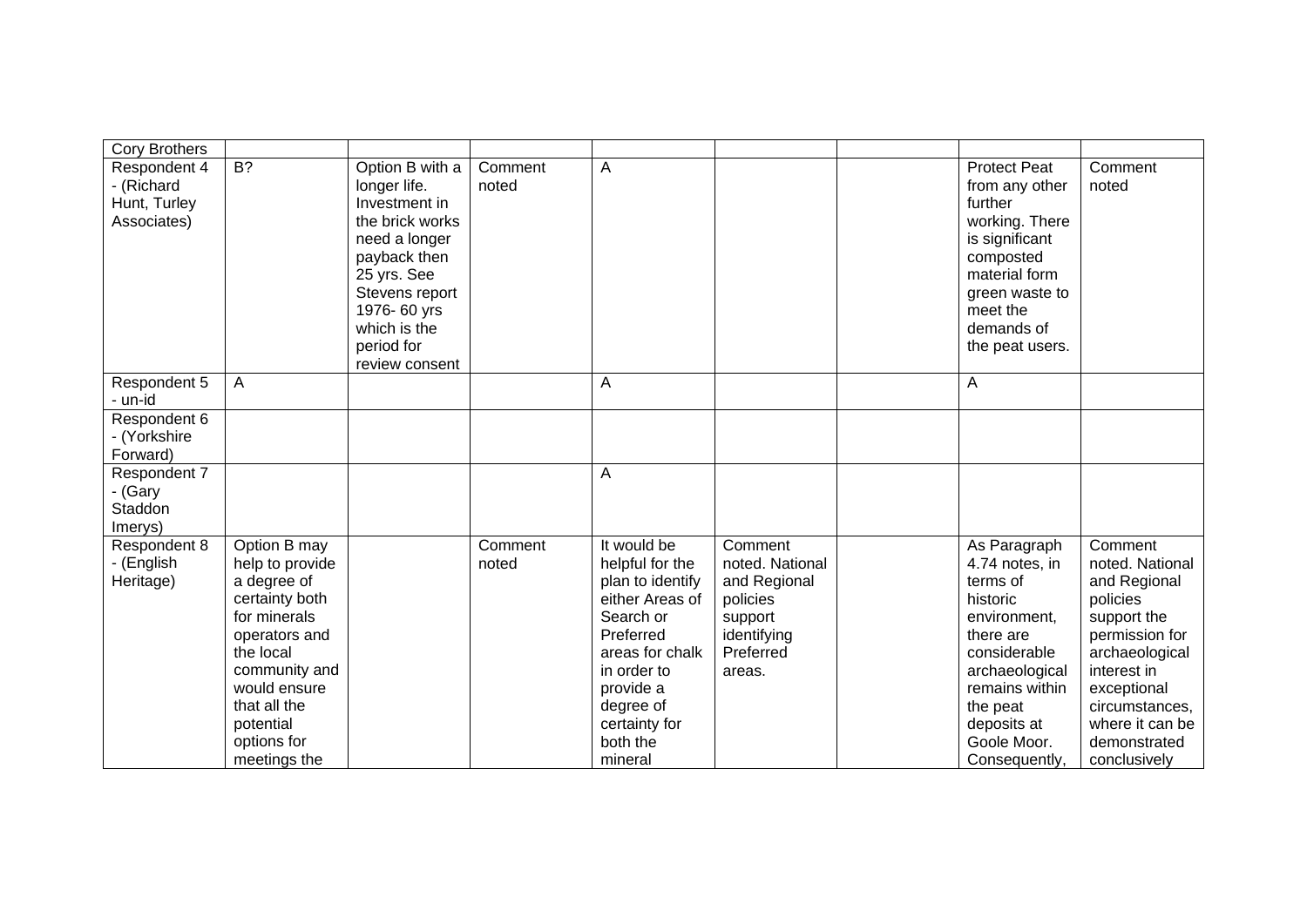|                                                                 | 25 year supply<br>of clay are<br>examined at a<br>strategic level. |  | operators and<br>the local<br>community. |  | we favour<br>option A.                                                                                                                                                                                                 | that extraction<br>will not<br>adversely<br>affect habitat<br>species or<br>deposits being                                         |
|-----------------------------------------------------------------|--------------------------------------------------------------------|--|------------------------------------------|--|------------------------------------------------------------------------------------------------------------------------------------------------------------------------------------------------------------------------|------------------------------------------------------------------------------------------------------------------------------------|
| Respondent 9<br>- (Natural<br>England)                          | $\mathsf{B}$                                                       |  |                                          |  | A, The DPD<br>should<br>recognise that<br>the changes in<br>extraction of<br>peat is<br>continued and<br>the potential<br>for the peat<br>lands to store<br>and be used<br>as a carbon<br>sink should be<br>supported. | safeguarded.<br>Comment<br>noted. National<br>and Regional<br>policies<br>support and<br>encourage<br>environmental<br>potentials. |
| Respondent 10<br>(Mr. Graham                                    |                                                                    |  |                                          |  |                                                                                                                                                                                                                        |                                                                                                                                    |
| Hulme)                                                          |                                                                    |  |                                          |  |                                                                                                                                                                                                                        |                                                                                                                                    |
| Respondent<br>$11 -$<br>(East<br>Yorkshire<br>RIGS Group)       |                                                                    |  |                                          |  |                                                                                                                                                                                                                        |                                                                                                                                    |
| Respondent 12<br>(CB Richard<br>Ellis on behalf<br>of Composite |                                                                    |  |                                          |  |                                                                                                                                                                                                                        |                                                                                                                                    |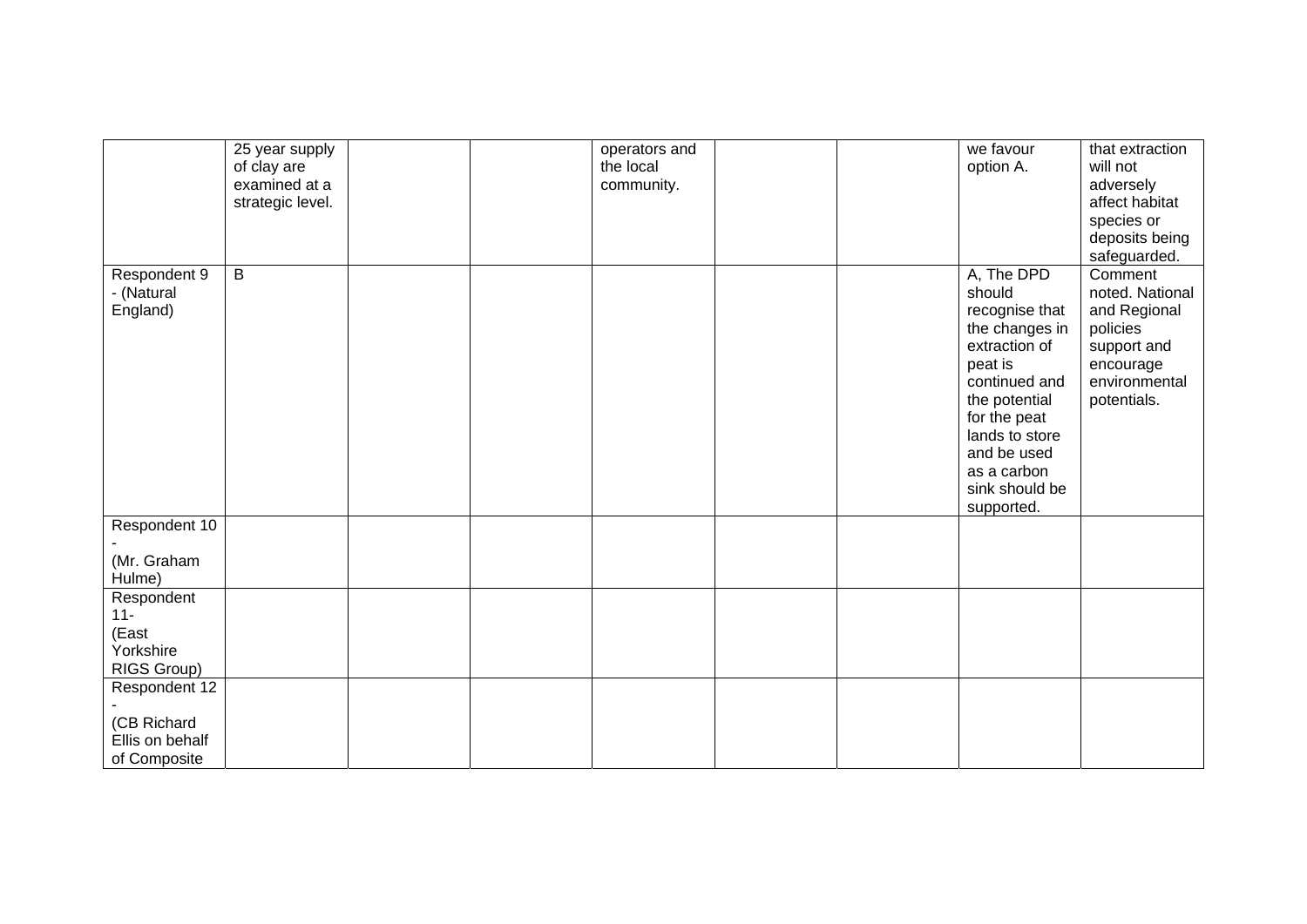| Energy)                                            |                |  |               |         |                                                                                                                                                                                    |                                                                                                         |
|----------------------------------------------------|----------------|--|---------------|---------|------------------------------------------------------------------------------------------------------------------------------------------------------------------------------------|---------------------------------------------------------------------------------------------------------|
| Respondent                                         |                |  |               |         |                                                                                                                                                                                    |                                                                                                         |
| $13 -$                                             |                |  |               |         |                                                                                                                                                                                    |                                                                                                         |
| QPA                                                |                |  |               |         |                                                                                                                                                                                    |                                                                                                         |
| Respondent 14                                      | $\overline{B}$ |  | N/C           |         | B the policy<br>should be                                                                                                                                                          | Comment<br>noted. National                                                                              |
| <b>RSPB</b>                                        |                |  |               |         | amended so<br>that there are<br>no exceptions<br>to further<br>working of<br>Peat; No<br>further working<br>of peat outside<br>the area<br>already with<br>planning<br>permission' | and Regional<br>policies<br>support<br>restrictions to<br>further<br>workings<br>outside such<br>areas. |
| Respondent 15                                      |                |  |               |         |                                                                                                                                                                                    |                                                                                                         |
| Coal Authority                                     |                |  |               |         |                                                                                                                                                                                    |                                                                                                         |
| Respond 16 -                                       |                |  |               |         |                                                                                                                                                                                    |                                                                                                         |
| Yorkshire and                                      |                |  |               |         |                                                                                                                                                                                    |                                                                                                         |
| Humber                                             |                |  |               |         |                                                                                                                                                                                    |                                                                                                         |
| Assembly                                           |                |  |               |         |                                                                                                                                                                                    |                                                                                                         |
| Response 17-<br>Yorkshire<br><b>Wildlife Trust</b> |                |  |               |         | Α                                                                                                                                                                                  |                                                                                                         |
| Respondent 18                                      |                |  |               |         |                                                                                                                                                                                    |                                                                                                         |
|                                                    |                |  |               |         |                                                                                                                                                                                    |                                                                                                         |
| PCT                                                |                |  |               |         |                                                                                                                                                                                    |                                                                                                         |
| Respondent 19                                      | $\overline{B}$ |  | the use of    | Comment |                                                                                                                                                                                    |                                                                                                         |
|                                                    |                |  | processed     | noted   |                                                                                                                                                                                    |                                                                                                         |
| Fenstone                                           |                |  | chalk enables |         |                                                                                                                                                                                    |                                                                                                         |
| <b>Minerals</b>                                    |                |  | both industry |         |                                                                                                                                                                                    |                                                                                                         |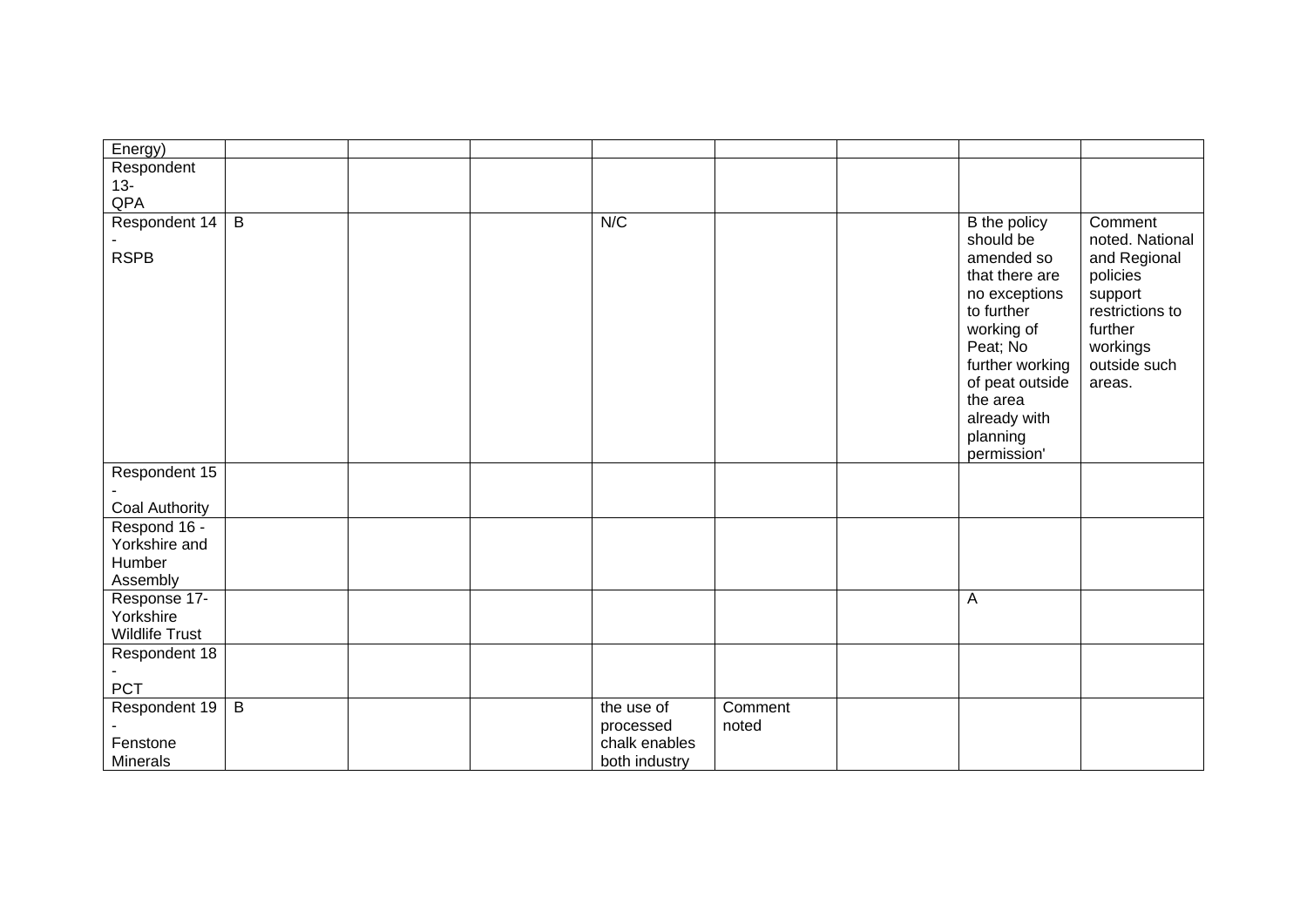|                                                    |                                           |  | and agriculture<br>applications.<br>There should<br>therefore be<br>more specific<br>safeguarding<br>policies in line<br>with the<br>aggregate<br>policies |  |              |  |
|----------------------------------------------------|-------------------------------------------|--|------------------------------------------------------------------------------------------------------------------------------------------------------------|--|--------------|--|
| Respondent 20                                      |                                           |  |                                                                                                                                                            |  |              |  |
| Environment<br>Agency                              |                                           |  |                                                                                                                                                            |  |              |  |
| Respondent                                         |                                           |  |                                                                                                                                                            |  |              |  |
| $21 -$                                             |                                           |  |                                                                                                                                                            |  |              |  |
| South Cave<br>Parish Council                       |                                           |  |                                                                                                                                                            |  |              |  |
| Respondent 22                                      |                                           |  |                                                                                                                                                            |  |              |  |
|                                                    |                                           |  |                                                                                                                                                            |  |              |  |
| <b>British</b><br>Waterways                        |                                           |  |                                                                                                                                                            |  |              |  |
| Respondent 23<br>GOYH                              | B for Clay, A<br>for Chalk, A for<br>Peat |  |                                                                                                                                                            |  |              |  |
| Respondent 24<br>EON                               |                                           |  |                                                                                                                                                            |  |              |  |
| Respondent 25<br>- Sandsfield<br>Gravel<br>Company | $\overline{A}$                            |  | А                                                                                                                                                          |  | $\mathsf{A}$ |  |
| Respondent 26<br>- Yorkshire<br>Water              |                                           |  |                                                                                                                                                            |  |              |  |
|                                                    |                                           |  |                                                                                                                                                            |  |              |  |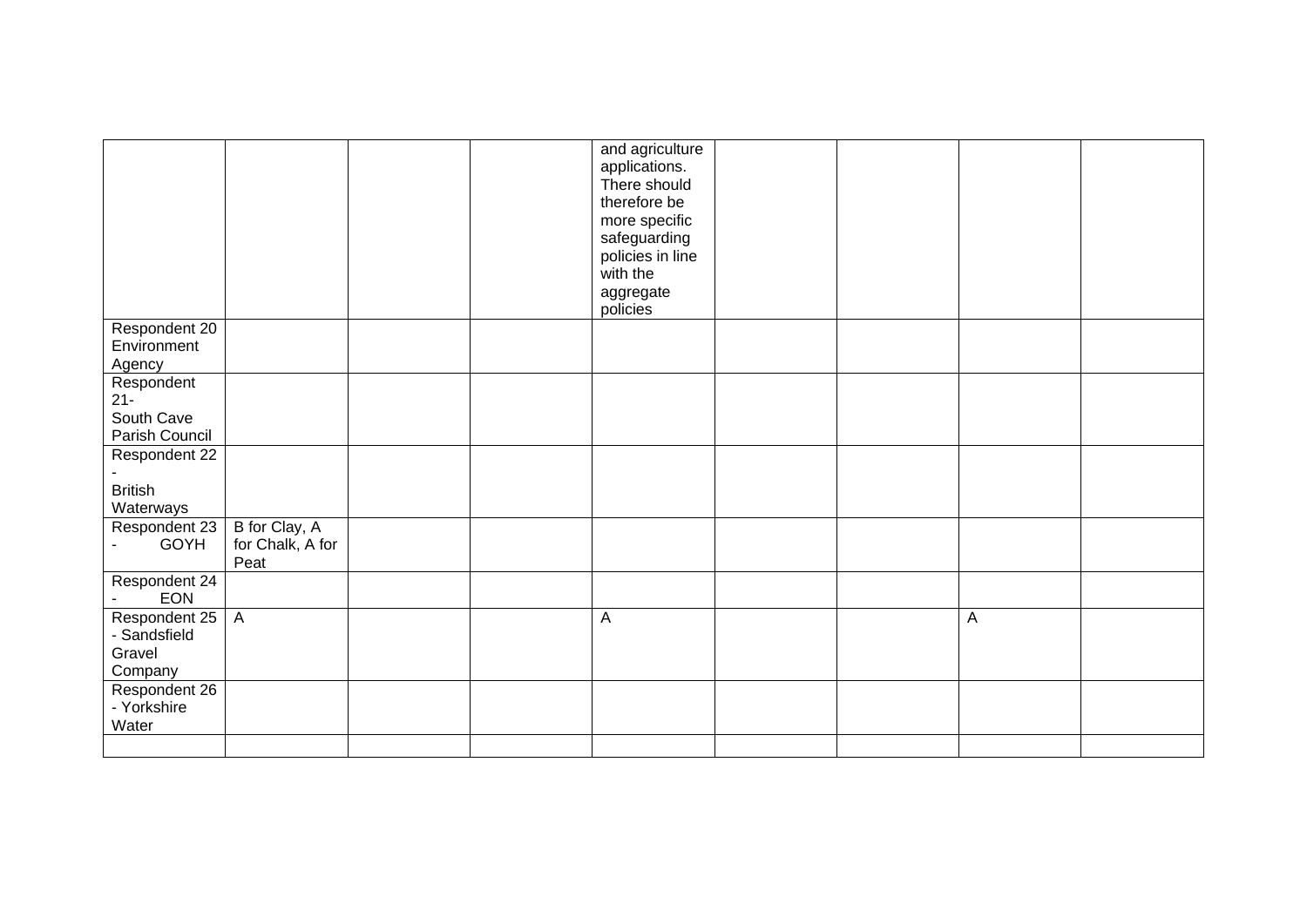| <b>Issue 7 – Energy Minerals</b>                                         |                                                                                                                                                               |                  |                                                                                                                            |                 |                                                                                                                                                                     |                 |  |
|--------------------------------------------------------------------------|---------------------------------------------------------------------------------------------------------------------------------------------------------------|------------------|----------------------------------------------------------------------------------------------------------------------------|-----------------|---------------------------------------------------------------------------------------------------------------------------------------------------------------------|-----------------|--|
| Question 7.1 to 7.6                                                      |                                                                                                                                                               |                  |                                                                                                                            |                 |                                                                                                                                                                     |                 |  |
|                                                                          | 7.1 What<br>approach should<br>be taken to the<br>possibility of<br>proposals for coal<br>working forward<br>during the plan<br>period? (Option A<br>or $B$ ) | Response         | 7.2 If option B is<br>favoured, what do<br>you consider the<br>key features of<br>any new policy<br>approach should<br>be? | <b>Response</b> | 7.3 What approach should<br>be taken to the possibility<br>of proposals for oil and gas<br>development coming<br>forward during the plan<br>period? (Option A or B) | <b>Response</b> |  |
| Respondent 1<br>- (Humberside<br>Aggregates &<br>Excavations<br>limited) | A                                                                                                                                                             |                  | N/A                                                                                                                        |                 | A                                                                                                                                                                   |                 |  |
| Respondent 2<br>H B Heaton                                               | $\mathsf{A}$                                                                                                                                                  |                  | N/A                                                                                                                        |                 | A                                                                                                                                                                   |                 |  |
| Respondent 3<br><b>Cory Brothers</b>                                     | $\mathsf{A}$                                                                                                                                                  |                  | N/A                                                                                                                        |                 | A                                                                                                                                                                   |                 |  |
| Respondent 4<br>- (Richard<br>Hunt, Turley<br>Associates)                | A, But with<br>additional<br>emphasis on<br>drainage/ flooding<br>issues.                                                                                     | Comment<br>noted | Detailed FRA for all<br>developments. -<br>should always be a<br>requirement under<br>PPS <sub>25</sub>                    |                 | A, Modern directional drilling<br>is appropriate.                                                                                                                   | Comment noted   |  |
| Respondent 5<br>- un-id                                                  | A                                                                                                                                                             |                  | N/A                                                                                                                        |                 | A                                                                                                                                                                   |                 |  |
| Respondent 6<br>- (Yorkshire                                             |                                                                                                                                                               |                  |                                                                                                                            |                 |                                                                                                                                                                     |                 |  |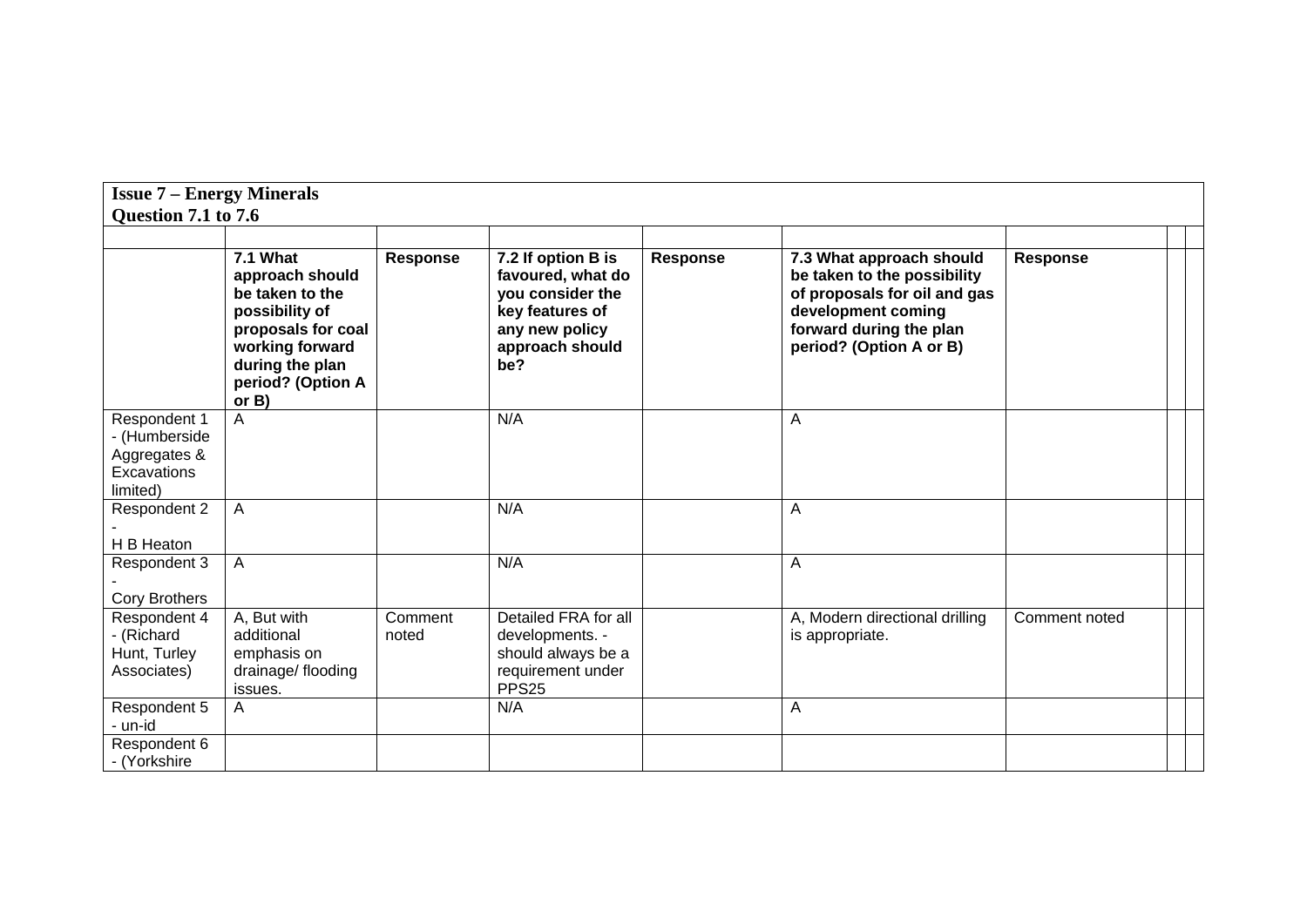| Forward)        |                    |         |     |              |  |
|-----------------|--------------------|---------|-----|--------------|--|
| Respondent 7    |                    |         |     |              |  |
| - (Gary         |                    |         |     |              |  |
| Staddon         |                    |         |     |              |  |
| Imerys)         |                    |         |     |              |  |
| Respondent 8    |                    |         |     |              |  |
| - (English      |                    |         |     |              |  |
| Heritage)       |                    |         |     |              |  |
| Respondent 9    | A, as it continues | Comment | N/A | $\mathsf{A}$ |  |
| - (Natural      | to protect Lower   | noted   |     |              |  |
| England)        | Derwent Valley     |         |     |              |  |
|                 | SPA/Ramsar?        |         |     |              |  |
|                 | Proposed SAC       |         |     |              |  |
| Respondent 10   |                    |         |     |              |  |
|                 |                    |         |     |              |  |
| (Mr. Graham     |                    |         |     |              |  |
| Hulme)          |                    |         |     |              |  |
| Respondent      |                    |         |     |              |  |
| $11 -$          |                    |         |     |              |  |
| (East           |                    |         |     |              |  |
| Yorkshire       |                    |         |     |              |  |
| RIGS Group)     |                    |         |     |              |  |
| Respondent 12   |                    |         |     |              |  |
|                 |                    |         |     |              |  |
| (CB Richard     |                    |         |     |              |  |
| Ellis on behalf |                    |         |     |              |  |
| of Composite    |                    |         |     |              |  |
| Energy)         |                    |         |     |              |  |
| Respondent      |                    |         |     |              |  |
| $13 -$<br>QPA   |                    |         |     |              |  |
|                 | $\overline{A}$     |         |     |              |  |
| Respondent 14   |                    |         |     |              |  |
| <b>RSPB</b>     |                    |         |     |              |  |
| Respondent 15   | The changing       | Comment |     | Α            |  |
|                 |                    |         |     |              |  |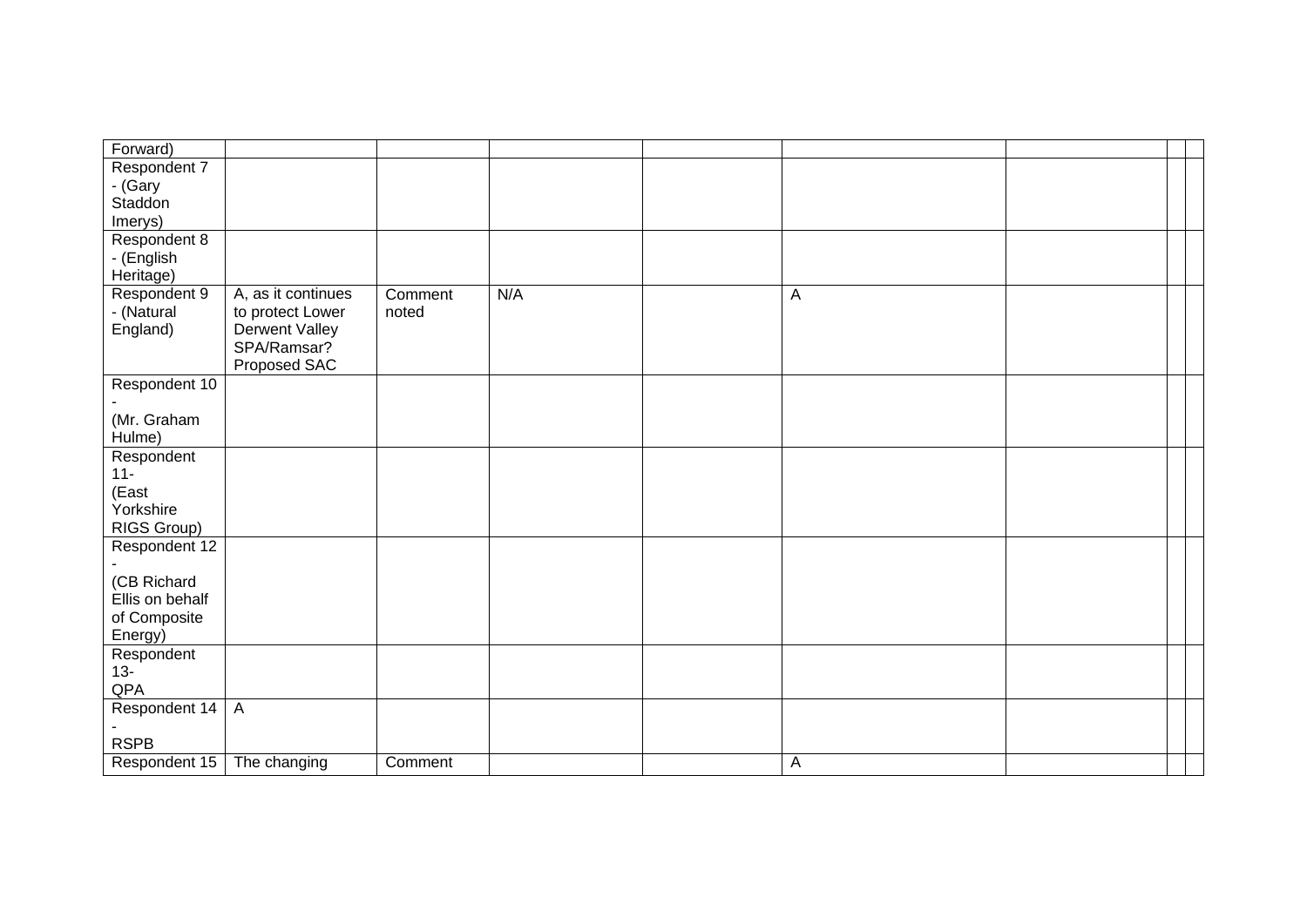| Coal Authority                                      | energy markets<br>and economic<br>values of coal<br>would suggest that                                                                                                | noted                                                                                                                                                                           |  |  |  |
|-----------------------------------------------------|-----------------------------------------------------------------------------------------------------------------------------------------------------------------------|---------------------------------------------------------------------------------------------------------------------------------------------------------------------------------|--|--|--|
|                                                     | a flexible approach<br>should be used to<br>allow for potential<br>new mining<br>opportunities<br>between now and<br>2026. The Coal                                   |                                                                                                                                                                                 |  |  |  |
|                                                     | Authority would<br>wish to ensure that<br>there was sufficient<br>flexibility through<br>criteria based<br>policies to facilitate<br>appropriate future<br>proposals. |                                                                                                                                                                                 |  |  |  |
| Respond 16 -<br>Yorkshire and<br>Humber<br>Assembly |                                                                                                                                                                       |                                                                                                                                                                                 |  |  |  |
| Response 17-<br>Yorkshire<br><b>Wildlife Trust</b>  | B coal mined for<br>power stations has<br>great $CO2$<br>implications the<br>plan should<br>consider restricting<br>coal mining for<br>Power stations.                | MPG <sub>3</sub><br>suggest that<br>while<br>indigenous<br>reserves are<br>avaiblable<br>and power<br>companies<br>chose to use<br>the mineral<br>the UK coal<br>contributes to |  |  |  |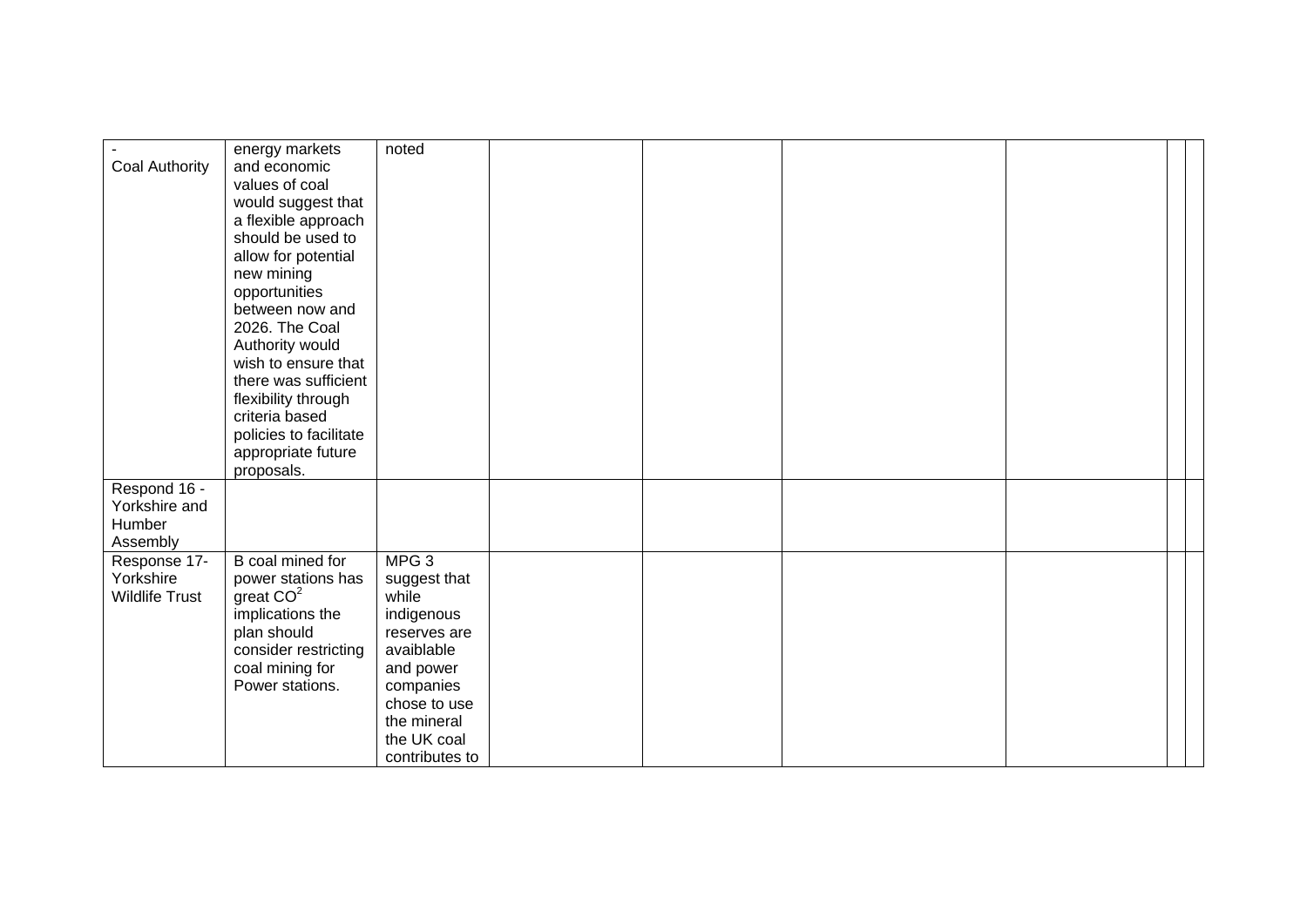|                                                      | energy<br>diversity and<br>supply.<br>Emerging<br>government<br>energy policy<br>recognises<br>charges in<br>the energy<br>market and<br>the potential<br>damage of<br>CO <sub>2</sub> but<br>indicates that<br>coal will still<br>play a role in<br>the future<br>energy<br>supply. |  |  |  |
|------------------------------------------------------|--------------------------------------------------------------------------------------------------------------------------------------------------------------------------------------------------------------------------------------------------------------------------------------|--|--|--|
| Respondent 18<br><b>PCT</b>                          |                                                                                                                                                                                                                                                                                      |  |  |  |
| Respondent 19<br>Fenstone<br>Minerals                |                                                                                                                                                                                                                                                                                      |  |  |  |
| Respondent 20<br>Environment<br>Agency               |                                                                                                                                                                                                                                                                                      |  |  |  |
| Respondent<br>$21 -$<br>South Cave<br>Parish Council |                                                                                                                                                                                                                                                                                      |  |  |  |
| Respondent 22                                        |                                                                                                                                                                                                                                                                                      |  |  |  |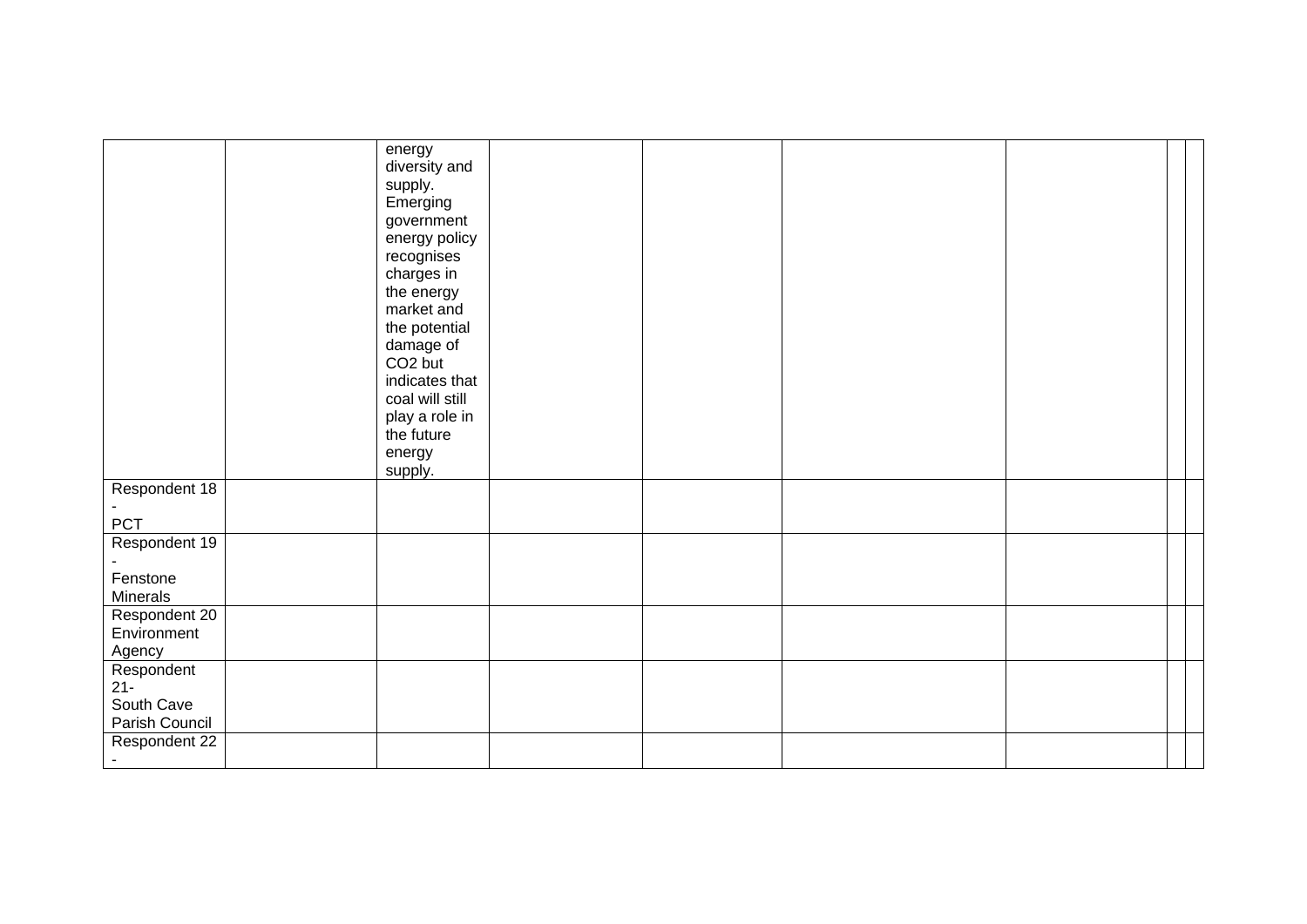| <b>British</b><br>Waterways                        |                |     |                                                                                                                                                                                                                                                                                                                                                                                                                                       |                                                              |  |
|----------------------------------------------------|----------------|-----|---------------------------------------------------------------------------------------------------------------------------------------------------------------------------------------------------------------------------------------------------------------------------------------------------------------------------------------------------------------------------------------------------------------------------------------|--------------------------------------------------------------|--|
| Respondent 23<br><b>GOYH</b>                       |                |     |                                                                                                                                                                                                                                                                                                                                                                                                                                       |                                                              |  |
| Respondent 24<br><b>EON</b>                        |                |     | A with amended policy as<br>follows "Gas Storage facilities<br>will be permitted in coastal<br>areas provided that (1)they<br>are in the national interest.<br>(2) Environmental<br>assessments demonstrate no<br>likelihood of significant<br>adverse effects on the<br>environment. (3) Proposals<br>have no significant adverse<br>effect on highway safety.<br>(4) there are no long term<br>implications for coastal<br>defence. | Comments noted<br>and will be consider<br>at the next stage. |  |
| Respondent 25<br>- Sandsfield<br>Gravel<br>Company | $\overline{A}$ | N/A | B, encourage as strongly as<br>possible.                                                                                                                                                                                                                                                                                                                                                                                              | Comment noted                                                |  |
| Respondent 26<br>- Yorkshire<br>Water              |                |     |                                                                                                                                                                                                                                                                                                                                                                                                                                       |                                                              |  |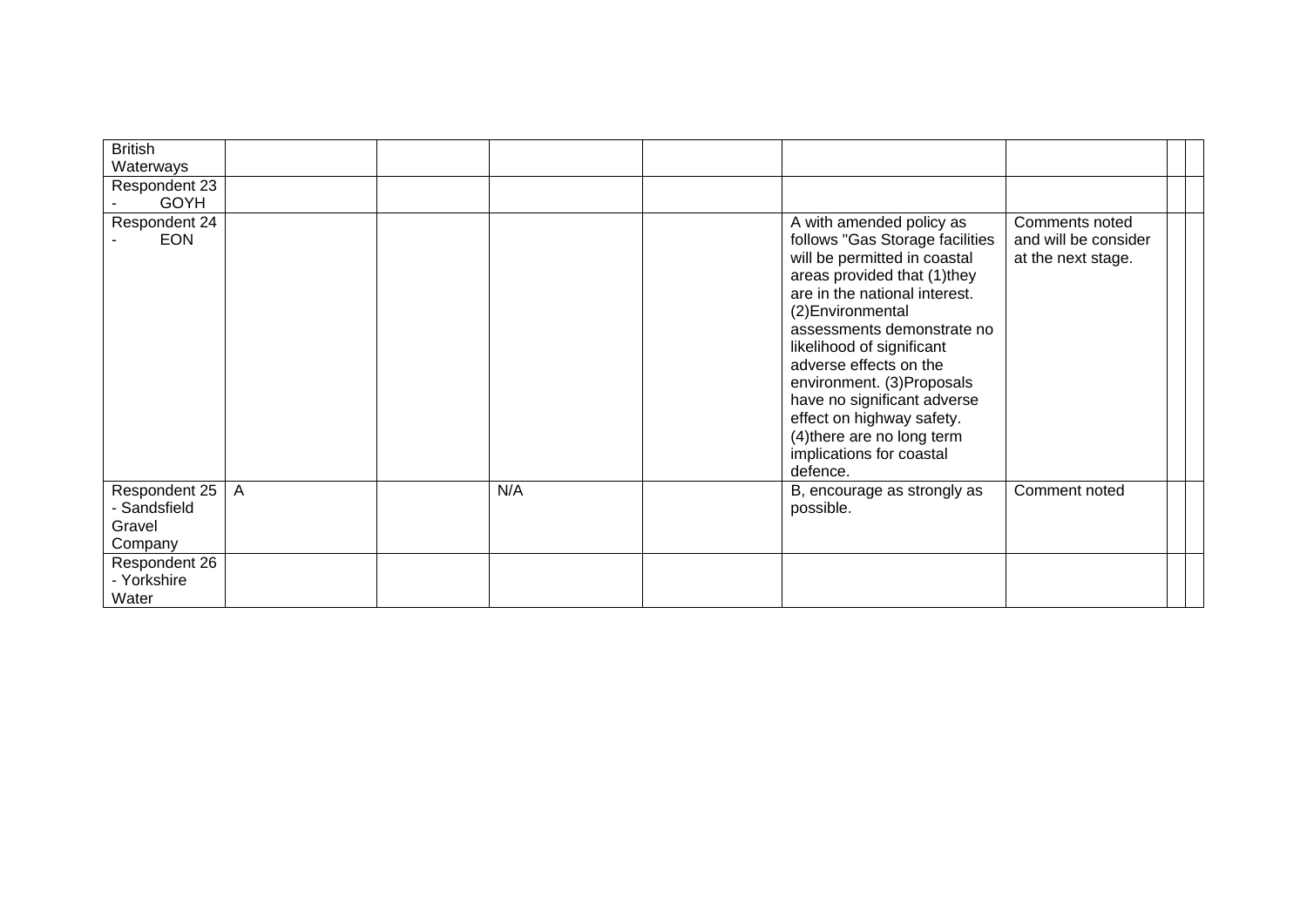| <b>Issue 7 – Energy Minerals</b>                                         |                                                                                                                            |          |                                                                                                                                                                                 |                 |                                                                                                                                                                                                                                                     |                |  |
|--------------------------------------------------------------------------|----------------------------------------------------------------------------------------------------------------------------|----------|---------------------------------------------------------------------------------------------------------------------------------------------------------------------------------|-----------------|-----------------------------------------------------------------------------------------------------------------------------------------------------------------------------------------------------------------------------------------------------|----------------|--|
| Question 7.1 to 7.6                                                      |                                                                                                                            |          |                                                                                                                                                                                 |                 |                                                                                                                                                                                                                                                     |                |  |
|                                                                          | 7.4 If option B is<br>favoured, what do<br>you consider the<br>key features to any<br>new policy<br>approach should<br>be? | Response | 7.5 What approach<br>should be taken to<br>the possibility of<br>proposals for the<br>underground gas<br>storage<br>development<br>coming forward<br>during the plan<br>period? | <b>Response</b> | 7.6 If option B is<br>favoured, what do you<br>consider the key<br>features of any new<br>policy approach should<br>be?                                                                                                                             | Response       |  |
| Respondent 1 -<br>(Humberside<br>Aggregates &<br>Excavations<br>limited) | N/A                                                                                                                        |          | A                                                                                                                                                                               |                 |                                                                                                                                                                                                                                                     |                |  |
| Respondent 2 -<br>H B Heaton                                             | N/A                                                                                                                        |          | Α                                                                                                                                                                               |                 |                                                                                                                                                                                                                                                     |                |  |
| Respondent 3 -<br><b>Cory Brothers</b>                                   | N/A                                                                                                                        |          | Not on questionnaire                                                                                                                                                            |                 |                                                                                                                                                                                                                                                     |                |  |
| Respondent 4 -<br>(Richard Hunt,<br>Turley<br>Associates)                | N/A                                                                                                                        |          | B                                                                                                                                                                               |                 | The national strategy in<br>relation to energy supply,<br>form the energy white<br>paper (May 07) 'Meeting<br>the energy challenge'<br>satisfies the need<br>argument. New policy<br>should concentrate on<br>spatial and environmental<br>impacts. | Comments noted |  |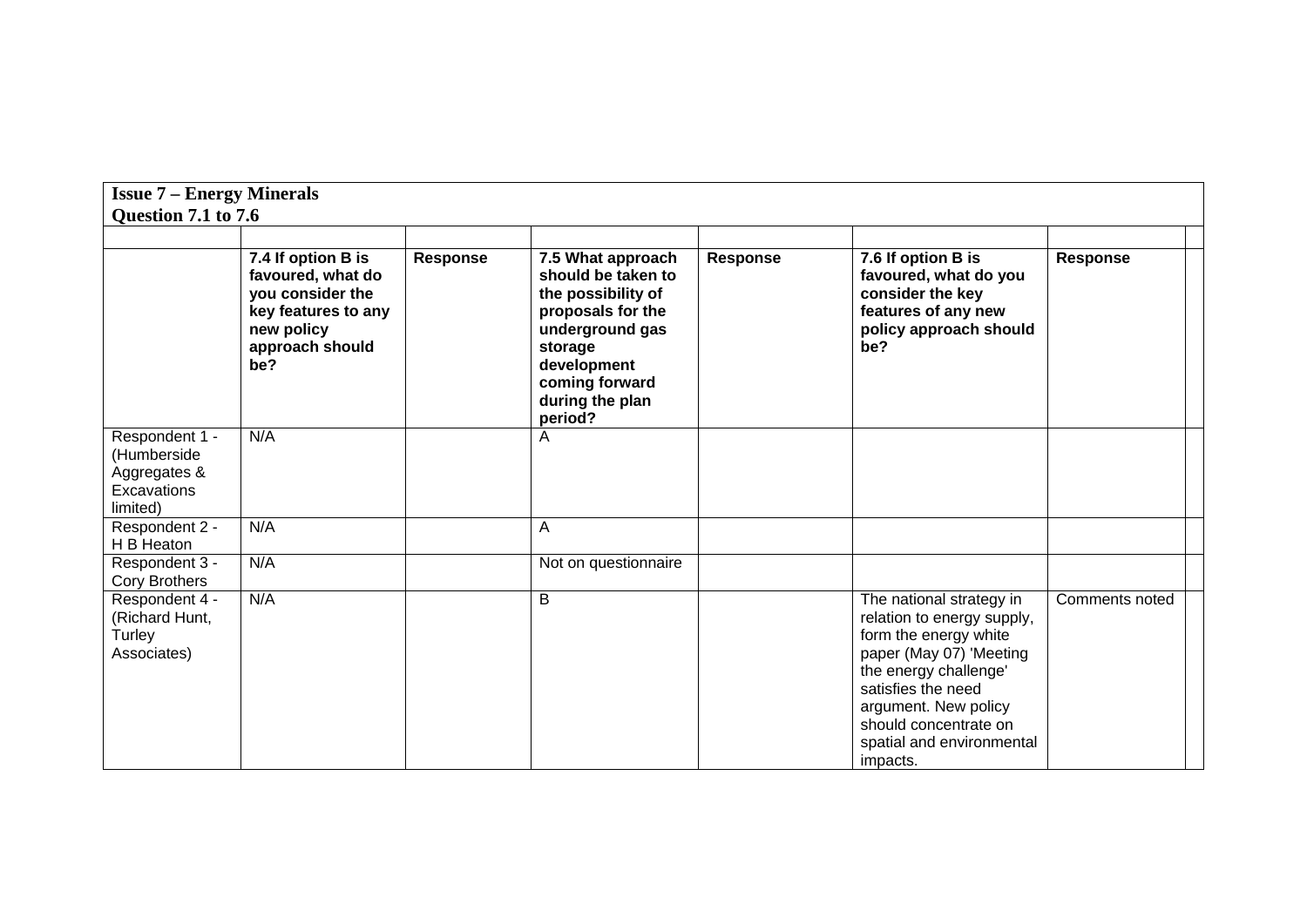| Respondent 5 -<br>un-id              | N/A | Not on questionnaire |     |  |
|--------------------------------------|-----|----------------------|-----|--|
| Respondent 6 -                       |     |                      |     |  |
| (Yorkshire                           |     |                      |     |  |
| Forward)                             |     |                      |     |  |
| Respondent 7 -                       |     |                      |     |  |
| (Gary Staddon                        |     |                      |     |  |
| Imerys)                              |     |                      |     |  |
| Respondent 8 -                       |     |                      |     |  |
| (English                             |     |                      |     |  |
| Heritage)                            |     |                      |     |  |
| Respondent 9 -                       | N/A | A                    | N/A |  |
| (Natural                             |     |                      |     |  |
| England)                             |     |                      |     |  |
| Respondent 10 -                      |     |                      |     |  |
| (Mr. Graham                          |     |                      |     |  |
| Hulme)                               |     |                      |     |  |
| Respondent 11-                       |     |                      |     |  |
| (East Yorkshire                      |     |                      |     |  |
| RIGS Group)                          |     |                      |     |  |
| Respondent 12 -<br>(CB Richard Ellis |     |                      |     |  |
| on behalf of                         |     |                      |     |  |
| Composite                            |     |                      |     |  |
| Energy)                              |     |                      |     |  |
| Respondent 13-                       |     |                      |     |  |
| QPA                                  |     |                      |     |  |
| Respondent 14 -                      |     |                      |     |  |
| <b>RSPB</b>                          |     |                      |     |  |
| Respondent 15 -                      |     | $\mathsf{A}$         |     |  |
| Coal Authority                       |     |                      |     |  |
| Respond 16 -                         |     |                      |     |  |
| Yorkshire and                        |     |                      |     |  |
| Humber                               |     |                      |     |  |
| Assembly                             |     |                      |     |  |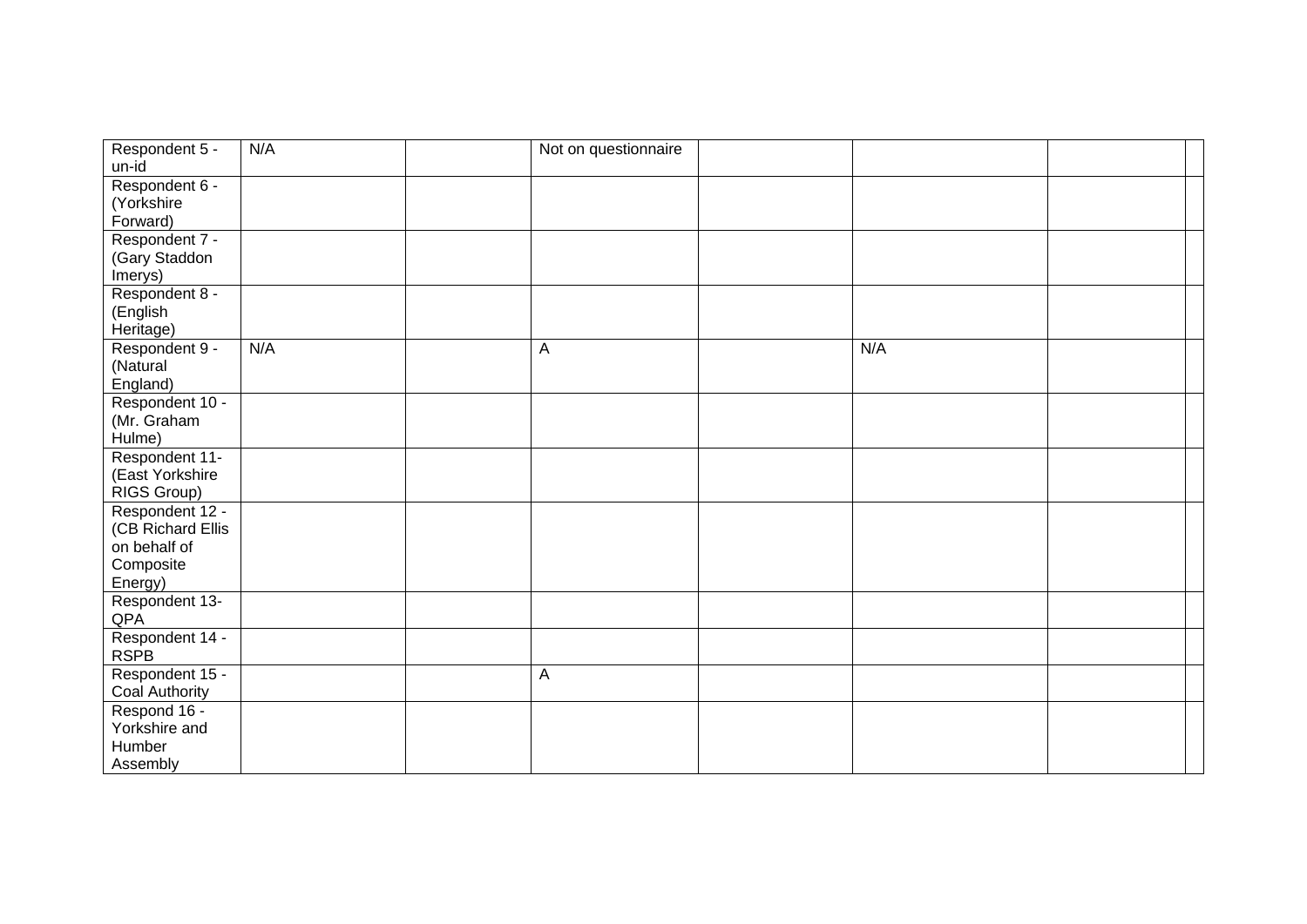| Response 17-       |  |                       |  |  |
|--------------------|--|-----------------------|--|--|
| Yorkshire Wildlife |  |                       |  |  |
| Trust              |  |                       |  |  |
| Respondent 18 -    |  |                       |  |  |
| <b>PCT</b>         |  |                       |  |  |
| Respondent 19 -    |  |                       |  |  |
| Fenstone           |  |                       |  |  |
| Minerals           |  |                       |  |  |
| Respondent 20      |  |                       |  |  |
| Environment        |  |                       |  |  |
| Agency             |  |                       |  |  |
| Respondent 21-     |  |                       |  |  |
| South Cave         |  |                       |  |  |
| Parish Council     |  |                       |  |  |
| Respondent 22 -    |  |                       |  |  |
| <b>British</b>     |  |                       |  |  |
| Waterways          |  |                       |  |  |
| Respondent 23 -    |  |                       |  |  |
| <b>GOYH</b>        |  |                       |  |  |
| Respondent 24 -    |  |                       |  |  |
| <b>EON</b>         |  |                       |  |  |
| Respondent 25 -    |  | Not on questionnaire. |  |  |
| Sandsfield         |  |                       |  |  |
| Gravel Company     |  |                       |  |  |
| Respondent 26 -    |  |                       |  |  |
| Yorkshire Water    |  |                       |  |  |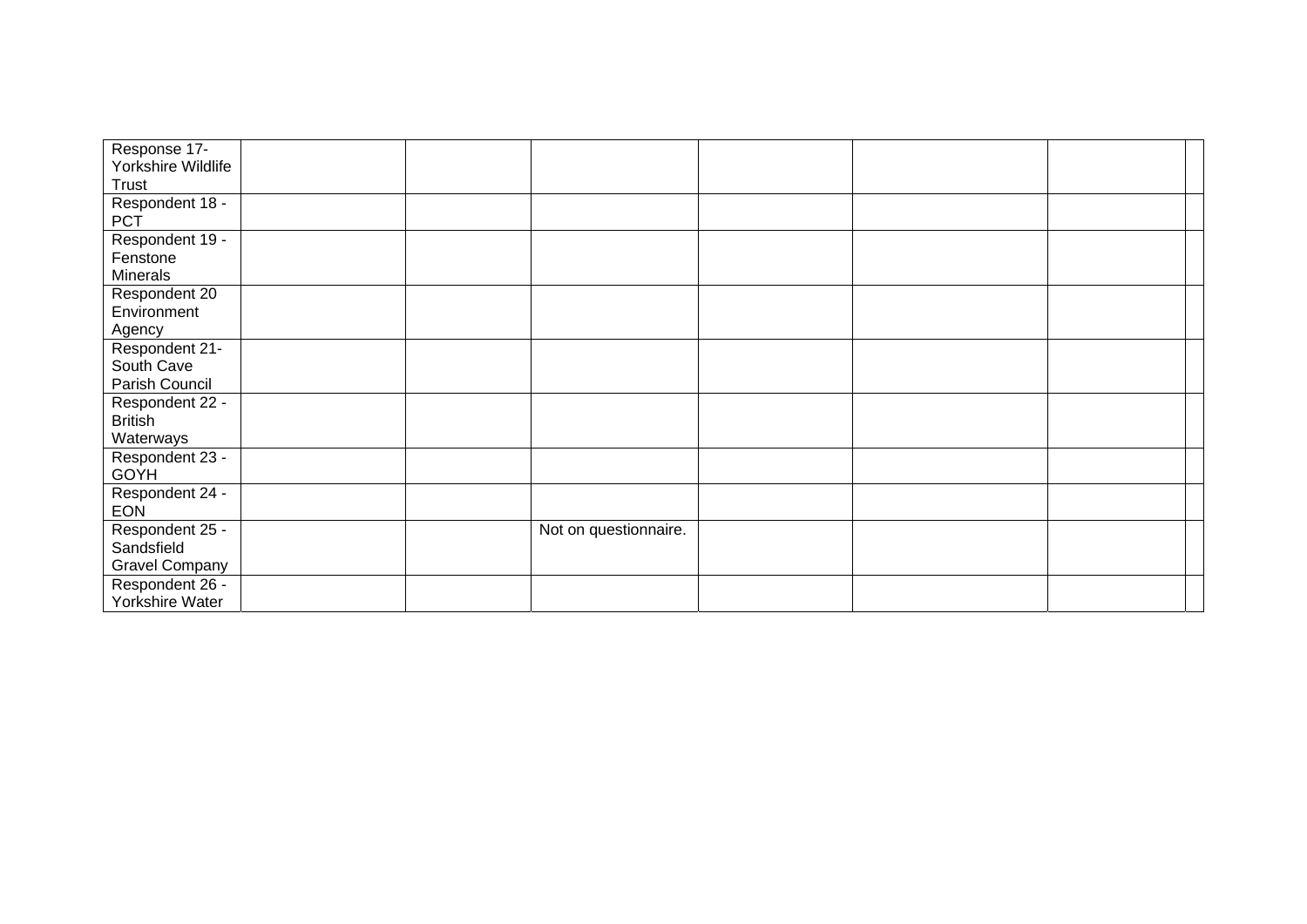| Question 8.1 to 8.6                                                      |                                                                                                                                                              |                 | Issue 8 - Development Control and the Protection of Local Communities and Natural Resources                                                   |                  |                                                                                                                                   |                 |  |
|--------------------------------------------------------------------------|--------------------------------------------------------------------------------------------------------------------------------------------------------------|-----------------|-----------------------------------------------------------------------------------------------------------------------------------------------|------------------|-----------------------------------------------------------------------------------------------------------------------------------|-----------------|--|
|                                                                          | 8.1 How should<br><b>Minerals DPD</b><br>approach<br>development<br>control policies<br>for the<br>protection of<br>natural<br>resources?<br>(Option A or B) | <b>Response</b> | 8.2 If option B is<br>favoured, what<br>considerations or<br>initiatives should<br>feature in Minerals<br>DPD?                                | Response         | 8.3 What approach should the<br><b>Minerals DPD take to</b><br>protecting the interests of local<br>communities? (Option A or B). | <b>Response</b> |  |
| Respondent 1<br>- (Humberside<br>Aggregates &<br>Excavations<br>limited) | A                                                                                                                                                            |                 | N/A                                                                                                                                           |                  | B                                                                                                                                 |                 |  |
| Respondent 2<br>H B Heaton                                               | B                                                                                                                                                            |                 | Option B is effectively<br>option A plus Local<br>aspects. But it also<br>includes specific<br>unique needs for<br>minerals from the<br>area. | Comment<br>noted | B                                                                                                                                 |                 |  |
| Respondent 3<br><b>Cory Brothers</b>                                     | A                                                                                                                                                            |                 | N/A                                                                                                                                           |                  | B                                                                                                                                 |                 |  |
| Respondent 4<br>- (Richard<br>Hunt, Turley<br>Associates)                | A                                                                                                                                                            |                 | N/A                                                                                                                                           |                  | B                                                                                                                                 |                 |  |
| Respondent 5                                                             | B                                                                                                                                                            |                 | Long term benefits,                                                                                                                           | Comments         | B                                                                                                                                 |                 |  |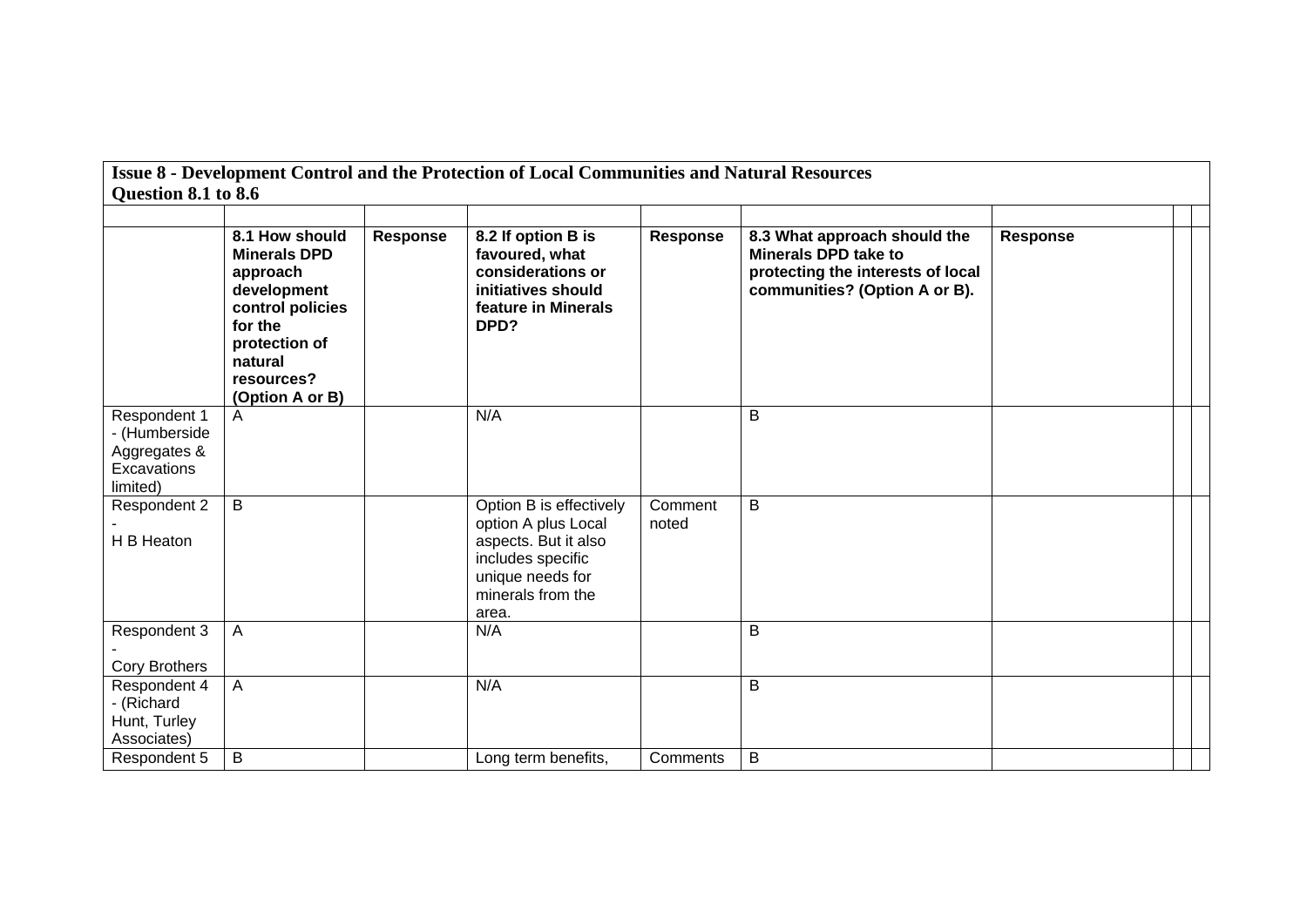| - un-id                                       |                | habitat, wildlife, leisure<br>facilities.                                                                                                                                                                                                                                                                                                  | noted                                                                                                                                                                                     |   |  |
|-----------------------------------------------|----------------|--------------------------------------------------------------------------------------------------------------------------------------------------------------------------------------------------------------------------------------------------------------------------------------------------------------------------------------------|-------------------------------------------------------------------------------------------------------------------------------------------------------------------------------------------|---|--|
| Respondent 6<br>- (Yorkshire<br>Forward)      |                |                                                                                                                                                                                                                                                                                                                                            |                                                                                                                                                                                           |   |  |
| Respondent 7<br>- (Gary<br>Staddon<br>Imerys) | $\sf B$        | There is a need to<br>consider those natural<br>resources which may<br>be impacted upon<br>within the local area.<br>Any specific or locally<br>unique issues are not<br>considered to be<br>described/<br>incorporated into local<br>policy.                                                                                              | Comment<br>noted.                                                                                                                                                                         | B |  |
| Respondent 8<br>- (English<br>Heritage)       |                |                                                                                                                                                                                                                                                                                                                                            |                                                                                                                                                                                           |   |  |
| Respondent 9<br>- (Natural<br>England)        | $\overline{B}$ | A new policy should<br>take into account the<br>issues that are<br>specific to the plan<br>area and these should<br>include:- Wildlife Sites/<br>biodiversity and<br>Geological<br>Conservation,<br>Landscape Character/<br>Quality, Costal areas,<br>Public Rights of way/<br>access to the<br>countryside/<br>countryside<br>recreation. | National<br>and<br>regional<br>policies<br>require<br>local<br>policies to<br>consider<br>carefully<br>the<br>protection<br>of heritage<br>and<br>countryside<br>as it affects<br>mineral | B |  |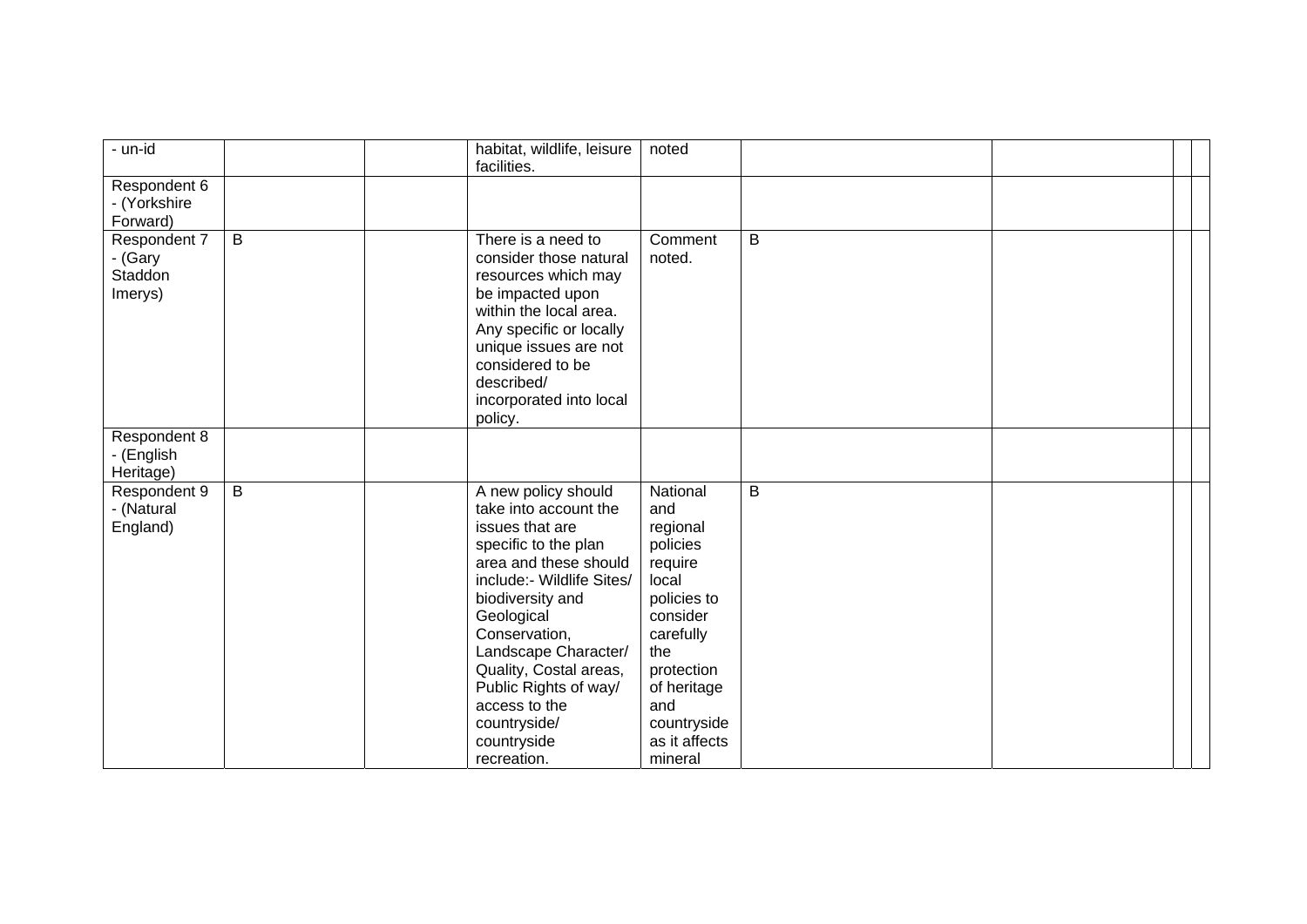|                                                                                   |                |                                                                | proposals<br>with the<br>view of<br>maintaining<br>the integrity<br>and<br>importance<br>of sites of<br>bio/geo<br>diversity,<br>landscape,<br>historical<br>and cultural |   |  |  |
|-----------------------------------------------------------------------------------|----------------|----------------------------------------------------------------|---------------------------------------------------------------------------------------------------------------------------------------------------------------------------|---|--|--|
|                                                                                   |                |                                                                | heritage.                                                                                                                                                                 |   |  |  |
| Respondent<br>$10 -$<br>(Mr. Graham<br>Hulme)                                     |                |                                                                |                                                                                                                                                                           |   |  |  |
| Respondent<br>$11 -$<br>(East<br>Yorkshire<br>RIGS Group)                         |                |                                                                |                                                                                                                                                                           |   |  |  |
| Respondent<br>$12 -$<br>(CB Richard<br>Ellis on behalf<br>of Composite<br>Energy) |                |                                                                |                                                                                                                                                                           |   |  |  |
| Respondent<br>$13 -$<br>QPA                                                       | $\overline{A}$ | $\boldsymbol{\mathsf{A}}$                                      |                                                                                                                                                                           |   |  |  |
| Respondent<br>$14 -$<br><b>RSPB</b>                                               | $\overline{B}$ | the plan process<br>should take account of<br>regional habitat | Comment<br>noted.<br>National                                                                                                                                             | B |  |  |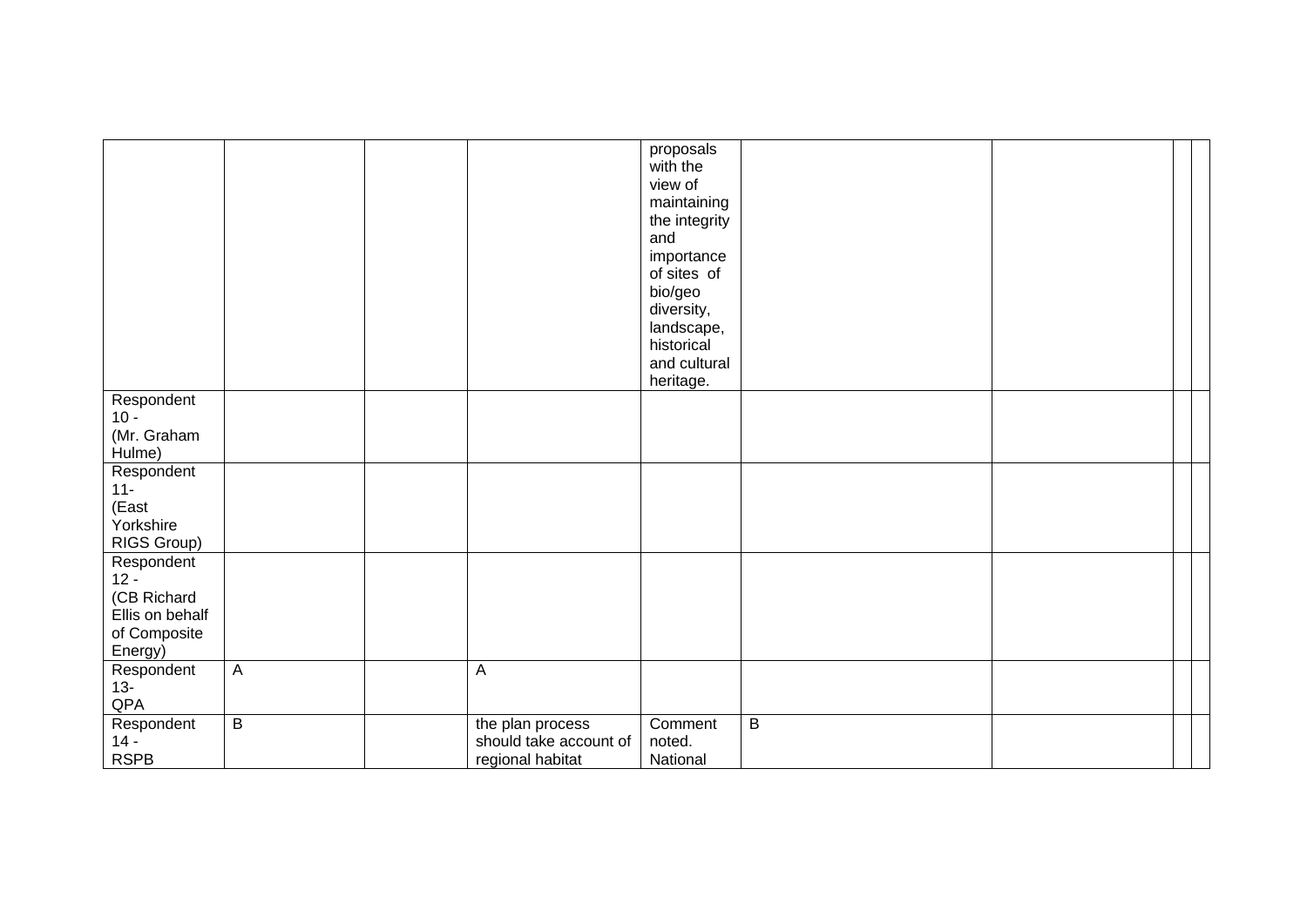|                               |                             |                   | network maps, local<br>biodiversity action<br>plan, landscape scale<br>habitat restoration<br>projects. Habitats and<br>species of designated<br>sites to assist with<br>prioritisation of<br>habitats created as<br>after use. Plan<br>process should enable<br>link with green<br>infrastructure<br>planning. | and<br>regional<br>policies<br>support the<br>requirement<br>for this. |   |  |  |
|-------------------------------|-----------------------------|-------------------|-----------------------------------------------------------------------------------------------------------------------------------------------------------------------------------------------------------------------------------------------------------------------------------------------------------------|------------------------------------------------------------------------|---|--|--|
| Respondent                    |                             |                   |                                                                                                                                                                                                                                                                                                                 |                                                                        |   |  |  |
| $15 -$                        |                             |                   |                                                                                                                                                                                                                                                                                                                 |                                                                        |   |  |  |
| Coal Authority                |                             |                   |                                                                                                                                                                                                                                                                                                                 |                                                                        |   |  |  |
| Respond 16 -<br>Yorkshire and |                             |                   |                                                                                                                                                                                                                                                                                                                 |                                                                        |   |  |  |
| Humber                        |                             |                   |                                                                                                                                                                                                                                                                                                                 |                                                                        |   |  |  |
| Assembly                      |                             |                   |                                                                                                                                                                                                                                                                                                                 |                                                                        |   |  |  |
| Response 17-                  |                             |                   |                                                                                                                                                                                                                                                                                                                 |                                                                        | B |  |  |
| Yorkshire                     |                             |                   |                                                                                                                                                                                                                                                                                                                 |                                                                        |   |  |  |
| <b>Wildlife Trust</b>         |                             |                   |                                                                                                                                                                                                                                                                                                                 |                                                                        |   |  |  |
| Respondent<br>$18 -$          | B the question<br>refers to | Comment<br>noted. |                                                                                                                                                                                                                                                                                                                 |                                                                        |   |  |  |
| PCT                           | developing a                | National          |                                                                                                                                                                                                                                                                                                                 |                                                                        |   |  |  |
|                               | strategy for the            | and regional      |                                                                                                                                                                                                                                                                                                                 |                                                                        |   |  |  |
|                               | protection of               | policies          |                                                                                                                                                                                                                                                                                                                 |                                                                        |   |  |  |
|                               | existing natural            | support the       |                                                                                                                                                                                                                                                                                                                 |                                                                        |   |  |  |
|                               | resources. Are all          | identification    |                                                                                                                                                                                                                                                                                                                 |                                                                        |   |  |  |
|                               | resources                   | and               |                                                                                                                                                                                                                                                                                                                 |                                                                        |   |  |  |
|                               | identified, if not          | protection of     |                                                                                                                                                                                                                                                                                                                 |                                                                        |   |  |  |
|                               | then there needs            | heritage          |                                                                                                                                                                                                                                                                                                                 |                                                                        |   |  |  |
|                               | to be some                  | and               |                                                                                                                                                                                                                                                                                                                 |                                                                        |   |  |  |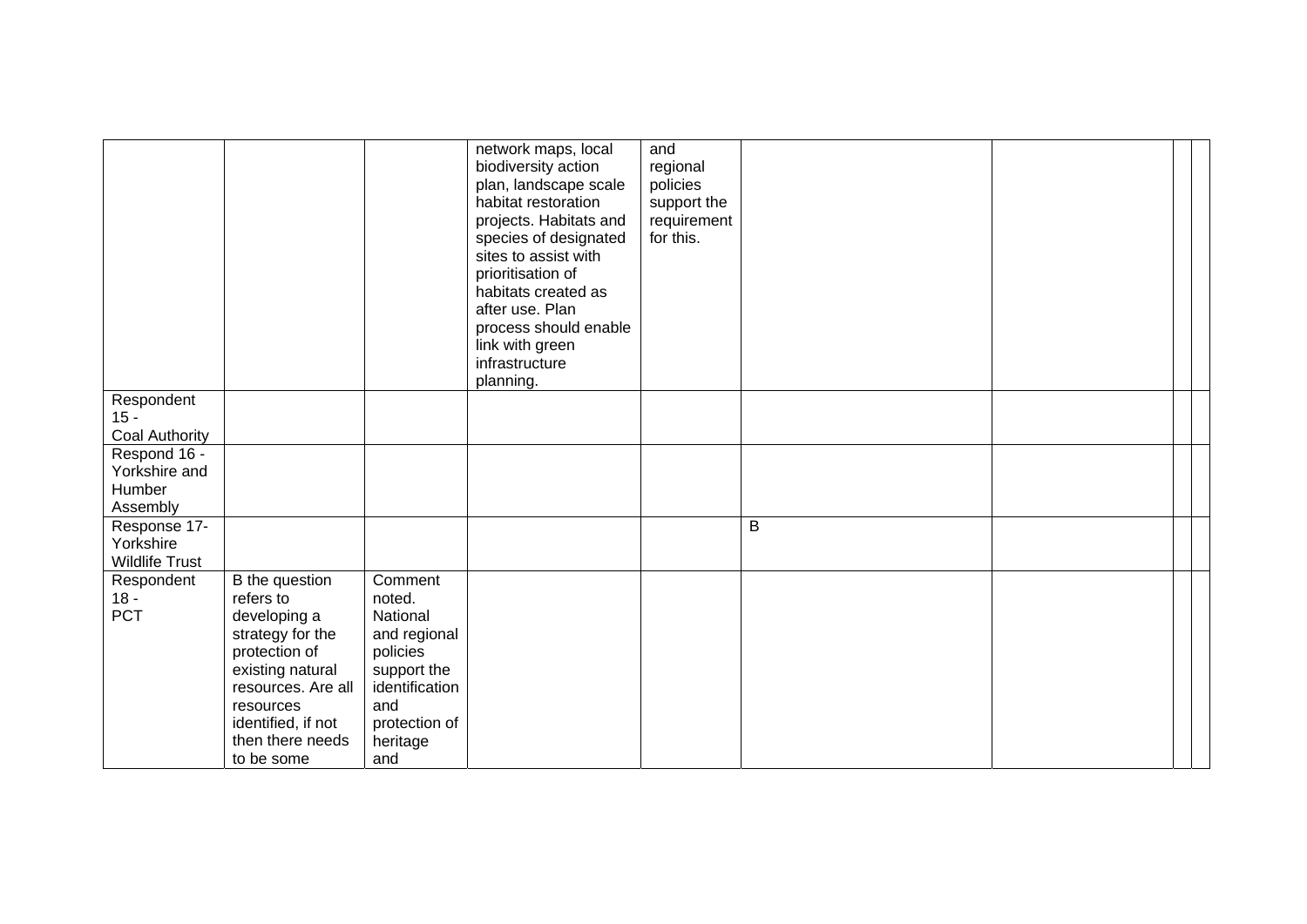|                                                      | activity to ensure<br>that natural<br>resources are<br>appropriately<br>identified.      | countryside<br>in relation to<br>mineral<br>resources. |                                                                                                                                                                                                                                                       |                   |                |  |  |
|------------------------------------------------------|------------------------------------------------------------------------------------------|--------------------------------------------------------|-------------------------------------------------------------------------------------------------------------------------------------------------------------------------------------------------------------------------------------------------------|-------------------|----------------|--|--|
| Respondent<br>$19 -$<br>Fenstone<br><b>Minerals</b>  | $\overline{B}$                                                                           |                                                        | <b>B</b> if A was<br>implemented it would<br>only lead to the<br>implementation of<br>generic DC policies<br>that would not<br>specifically relate to<br>the local environs or<br>mineral workings of<br>the joint area therefore<br>B is preferable. | Comment<br>noted. | A              |  |  |
| Respondent<br>20<br>Environment<br>Agency            | B Develop a<br>strategy for the<br>protection and<br>enhancement of<br>natural resources |                                                        | Sequential tests of<br>allocation sites to be<br>considered                                                                                                                                                                                           | Comment<br>noted. | $\overline{B}$ |  |  |
| Respondent<br>$21 -$<br>South Cave<br>Parish Council |                                                                                          |                                                        |                                                                                                                                                                                                                                                       |                   |                |  |  |
| Respondent<br>$22 -$<br><b>British</b><br>Waterways  |                                                                                          |                                                        |                                                                                                                                                                                                                                                       |                   |                |  |  |
| Respondent<br>$23 -$<br><b>GOYH</b>                  |                                                                                          |                                                        |                                                                                                                                                                                                                                                       |                   |                |  |  |
| Respondent<br><b>EON</b><br>$24 -$                   |                                                                                          |                                                        |                                                                                                                                                                                                                                                       |                   |                |  |  |
| Respondent                                           |                                                                                          |                                                        | This is a no-win                                                                                                                                                                                                                                      | Comment           | $\sf B$        |  |  |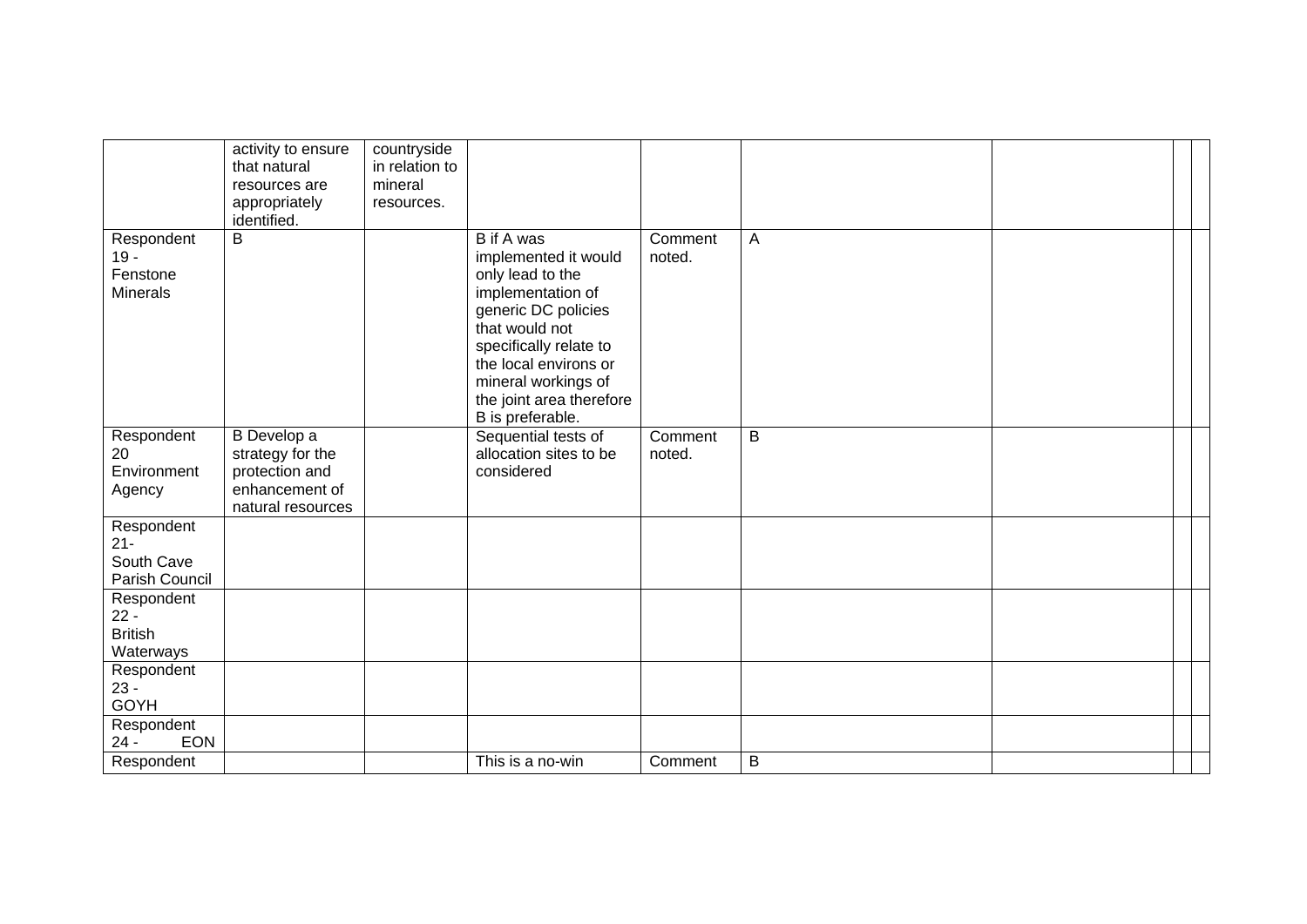| 25 - Sandsfield<br>Gravel<br>Company |  | question for minerals<br>operations & should<br>be excluded | noted. |  |  |
|--------------------------------------|--|-------------------------------------------------------------|--------|--|--|
| Respondent                           |  |                                                             |        |  |  |
| 26 - Yorkshire                       |  |                                                             |        |  |  |
| Water                                |  |                                                             |        |  |  |

| Question 8.1 to 8.6                                                      |                                                                                                                                                                                                                              |                                                                                                           |                                                                                                                | <b>Issue 8 - Development Control and the Protection of Local Communities and Natural Resources</b>                                                                                                                                                                |                   |                                                                                                     |                 |  |
|--------------------------------------------------------------------------|------------------------------------------------------------------------------------------------------------------------------------------------------------------------------------------------------------------------------|-----------------------------------------------------------------------------------------------------------|----------------------------------------------------------------------------------------------------------------|-------------------------------------------------------------------------------------------------------------------------------------------------------------------------------------------------------------------------------------------------------------------|-------------------|-----------------------------------------------------------------------------------------------------|-----------------|--|
|                                                                          | 8.4 If Option<br><b>B</b> is favoured,<br>what benefits<br>do you<br>suggest<br>should be<br>pursued?                                                                                                                        | <b>Response</b>                                                                                           | 8.5 How should<br>the<br>management<br>and restoration<br>of mineral sites<br>be addressed?<br>(Option A or B) | <b>Comment</b>                                                                                                                                                                                                                                                    | <b>Response</b>   | 8.6 For Option B,<br>which<br>environmental<br>benefits do you<br>feel should be<br>given priority? | <b>Response</b> |  |
| Respondent 1<br>- (Humberside<br>Aggregates &<br>Excavations<br>limited) | Usually<br>possible to<br>provide some<br>form of<br>community<br>benefit or<br>amenity within<br>a detail<br>restoration<br>plan e.g.<br>nature<br>conservation,<br>fishing, nature<br>trails,<br>countryside<br>walks etc. | Comment<br>noted. National<br>and regional<br>policy support<br>the provision<br>of community<br>benefit. | A                                                                                                              | Local authorities<br>usually tie the<br>operator to a<br>detailed<br>restoration plan as<br>a condition of the<br>planning<br>permission. Public<br>exhibitions at the<br>planning<br>application stage<br>give the public<br>chance to<br>comment or<br>suggest. | Comment<br>noted. | N/A                                                                                                 |                 |  |
| Respondent 2                                                             | Each                                                                                                                                                                                                                         | Comment                                                                                                   | Α                                                                                                              | It is almost                                                                                                                                                                                                                                                      | Comment           | Noise, dust, smell,                                                                                 | Comment noted.  |  |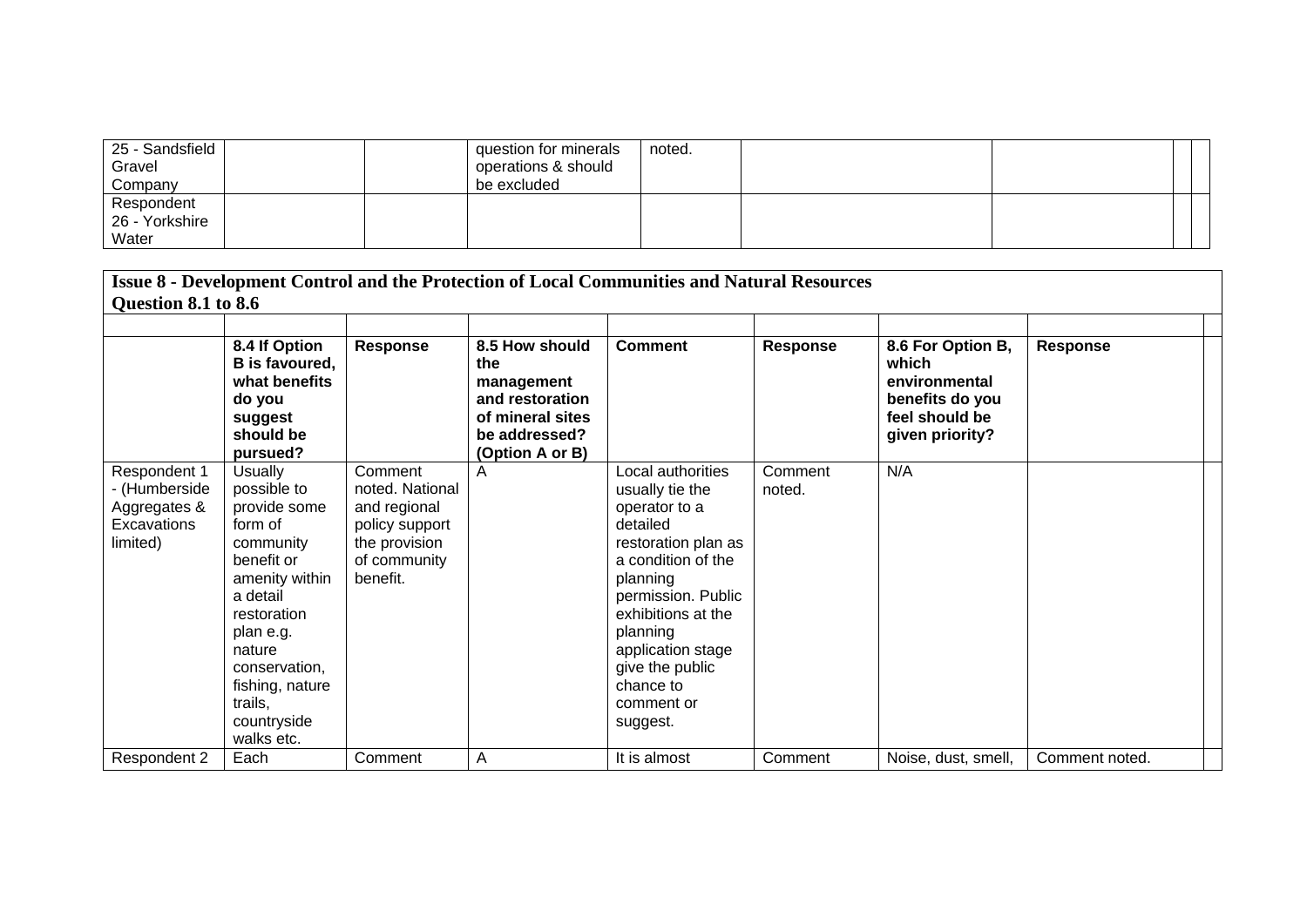| H B Heaton                                                | community is<br>almost unique,<br>and 'quality of<br>life' for each is<br>subjective, but<br>improvement<br>of quality has<br>to be the<br>target. | Noted. Same<br>as above                                                                                                                                                                                                                               |   | impossible to meet<br>option B - there<br>are too many<br>factors which are<br>site specific.                                                         | noted             | heavy traffic, no<br>damage to existing<br>agriculture, etc. | National and regional<br>policies will apply. |  |
|-----------------------------------------------------------|----------------------------------------------------------------------------------------------------------------------------------------------------|-------------------------------------------------------------------------------------------------------------------------------------------------------------------------------------------------------------------------------------------------------|---|-------------------------------------------------------------------------------------------------------------------------------------------------------|-------------------|--------------------------------------------------------------|-----------------------------------------------|--|
| Respondent 3<br><b>Cory Brothers</b>                      | Roads -<br>minimise<br>haulage                                                                                                                     | Comment<br>noted. National<br>and regional<br>policies<br>encourage<br><b>bulk</b><br>transportation<br>by rail, sea or<br>inland<br>waterways as<br>far as is<br>practicable<br>and to reduce<br>environmental<br>impact of their<br>transportation. | A |                                                                                                                                                       |                   | N/A                                                          |                                               |  |
| Respondent 4<br>- (Richard<br>Hunt, Turley<br>Associates) | Access to<br>restored land -<br>public<br>ownership?<br>Absolute<br>highways<br>safety as a<br>consequence<br>of mineral<br>extraction.            | Comment<br>noted.                                                                                                                                                                                                                                     | A | Every site has<br>different<br>challenges and<br>benefits. Policies<br>that are too loose<br>or too tight<br>constrain and<br>prevent<br>development. | Comment<br>noted. | N/A                                                          |                                               |  |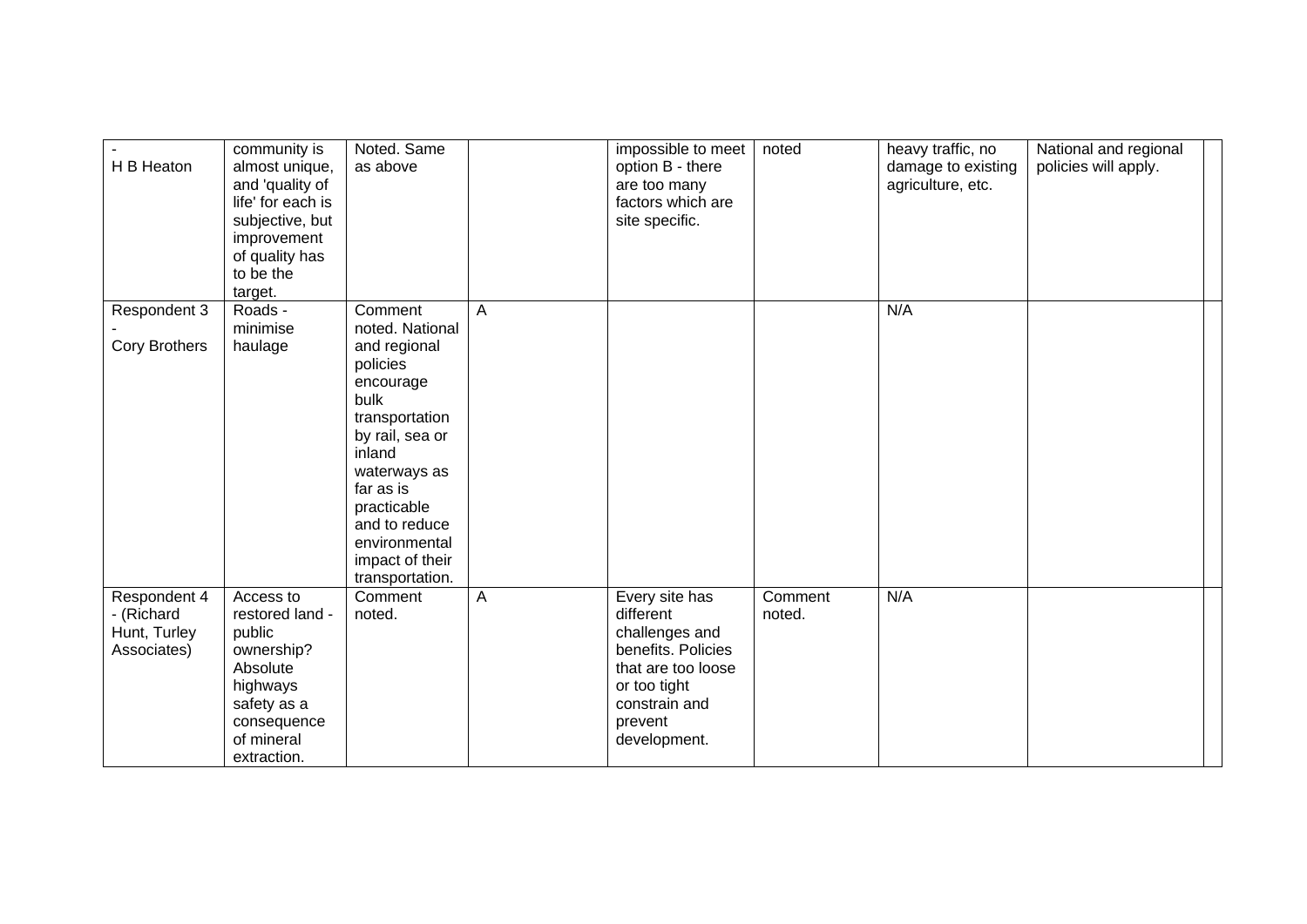| Respondent 5<br>- un-id                       | Find out what<br>would benefit<br>them at local<br>planning<br>stage.                                                                               | Comment<br>noted                                                                               | Α |                                                                                                                                                                                                                                                                                                                                    |                  | N/A                                                                                                                                                                                         |                                                                             |  |
|-----------------------------------------------|-----------------------------------------------------------------------------------------------------------------------------------------------------|------------------------------------------------------------------------------------------------|---|------------------------------------------------------------------------------------------------------------------------------------------------------------------------------------------------------------------------------------------------------------------------------------------------------------------------------------|------------------|---------------------------------------------------------------------------------------------------------------------------------------------------------------------------------------------|-----------------------------------------------------------------------------|--|
| Respondent 6<br>- (Yorkshire<br>Forward)      |                                                                                                                                                     |                                                                                                |   |                                                                                                                                                                                                                                                                                                                                    |                  |                                                                                                                                                                                             |                                                                             |  |
| Respondent 7<br>- (Gary<br>Staddon<br>Imerys) | Encourage<br>periodic liaison<br>meetings with<br>the local<br>community<br>where there<br>are public<br>concerns<br>regarding sites<br>operations. | Comment<br>noted. National<br>and Regional<br>policies<br>support and<br>encourage<br>liaison. | B | Although site<br>specific issues will<br>influence the<br>overall restoration<br>scheme of a<br>mineral working<br>there is often a<br>benefit to using a<br>spatial<br>regeneration<br>scheme for<br>mineral working<br>within an area to<br>ensure, where<br>ever possible an<br>appropriate<br>scheme after use<br>is proposed. | Comment<br>noted | This can only be<br>answered following<br>a 'capacity'<br>survey/assessment<br>to identify what are<br>the most<br>appropriate<br>restoration options<br>for the area and<br>specific site. | Comment noted.                                                              |  |
| Respondent 8<br>- (English<br>Heritage)       |                                                                                                                                                     |                                                                                                |   |                                                                                                                                                                                                                                                                                                                                    |                  |                                                                                                                                                                                             |                                                                             |  |
| Respondent 9<br>- (Natural<br>England)        | access and<br>recreation,<br>local nature<br>conservation<br>facilities,<br>safeguard                                                               | Comment<br>noted.                                                                              | B |                                                                                                                                                                                                                                                                                                                                    |                  | biodiversity<br>habitats, green<br>infrastructure<br>benefit recreation<br>flood alleviation,<br>soil restoration to                                                                        | Comment noted.<br>National and Regional<br>policy guidelines will<br>apply. |  |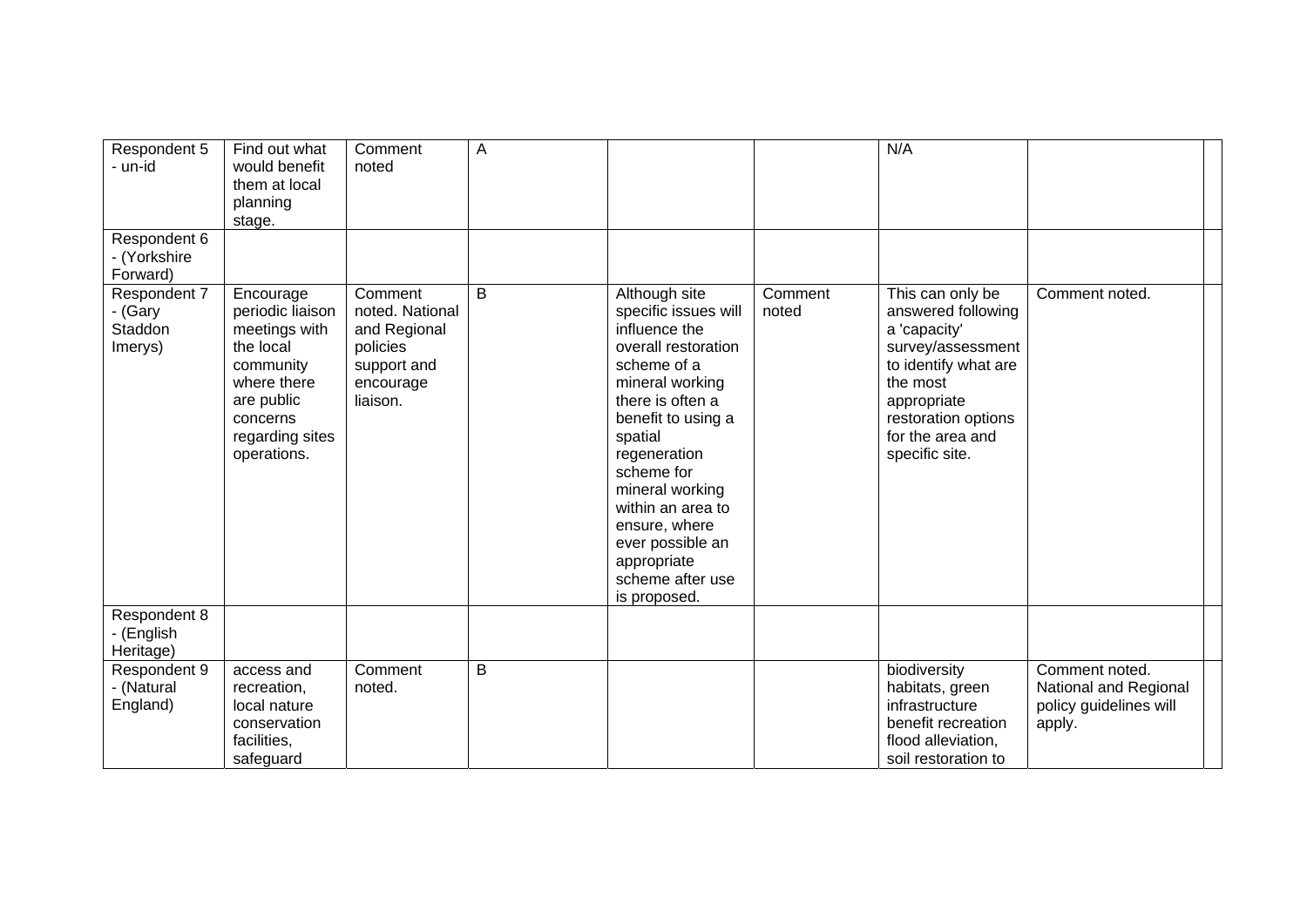|                                                                                   | communities<br>from noise,<br>dust and traffic<br>movements                                                                                                                       |                   |   |                                                                                                                                                                                                                                              |                  | previously grade<br>quality.                                                                                                                                                          |                |  |
|-----------------------------------------------------------------------------------|-----------------------------------------------------------------------------------------------------------------------------------------------------------------------------------|-------------------|---|----------------------------------------------------------------------------------------------------------------------------------------------------------------------------------------------------------------------------------------------|------------------|---------------------------------------------------------------------------------------------------------------------------------------------------------------------------------------|----------------|--|
| Respondent<br>$10 -$<br>(Mr. Graham<br>Hulme)                                     |                                                                                                                                                                                   |                   |   |                                                                                                                                                                                                                                              |                  |                                                                                                                                                                                       |                |  |
| Respondent<br>$11 -$<br>(East<br>Yorkshire<br>RIGS Group)                         |                                                                                                                                                                                   |                   |   |                                                                                                                                                                                                                                              |                  |                                                                                                                                                                                       |                |  |
| Respondent<br>$12 -$<br>(CB Richard<br>Ellis on behalf<br>of Composite<br>Energy) |                                                                                                                                                                                   |                   |   |                                                                                                                                                                                                                                              |                  |                                                                                                                                                                                       |                |  |
| Respondent<br>$13 -$<br>QPA                                                       |                                                                                                                                                                                   |                   | Α |                                                                                                                                                                                                                                              |                  |                                                                                                                                                                                       |                |  |
| Respondent<br>$14 -$<br><b>RSPB</b>                                               | development<br>of nature as an<br>after use<br>improves<br>access to the<br>countryside<br>the framework<br>provides a<br>strategic link<br>into the rights<br>of way<br>network. | Comment<br>noted. | B | addressing<br>management and<br>restoration on a<br>site by site basis<br>leads to a<br>piecemeal<br>approach limiting<br>benefits for the<br>environmental and<br>communities.<br>Need an overall<br>framework help<br>deliver biodiversity | Comment<br>noted | Long term<br>management for<br>habitats and<br>species assoc with<br>Thorne and crowle<br>moors Humber<br>lower Derwent<br>valley and<br>enabling<br>adaptation to<br>climate change. | Comment noted. |  |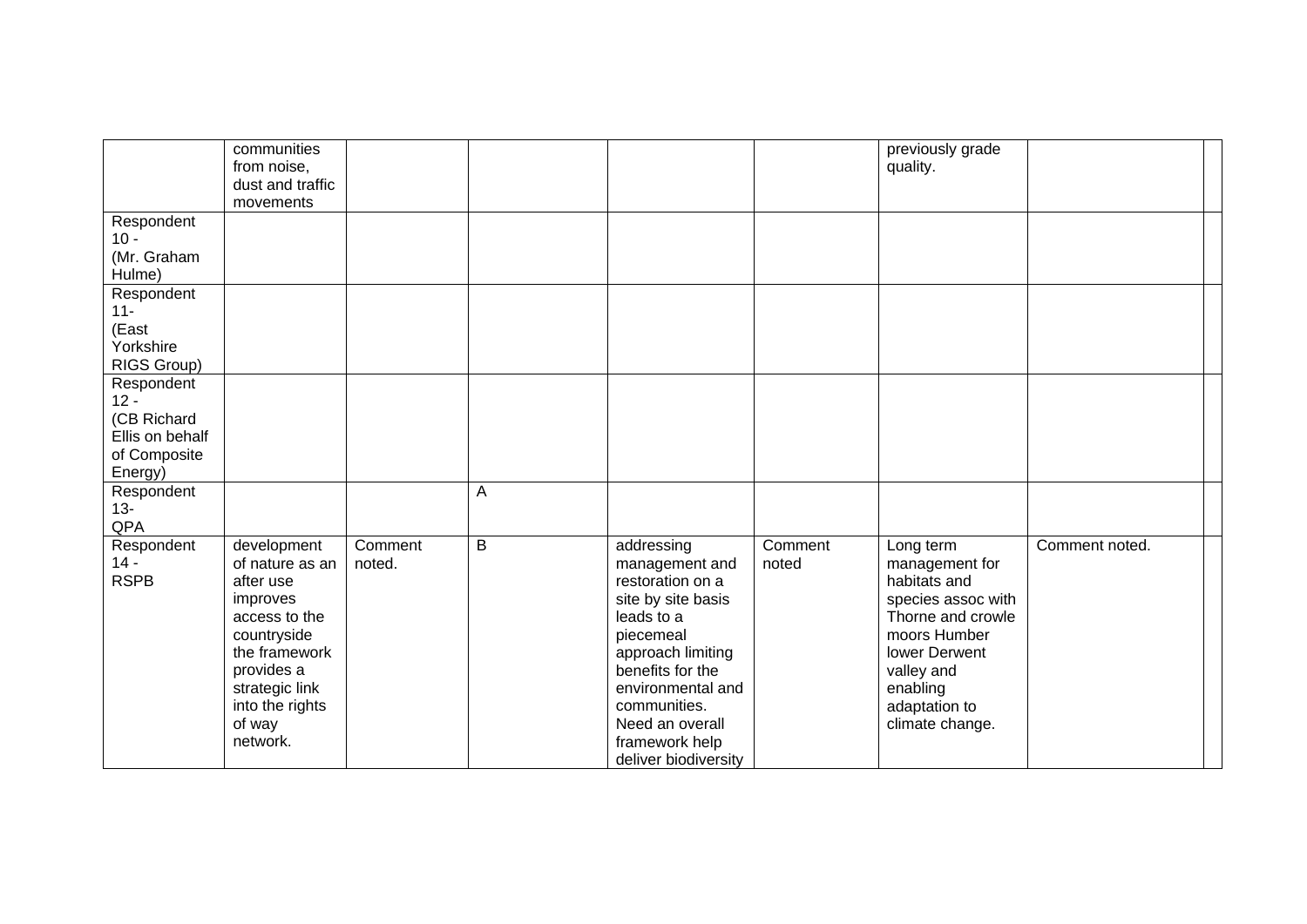|                                                     |                                                                                                                                                                                                                                                                                                                                             |                   |                | targets.                                                                       |                  |                                                  |                |
|-----------------------------------------------------|---------------------------------------------------------------------------------------------------------------------------------------------------------------------------------------------------------------------------------------------------------------------------------------------------------------------------------------------|-------------------|----------------|--------------------------------------------------------------------------------|------------------|--------------------------------------------------|----------------|
| Respondent<br>$15 -$<br>Coal Authority              |                                                                                                                                                                                                                                                                                                                                             |                   |                |                                                                                |                  |                                                  |                |
| Respond 16 -<br>Yorkshire and<br>Humber<br>Assembly |                                                                                                                                                                                                                                                                                                                                             |                   |                |                                                                                |                  |                                                  |                |
| Response 17-<br>Yorkshire<br><b>Wildlife Trust</b>  | <b>B</b> planning<br>obligations<br>should be<br>used to ensure<br>that the site is<br>passed over to<br>a competent<br>manager after<br>agreed<br>aftercare<br>period to<br>maximise<br>community<br>benefit. The<br>wildlife trust<br>would be<br>happy to work<br>with the MPA<br>and<br>developers to<br>deliver long<br>term benefits. | Comment<br>noted. | $\overline{B}$ | restoration of sites<br>should be set<br>within a<br>biodiversity<br>framework | Comment<br>noted | inc biodiversity<br>local community<br>provision | Comment noted. |
| Respondent<br>$18 -$<br>PCT                         |                                                                                                                                                                                                                                                                                                                                             |                   |                |                                                                                |                  |                                                  |                |
| Respondent<br>$19 -$                                |                                                                                                                                                                                                                                                                                                                                             |                   | $\mathsf{A}$   |                                                                                |                  |                                                  |                |